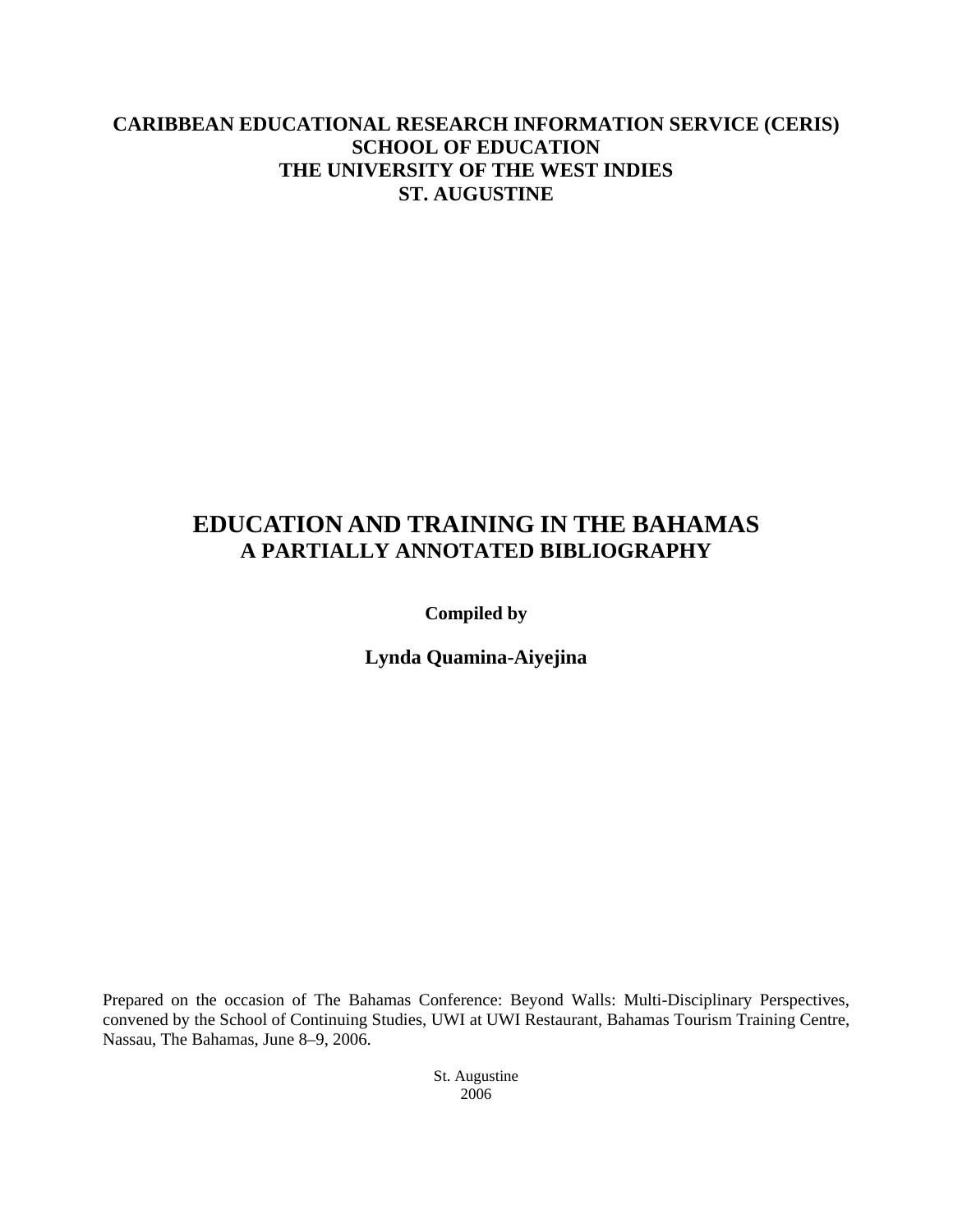# **CONTENTS**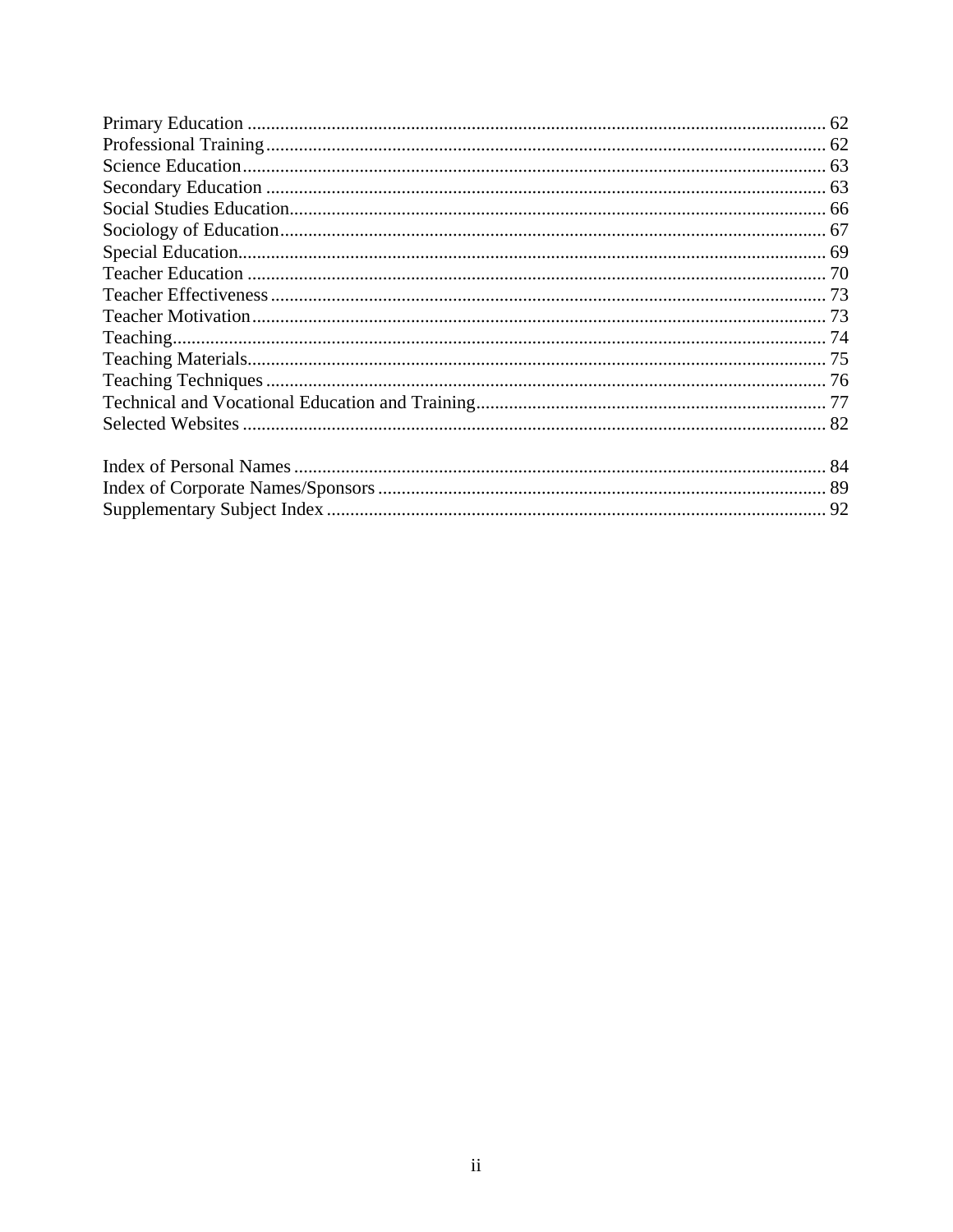# **LIST OF ACRONYMS AND ABBREVIATIONS**

<span id="page-3-0"></span>

| <b>ATIB</b>    | Association of Tertiary Institutions in the Bahamas                                |
|----------------|------------------------------------------------------------------------------------|
| <b>BALM</b>    | <b>Bahamas Adult Literacy Movement</b>                                             |
| <b>BCIT</b>    | British Columbia Institute of Technology                                           |
| <b>BGCSE</b>   | Bahamas General Certificate of Secondary Education                                 |
| <b>BHTS</b>    | <b>Bahamas Hotel Training School</b>                                               |
| <b>BJC</b>     | <b>Bahamas Junior Certificate</b>                                                  |
| <b>BMAS</b>    | <b>Bahamas Mathematics Achievement Scale</b>                                       |
| <b>CARICOM</b> | <b>Caribbean Community</b>                                                         |
| <b>CFNI</b>    | Caribbean Food and Nutrition Institute                                             |
| <b>CHTM</b>    | Centre for Hotel and Tourism                                                       |
| COB            | College of the Bahamas                                                             |
| <b>COL</b>     | Commonwealth of Learning                                                           |
| EFA            | <b>Education for All</b>                                                           |
| <b>GCE</b>     | <b>General Certificate of Education</b>                                            |
| <b>HFLE</b>    | Health and Family Life Education                                                   |
| <b>IESALC</b>  | International Institute for Higher Education in Latin America and the<br>Caribbean |
| <b>NCC</b>     | Non-campus countries                                                               |
| <b>PAHO</b>    | Pan-American Health Organization                                                   |
| <b>PLP</b>     | Progressive Liberal Party                                                          |
| <b>TVET</b>    | <b>Technical and Vocational Education and Training</b>                             |
| <b>UNESCO</b>  |                                                                                    |
|                | United Nations Educational, Scientific and Cultural Organization                   |
| US             | United States of America                                                           |
| <b>UWI</b>     | The University of the West Indies                                                  |
| <b>WHO</b>     | World Health Organization                                                          |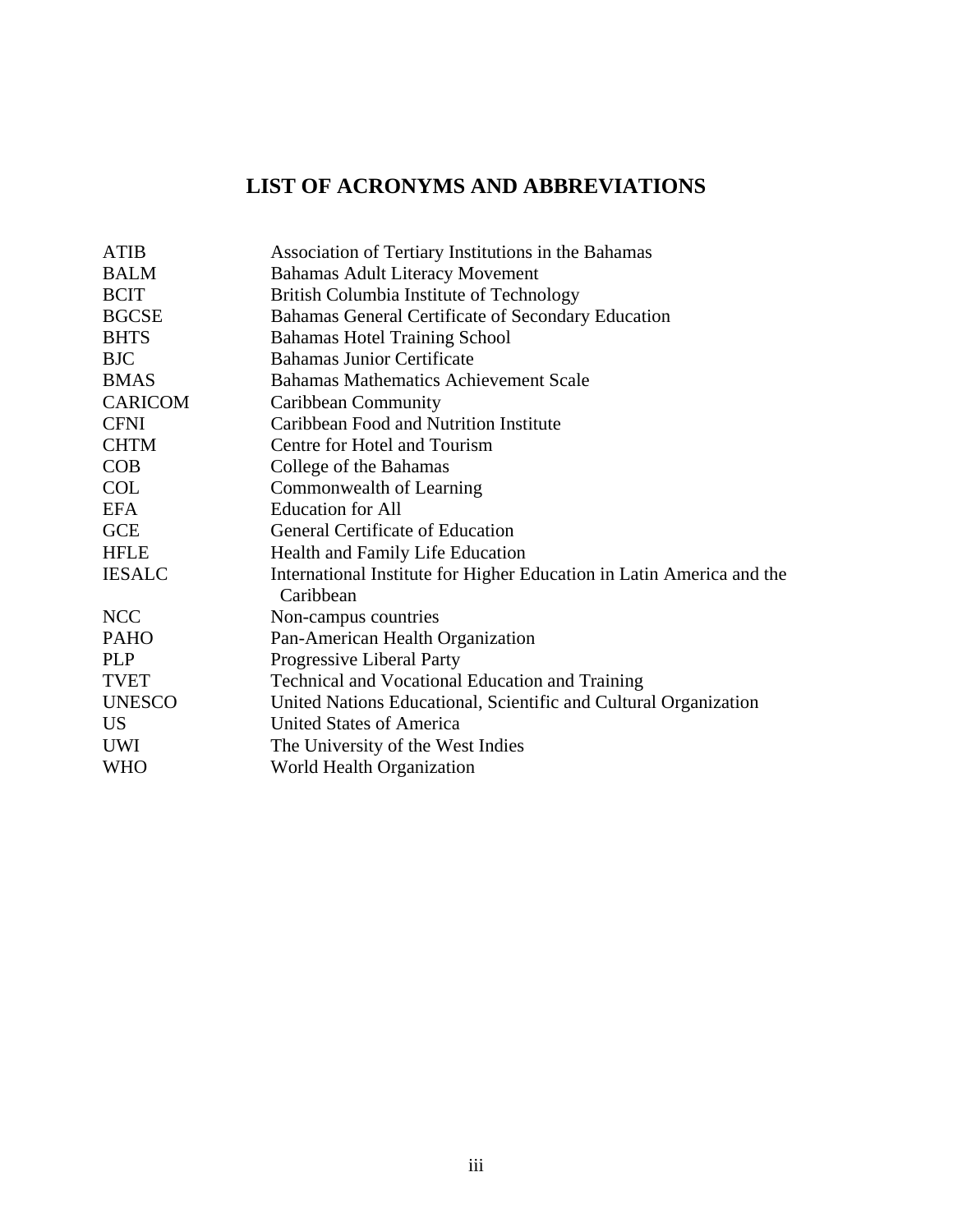# **INTRODUCTION**

<span id="page-4-0"></span>This bibliography on "Education and Training in The Bahamas" has been specifically prepared for the UWI School of Continuing Studies' Bahamas Conference. Because it was recognized that the Bahamas is served by an academic library—the College of the Bahamas Library—this bibliography was not intended to be as comprehensive as those for the other non-campus countries. In particular, the following types of information were omitted: in-house operational research publications of the Ministry of Education, teachers' certificate theses, Bachelor of Education (B.Ed.) theses, curriculum and syllabus documents, and textbooks. The focus was therefore mainly on policy documents, post-graduate theses and dissertations, and research reports. Although an attempt was made to be as comprehensive as possible with respect to these latter document types, it is recognized that important items may have been omitted. This is especially true for policy documents emanating from official sources, since many of these do not reach library and documentation centres. In this respect, I would appreciate indications of any omissions or corrections, since amendments can be made to the computerized database being developed by the Caribbean Educational Research Information Service (CERIS) at the School of Education, UWI, St. Augustine. A selection of websites available on the Internet has been included in the bibliography.

### **Arrangement of Entries**

The entries in the bibliography are arranged alphabetically by broad subject areas, then by author and title under each subject area. Each entry has a unique item number, and it will be observed that some entries occur under more than one subject heading. In the interest of space, the abstract is only printed under the first occurrence of an entry, with a reference made to the entry containing the abstract in subsequent occurrences. There are 280 entries in this bibliography, but because of the duplication of some entries, it should be noted that these represent a total of 225 records. In order to facilitate retrieval of entries through different approaches, the bibliography has been provided with three indexes: a Personal Name Index, an Index of Corporate Authors and Sponsors, and a Supplementary Subject index. The Contents List is the primary tool for retrieving entries by subject, but the subject index is intended as a valuable supplement to this subject arrangement. The subject terms in the Contents List are not repeated in the subject index. Instead, the index seeks to highlight subjects other than the main subjects covered by the studies, which are likely to be of interest to potential users. Numbers under each entry in the indexes refer to the unique item number assigned in the main text.

# **Abstracting**

The items for which abstracts have not been supplied represent items that the compiler was not able to consult, either to verify the entries or to prepare an abstract, or for which abstracts could not be located in databases. Unfortunately, there are about 112 such records in the bibliography, representing some 49.8% of the total entries. Therefore, it was decided to have the title reflect the fact that the bibliography is only partially annotated. Where a copy of the document was not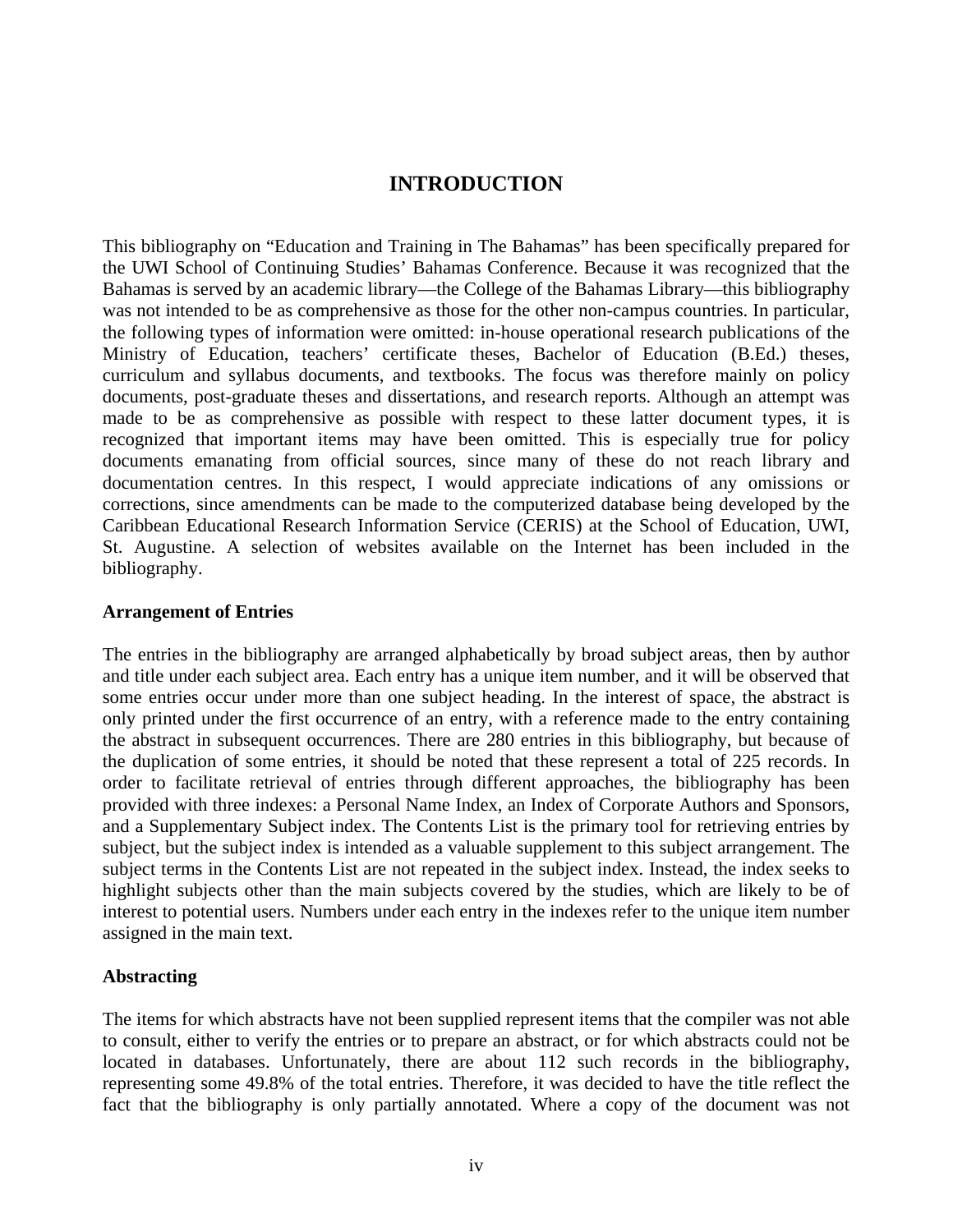obtained, an attempt was made to supply as much bibliographical information as possible. Certain abbreviations have been used to indicate omissions in the bibliographical information supplied:

- n.p. no pagination
- S.l. no place of publication
- s.n. no publisher name

#### **Location Codes**

In order to aid retrieval of the documents identified in the bibliography, an attempt was made to identify locations in the major academic libraries in the region. The codes for these locations are as follows:

| <b>CERIS</b>              | Caribbean Educational Research Information Service      |
|---------------------------|---------------------------------------------------------|
| <b>COB Library</b>        | College of the Bahamas Library                          |
| Main Library, UWIM        | Main Library, UWI, Mona Campus                          |
| Main Library, UWISA       | Main Library, UWI, St. Augustine Campus                 |
| <b>SOE Library, UWIM</b>  | School of Education, Library, UWI, Mona Campus          |
| <b>SOE Library, UWISA</b> | School of Education, Library, UWI, St. Augustine Campus |
| <b>UVI Libraries</b>      | University of the Virgin Islands Libraries              |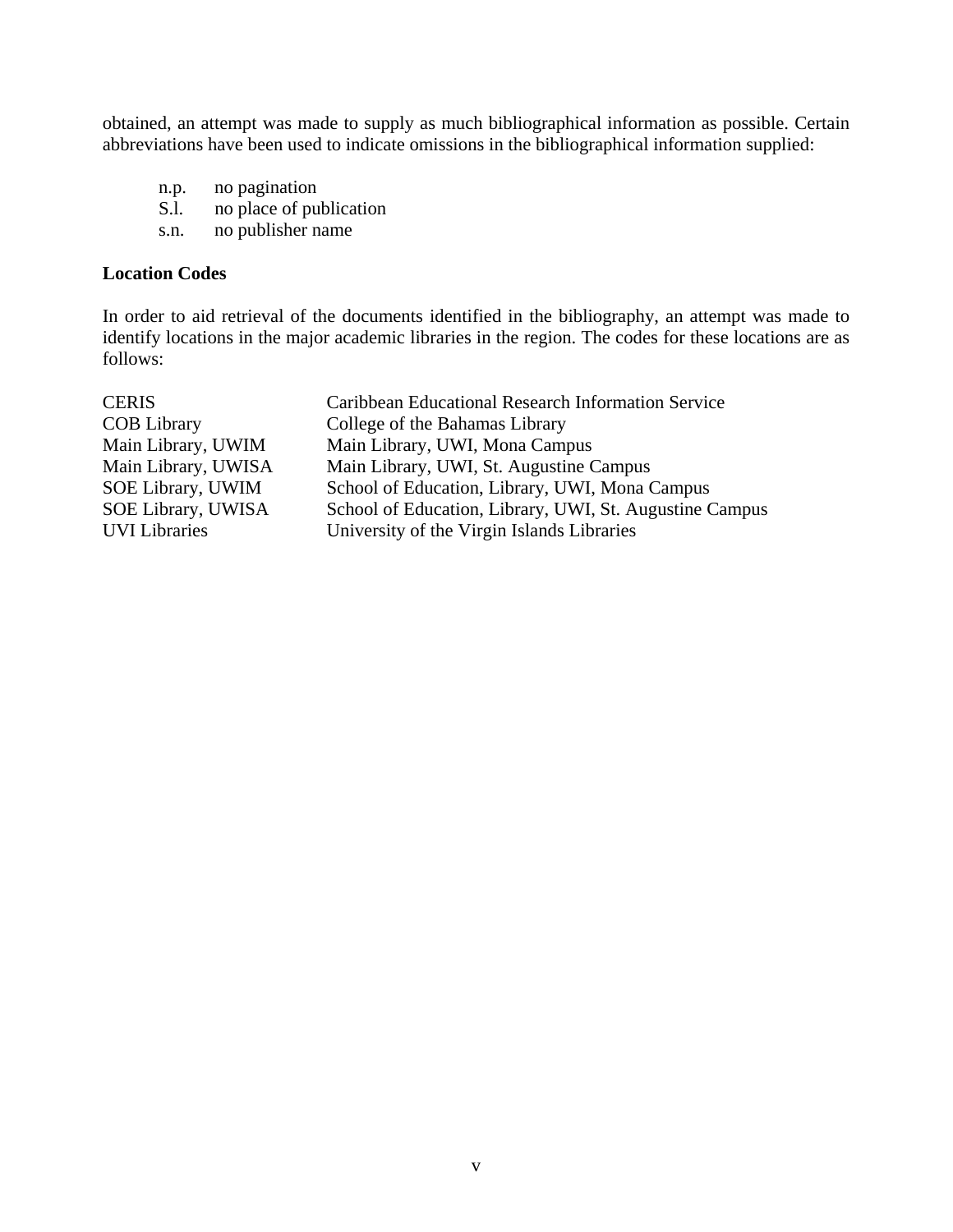# **BIBLIOGRAPHIES**

#### <span id="page-6-0"></span>**001**

Boultbee, Paul G., comp.

*Bahamain [i.e. Bahamian] reference collection: Bibliography* (2nd ed.). Nassau, Bahamas: College of the Bahamas Library, 1981. 56 p.

This edition of the Bahamian reference collection bibliography incorporates all the entries of the first edition (1980). It consists of 494 entries, which includes monographs, journal articles, journals, government documents, ephemera, and maps. Author and subject indexes are provided.

#### **Locations:**

COB Library B Z1504 B3 B68

Main Library, UWISA WI REF Z1503 B764 B1 1981

# **002**

Boultbee, Paul G., comp. *The Bahamas*. Oxford, UK: Clio Press, 1989. xx, 195 p. (World Bibliographical Series; Vol. 108)

This bibliography contains 703 entries grouped into 35 categories, including education. It includes books, journal articles, and some government documents, but omits theses and dissertations.

#### **Locations:**

COB Library B Z1503 B34 1989

Main Library, UWISA Ref.g Z1503 B68 1989

# **ACADEMIC ACHIEVEMENT**

# **003**

Cleare, Brendamae C.

*The development of an instrument to identify factors which contribute to underachievement in mathematics in the Bahamas*. Ed.D., The University of Tennessee, 1995. xiv, 206 p.

This study sought to develop an instrument to identify factors that contributed to underachievement in mathematics among Bahamian high school students, and to determine the validity and reliability of the instrument. The sample consisted of 130 college preparatory students, who were registered in college preparatory mathematics courses at the College of the Bahamas (COB). A literature review identified eight factors as possible contributors to underachievement in mathematics—Academic, Instructional, Psychological, School Policies, School Personnel Attitudes, Verbal/Non-Verbal Abilities, Mathematics Curriculum, and Teaching Qualities. A panel of judges made up of experienced high school teachers in the Bahamas, ranked the factors on a 7-point scale based on the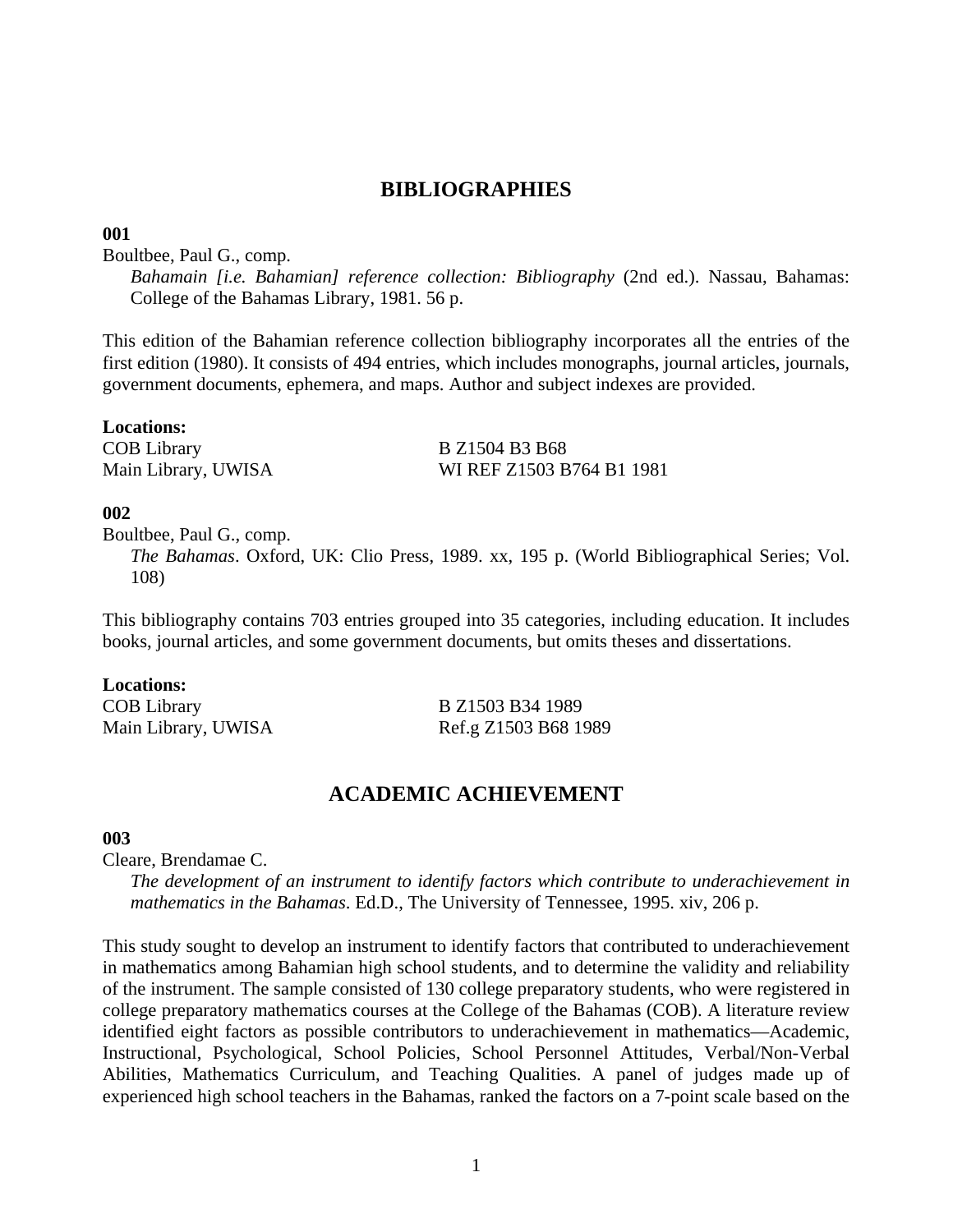perceived influence of each factor on underachievement in mathematics. A mean score of 4.0 on the 7-point scale assured the inclusion of a factor in the study. A list of 84 positively stated and negatively stated written items on the eight factors was reviewed by a panel of seven experts in the area of mathematics. A total of 50 statements, each with a 50% or more agreement among the experts, were included in the final scale that was administered to the study population. Average inter-correlation of .70 between the factors and the Bahamas Mathematics Achievement Scale (BMAS) supported the interrelatedness and the validity of the BMAS. A test-retest reliability coefficient of .47 to .88 and alpha coefficient of .38 supported the internal consistency of the BMAS. It was concluded that the BMAS developed in this study was demonstrated to be a valid, reliable, and stable instrument for assessing underachievement in mathematics among high school students in the Bahamas.

### **Location:**

COB Library B.Diss LB1646 B24 C62 1995

#### **004**

#### Collie-Patterson, Janet Maria

*The effects of four selected components of opportunity to learn on mathematics achievement of Grade 12 students in New Providence, Bahamas*. Ph.D., University of Southern Mississippi, 1999. 3, ix, 163 p.

This study sought to determine whether (1) a single dimension of opportunity to learn could be identified using four selected components of teachers' characteristics, students' characteristics, schools' characteristics, and classrooms' characteristics; and (2) each of the four components of opportunity to learn (OTL) was related to mathematics achievements as measured by the results of the June 1999 Bahamas General Certificate of Secondary Education (BGCSE) mathematics examination. The primary sample of the study consisted of 1,015 Grade 12 students from six public and six private schools in New Providence. The secondary sample consisted of 52 mathematics teachers who taught the participating students in Grades 10, 11, and 12. The findings indicated that there was a relationship between OTL and three selected components of teachers' characteristics, students' characteristics, and schools' characteristics. The fourth component, classrooms' characteristics, was not significantly related to OTL. Each of the four components of school, student, teacher, and classroom were significantly related to mathematics achievement as measured by the BGCSE mathematics examination. When taken individually, course taking, teaching strategies, professional development, educational background, affiliation, strength of climate, recognition, commitment, accomplishment, socio-economic status, attitude towards school, and students' prior ability were significantly related to mathematics achievement. However, when taken individually, manipulative use, parental involvement, and years of teaching experience were not significantly related to mathematics achievement. Furthermore, professional development, attitude towards school, strength of climate, recognition, and accomplishment were negatively related to mathematics achievement.

**Locations:** 

COB Library B.DISS QA14 B34 C65 1999 Main Library, UWIM LB1062.6 C65 1999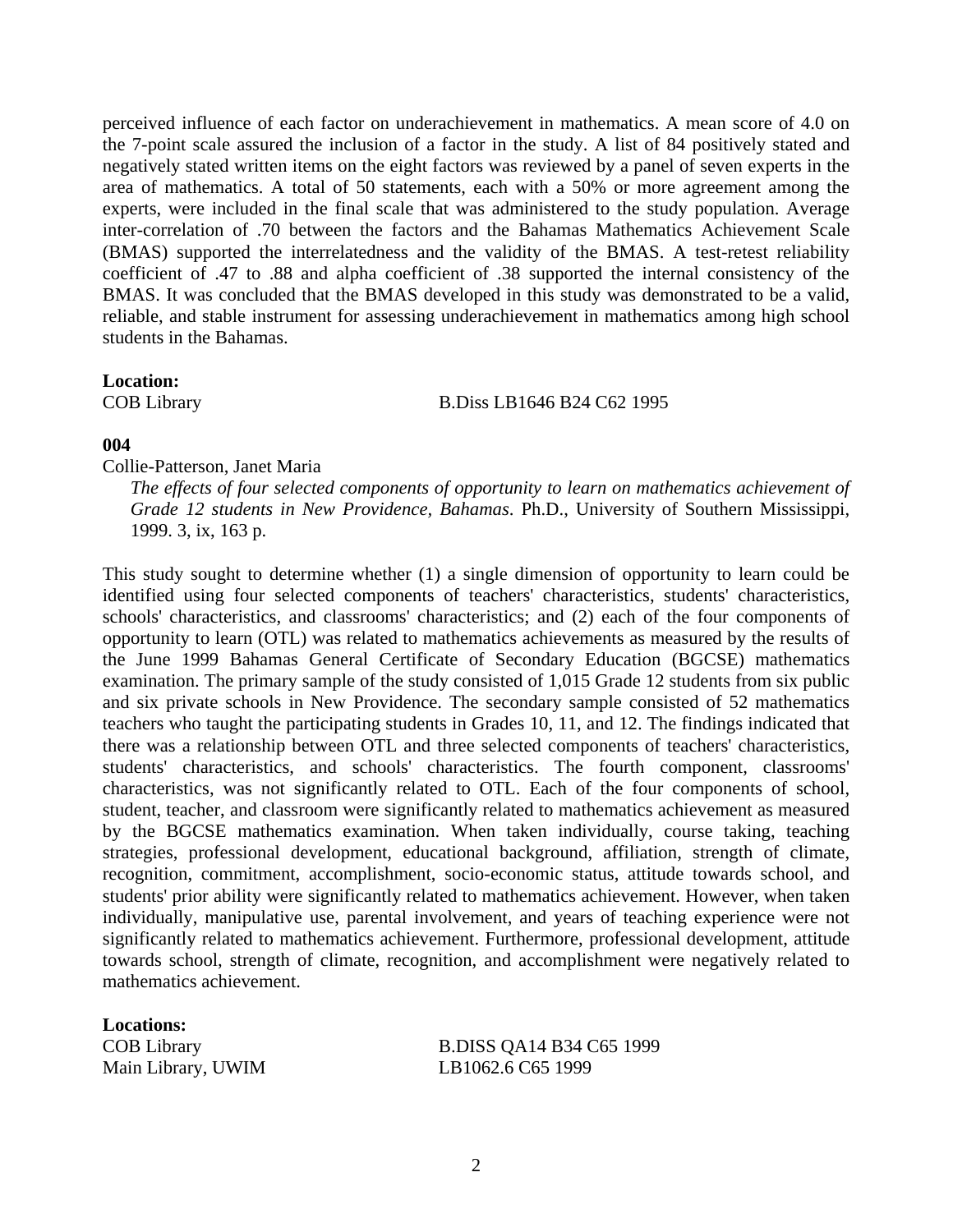#### Johnson, Pandora

*Effective secondary schooling: Factors affecting academic achievement in the Commonwealth of the Bahamas*. Ph.D., Ontario Institute for Studies in Education, University of Toronto, 1988. xiii, 367 p.

Schools and their effect on academic achievement have been an important theme in educational research, most of which has been carried out in developed countries of the English-speaking world. Although some research on this question has been carried out in developing countries, little or none has been done in countries that fit neither category, such as the Bahamas. The study attempts to determine the extent to which differences in educational achievement among secondary schools are accounted for by school factors sensitive to administrative manipulation.

#### **Location:**

COB Library B.Diss LB1620 J63

#### **006**

Jordan, Portia Hartencia

*The impact of social involvement on students' academic progress: Presented to the Consortium on Research Training*. Concord, NC: Barber-Scotia College, 1982. ii, 27 p.

# **Location:**

COB Library B. LB1062.6 J67 1982

#### **007**

McMillan, Althea L.

*The impact of parent-child communication on academic performance in elementary schools in The Bahamas*. Ph.D., Walden University, 1993. viii, 140 p.

This study sought to identify some of the major factors in effective parent-child communication, and to discover how parent-child communication impacted on academic performance of primary school students in the Bahamas. Questionnaires were used to collect data from upper primary school students and their parents. Results of the data analysis suggested that parents spent too little time in effective communication with their children, and that their involvement in parent-child communication and in school activities correlated highly with the child's academic performance. Reading was not modelled or encouraged sufficiently and the home was no longer perceived as a very important teaching-learning unit.

#### **Location:**

COB Library B.DISS LB1587 P37 M36 1993

#### **008**

Pinto, Giselle Josephine

*Do teachers affect student achievement? The case of the Bahamas*. A.B., Harvard University, 2000. 33 p.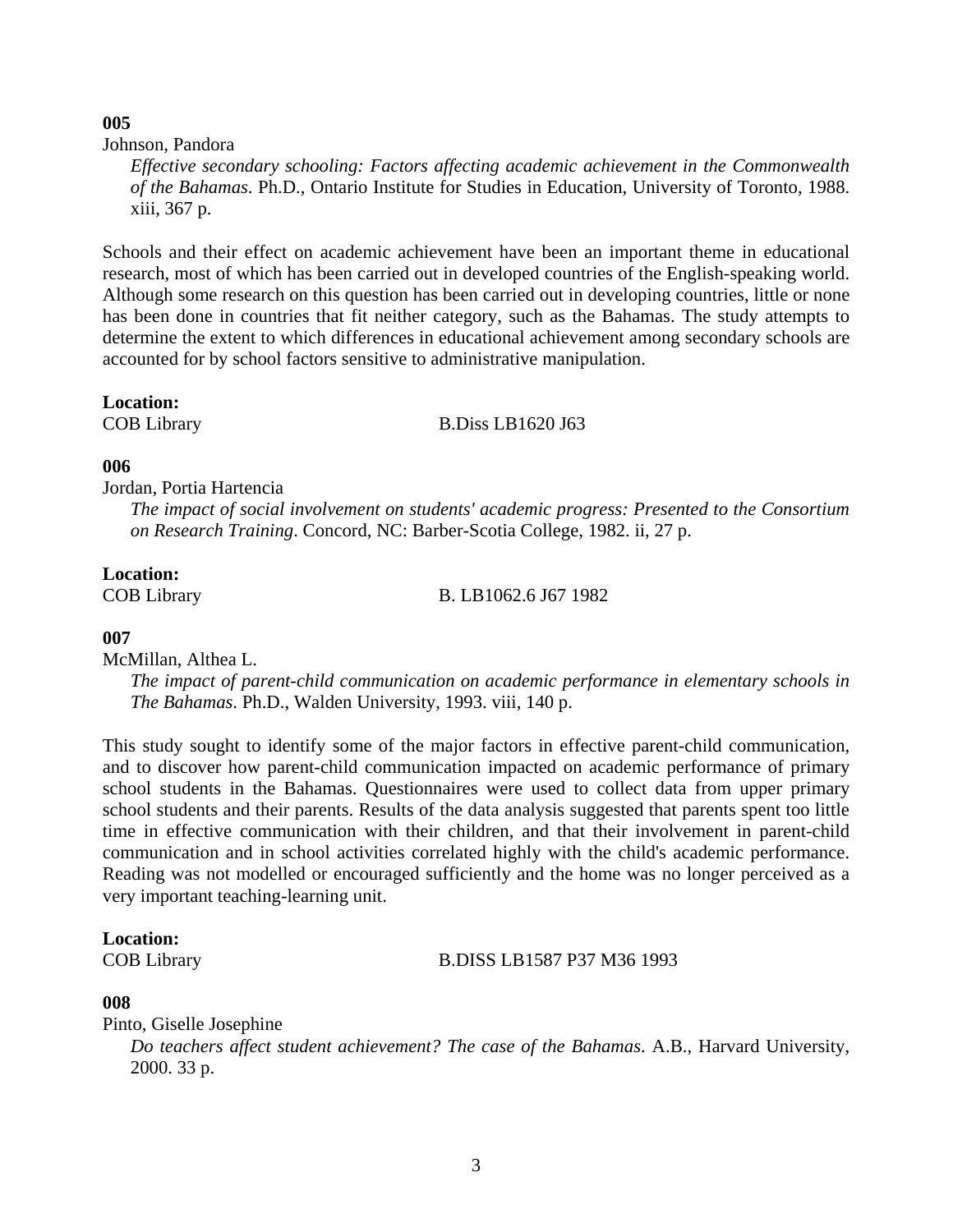<span id="page-9-0"></span>Stubbs, Kendal C.

*Determining the relationship between self-expectancy of achievement, perceived importance of achievement and actual achievement among tenth-grade students*. Ed.D., Spalding University, 1996. 189 p.

This study examined the relationship between self-expectancy of academic achievement, importance placed on academic achievement, and actual academic achievement among tenth grade students in a cross-cultural setting (Bahamas and United States). Results revealed that: 1) there was a strong positive correlation between self-expectancy of academic achievement and actual academic achievement; 2) there was a strong positive correlation between importance placed on academic achievement and actual academic achievement; 3) US students tended to have higher academic achievements than Bahamian students, while Bahamian students tended to place higher importance on academic achievements; 4) students in public schools received slightly higher levels of academic achievement than students in private schools; and 5) female students received higher levels of academic achievement than male students, especially for English.

# **ACCESS TO EDUCATION**

### **010**

Bahamas. Ministry of Education

*Country report: Education for All Assessment 2000*. Nassau, Bahamas: The Ministry, 1999. [103] p. (EFA in the Caribbean: Assessment 2000. Country Reports)

The purpose of the Education for all (EFA) Assessment 2000 was to: 1) review achievements since Caribbean governments agreed to strive for EFA by the year 2000, and 2) to provide the necessary information for countries to assess their education systems and plan for ways to best meet their needs in the first decades of the new millennium. The International Consultative Forum on EFA provided General and Technical Guidelines for the collection of data, including identification of the indicators to be assessed. National coordinators were chosen by governments of each country. These coordinators were responsible for the completion of the country report, with assistance from representatives of the public, private, and nongovernmental sectors. This is the report from The Bahamas, which was presented to the Chairman of the Regional Technical Advisory Group on the EFA assessment.

#### **Location:**

CERIS 180:32 **Electronic Resource:** http://www2.unesco.org/wef/countryreports/bahamas/rapport\_2.html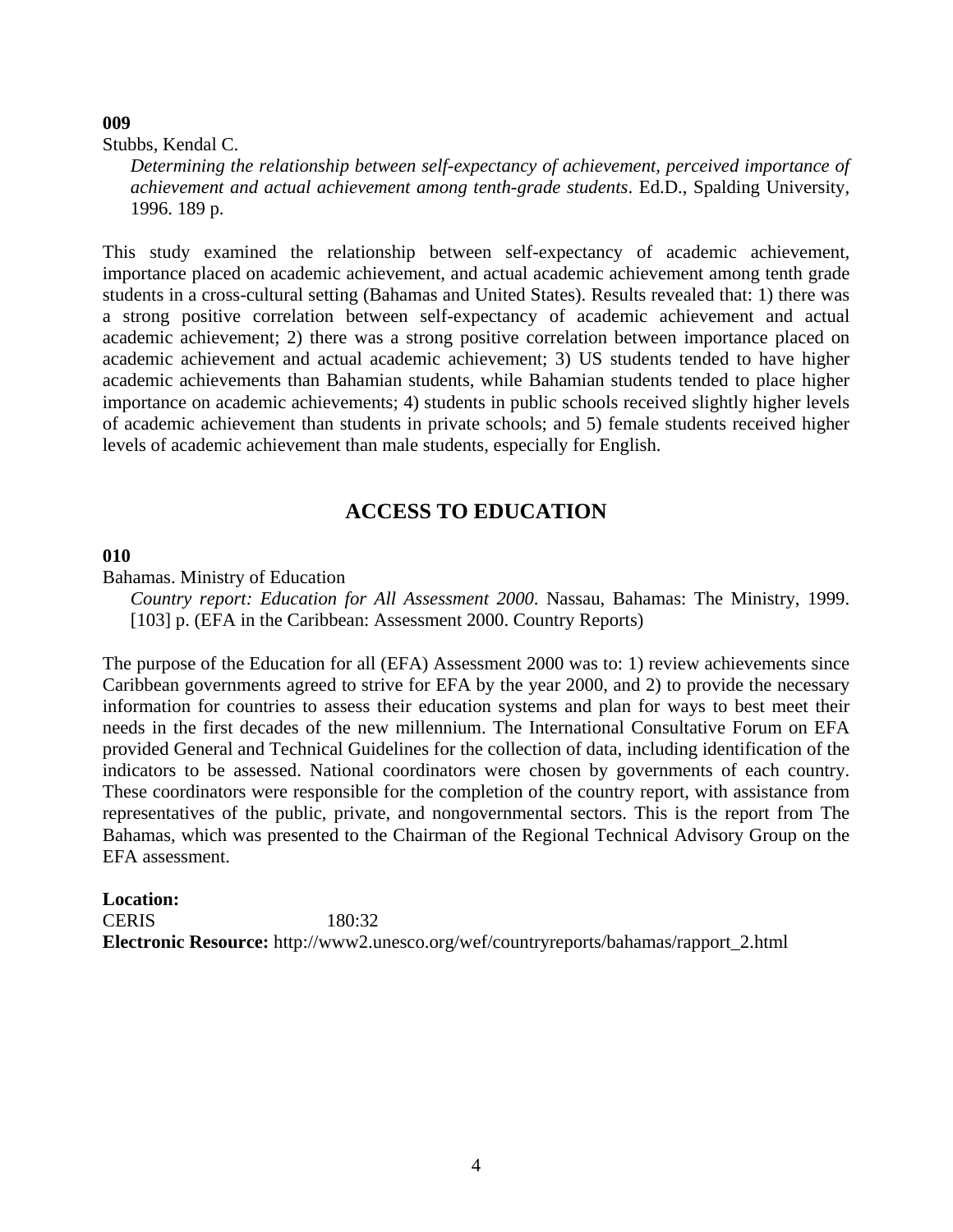# **ADULT EDUCATION**

#### <span id="page-10-0"></span>**011**

College of the Bahamas

*Report of the Committee on Evening Institutes*. Nassau, Bahamas: COB, 1976. [n.p.].

# **Location:**

COB Library B LC5554 C64

#### **012**

Darling, Sylvia Elizabeth

*Why a select group of Bahamian female adult learners return to the classroom and how their return impacted their personal and professional lives*. M.Ed., Acadia University, 1999. 148 p.

This study attempted to provide answers to the question: Why do some Bahamian women working outside the home, with families and other social responsibilities, return to the classroom? Following a recruitment process, three Bahamian women volunteered to tell of their decision to return to the classroom, and how their personal and professional lives were affected as a result. Each of the women was interviewed for approximately 70 minutes, with the aid of eight semi-structured questions. The findings indicated that these Bahamian women were remarkably similar to women in industrialized countries—they returned to the classroom for economic and related reasons. Their credentials had to be constantly updated, so that they could remain employed and competitive in the workplace. The implications of the findings for education practices in the Bahamas are discussed.

#### **013**

Gordon, Hopeton L. A.

*Some aspects of the relationship between university adult education and some facets of nationbuilding in new Commonwealth nations — A case study of Jamaica and the Bahamas*. Ed.D., University of Toronto, 1977. xii, 400 p.

This study sought to examine the ways in which, and the extent to which, the Department of Extra-Mural Studies of The University of the West Indies (UWI) fulfilled its self-proclaimed intention of contributing to nation-building in the Caribbean, with specific reference to the Bahamas and Jamaica. The nature and role of university adult education are examined, explored, and explained in relation to the nation-building events that took place during the national evolution of the two countries. Data were collected through documentary research, interviews with selected individuals, and a limited questionnaire survey. The analysis provided evidence that much of the department's work was directed towards increasing the capability of the Caribbean territories to run their own affairs, and to assume this and other responsibilities of nationhood. Indeed, the university's adult education offerings exerted a formative influence on the processes and outcome of nation-building in the Caribbean.

#### **Locations:**

Main Library, UWIM Microfiche No. 954 SOE Library, UWIM

Main Library, UWISA LC255 J25 G67 1997a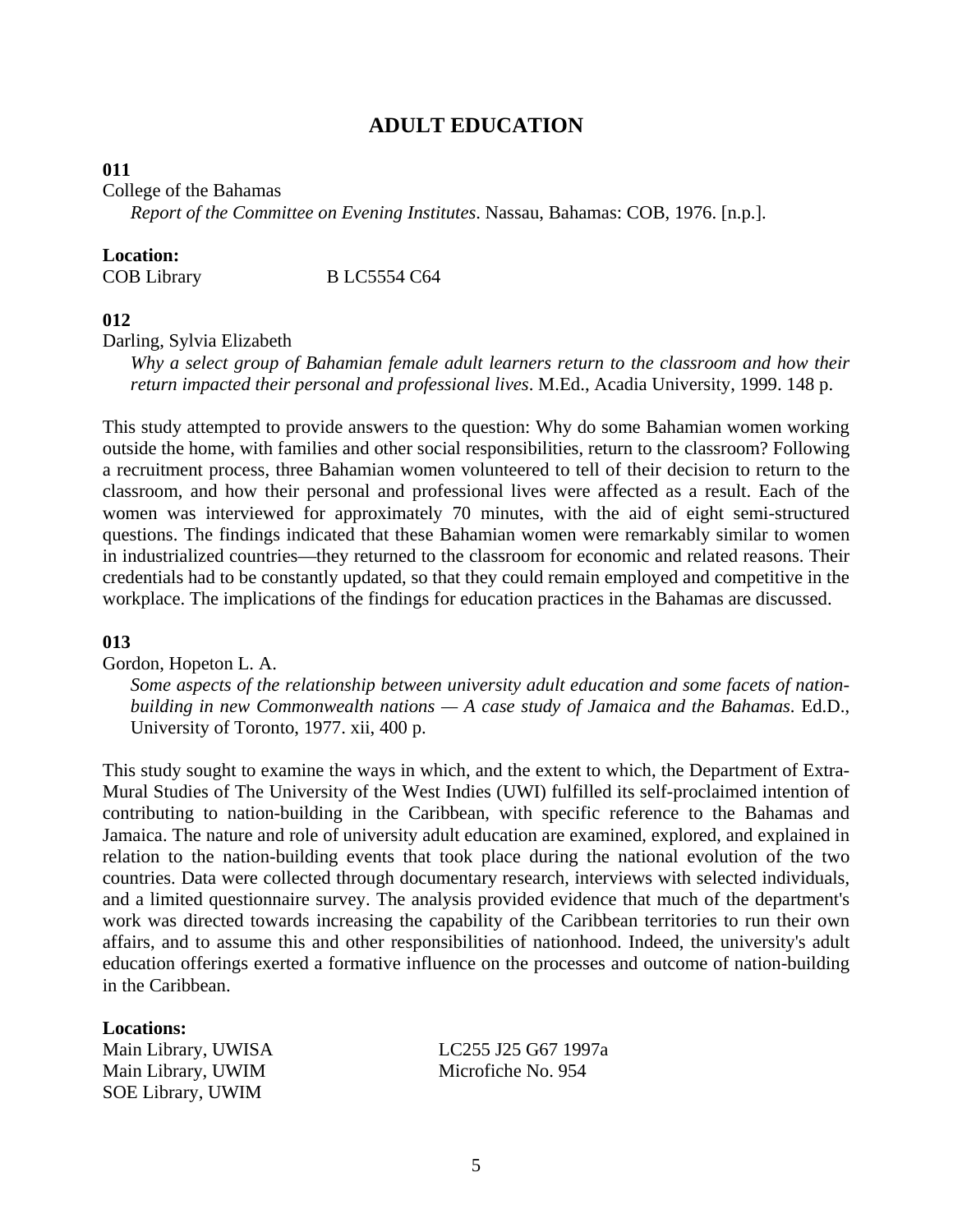Munnings, Janice, ed.

Bahamas Adult Education Association

*Identification of adult education needs in the Bahamas: (for formal and academic programs)*. Nassau, Bahamas: Bahamas Adult Education Association, 1994. vii, 70 p.

# **Location:**

#### COB Library B LC5255 B3 I34 1994

# **015**

Roach, Arthur Leon

*The development of a continuing educational system for the College of the Bahamas with implications for Third World countries*. Ph.D., Andrews University, 1985. 3, vii, 276 p.

This study sought to determine the form that adult education should take, and how it should be organized and administered to provide maximum effect for the Bahamas, considering its geography, with the purpose of developing a continuing education system for the COB. Responses were received from 60 institutions of higher education in the US to a letter containing seven questions covering organization, administration, programme planning, and evaluation. It was concluded that: 1) the Continuing Education Division of the COB should have a centralized structure, with a chief administrator being a director with responsibilities to the principal of the college. Additionally, the division should be organized into departments based upon the division's functions; 2) a spirit of cooperation should exist with the other academic divisions, and the Director of Continuing Education should be afforded equal status to the other academic divisions of the institution; 3) a variety of credit and non-credit programmes should be offered to meet the needs of the clientele; 4) a needs assessment should be conducted as the first part of the programme planning process; 5) financial support would be needed to cover the institutional and administrative cost of the programme; 6) the selection of a site and the environment of the faculty should enhance adult learning; and 7) standardized evaluation forms should be distributed to participants at the end of the programmes to evaluate the activity.

# **Location:**

COB Library B.Diss LC5317 C6 R62

# **016**

#### Stamps, Bess

*A descriptive study of the program planning process for adult education programs in Nassau, Bahamas*. Ph.D., Michigan State University, 1987. xii, 148 p.

This study sought to determine whether there were discrepancies between adult education programme planning procedures of adult education programme planners in the Bahamas and the theoretical planning criteria for adult education programmes, as proposed by nationally recognized planning authorities. Two surveys were developed for the study—one was designed and administered to 15 educational planners; the other to 58 graduates of adult education programmes. It was found that: 1) adult education planners perceived 10 conditions of discrepancies from the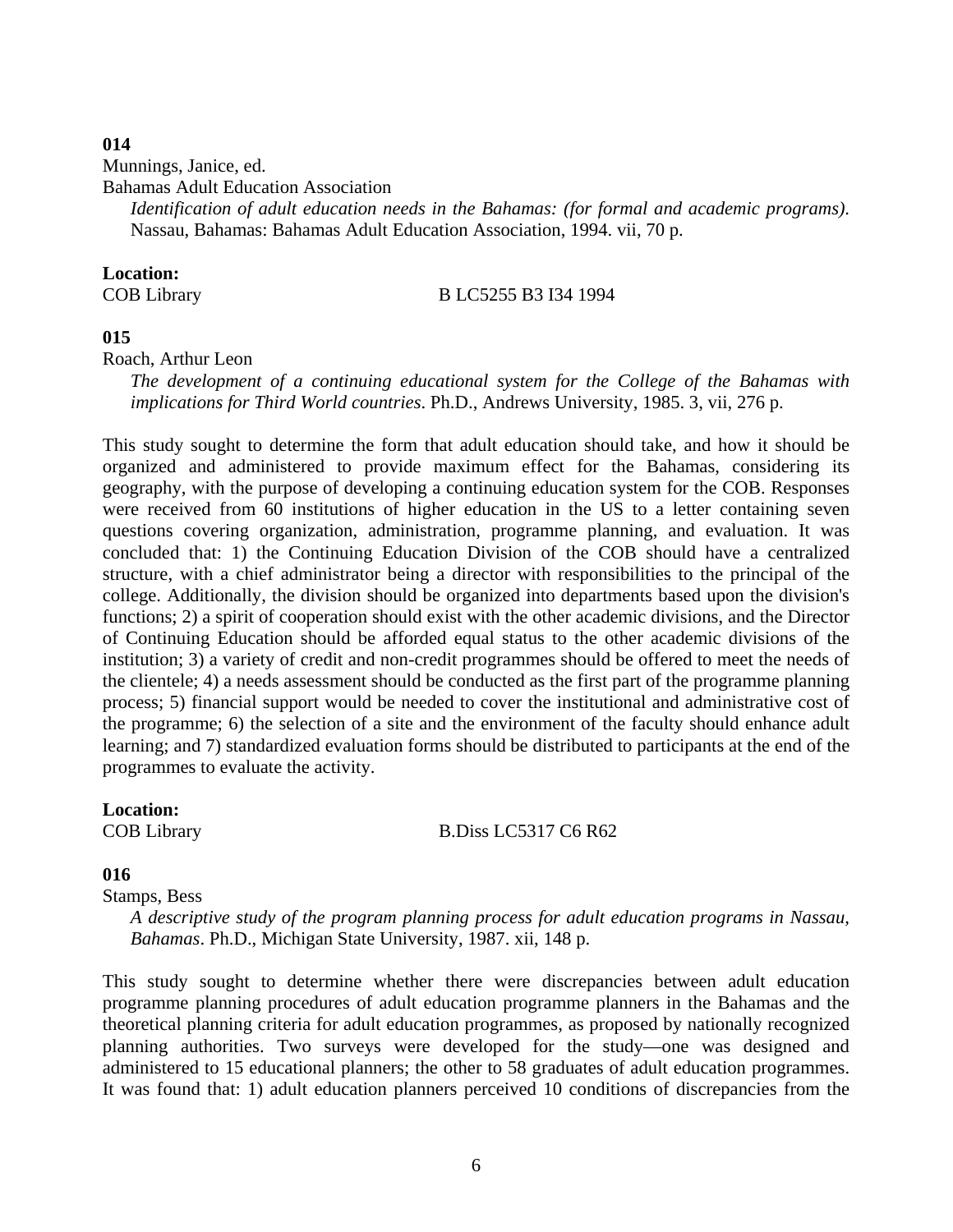<span id="page-12-0"></span>theoretically proposed criteria for planning, 2) graduate learners perceived four areas of discrepancies, 3) planners and learners perceived mild discrepancies between most elements of tourism as they exist and as they should be, 4) both groups perceived tourism as the country's most important industry but preferred it not to be, and 5) results of the planners' priority rankings indicated a serious need for planners to obtain more information regarding planning criteria for adult education programmes.

### **017**

William, Matthew

UWI in the Bahamas: Educating adults. In Ian O'B. Austin & Christine Marrett (Eds.), *Adult education in Caribbean universities* (pp. 111–128). Kingston, Jamaica: UNESCO, 2002.

This chapter seeks to examine the operation of UWI in the non-campus countries (NCCs) of the English-speaking Caribbean, with special reference to the Bahamas. It examines the role of the university in providing adult education opportunities, as well as the nature of the product.

#### **Locations:**

| <b>CERIS</b>        | 186:39              |
|---------------------|---------------------|
| Main Library, UWISA | LC5255 C27 A38 2002 |

# **AGRICULTURAL EDUCATION**

#### **018**

# Cash, John

*Assessment of agricultural awareness of high school seniors in Nassau, Bahamas*. M.S., Oklahoma State University, 1997. vii, 55 p.

### **019**

Johnson, Earle McClain

*Factors influencing secondary students' attitudes towards agriculture in New Providence, The Bahamas*. Ph.D., University of Reading, 1996. xxvii, 454 p.

This study investigated the factors that influenced Grade 11 students' attitudes towards agriculture in New Providence, The Bahamas. It also examined the attitudes of Grade 11 teachers, parents, and group respondents towards agriculture. Questionnaires were used to collect data from a sample of 418 Grade 11 students randomly selected from six secondary schools, and a sample of 60 Grade 11 teachers and 54 parents were interviewed using questionnaire schedules. Another sample of 12 individuals was selected for group interview, which was in the form of open discussion. Results of the data analysis showed that: 1) all categories of students had neutral attitudes towards agriculture and would not register for agriculture as a course of study or a career; 2) male and female students of all ability levels perceived agriculture as being too manual—friends wanted them not to get involved, teachers did not encourage them, and they lacked agricultural knowledge; 3) students of different ability levels were unsure about opportunities or prominent persons' involvement in agriculture; they perceived that other professions had higher status, and the parents of above- and below-average ability students preferred them to pursue careers other than agriculture; 4) students,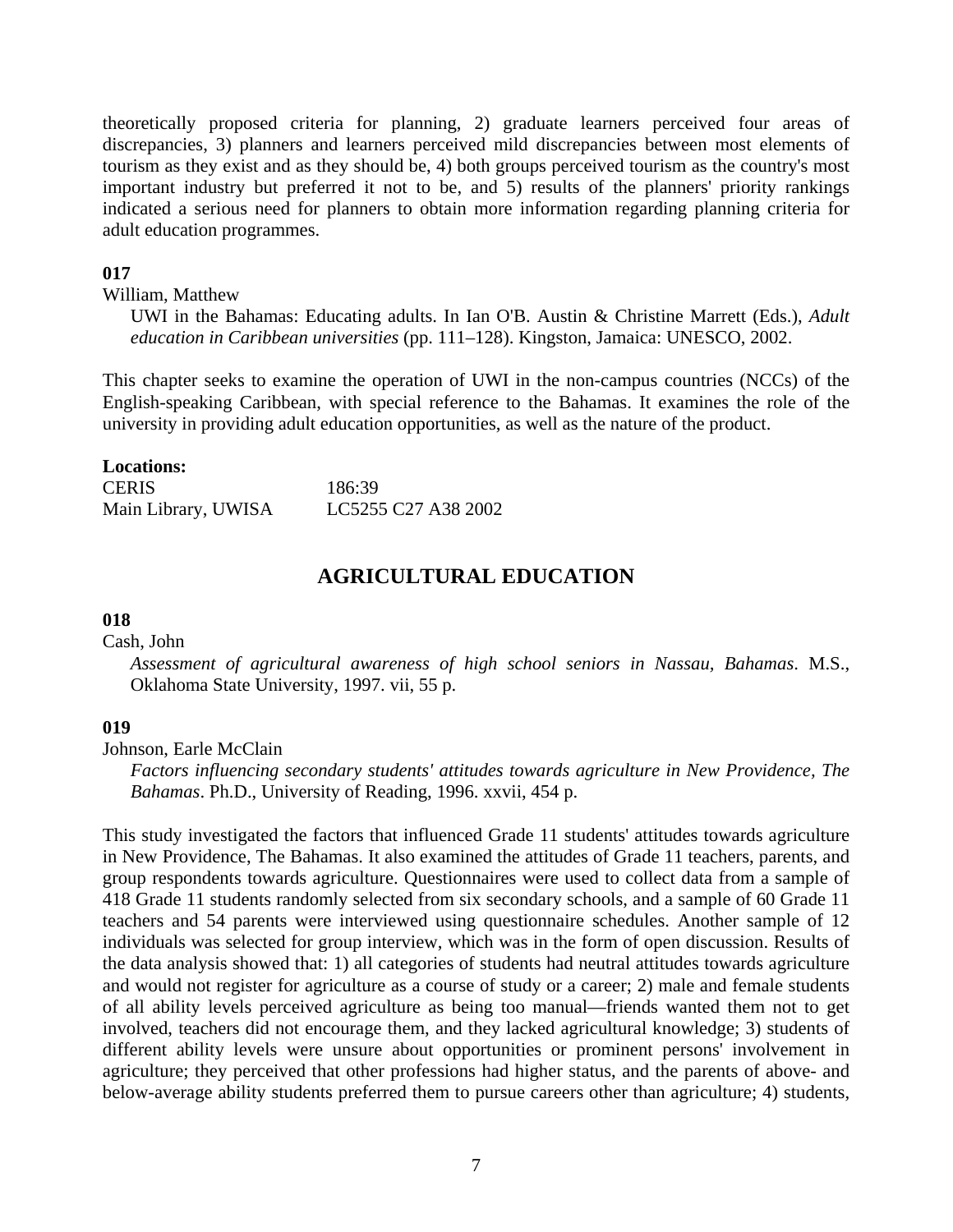<span id="page-13-0"></span>according to their ability, were most strongly attracted to modern sector, mid/high status "managerial" positions as a result of the optional courses taught at school; 5) students of different ability levels had greater self-efficacy and willingness for professional careers rather than for nonprofessional careers, excluding repairer of electronic equipment; 6) female students, according to their ability, perceived that agriculture should not be sex-stereotyped, and should be open to both genders; 7) parents had positive attitudes towards agriculture and supported agriculture among their children; the non-professional occupations of parents, brothers, and sisters did not influence students' career aspirations for Professional Occupations; and 8) group respondents had a positive attitude towards agriculture; they perceived that opportunities existed in agriculture and adequate money could be generated in it.

**Location:** 

COB Library B.DISS S535 B3 J64 1996

#### **020**

McClain, Earle Johnson

*Factors influencing secondary students' attitudes towards agriculture in New Providence, the Bahamas*. Ph.D., University of Reading, 1996. [n.p.].

# **ARTS EDUCATION**

### **021**

Baker, Helen Marie

*Introducing and establishing music education in a school in the Bahamas*. M.A., Boston University, 1954. 43 p.

# **022**

Carle-Hay, Joyce

*A proposed program of choral activities for high schools of the Ministry of Education and Culture in New Providence, Bahamas*. M.A., Prairie View A&M University, 1983. vii, 83 p.

# **023**

Dean-Wright, Audrey Florence

*A syllabus in music for the elementary schools of the Ministry of Education, Nassau, Bahamas.* M.A., Manhattan School of Music, 1983. ix, 223 p.

Although music was included in the curriculum of all primary schools in the Bahamas, no set syllabus existed for the teaching of music. Teachers followed whatever programme they wished, with little or no guidance from the Ministry of Education. This study sought to analyse the existing situation in the schools with respect to music, and to provide a syllabus that was relevant to the Bahamian child. Data were obtained through interviews, questionnaires, and observation.

**Location:** 

COB Library B.Diss MT6 W74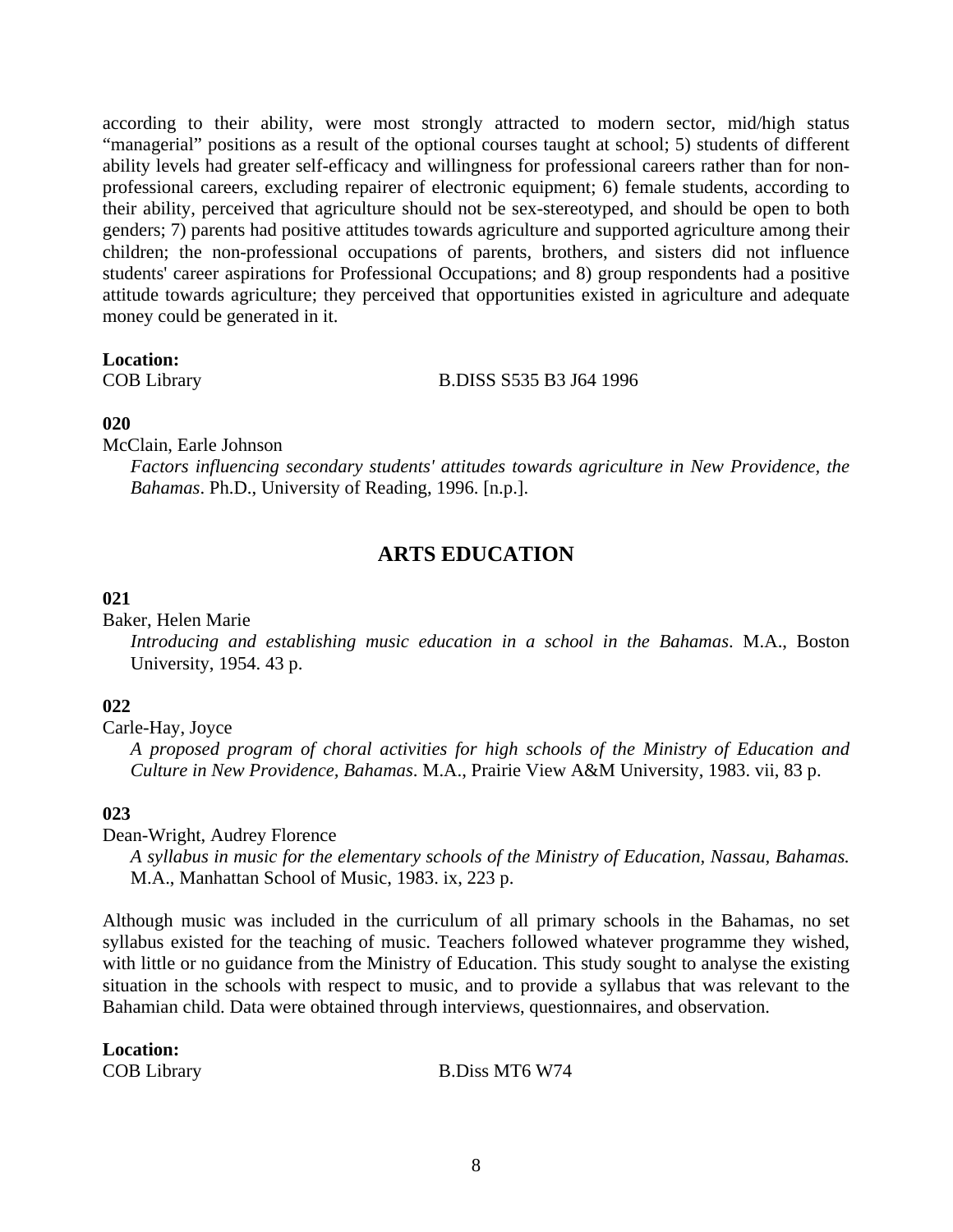#### <span id="page-14-0"></span>Hancheruk, Heather Nancy

*Teaching art in Paradise (Bahamas)*. M.A., Concordia University, 1996. 82 p. (Includes videocassette: Junior Junkanoo, 1988/89)

This study reflects on the researcher's four years (1985–1989) experience as an art teacher at St. Anne's School, Nassau, Bahamas. It describes and examines the process by which she became an art teacher in the Bahamas, and compares it with that experienced by another researcher who taught for three years in the Seychelles Islands. Data were also collected through interviews with former students and co-workers. The central question addressed by the researcher was: "Whose culture am I passing on to my students? Mine? Bahamian? Mother Africa? or Mother England's?" By engaging in a dialogue with two groups of people—those who went through similar experiences and those who shared parts of the journey with her—her sensitivity to the effects of one's culture on teaching art was increased. The accompanying videotape describes the researcher's participation in the Junior Junkanoo festival, which is a student version of a folk art tradition celebrated at Christmas and New Year's.

# **025**

Seelman, Marilyn Mae

*A plan for initiating a school string project designed for the Bahamas*. D.M.A., University of Miami, 1986. 56 p.

This is a plan for a string programme in Nassau, Bahamas. It includes a section on Bahamian music education and music societies. An outline for the preliminary six-week summer string camp precedes a 30-unit curriculum, which includes regular examinations.

#### **026**

Walkine, Crosley N.

*A manual for prospective and beginning teachers of music in the Commonwealth of the Bahamas*. M.A., Prairie View A&M University, 1984. ii, 97 p.

#### **027**

Wright, Audrey Florence Dean

*A syllabus in music for the elementary schools of the Ministry of Education.* M.A., Manhattan School of Music, 1983. ix, 223 p.

# **Location:**

#### COB Library B.Diss MT6 W74

# **ASSESSMENT AND EXAMINATIONS**

# **028**

Bahamas. Ministry of Education and Training. Testing and Evaluation Section *Statistical report: BJC and BGCSE*. Nassau, Bahamas: The Ministry, 1996. [1 v. in various pagings].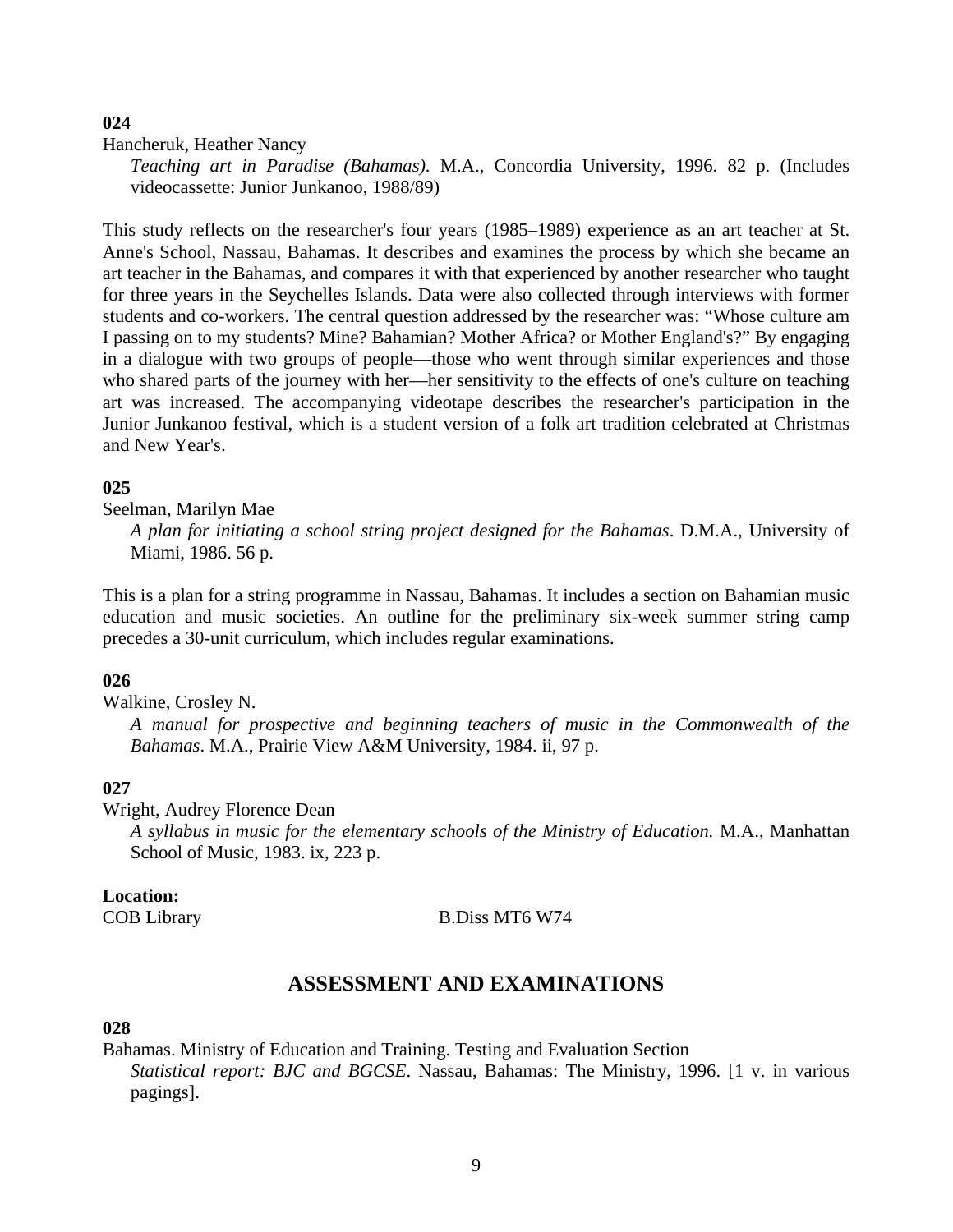<span id="page-15-0"></span>**Location:** 

#### COB Library B GOV DOC LC1033 B24 1996

# **029**

Bahamas. Ministry of Education and Youth

*Bahamas General Certificate of Secondary Education (BGCSE) Examination: Confidential report 2000*. Nassau, Bahamas: The Ministry, 2000. 83 p.

# **Location:**

COB Library B LB3058 B3 B43 2000

# **030**

Bahamas. Ministry of Education and Youth

*Bahamas Junior Certificate (BJC) Examination: Confidential reports 2000*. Nassau, Bahamas: The Ministry, 2000. 38 p.

# **Location:**

### COB Library B LB3058 B3 B53 2000

# **031**

Stubbs, E.

*Students competence: A statistical analysis of student placement relative to grade and age in the public school system, New Providence*. [Nassau, Bahamas: Ministry of Education], 1999. [3], i, 32 p.

# **Location:**

COB Library B LB3061.5 S88 1999

# **CURRICULUM DEVELOPMENT**

# **032**

Bahamas. Ministry of Education; College of the Bahamas; Pan American Health Organization; Caribbean Food and Nutrition Institute; The University of the West Indies. Faculty of Education *Final report: The infusion of food and nutrition education into the primary school curriculum for the Bahamas*. Nassau, Bahamas: [s.n.], 1985. iii, 148 p.

# **Location:**

COB Library TX551 B35

# **033**

Bowen, D. R.

*Suggested courses for technical and vocational education in secondary schools, 1974*. Nassau, Bahamas: Ministry of Education, 1974. [50 p.].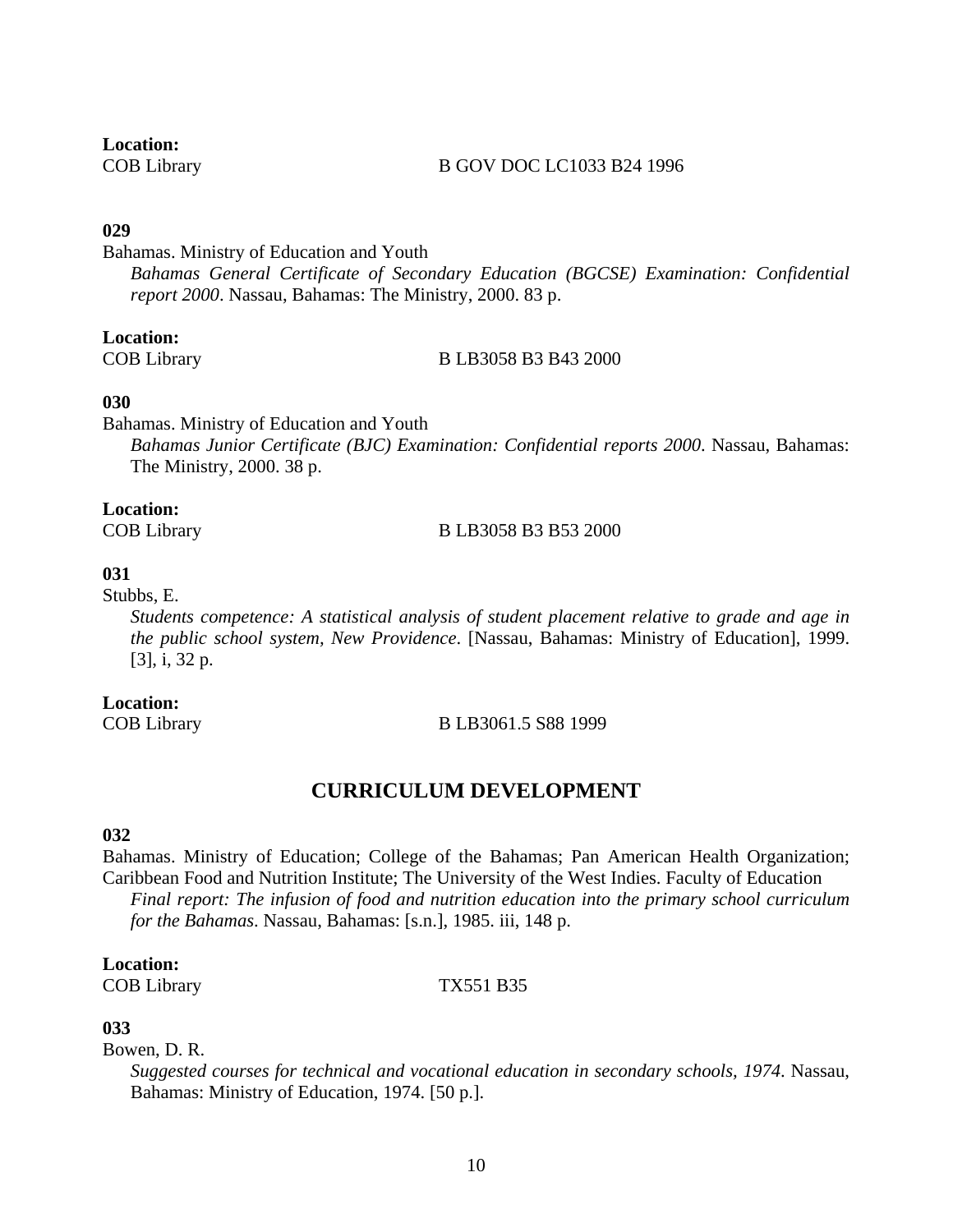**Location:** 

#### COB Library B LB1598 B6

# **034**

Caribbean Food and Nutrition Institute

*Workshop on the Infusion of Food and Nutrition Education into the Primary School Curriculum for the Bahamas*. Kingston, Jamaica: CFNI, 1985. [n.p.].

# **035**

Dean-Wright, Audrey Florence

*A syllabus in music for the elementary schools of the Ministry of Education, Nassau, Bahamas*. M.A., Manhattan School of Music, 1983. ix, 223 p.

[See Record **023** for abstract]

# **Location:**

COB Library B.Diss MT6 W74

# **036**

Isaacs, Gillian L.

*An alternative social studies curriculum for a Bahamian first grade*. M.S. Ed., Bank Street College of Education, 1991. 63 p.

# **037**

Persaud, John *Curriculum reform: A case for BGCSE social studies*. 13 p. Paper prepared for the National Education Conference, 18th, Nassau, Bahamas, 3–7 Jul., 2005.

# **Location:**

COB Library B H62.5 B33 2005

# **038**

Ruppin, R.

*Report on consultancy to the Bahamas fishery development and training project on the introduction of fisheries education into selected secondary schools, 24 April to 23 May 1979.* Rome: Food and Agriculture Organization of the United Nations, 1979. [n.p.].

# **039**

Seelman, Marilyn Mae

*A plan for initiating a school string project designed for the Bahamas*. D.M.A., University of Miami, 1986. 56 p.

[See Record **025** for abstract]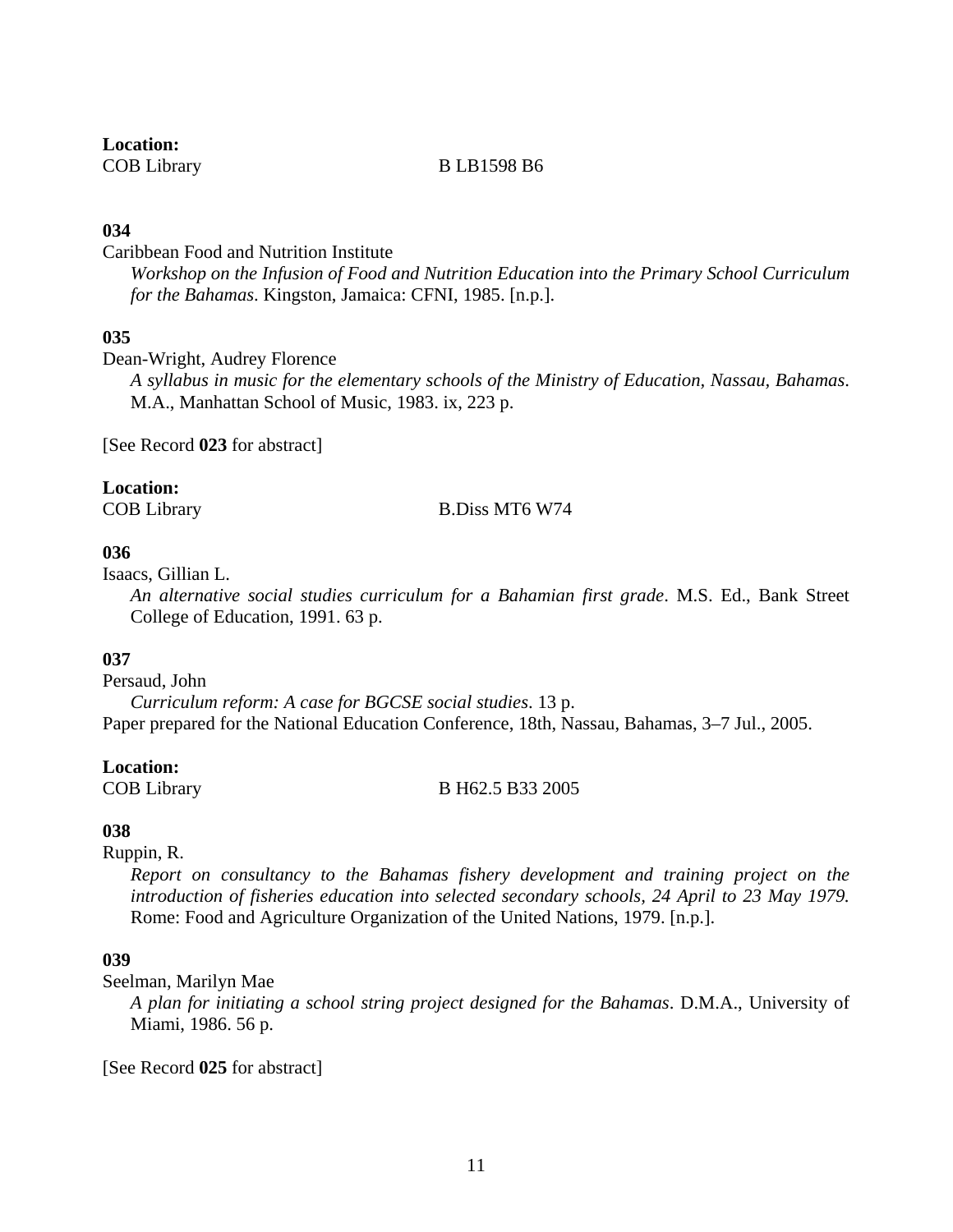<span id="page-17-0"></span>Taylor, Beverly J.

Science curriculum development in the Bahamas — an overview. In Pamela Fraser-Abder (Ed.), *Science education research in Latin America and the Caribbean* (pp. 68–83). St. Augustine, Trinidad: UWI, 1986.

This paper focuses on the development of the primary science curriculum and its role as a prototype from which other science courses were patterned. It details the three-phased approach to curriculum development used. Phase 1 involved an investigation of what was being taught in schools. In Phase 2, findings were analysed and trial materials were drafted, tested, evaluated, and revised. During Phase 3, the curriculum was implemented.

**Locations:**  CERIS 280:08 Main Library, UWISA Q180 L3 S416 E2

#### **041**

Wright, Audrey Florence Dean

*A syllabus in music for the elementary schools of the Ministry of Education*. M.A., Manhattan School of Music, 1983. ix, 223 p.

# **Location:**

COB Library B.Diss MT6 W74

# **CURRICULUM EVALUATION**

#### **042**

Anderson, Tonya Jenique

*Curriculum matters: A grounded analysis of drug education in public primary and junior high schools in the Bahamas*. M.A., Acadia University, 2003. 141 p.

This study examines the health and family life education (HFLE) curriculum administered to primary and junior high school students in public schools in the Bahamas. It was found that the curricular videos mainly focus on the method of persuasion accompanied by themes such as the role of peers, the power of choice, the importance of making good decisions, the importance of getting the facts about drugs, and encouragement not to use drugs. The overall theme of the HFLE curriculum, however, is "don't use drugs." It was also found that in the HFLE curriculum there is an interaction and juxtaposition of concepts, addiction models, and messages familiar to various discourses on drugs, which contribute to the complexity of the curriculum, the flexibility of the curriculum, the priority of the curriculum, and the main foci of the curriculum. It is suggested that the HFLE curriculum does not present students with clear explanations or definitions of "disease" and "habit," thus conflating the concepts. It is concluded that the curriculum examined in the study serves ultimately to maintain social order and reflects heavily upon the "just say no" campaign generated in the US.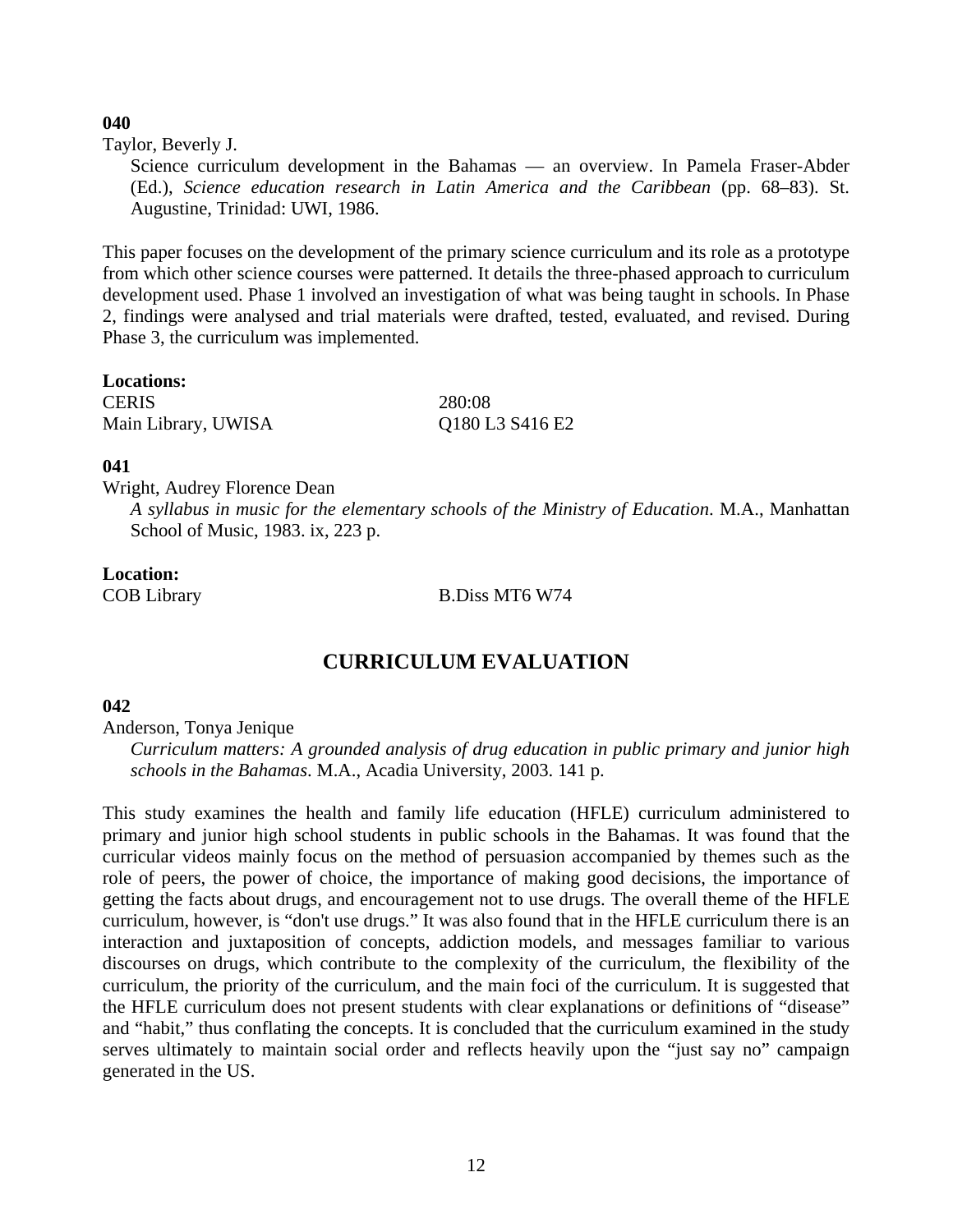Barker, Maria L.

*Review of the implementation of the midwifery curriculum for Registered Nurses: Government of the Commonwealth of the Bahamas*. Washington, DC: PAHO/WHO, 1989. [n.p.].

# **Location:**

#### COB Library RG950 B37 1989

#### **044**

Bethel, Keva Marie

*Perceived effectiveness of teacher education programs in the Bahamas*. Ph.D., University of Alberta, 1981. xxvi, 447 p.

This study sought to determine: 1) the extent to which teacher education programmes in the Bahamas were perceived as being effective in providing prospective teachers with the competence needed for successful performance, and 2) the specific areas of strength and possible weaknesses in the programmes. Questionnaires were used to collect data from 37 teachers who had recently graduated from teacher education programmes at the COB, and who had been teaching in Bahamian schools for approximately one year, and from 31 supervisors of those teachers. Interviews were also held with 23 teachers and 17 supervisors. Results of the data analysis indicated that, generally, both teachers and supervisors perceived that teachers' performance during their first year of teaching after training was satisfactory, although both groups identified weaknesses that might have been related to inadequacies in their preparation. These weaknesses were most consistently perceived in relation to skills of diagnosis and assessment. On the whole, teachers rated their performance higher than did their supervisors, and sometimes the differences were quite marked. Teachers of primary and all-age schools viewed their performance more favourably than did junior secondary school teachers. There was, however, least agreement between primary teachers and their supervisors concerning performance. Teachers' views of their preparation were generally very positive, but junior secondary teachers provided the least favourable ratings. In addition, both the type of programme teachers followed, and experience in teaching prior to professional training seemed to account for some differences in perception concerning the adequacy of preparation. Major strengths of the programmes appeared to lie in those aspects of teaching related to the preparation for and presentation of lessons, and the effective management of the classroom. Weaknesses were perceived in the preparation offered in diagnostic and remedial skills, interpersonal relationships, and in administrative aspects of teaching. Programmes were also seen as not having provided adequate information concerning the diversity of school situations teachers would have to face. Various organizational aspects of the teacher education programmes were seen as needing revisions: the specification of programme guidelines, the length of the programmes, the weighting given to various programme components, and the arrangements for teaching practice. However, the quality of instruction provided within the programmes was seen to be a positive strength, although there were some suggestions that too little demonstration teaching had been done.

**Location:** 

COB Library B.Diss LB1731 B47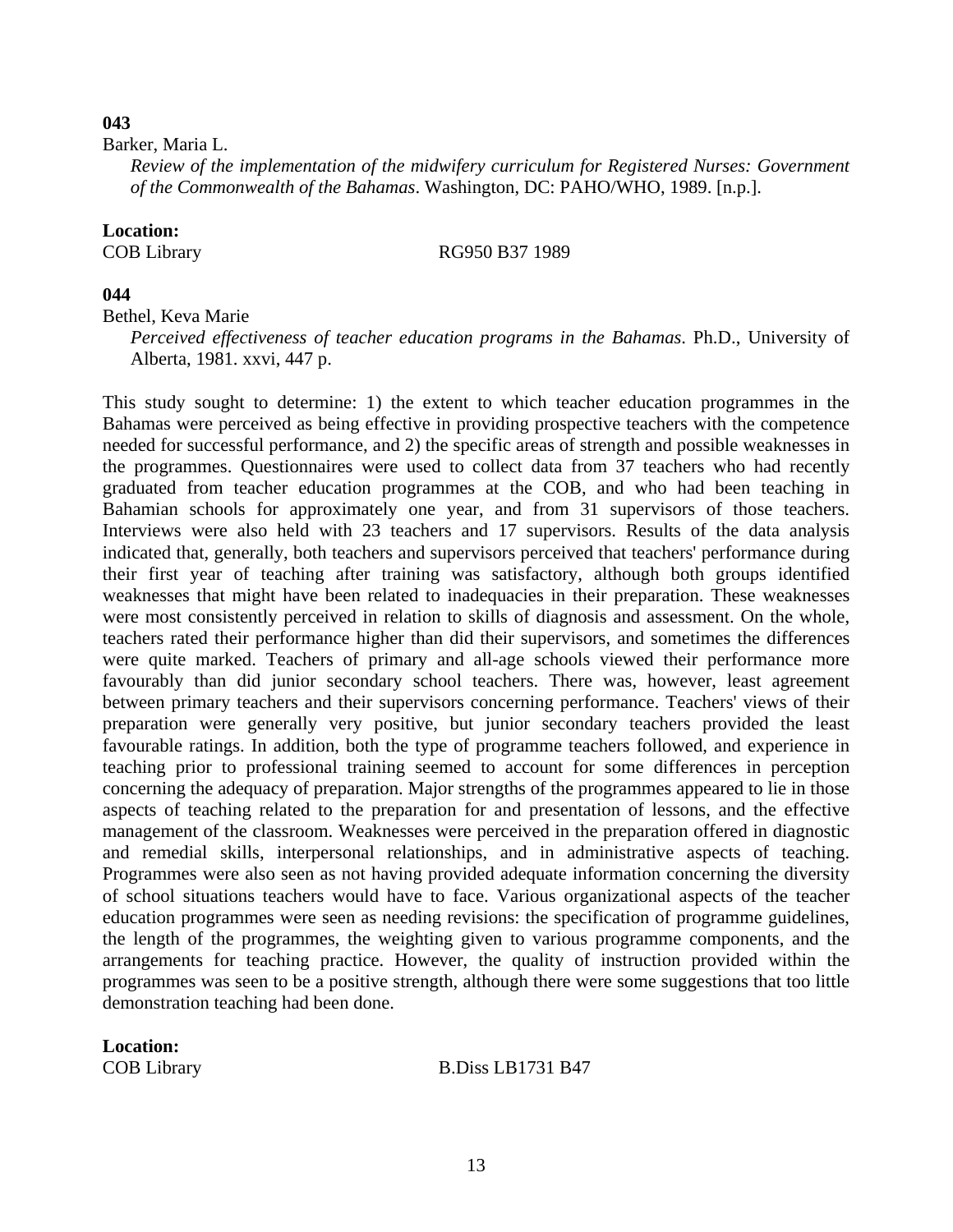#### Carter, Wesley

*The curriculum and the career development of the class of 1985 from the College of the Bahamas*. Ed.D., State University of New York at Buffalo, 1989. 182 p.

This study sought to: (a) clarify the goals and objectives of the COB as perceived by the chairpersons of the seven academic divisions, (b) locate the graduates of the class of 1985 to determine their professional or academic status, and (c) determine the degree to which both chairpersons and graduates thought that the curriculum had been effective in meeting the academic goals of the students. Questionnaires were mailed to students comprising the alumni class of 1985 and division chairpersons, followed by telephone calls to verify responses, It was found that: 1) defining the goals and objectives of the college was difficult, because there was no consensus among division chairpersons as to institutional purpose; 2) past graduates were positive in their responses about the college and its effect on their careers; 3) chairpersons agreed with the graduates on such items as (a) the ability of the faculty and staff to prepare students for specific careers or further education, (b) the availability of faculty and their sensitive responses to the needs of students, (c) the impact of the curriculum, which was considered no less than good by all respondents, and (d) the satisfaction both groups expressed over the quality of instruction. Students were overwhelmingly positive when asked if they would recommend COB to future students.

#### **046**

#### Davis, Linda Agatha

*Curriculum rhetoric and contemporary practice in the Bahamian primary school system*. Ph.D., University of British Columbia, 1992. xi, 238 p.

This study examined the "intended" curriculum and the processes of its translation into classroom practices. The intended curriculum is the rhetoric incorporated in state documents of the independence era in the Bahamas. These state documents included three key general educational policy documents, in which policy makers presented persuasive arguments and strategies for the nation's development, and the curriculum guides based on these earlier policy documents. The study also examined the extent to which teachers in the Bahamian primary school system had translated this "independence plan" into their contemporary practice. The methods of investigation included documentary analysis, participant observation, informal interviews with classroom teachers and other Ministry of Education officials, and a teacher questionnaire. The analysis revealed that a continuity of themes ran throughout the major educational documents. Foremost among these themes were the move towards the Bahamianization of the educational system, the production of indigenous materials, the recognition of the classroom teacher as central in the reform process, and the importance of communication between policy makers and teachers. There was a divergence between the rhetoric of the educational policy documents and the practices within the contemporary educational context. The study identified five major factors that influence the success of the curriculum implementation process—resources, support services, the internal dynamics of the school context, assessment practices, and the personal backgrounds and professional experiences of teachers.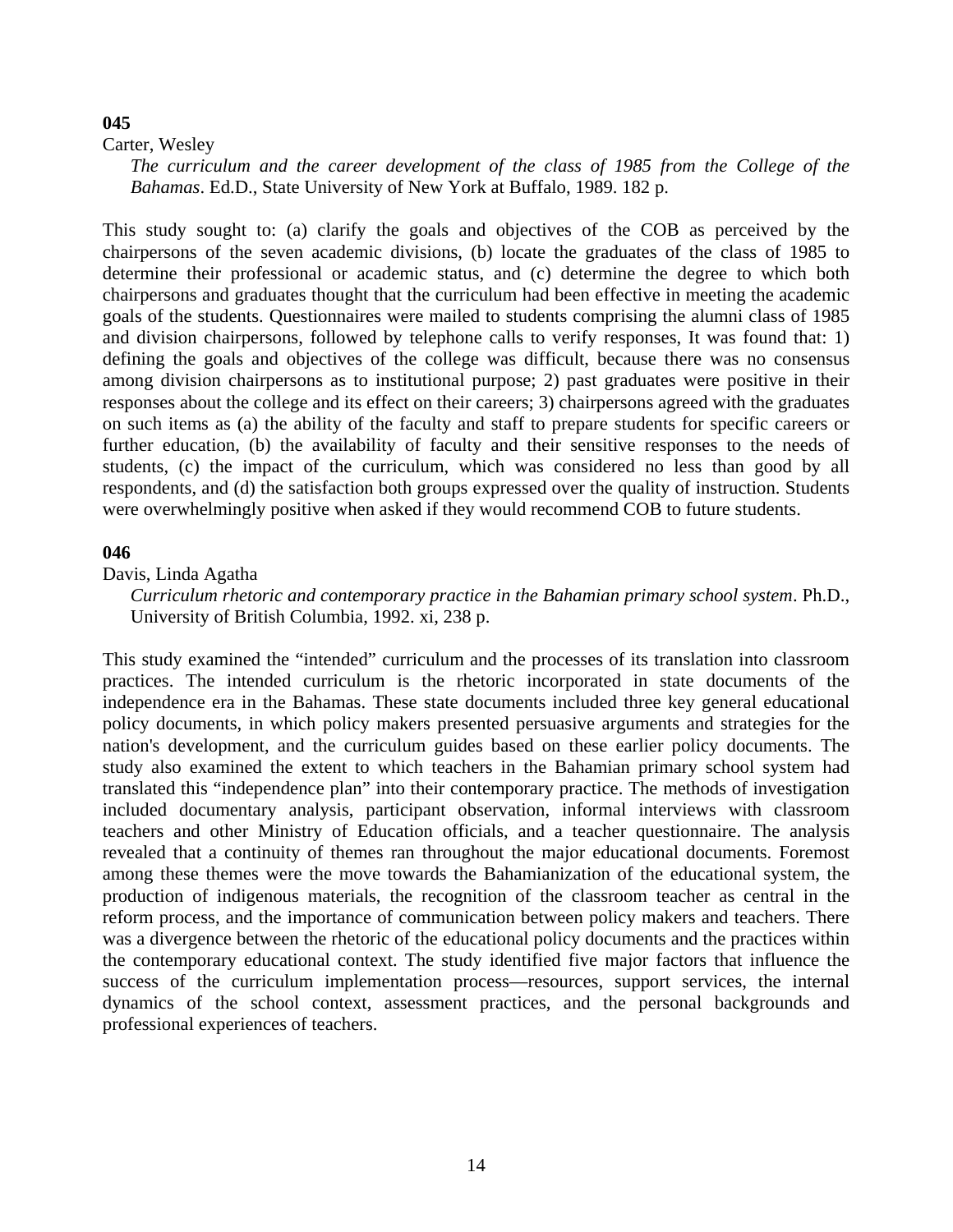<span id="page-20-0"></span>**Locations:** 

# COB Library B.DISS LB2806.15 D38 1992 Main Library, UWIM LB1564 B24 D38 1993

# **047**

Klovekorn, Marta Romeu

*An analysis of selected aspects of the University of Miami's Bahamas Academic Program, School of Education and Allied Professions*. Ph.D., University of Miami, 1982. x, 184 p.

This study sought to analyse selected aspects of the University of Miami's Bahamas Academic Program, School of Education and Allied Professions, by seeking the opinions of its graduates (1977, 1978, 1979, and 1980). A randomly selected sample of professors who taught more than three courses in the Bahamas during the years 1975 to 1980, and a selected sample of administrators and staff members who worked closely with the programme also participated in the evaluation process. Data were collected through a questionnaire completed by 187 graduates, which recorded their perceptions of programme effectiveness, and interviews with 25 professors, administrators, and staff members. Results of the data analysis showed that: 1) the great majority of the respondents indicated satisfaction with the programme; 2) some respondents indicated that courses should be added or modified to make them more relevant to the Bahamas archipelago; and 3) weaknesses of the programme centred on inadequate library facilities, lack of resource materials, and sub-standard physical plant facilities.

### **Locations:**

COB Library B.Diss LC2605 K56 Main Library, UWIM LB2209 B2 K52

# **DISTANCE EDUCATION**

#### **048**

Bancroft, Mik

Distance education: Bahamas 2000. In *Proceedings of the University of the West Indies Small States Conference 2000* (pp. 230–232). [S.l.]: UWI; COL, 2001.

This paper presents a brief overview of distance education initiatives undertaken in the Bahamas during the preceding 20 years. It examines existing programmes and gives the projected way forward, focusing on adult education and "at risk" populations on the Family Islands as well as New Providence.

**Location:**  CERIS 355/DEC:18 **Electronic Resource:**  http://www.col.org/resources/publications/SmallStates00/2\_conf\_proc\_Bancroft.pdf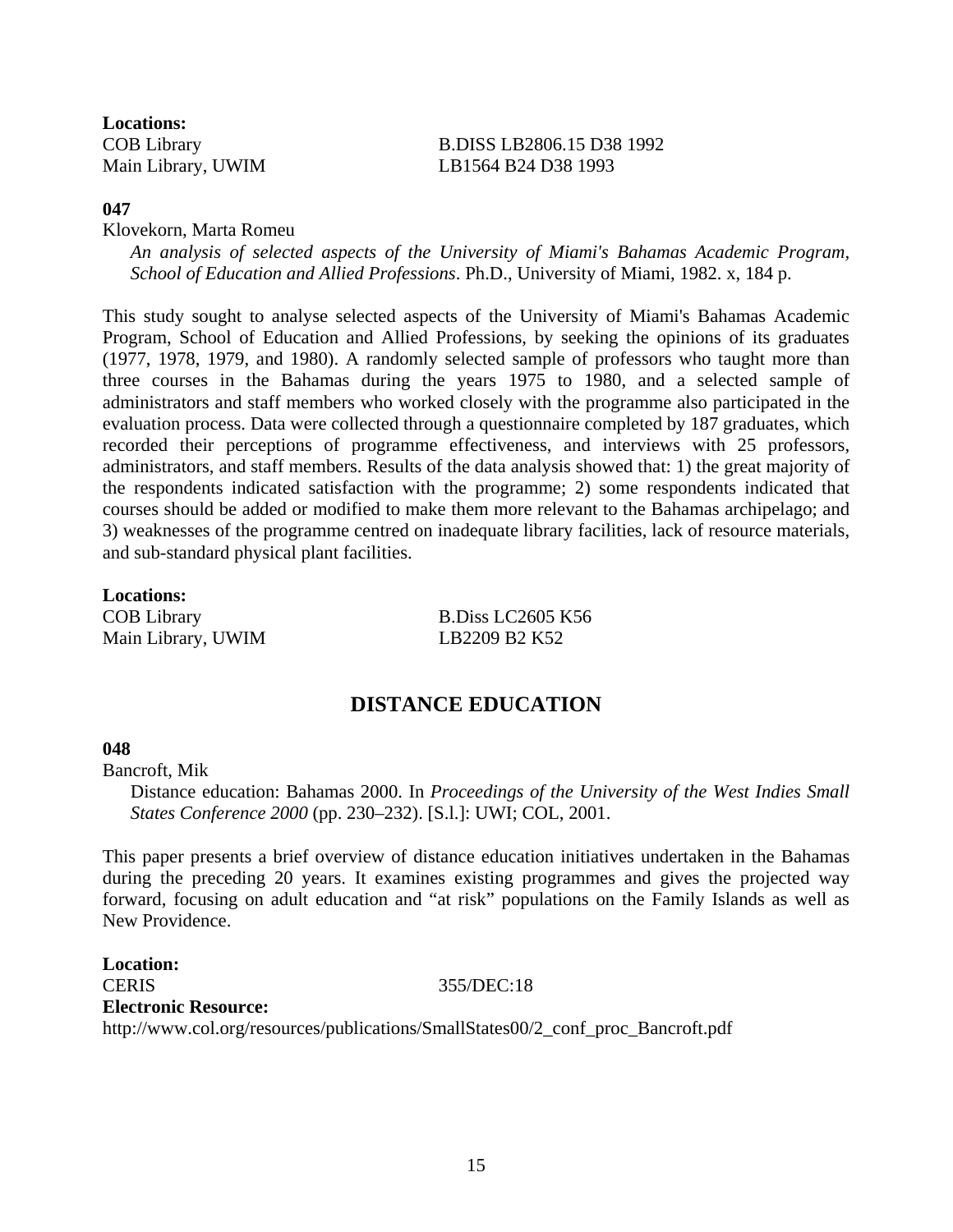#### Curry, Zorene Anita

*A social action project, distance education, training and telehealth: New concepts in the health care system of the Commonwealth of the Bahamas*. Ph.D., Union Institute and University, 2003. 158 p.

This study sought to test the concept that distance education, delivered through a communication system, is an effective vehicle for the provision of continuing education for health professionals residing on the Family Islands of the Bahamas. A needs assessment was carried out to determine the needs of the professionals. Data were collected from 29 doctors and 51 nurses working on these islands. Health technology assessment to determine the type of technology to use for the project was also conducted. This included literature reviews as well as attendance at demonstrations by vendors, and visits to places that use the technology to gain first-hand information about the efficiency and effectiveness of the technology. The findings were then used to assist in the selection of the technology for continuing education and teleconsultation. Manuals were also developed to guide the administration of the distance education and telehealth programmes. Policies were developed to provide guidance as well as to ensure quality control, and a comprehensive implementation and evaluation strategy was developed. The focus of the implementation is on the selection and purchase of equipment, training of personnel, technical support, resources, and conduct of continuing education and clinic sessions. The focus of the evaluation is centred on quality, access, cost, acceptability, and satisfaction of the physician. Evaluation tools in relation to each aspect of the evaluation were developed to solicit information.

**Location:** 

COB Library R119.9 C97 2003

#### **050**

#### Pinder, Philip Wallace

*Distance education in small, developing island states: An investigation and proposal of a postsecondary distance education system for the Bahamas*. D.Ed., Pennsylvania State University, 2003. 243 p.

This study sought to assess the possible effectiveness of using Meacham and Zubair's (1992) fivefactor model as a planning tool for developing a framework for a distance education system in the Bahamas. The assessment involved taking cognizance of relevant contexts of the Bahamas, identifying elements of those contexts that operate as either enhancers or barriers to the development of a distance education system, and developing the framework for a plan for the introduction of a post-secondary distance education system in the Bahamas. Data were gathered through documentary analysis of documents that had addressed the issue of distance education for the Bahamas, and from members of the faculty of two colleges: The COB and the Bahamas Baptist Community College. These data show the lecturers' perceptions of the educational technologies their experience with the use of technologies, how the technologies may help meet the country's educational needs, and the faculty member's willingness, or lack thereof, to adopt a distance education system. Formal and informal interviews were also carried out with current and former administrators of colleges, educational officers, the consultant and school principals of the Ministry of Education, and middle management.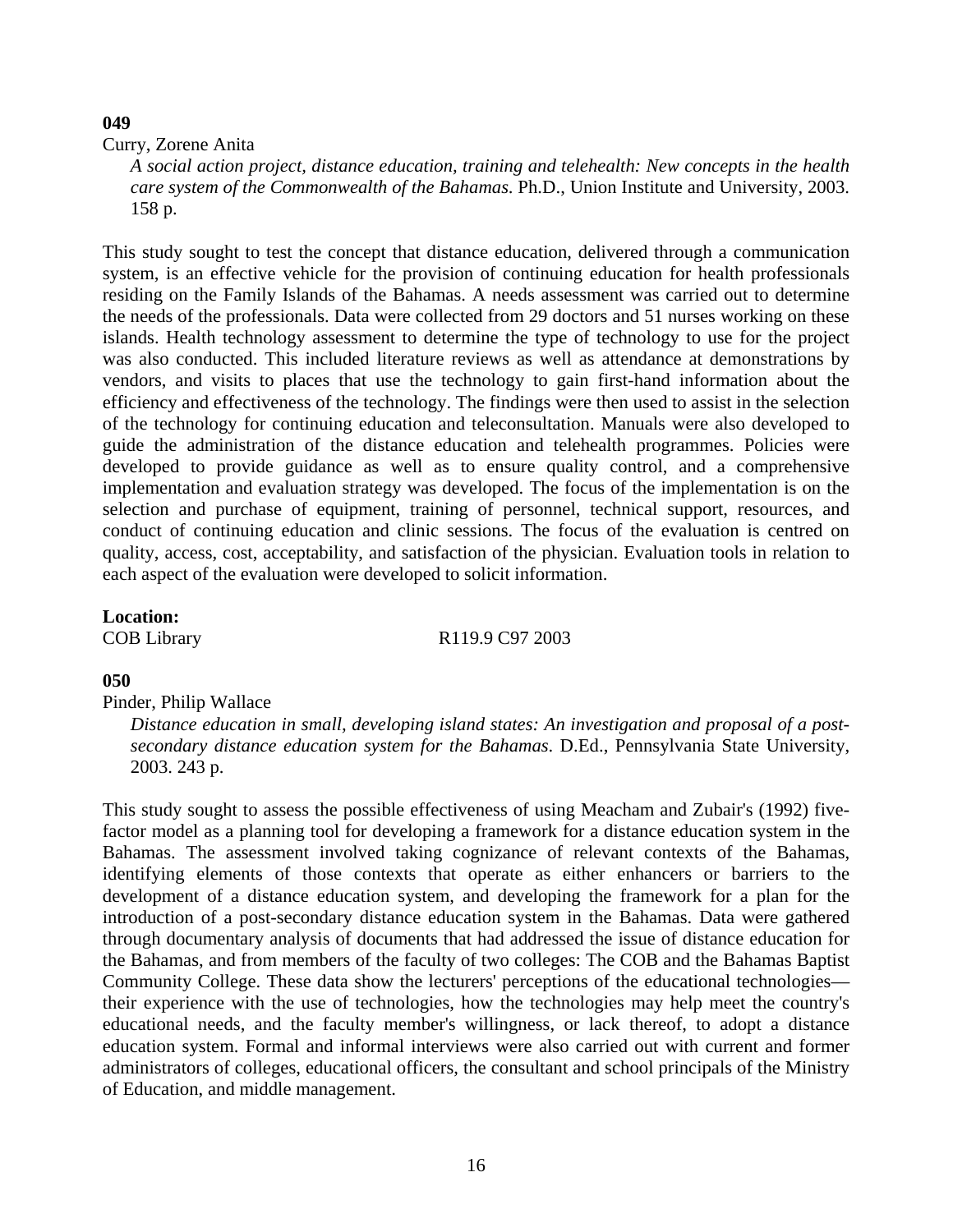<span id="page-22-0"></span>Ramirez-Smith, Christina

*Overview of distance education with the possibilities and limitations of instructional media in the development of distance education system for the Bahamas*. [S.l.: s.n.], 1986. vii, 120 p.

(Project funded by the Organization of American States for the Commonwealth of the Bahamas, College of the Bahamas Special Project on the Development and Application of Distance Education Systems)

#### **Location:**

COB Library B. LC5805 R3

# **EARLY CHILDHOOD CARE AND EDUCATION**

#### **052**

Mortimer-Whitehead, Ann Eloise

*Parental perceptions of day care programs in Nassau, Bahamas*. Ed.D., State University of New York at Buffalo, 1994. 128 p.

A Likert-type questionnaire, composed of six sections and including items related to (a) physical health, (b) education and school readiness, (c) staff qualifications, (d) accessibility, (e) most important items from questionnaire, and (f) respondents' demographic information, was developed and employed with 149 parents. Subjects of the study were predominantly female, black, employed outside the home full-time, in their late 20s and 30s, and used a privately operated day-care centre. Information concerning the educational level of the respondents indicated that a high proportion had completed secondary school, approximately half had attended college, and several had received at least one degree. Respondent income levels indicated that they were financially secure. Results of the study furnished evidence that the subjects were principally concerned that day-care centres should protect the health and safety of the child, provide information on the child's progress, and enhance a child's social skills. A specific concern was that staff members should be musically creative. Results also demonstrated that parents were relatively unconcerned with such areas as academic programmes, staff qualifications regarding college education, and the role of the Ministry of Education.

#### **Location:**

Main Library, UWIM HV861 B24 M67 1994

#### **053**

Young, Tommie Morton

*Preschools and self-identity in Nassau, Bahamas*. Ph.D., Duke University, 1977. xii, 175 p.

In Nassau, Bahamas, 30 Black 4-year-old Bahamian children were participants in an interviewquestionnaire study that employed a revised version of Carol Guardo and Janis Bohan's Sense of Self-Identity Questionnaire. The study involved five preschools placed into two groups by type and status. School factors included organized and defined curriculum, amount of training and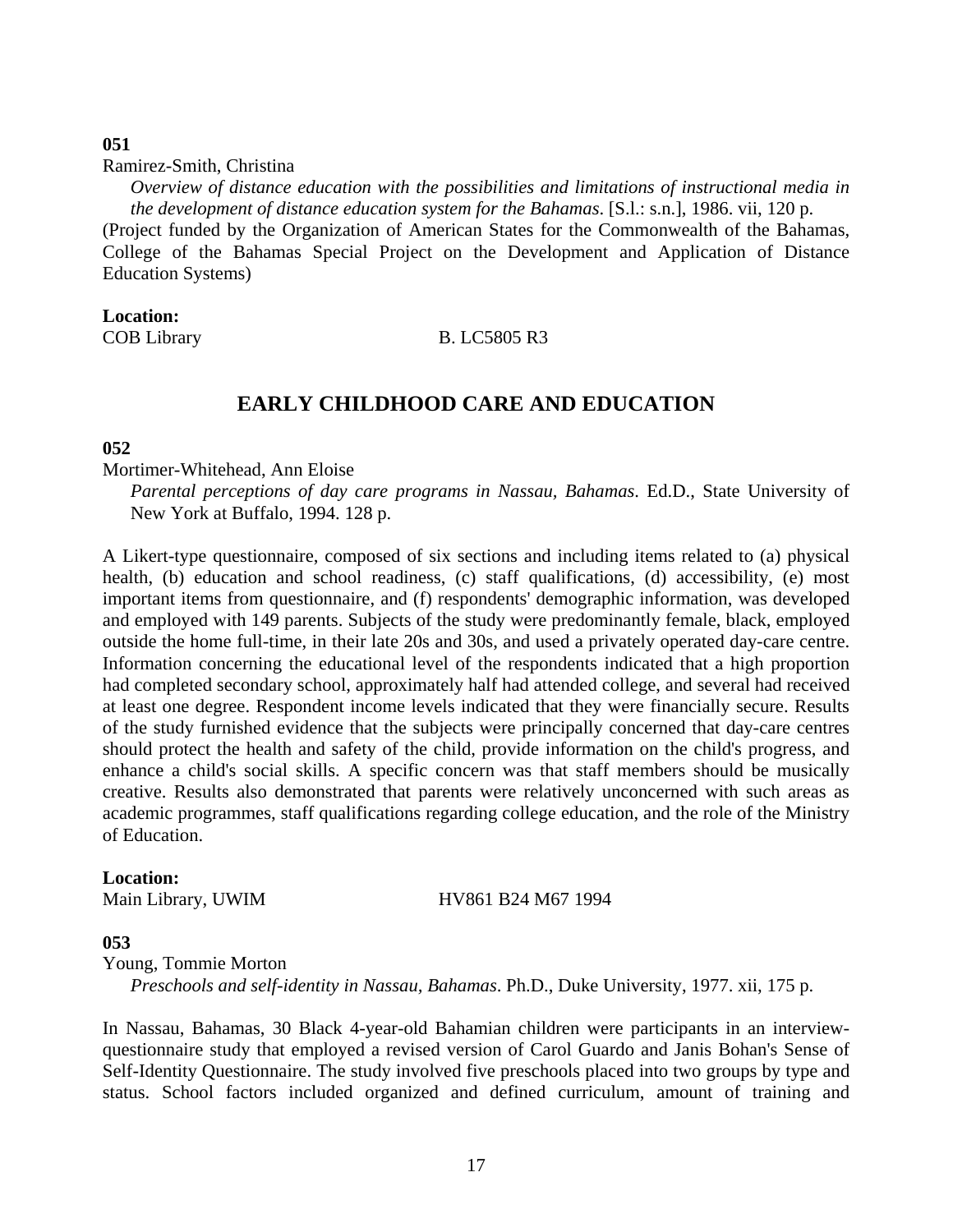<span id="page-23-0"></span>experience, as well as nationality of teachers, pupil-teacher ratio, school facilities, and school sponsorship. Schools, identified by status, were labelled Group I or Group II. Group II schools evidenced less than half of the prescribed factors, while Group I schools evidenced more than half. School type was determined by school sponsorship—private or parochial. Children were placed in two groups—preschool children (PS) who had attended preschool for two or more years, and nonpreschool children (NPS) who had enrolled in the school within 60 days prior to the interview. Socio-economic backgrounds of the children were described as middle- or low-status. It was found that: 1) among school factors, children in private schools with teachers who had advanced training, a prescribed curriculum, and smaller pupil-teacher ratios were more verbal and articulate, and tended to have a higher degree of development of the senses of humanity and continuity; 2) there seemed to be no significant difference between parochial and private schools, but significant difference between school status, GI and GII; 3) social status of the children was significant in the measure of sexuality, but showed no significance in the measure of individuality; 4) while there was less significant difference between middle-status and low-status children on the measure of humanity, children of middle status appeared to have a slight edge on children of lower status; 5) preschool children were generally more confident about their continuity and sense of humanity than non-preschool children; 6) significant difference in the measure of sexuality was reflected between preschool and non-preschool girls; while PS girls were more secure in their sense of sexuality, female children were generally less certain about their sexuality; 7) social status also appeared to be of significance in the measure of sexuality, with middle-status children evidencing a slight edge over low-status children in their perception of their sense of sexuality. It was concluded that preschool experience aided the child in the development of a sense of self-identity, and one type of school might be more effective in this task than another.

#### **Location:**

#### COB Library B.Diss LB1140 Y68

# **ECONOMICS OF EDUCATION**

#### **054**

Gabregiorgis, Asefa

*Rate-of-return on secondary education in the Bahamas*. Ph.D., University of Alberta, 1979. xvi, 307 p.

This study sought to investigate the social and private financial returns to different amounts of secondary education—Grades 7–13 inclusive—of the male labour force in the Bahamas. The basis of the investment analysis was human capital theory. The private direct investment on secondary education consisted of tuition fees, expenditure on books, and equipment and supplies minus subsidies, whereas the social direct investment consisted of salaries and wages of school personnel, expenditure on books, equipment and supplies, subsidies to students, and administrative and capital costs. In addition, foregone earnings were assumed as investment, both for individuals and society at large, at Grade 10 and over. Present values and internal rates-of-return analysis were employed to evaluate the profitability of secondary education. To capture the influences of factors assumed to be responsible for age-education earnings differentials, the data were analysed using the earnings of the employed male and adjusted age-education mean annual earnings by unemployment rates, by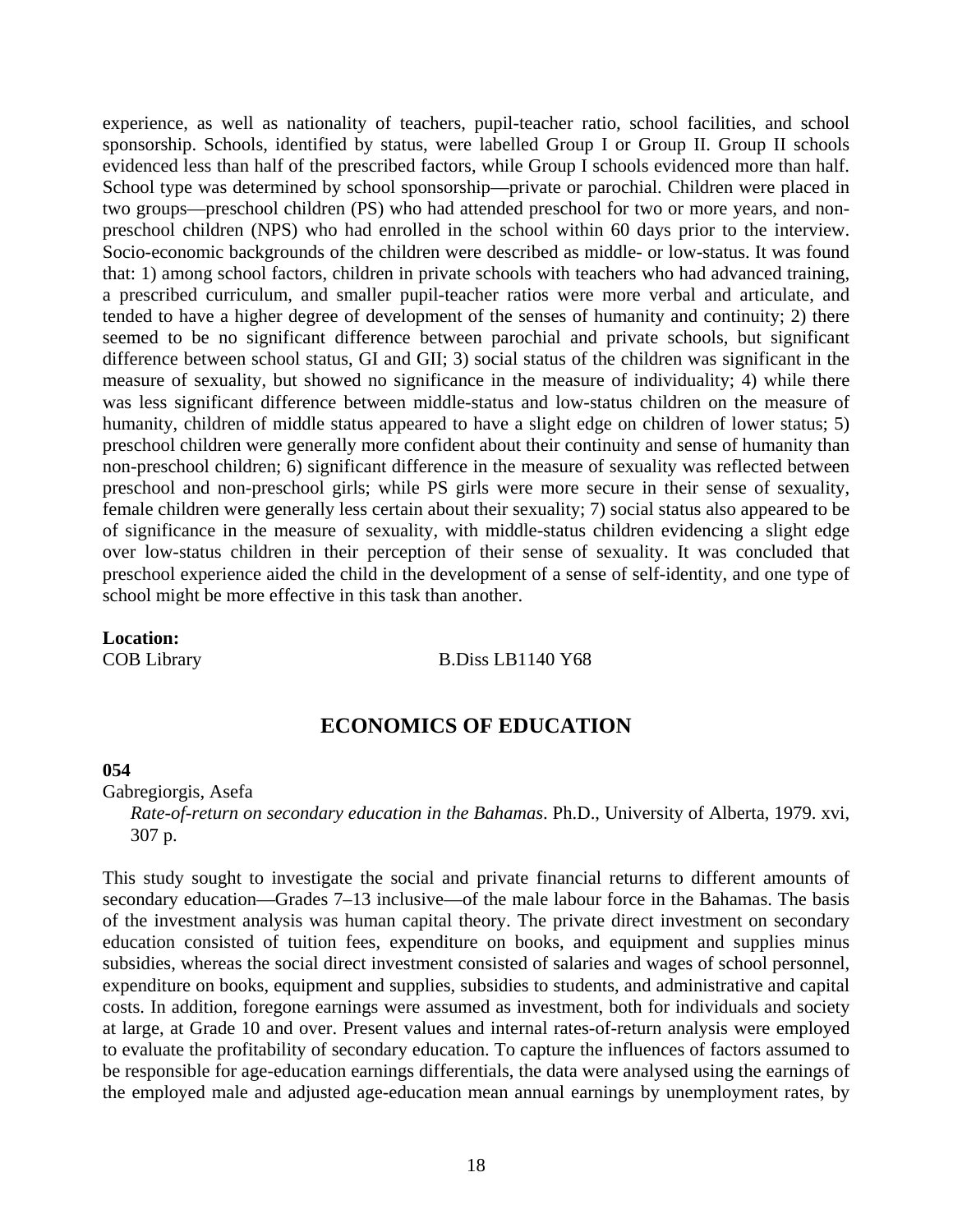<span id="page-24-0"></span>five-year age groups and level of education, a secular growth rate of 2%, and an alpha coefficient of 60%, separately and in various combinations. All together, eight adjustments were employed, and the marginal and average present values and internal rates-of return were computed for each adjustment. In addition, six discount rates of 0, 5, 6, 8, 10, and 12% were used to analyse the present values under each adjustment. The analysis revealed that one or more secondary grades were financially beneficial to individual investors and to the society, even under the assumption that only 60% of lifetime earnings differentials were attributable to educational investment. However, the magnitude of returns depended very much on the adjustment employed. The findings showed that the magnitude of profitability on education depended very much on the assumptions made in the analysis of the benefits of secondary education. In the case of secondary education in the Bahamas, even the lowest possible returns were fairly high, both in terms of present values and internal rates-of-return for possible further investment to expand secondary education.

# **Location:**

Main Library, UWIM Microfiche No. 1081

### **055**

Stubbs, E. *The impact of Haitian students on educational costs in Ministry schools within the Commonwealth of the Bahamas: 1991*. Nassau, Bahamas: Ministry of Education, 1994. 18 p.

# **Location:**

COB Library B GOV DOC LC67 B24 S78 1994

# **EDUCATION AND DEVELOPMENT**

### **056**

Bahamas. Ministry of Education and Culture

*Education for national progress: A development plan in education for the Commonwealth of the Bahamas for the period 1976–1981*. Nassau, Bahamas: The Ministry, 1976. 212 p.

**Location:** 

COB Library B L251 B33 1976

# **057**

McDonald, Thaddeus

*A comparative study of the perceptions of students, faculty members, administrators and government authorities of the role of the College of the Bahamas in the national development of the Bahamas*. Ed.D., Texas Southern University, 1987. viii, 233 p.

This study sought to determine the perceptions of students, faculty, and administrators of the COB and government authorities as to what the role of higher education should be in the national development of the Bahamas. A questionnaire was administered to the four constituents. It was found that: 1) the perceptions of the respondents towards the teaching role in national development were significantly different, 2) the perceptions of the respondents towards the research role in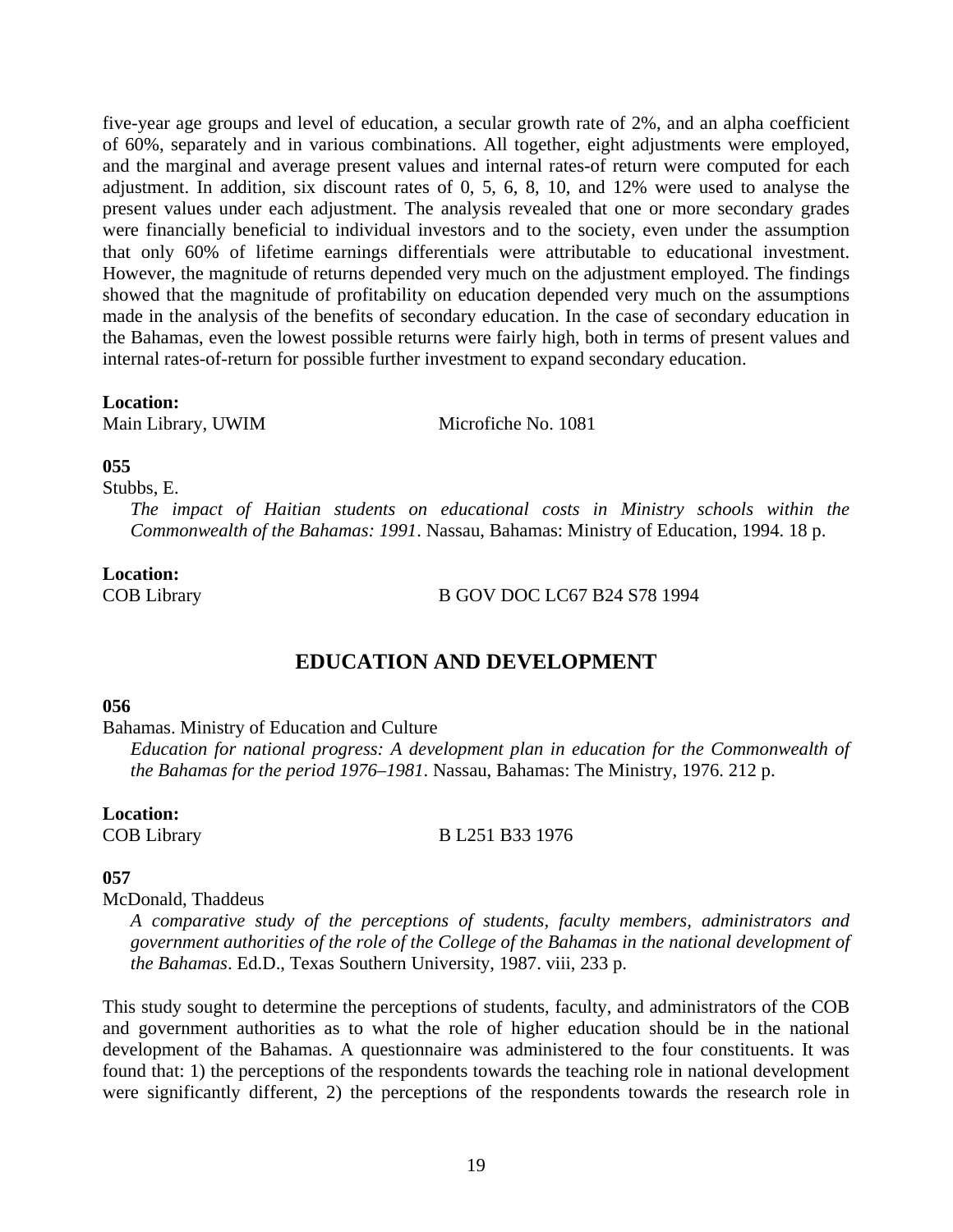national development were significantly different, 3) the perceptions of the respondents towards the community service role in national development were significantly different. In essence, the respondents felt that the teaching, research, and community service roles have had a significant effect on the higher education system in the national development of the Bahamas.

#### **Location:**

COB Library B.Diss LC176 M3

### **058**

Rolle, John A. *Education and national development*. 15 p. Paper prepared for the National Education Conference, 18th, Nassau, Bahamas, 3–7 Jul., 2005.

### **Location:**

COB Library B LC67 B3 R66 2005

# **059**

Watson, Rose Thomas

*Education and national development in the Bahamas: A study of the hotel sector of the tourist industry*. Ph.D., University of Miami, 1981. x, 191 p.

This study sought to examine the extent to which educational programmes designed to support management training for the hotel sector of the tourist industry had been consistent with national development goals. In exploring the problem, the consistency between expressed development goals and mandates, manpower needs for hotel management, and available options for training were examined. The perceptions and attitudes of hotel managers were also discussed. Data were gathered from a variety of sources, including the archives, governmental agencies, educational institutions, trade unions, hotel associations, hotel management personnel, and personal observation. Data were also collected from 89 managers—13 from top management and 76 from middle management—from 13 hotels in two metropolitan areas—New Providence and Grand Bahama, and the Family Islands. It was found that: 1) the provision of education for tourism had been consistent with national development goals, and it had played a significant role in fostering these goals; 2) since 1968, Bahamian nationals had made significant progress in entering top and middle management positions in the hotel sector of the tourist industry; 3) education had been a significant factor in Bahamians' upward mobility into top and middle management positions; 4) generally, middle management perceived that their chances for upward mobility were good; 5) educational levels of the top and middle managers varied considerably, ranging from the primary school to post-baccalaureate levels; and 6) middle management perceived that the government and hotels were putting forth significant efforts to provide management training.

#### **Locations:**

COB Library B.Diss HD75.5 W37 Main Library, UWISA TX910 B24 W38 1983 Main Library, UWIM GT3824 W3 E3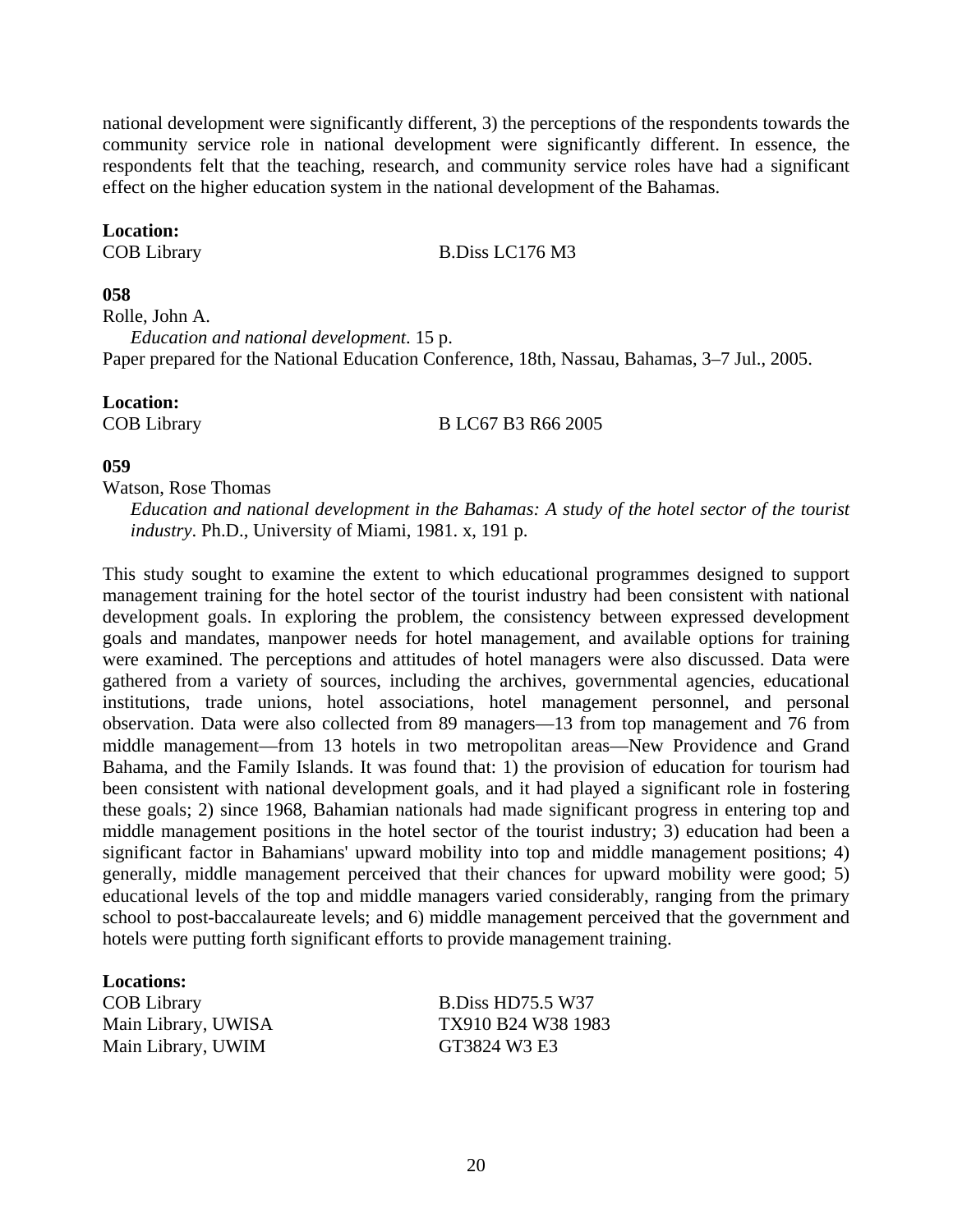# **EDUCATION AND EMPLOYMENT**

#### <span id="page-26-0"></span>**060**

#### Coakley, Brenda Yvonne

*Labor market experiences of female and male graduates from the Bahamas Technical and Vocational Institute: A program in educational policy*. Ph.D., Pennsylvania State University, 1997. 169 p.

This study examined educational policies of the Government of the Bahamas, as they pertained to ensuring equitable employment and provided for vocationally oriented education or training to effect that purpose. It focused on the government's promises to provide fundamental economic development and the building up of a better-trained, indigenous labour force equipped with a more diverse range of skills (than those limited to the traditional occupations), to meet the needs of socio-economic stabilization and expansion. The political goals of gender equity in training and employment were of special interest. The study is restricted to an examination of the educational and employment patterns of the 1995–1996 graduates of the Bahamas Technical and Vocational Institute in the Electronics and Electrical Installation programmes. These female and male graduates constituted the group of respondents surveyed. Information was gathered using focus group methodology and from their transcripts. The study showed the students' entry and preparation in the Institute for 1995–1996 graduates in Electronics and Electrical Installation. Their subsequent employment patterns in key higher skill industries and trades was treated and further analysed for gender differences. This was joined to a study of the perceived effectiveness of the training process and the job satisfaction of the sample of subjects selected for the study. The results of the study were analysed and conclusions drawn.

#### **061**

#### Gardiner-Farquharson, Beulah Louise

*Factors associated with the post-school adjustment of youths with disabilities who exited secondary school programs from 1985–1990*. Ed.D., Columbia University Teachers' College, 1994. 153 p.

This study sought to determine the factors associated with the post-school adjustment of disabled youth in the Bahamas who exited school between 1985 and 1990. The sample was drawn from special and regular schools. Interviews were conducted with parents/guardians by telephone or in person. Additional information regarding student identification and schooling experiences was gathered from school records and programme evaluation forms. Data analysis failed to yield significant differences for any of the group comparisons on post-school employment status and employment conditions. Vocational education/training and paid work experience during school were found to be significant predictors of post-school employment status for disabled individuals. Vocational education/training emerged as the best predictor. For individuals without disabilities, age was found to be the best predictor of post-school employment status.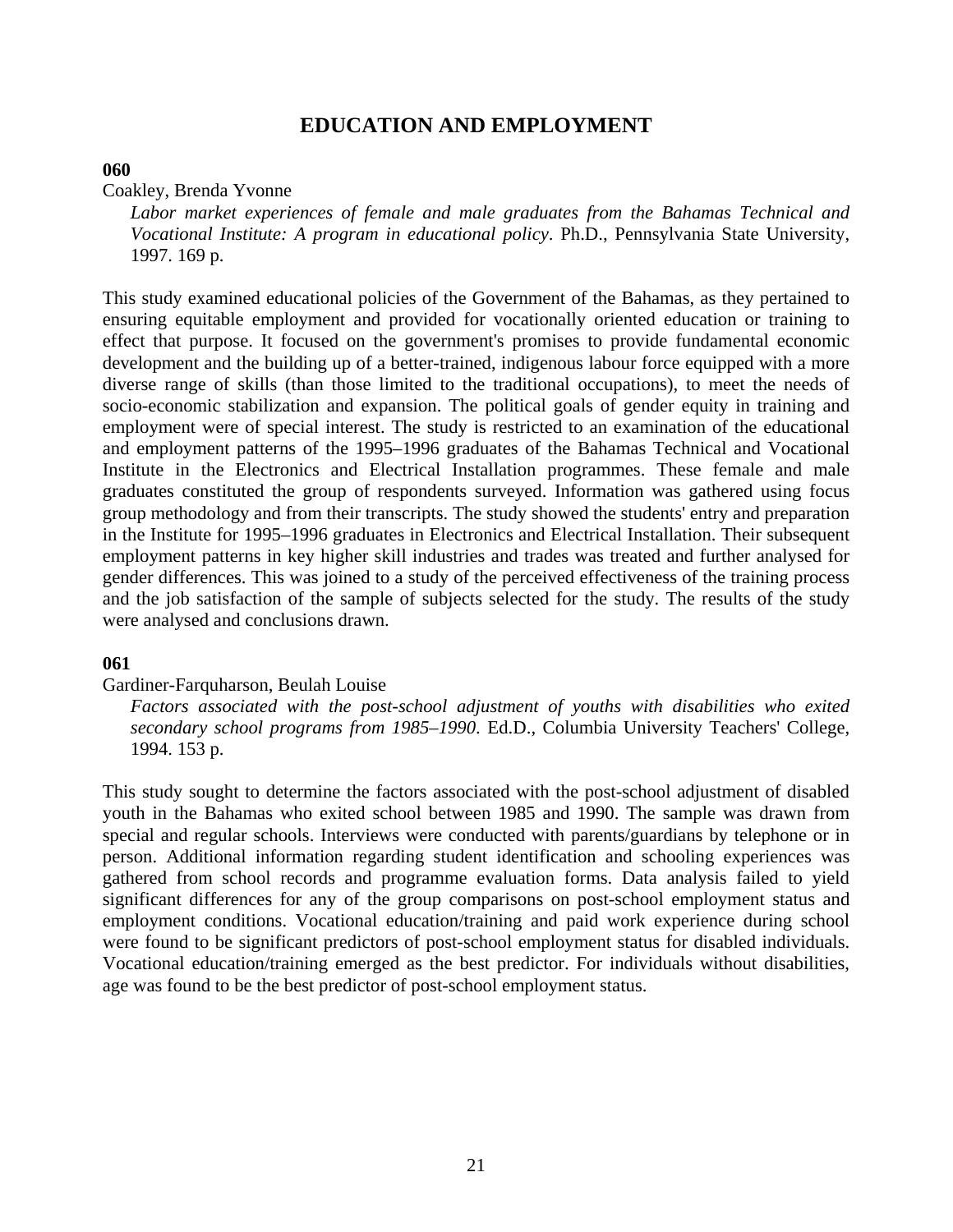# **EDUCATIONAL ADMINISTRATION**

### <span id="page-27-0"></span>**062**

Albury, J.

*Critical assessment of the recruitment and selection process for faculty employees at the College of the Bahamas*. M.Sc., Institute for Development Policy and Management, University of Manchester, 2001. [n.p.].

#### **063**

Bahamas. Department of Education

*Rules/procedures for creating safe schools: Draft manual for administrators and teachers*. Nassau, Bahamas: The Department, 2001. 24 p.

#### **Location:**

COB Library B GOV DOC LB3012.3 B3 2001

#### **064**

Bahamas. Ministry of Education *Code of student conduct*. Nassau, Bahamas: The Ministry, 1992. ii, 24 p.

#### **Location:**

COB Library B GOV DOC LB3609 C84 1992

#### **065**

Beverley, J. C.

*An investigation into the influence of management style on the culture of two primary schools in the Bahamas*. M.Ed., University of Bath, 1994. [n.p.].

This study investigated the management and culture of two primary schools in the Bahamas by using a conceptual framework to examine: (a) how the principals' management style influenced culture, (b) the teachers' perceptions of the schools' management style and culture, and (c) the impact of the previous management experience. Data were gathered through interviews with two principals and a questionnaire completed by full- and part-time teaching staff. It was found that: 1) the management style of the primary school principal was determined by a number of factors, which included: (a) personality characteristics of the individual, (b) the inherent value and belief system of the individual, (c) the learnt and instructed value and belief system of the individual, (d) the individuals' own perception of their role as educational managers, and (e) the influence of formal management instruction; 2) the success of the school culture could become unsettled when the value and belief system of one influential body within the school—the principal—differed from that of the teacher; and 3) schools were found to have their own unique cultures, which were established and sustained by the principal of the school.

#### **066**

Collinwood, Dean Walter

*The developing Caribbean: Colonialism and school administration in an independent Bahamas*. 1986. [n.p.].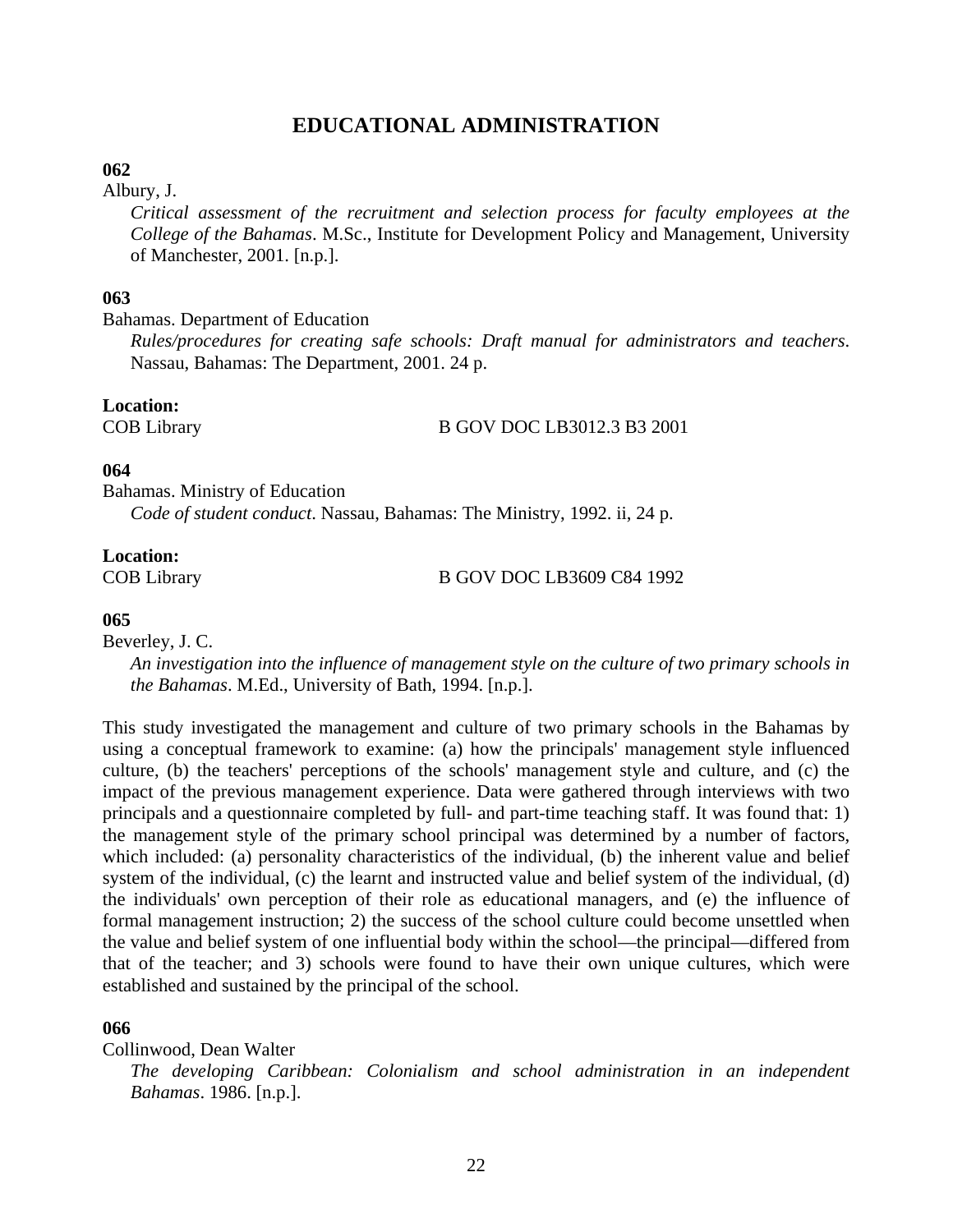Paper prepared for the International Sociological Association Conference, New Delhi, India, Aug. 1986.

This paper argues that despite political independence, in some sectors of Bahamian society there was a strong and growing frustration based on the realization that though the colonialists had gone, colonialism had not. This was especially evident in the public schools of Nassau, which had experienced an unusual number of demonstrations, sit-ins, and protest marches. Observation in the schools over several years had revealed that the attitude against which the teachers and students rebelled was most apparent among school administrators—principals, district supervisors, and ministry-led personnel. The mindset they possessed included such characteristics as: the assertion of the natural inferiority of subordinates, an emphasis on things that separate people, a disdain for theory, and an assumption that the social system is better than its members deserve. Although these attitudes are not easy to expunge, they were seen as positive developments in Bahamian education that, if allowed to continue, would permit the school system to develop more appropriate models of leadership.

# **067**

#### Johnson, Doris Louise Sands

*A guide for the establishment of an Advisory Council to the Bahamas Board of Education (based upon a study of advisory services to the Central British Educational Authority from 1899 to 1959)*. Ed.D., New York University, 1962. viii, 275 p.

This study examined the development of patterns followed in the establishment of educational advisory services in England and Wales and, on the basis of these findings, sought to make recommendations for the establishment of an Advisory Council to the Bahamas Board of Education. Using a historical comparative methodology, 27 elements operating in the development of advisory services were isolated and embodied into a questionnaire. The questionnaire was administered to educators in the Bahamas, who were asked to record their opinion of the suitability of such elements for inclusion in a guide for advisory services in the Bahamas. Responses indicated that all 27 elements should be included in the guide. The guide was organized under the following headings: Organization and Structure, Administration, Finances, Membership, Conduct of Meetings, Reporting to the Board, Reporting to the Public, and Public Relations.

#### **Locations:**

Main Library, UWIM LA481 J6

COB Library B DISS LC221.4 B3 J6 1962

#### **068**

Major, A. F.

*Performance appraisal system used by the Department of Education for public school teachers: A critical evaluation*. M.Sc., Institute for Development Policy and Management, University of Manchester, 2000. [n.p.].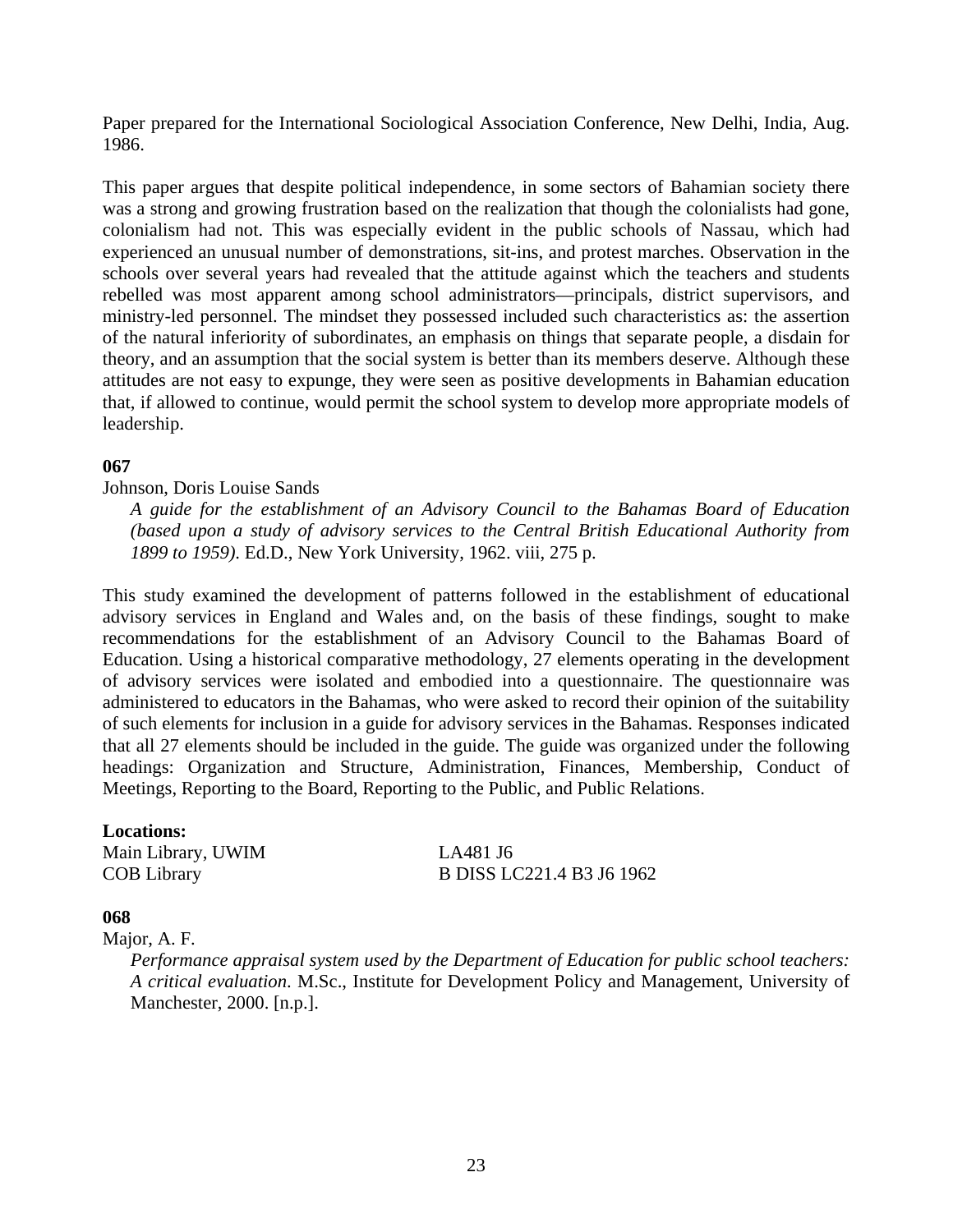Nwosa, Christina Rahming

*The role of principals in government-controlled secondary schools in the Bahamas*. M.Ed., University of Saskatchewan, 1986. xii, 199 p.

This study sought to describe the expectations for the principals' role in government-controlled secondary schools in the Bahamas as perceived by (a) principals, (b) department heads, and (c) senior education officials. It also sought to highlight sources of intra-role conflict in the principals' role. Data were collected from principals in all 28 government-controlled schools, department heads in these schools, and senior education officers in the Ministry of Education. Results of the data analysis showed that: 1) principals felt that they better understood their role than did department heads and senior education officers; 2) department heads felt that principals were adequately trained to assume administrative responsibility; 3) senior education officers felt that principals were inadequately trained to assume administrative responsibility; 4) principals, department heads, and senior education officers felt that the five most important attributes of an effective principal were: strong leadership at the school level, good communication skills, effective organizational ability, a well-defined philosophy of education, and good human relations; 5) training for the principalship should include courses in administration, human relations, organization management, and organizational philosophy; 6) there were significant differences in perception (role conflict) between senior education officers and principals, and between senior education officers and department heads, with regard to the principals' actual role in Instructional Leadership and Student Personnel; 7) there were no significant differences in perception (conflict was less prevalent) among the three groups of respondents with regard to the principals' actual role performance in Staff Personnel, Financial/Physical Resources, and School-Community Relationships; 8) there were significant differences in perception (role conflict) between senior education officers and department heads with regard to the principals' ideal role performance in Instructional Leadership; and 9) there were no significant differences in perception (conflict was less apparent) among the three groups of respondents with regard to the principals' ideal role performance in Staff Personnel, Student Personnel, Financial/Physical Resources, and School-Community Relationships.

#### **Location:**

#### COB Library B.Diss LB2822 R33

#### **070**

Smith, Rodney David

*Politico-administrative factors associated with decentralization and recentralization in the education bureaucracy: The case of the Commonwealth of the Bahamas*. Ed.D., Harvard University, 1986. vii, 268 p.

This study explored the politico-administrative factors that could account for what appeared to be "shifts" towards recentralization and decentralization efforts in Bahamian educational administration. The history of educational administration in the Bahamas suggested that actions and events could be related to movements towards and away from strengthening the central administration of education, that is, efforts to decentralize via deconcentration. Emphasis was placed on the Bahamas' historical sociology, based on "situational analyses." Data were collected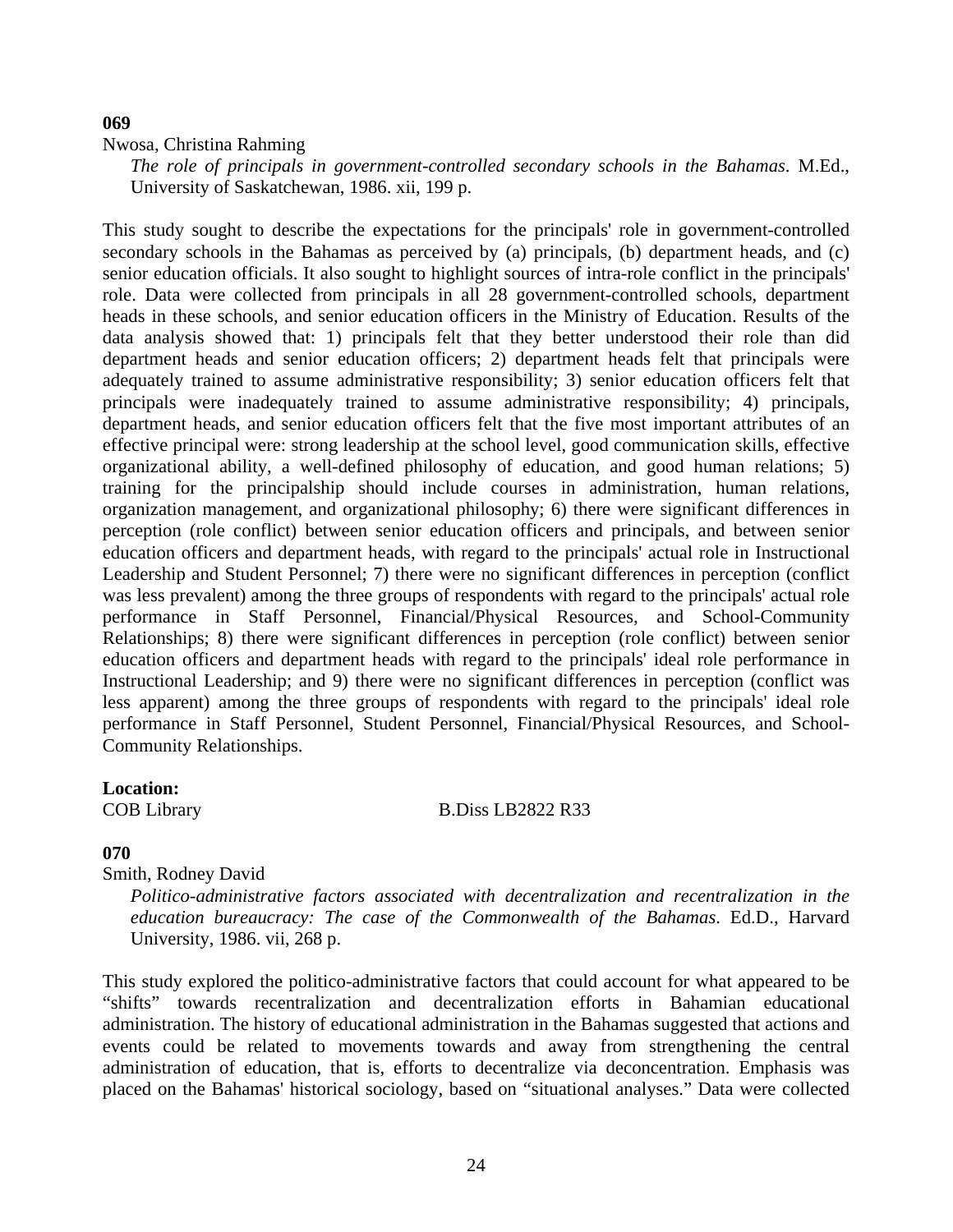<span id="page-30-0"></span>through interviews and documentary analysis. Results of the analysis suggested that policy shifts in development administration between decentralization and recentralization did not occur. What appeared to be shifts were really "stop-go patterns of change" along the continuum of central administration growth. It was suggested that specific politico-administrative factors, that is, the political superstructure, massive rural-urban migration, and political tensions, attributed to administrative changes within the central decision-making arena, accounted for the stop-go patterns of change.

#### **Location:**

COB Library B.DISS LB2803.2 B3 S65 1986

### **071**

Stubbs, E.

*The academic disciplinary deployment of teachers in the public school system*. Nassau, Bahamas: Ministry of Education, 1997. 31 p.

### **Location:**

COB Library B.GOV LC71.2 S78

### **072**

Stubbs, E.

*Administrative profiles on Ministers of Education 1964–1999*. [Nassau, Bahamas]: Ministry of Education, 1999. [n.p.].

#### **Location:**

COB Library B GOV DOC LB2803.2 BA3 A36 1999

# **EDUCATIONAL DEVELOPMENT**

### **073**

Bahamas. Ministry of Education

*Educational development in an archipelagic nation: Report of a review team invited by the Government of the Commonwealth of the Bahamas*. Nassau, Bahamas: The Ministry, 1974. 172 p. (The Maraj Report)

This document, commonly called the Maraj Report, outlines the findings and recommendations of an Educational Mission to the Bahamas in 1974. The team members were charged with reviewing progress on the implementation of the *White Paper on Education*, and recommending plans for its full implementation. The review team made 121 recommendations, which included a programme of external assistance to supplement local manpower and financial resources to meet educational needs.

**Locations:**  Main Library, UWIM LC92 B24 E38 1974

B GOV DOC L251 E48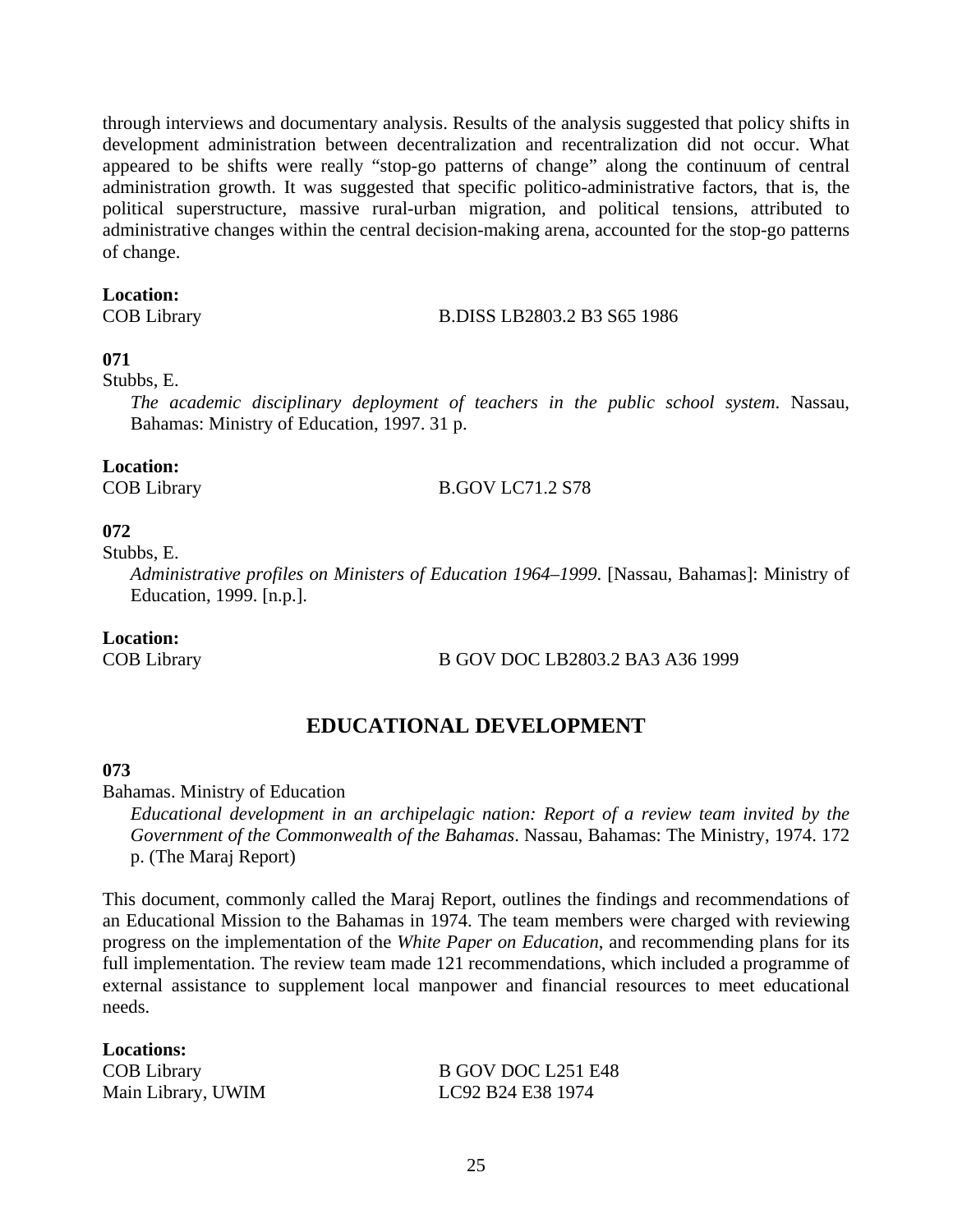CARICOM Secretariat. Division of Functional Cooperation. Education Section

*[Report] on Consultation on Basic Education in the Bahamas, March 31 – April 1, 1993*. Georgetown, Guyana: CARICOM Secretariat, 1993. [1 v. in various pagings].

(A project of the Advisory Task Force on Education in collaboration with UNESCO and the Bahamas Ministry of Education and Culture)

This document presents the views of a wide cross-section of Bahamians on issues and concerns in education. Information on plans and programmes for the future of education in the Bahamas is also presented.

### **Locations:**

Main Library, UWISA LA481 C66 1993 Main Library, UWIM LA481 C66 1993

# **075**

Coakley, Livingstone Nathaniel

*Communication to Parliament June 26th 1975 [on the report of a review team on the Bahamas education system entitled Educational development in an archipelagic nation]*. Nassau, Bahamas: Government Printery, 1975. [27] p.

### **Locations:**

| <b>COB Library</b> | B LB1727 C62 |
|--------------------|--------------|
| Main Library, UWIM | LA505 B3 C62 |

# **076**

Country summaries: Bahamas. In *The state of education in Latin America and the Caribbean, 1980–1994* (pp. 79*–*94). Santiago, Chile: UNESCO, 1996.

This is a summary of the state of education in the Bahamas during the period 1980–1994. The information is presented under the following headings:  $I$  — Expansion of primary schooling, progress, achievements, and problems; II — Literacy, post-literacy, and adult education; and III — Levels and factors on the quality of basic education.

**Location:**  CERIS 200:14

# **077**

Houghton, Harold

*Report on education in the Bahamas*. London: Colonial Office, 1958. 36 p. (The Houghton Report)

This document, commonly referred to as the Houghton Report, reports on the organization of education in the Bahamas and offers 33 recommendations for improvement.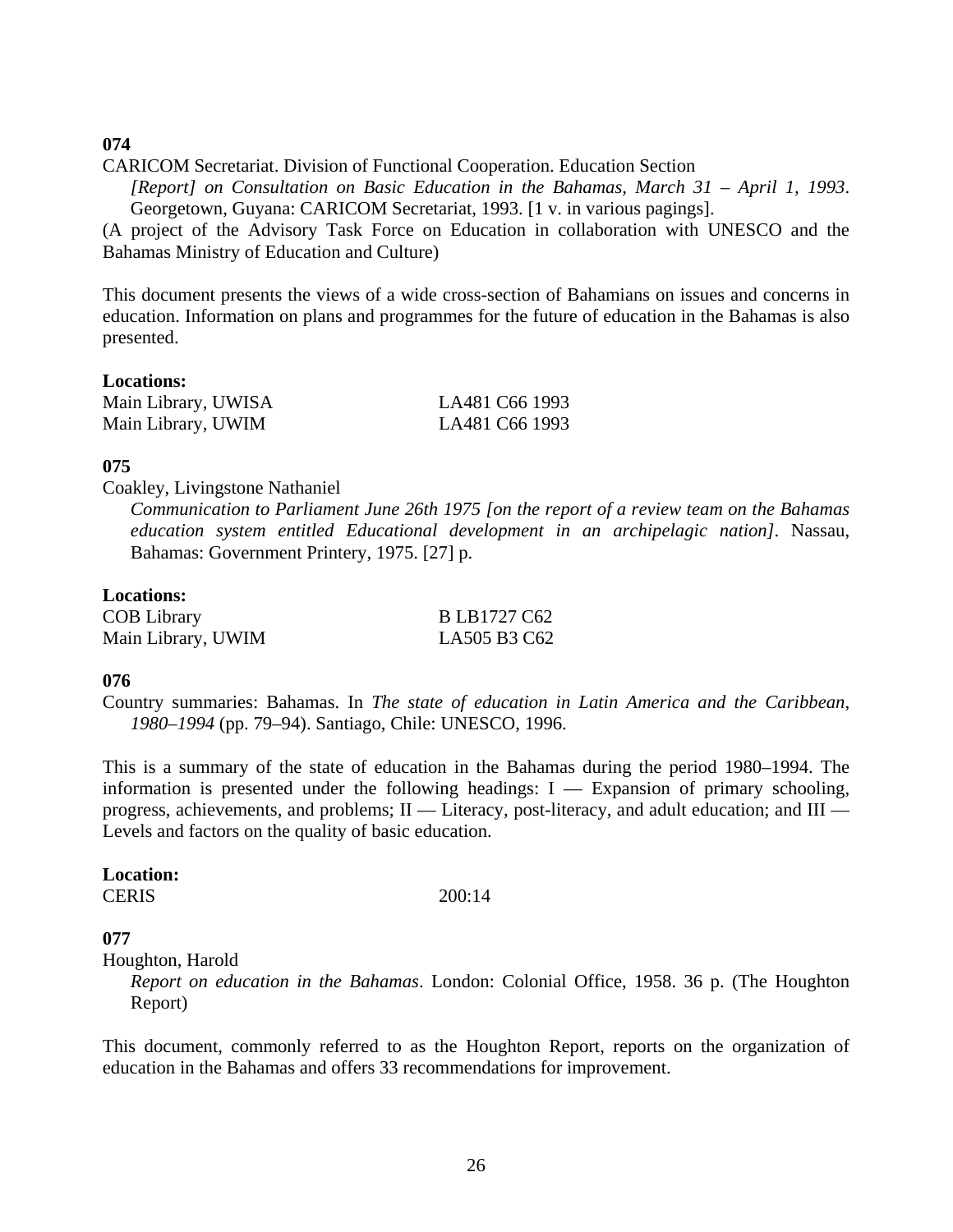### **Location:**  COB Library B L251 H68

#### **078**

Maksik, Jon Mitchel

*Educational development in the Bahamas: Bahamian perspectives*. Ph.D., University of California, Los Angeles, 1976. viii, 262 p.

This study sought to: (a) identify a group of Bahamians who had a reputation for power and influence in the field of education and who, by virtue of that influence, could be expected to affect the direction of educational development in the Bahamas in the first decade after independence; and (b) ascertain the specific issues regarding educational development that were considered crucial by those identified. Data were gathered primarily through interviews with 12 influential persons identified by Bahamians. The findings established the fact that there was a group of people who Bahamians felt were powerful and influential enough to affect educational development in the nation. The issues that emerged as being of crucial importance to the educational development of the Bahamas included: 1) the attitudes of Bahamians towards schooling and education, 2) the relationship between the educational system and the economic sector of Bahamian society, 3) an over-emphasis on academically oriented educational programmes, 4) the joint development of the educational and economic systems of the Family Islands, and 5) geographical factors associated with the Bahamian archipelago itself and its proximity to the US.

#### **Locations:**

COB Library B.Diss LA481 M3 Main Library, UWIM LA481 M35

#### **079**

Massiah, Erna

*A study of the development of higher education in the Bahamas and its relationship to national goals*. Ed.D., University of Houston, 1979. xvii, 275 p.

This study sought to identify factors responsible for the development of higher education and national goals in the Bahamas, and to investigate whether higher education programmes and courses introduced since 1973 supported national goals for education. The objectives were to: (a) provide an historical overview of the Bahamas from 1492 to 1973, focusing on the development of primary and secondary education; (b) trace the organization of higher education from 1947 through the colonial era, and survey its development and administration from 1973 to 1977; and (c) show how goals in the "Five Year Plan" for higher education supported national goals. Data were collected from documentary research and interviews with selected persons. It was found that: 1) early colonial education had recorded slow progress due to the government's inconsistent policy and sporadic provisions of educational services. Changes since 1967 in political and economic spheres had reflected improved educational planning and steady progress; 2) agencies adhering to British traditions had provided higher education in the colonial era, which had greatly influenced Bahamian education. Changes in philosophy and approach were evidenced in the post-Independence administration of higher education; and 3) most of the data supported national goal achievement, thus supporting the assumption that there was a relationship between higher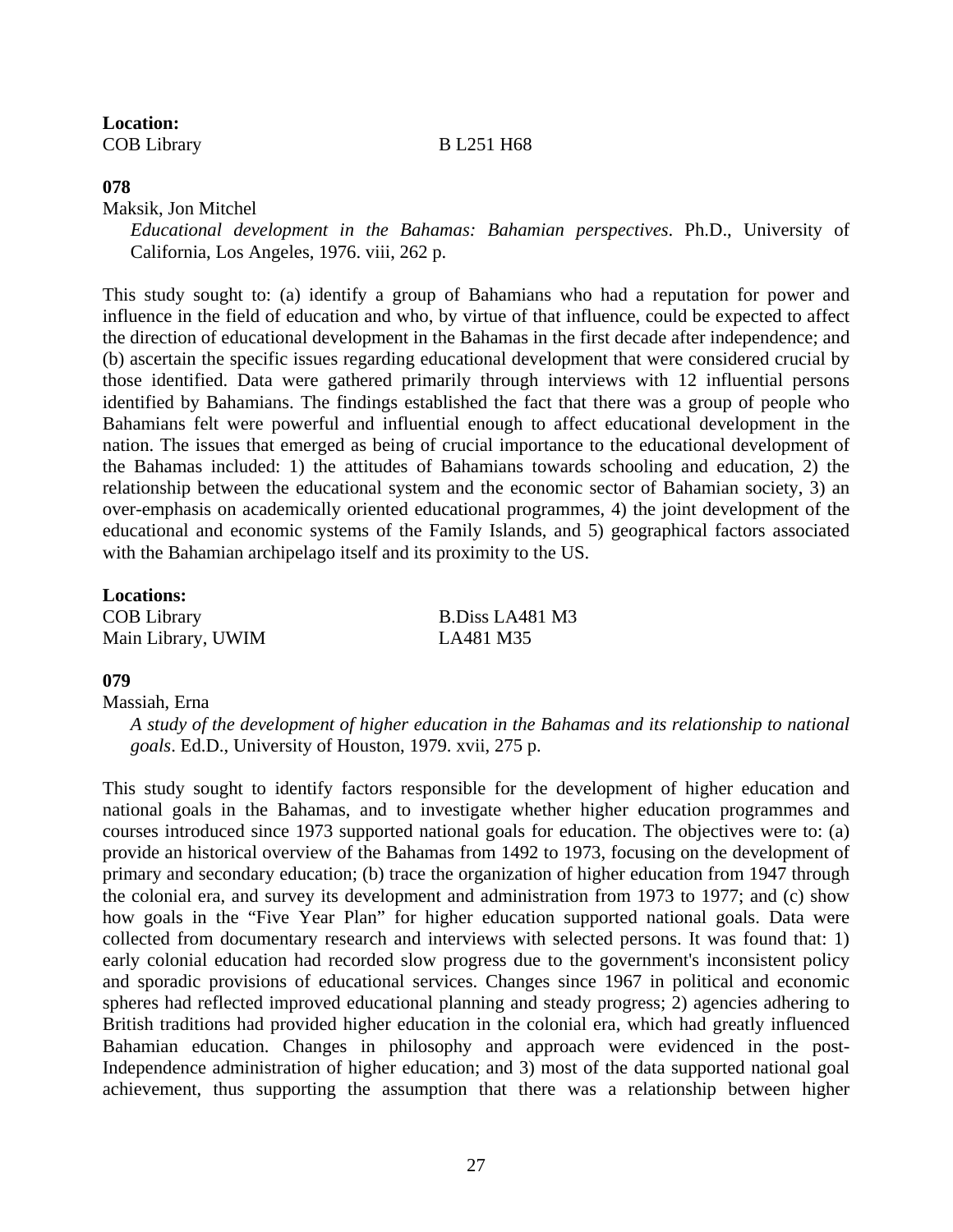<span id="page-33-0"></span>education and national goals; Bahamian national goals had influenced the development of higher education goals.

**Location:** 

### COB Library B DISS LA483 M37

# **EDUCATIONAL FINANCE**

#### **080**

Horton-Wallace, Adrilla

*Financial resource allocation decision-making in public higher education in the Commonwealth of the Bahamas: A collective case study*. Ph.D., Kent State University, 2002. xiv, 392 p.

This case study examined the budgetary decision-making strategies used in allocating finances to public education at state and institutional levels in the Bahamas. It assessed the extent to which these strategies were congruent between levels and determined the decision-making model used. Two distinct views of budgetary decision making—politically rational and objectively rational formed the theoretical and analytical framework. Data were gathered through interviews, field notes, and document analysis, and 11 administrators with financial decision-making authority in two government ministries and two public higher education institutions participated. The findings revealed that politically rational strategies are used to allocate funds to higher education at the state level and within institutions. At both levels, more objectively rational strategies begin the process but final allocations seem to be based on political considerations. These strategies led to calls for efficient fiscal management from state administrators and created financial constraints within institutions. The data strongly suggest the need for budgetary reform to include planning and accountability measures.

#### **Location:**

COB Library B Diss LC67.68 B1 H6 2002

#### **081**

Smith, Luther E.

Country paper: The Bahamas. In Maureen Woodhall, *Financing education in the Caribbean countries: Report of an IIEP educational forum* (pp. 43–54). Paris: UNESCO, 1996.

Against the background of an economic overview of the Bahamas, this paper describes the country's education system and discusses current patterns of financing education. It identifies some of the problems being experienced and makes some proposals for change.

**Location:**  CERIS 242:06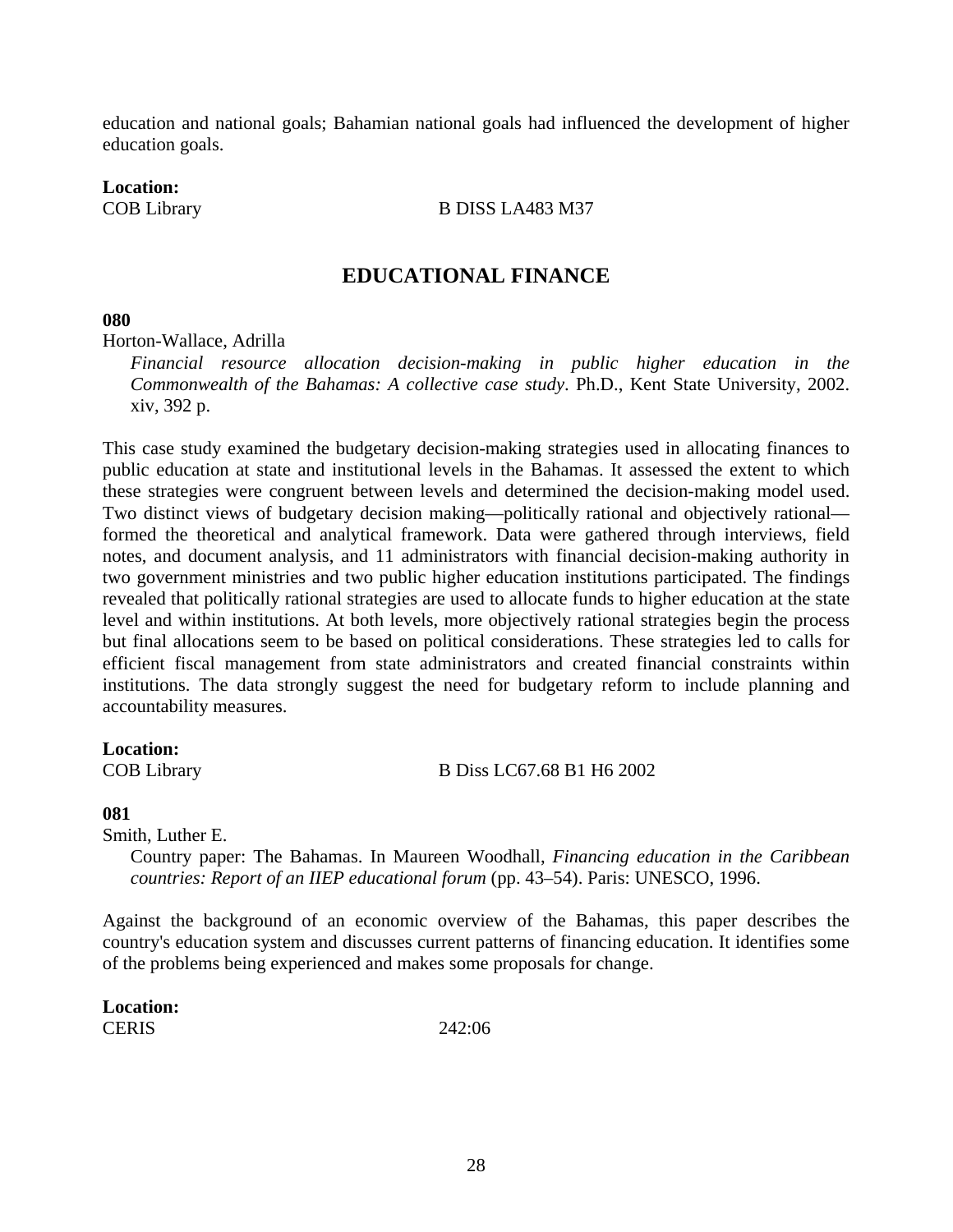<span id="page-34-0"></span>Stubbs, Coral

*Efforts to cope with financial problems at the Bight School in Cat Island*. Nassau, Bahamas: Bahamas Teachers' College, 1973. 30 p.

#### **Location:**

#### COB Library B.REF LB2897 B3 S88

# **EDUCATIONAL INFRASTRUCTURE**

#### **083**

Bahamas. National Task Force on Education

*Final report: "Education: A preparation for life."* Nassau, Bahamas: Government Printing Department, 1994. 314 p.

#### **Location:**

COB Library B.GOV.DOC LA481 B34 N38 1994

#### **084**

Trainor, John M.

Public education in the Bahamas. In Dean Walter Collinwood & Steve Dodge (Eds.), *Modern Bahamian society* (pp. 172–198). Parkersburg, IA: Caribbean Books, 1989.

This article argues that the Bahamian educational system had witnessed profound change and significant activity in the previous two decades, with progress being made in the increased access to schooling for the general populace, the steadily rising financial provisions, the enhanced efforts in the training of teachers, and the improvement in the student-teacher ratio.

| <b>Locations:</b>   |                                        |
|---------------------|----------------------------------------|
| <b>COB</b> Library  | F <sub>1656</sub> M <sub>62</sub> 1989 |
| Main Library, UWISA | F <sub>1651</sub> M <sub>63</sub> 1989 |

#### **085**

Wrigley, Stephen Philip

*The communication skills centre at Queen's College, Nassau, Bahamas*. M.Ed., University of Exeter, 1975. 108 p.

# **EDUCATIONAL ORGANIZATION**

# **086**

Urwick, James

The Bahamian educational system: A case study in Americanization. *Comparative Education Review*, vol. 46, no. 2, May 2002, pp. 157–181.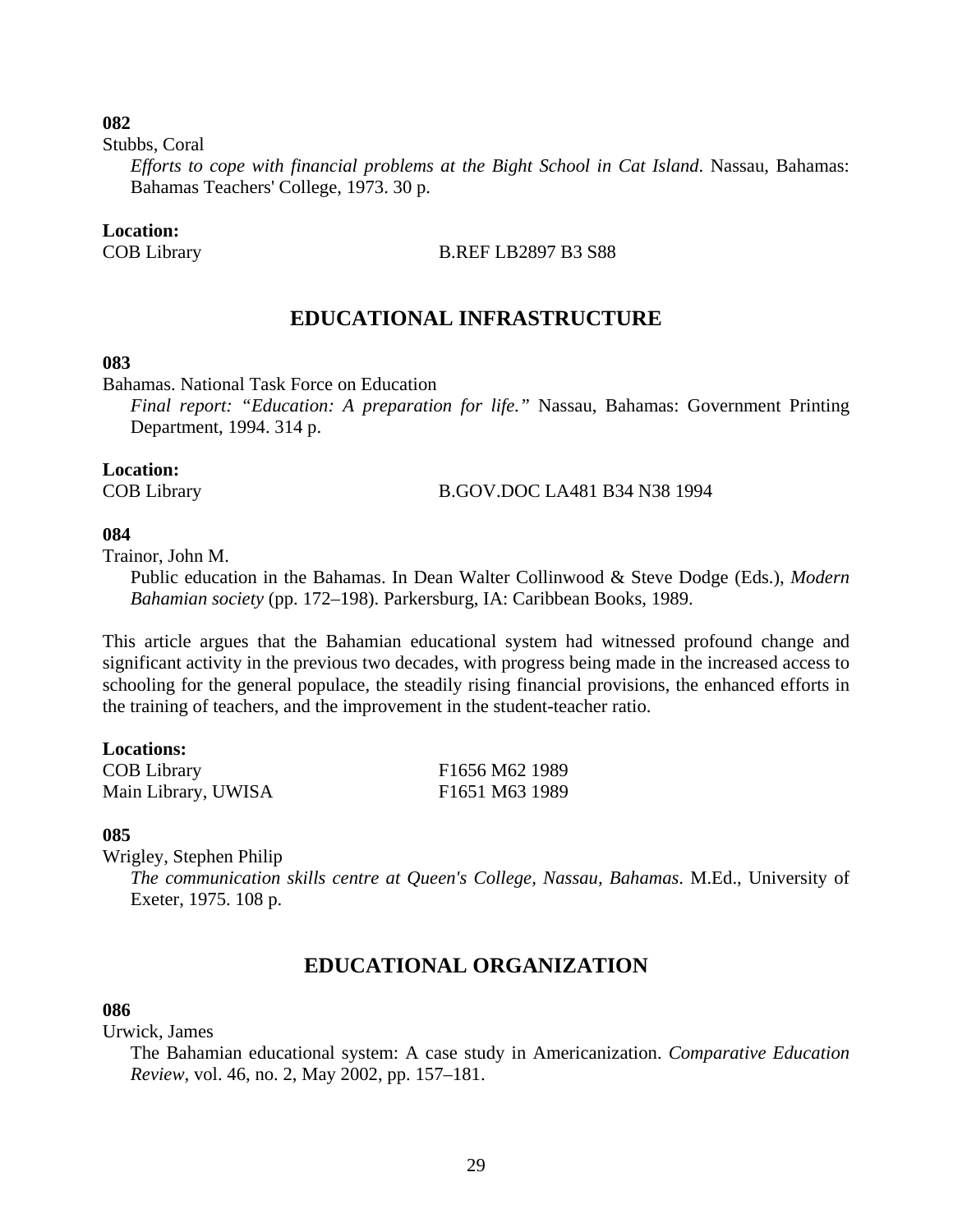<span id="page-35-0"></span>This article analyses causes of the transfer of the Northern American educational system to the Bahamas. It discusses: 1) organization of the COB and secondary education, 2) introduction of US team sports, 3) a career ladder for public school teachers, 4) the establishment of a national testing programme, and 5) national educational features.

#### **Locations:**

SOE Library, UWISA Serials COB Library

# **EDUCATIONAL PLANNING**

#### **087**

Bahamas. Ministry of Education

*Draft strategic plan 2004: Bahamian education in the 21st century*. Nassau, Bahamas: The Ministry, 2004. 46 p.

#### **Location:**

#### COB Library B GOV DOC LC92 B3 D72 2004

#### **088**

Bahamas. Ministry of Education and Culture

*Education for national progress: A development plan in education for the Commonwealth of the Bahamas for the period 1976–1981*. Nassau, Bahamas: The Ministry, 1976. 212 p.

#### **Location:**

COB Library B L251 B33 1976

#### **089**

Bahamas. Ministry of Education and Culture *Education for national progress: Guide for educational planning for the Commonwealth of the Bahamas for the period 1976–81*. [Nassau, Bahamas]: The Ministry, 1976. 109 p.

#### **090**

Bahamas. Ministry of Education and Culture *Focus on the future — White paper on education*. Nassau, Bahamas: The Ministry, 1972. [i], 17 p.

This is a statement of the Bahamian's government's basic policies for the development of education. It covers preschool education, primary education, secondary education, special services, COB, teacher training, technical studies, and other higher education and training.

| <b>Locations:</b>  |                |
|--------------------|----------------|
| <b>COB</b> Library | LA481 B33 1972 |
| <b>CERIS</b>       | 182:07         |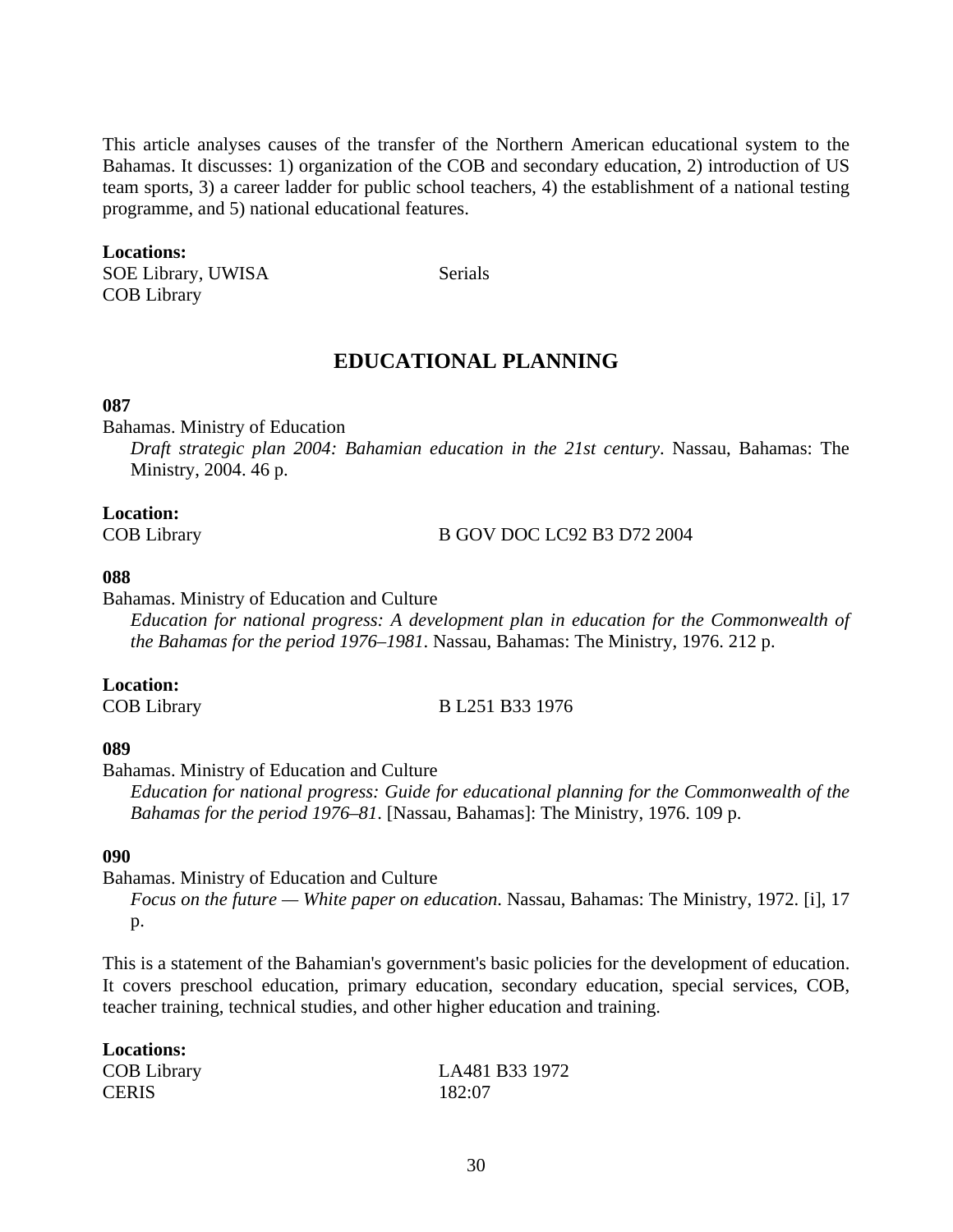Main Library, UWISA LA481 B33 1972 Main Library, UWIM LC92 B3 B35

#### **091**

Bahamas. National Task Force on Education

*Final report: "Education: A preparation for life."* Nassau, Bahamas: Government Printing Department, 1994. 314 p.

#### **Location:**

#### COB Library B.GOV.DOC LA481 B34 N38 1994

#### **092**

Bahamas. National Task Force on Education

*Report of town meetings, New Providence, Family Islands: Recommendations and concerns*. [Nassau, Bahamas]: Government Printing Dept., 1994. 75 p.

#### **093**

Bahamas Union of Teachers *Focus on the future: Black paper on education*. [Nassau, Bahamas: The Union], 1975. 19 p.

#### **Location:**

COB Library B GOV DOC LB41 B33

#### **094**

CARICOM Secretariat. Division of Functional Cooperation. Education Section *[Report] on Consultation on Basic Education in the Bahamas, March 31 – April 1, 1993*. Georgetown, Guyana: CARICOM Secretariat, 1993. [1 v. in various pagings].

(A project of the Advisory Task Force on Education in collaboration with UNESCO and the Bahamas Ministry of Education and Culture)

[See Record **074** for abstract]

## **Locations:**

Main Library, UWISA LA481 C66 1993 Main Library, UWIM LA481 C66 1993

#### **095**

Farquharson, Verdie M.

*Teachers in the Commonwealth of the Bahamas — a ten year projection: 1979–1990*. M.Ed., University of Alberta, 1979. xiii, 114 p.

This study sought to project future demand for teachers of primary, junior high, and senior high schools in the Bahamas for the years 1979*–*1990. An examination of past and existing data on student enrolments and the teaching force was made as a prerequisite for projecting future student enrolment and future demand for teachers for the school system. Results related to future enrolments showed that primary level enrolments would continue to increase until 1980, and then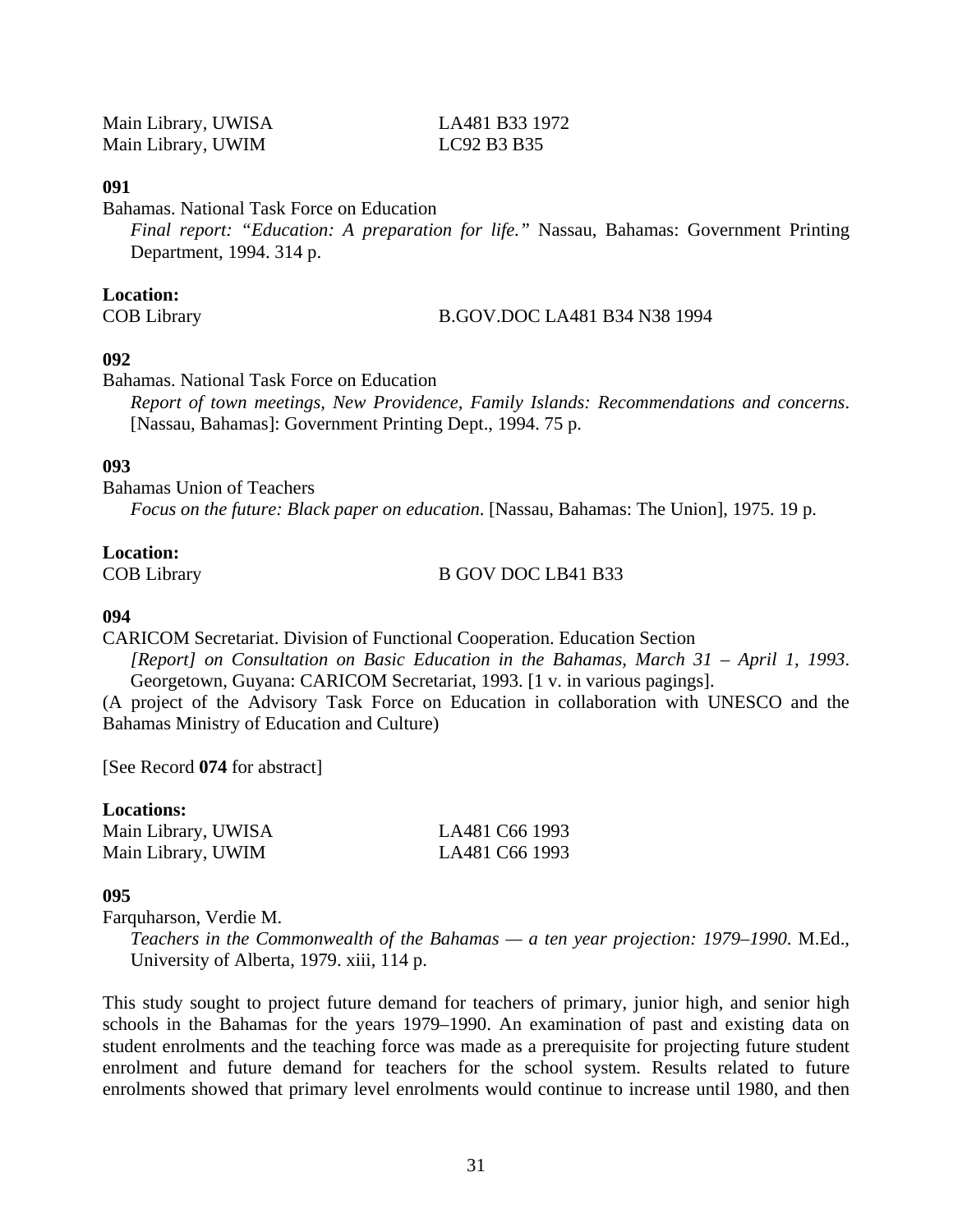experience a decline to 1990. With respect to the secondary level, both junior high and senior high enrolments might be expected to increase throughout the forecast years. Consequently, similar trends might be experienced for future teacher demand, since the size of the teaching force is directly related to school enrolment. It was projected that the demands for teachers at the primary level would increase to its peak in 1980, and decrease thereafter to 1990, and that junior and senior high levels would experience increasing demands for teachers in the years 1979–1990 inclusive.

#### **Location:**

Main Library, UWIM Microfiche No. 1079

#### **096**

Ingraham, Hubert A.

*Communication on the three year development plan for the College of the Bahamas*. Nassau, Bahamas: Government Printing Department, 1998. 33 p.

#### **Location:**

COB Library B GOV L251 B33

#### **097**

*A master plan for post-secondary education in the Bahamas*. Nassau, Bahamas: [s.n.], 1992. 83 p. (Project conceived as part of the Second Technical and Vocational Training Project (World Bank Loan 3004–BM). Part 1: The Report; Part 2: Appendices)

#### **Location:**

COB Library LA481 B33 M27 1992

#### **098**

Stamps, Bess

*A descriptive study of the program planning process for adult education programs in Nassau, Bahamas*. Ph.D., Michigan State University, 1987. xii, 148 p.

[See Record **016** for abstract]

# **EDUCATIONAL POLICIES**

## **099**

Bacchus, M. Kazim

*A suggested policy for higher education in the Bahamas: With special reference to the development of the College of the Bahamas*. Nassau, Bahamas: College of the Bahamas, 1976. 134 p.

# **Location:**

#### COB Library B LC176 B32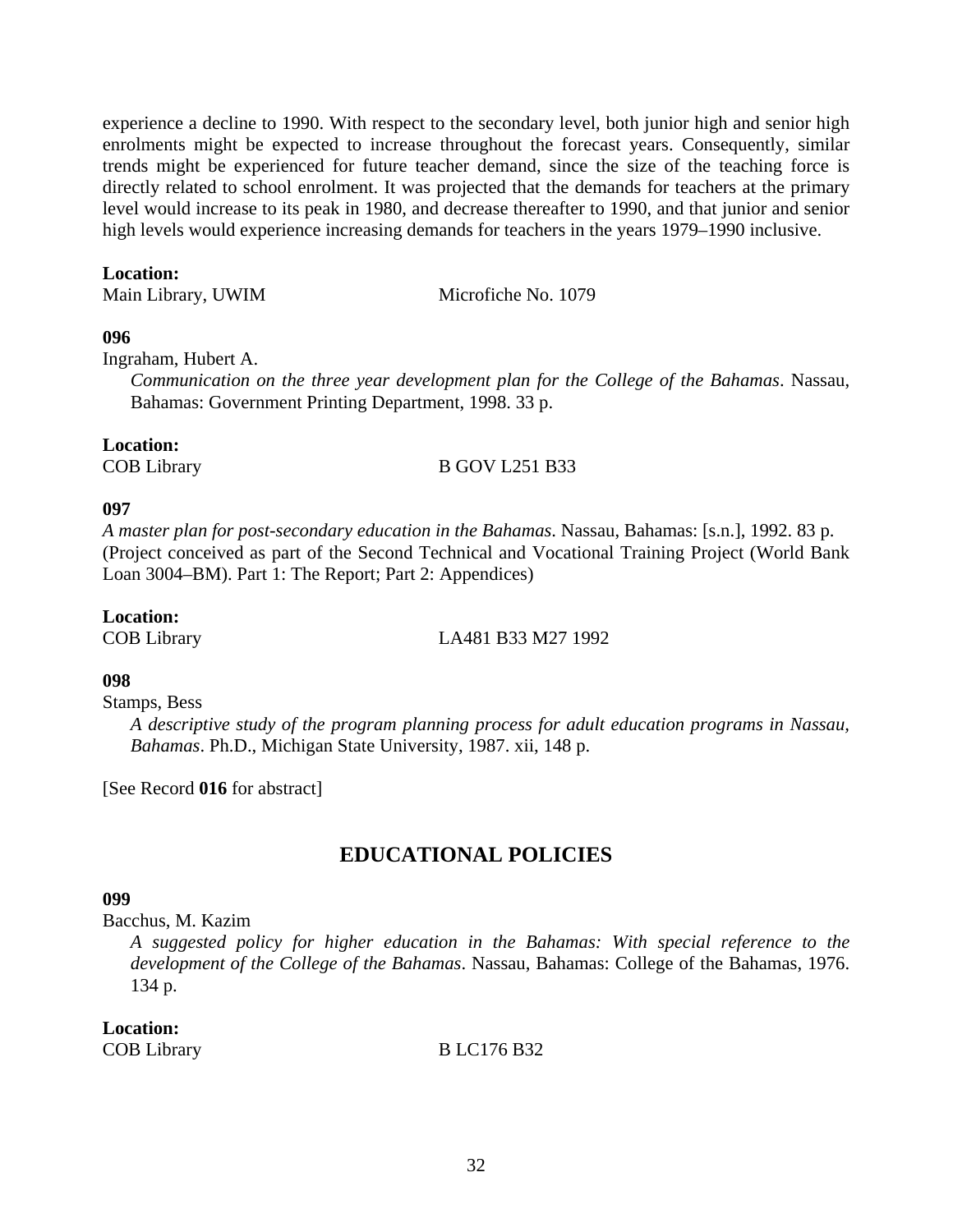Bahamas. Ministry of Education

*Draft education policy document*. [Nassau, Bahamas]: The Ministry, 1994. 35 p.

## **101**

Bahamas. Ministry of Education and Culture

*Focus on the future — White paper on education*. Nassau, Bahamas: The Ministry, 1972. [i], 17 p.

[See Record **090** for abstract]

## **Locations:**

| <b>COB</b> Library  | LA481 B33 1972 |
|---------------------|----------------|
| <b>CERIS</b>        | 182:07         |
| Main Library, UWISA | LA481 B33 1972 |
| Main Library, UWIM  | LC92 B3 B35    |

## **102**

Bahamas Union of Teachers *Focus on the future: Black paper on education*. [Nassau, Bahamas: The Union], 1975. 19 p.

## **Location:**

COB Library B GOV DOC LB41 B33

#### **103**

Bain, Rodney E.

*Educational policy in the Bahamas up to 1823 and its determinants*. M.A.(Ed.), Institute of Education, University of London, 1959. [n.p.].

## **104**

Coakley, Brenda Yvonne

*Labor market experiences of female and male graduates from the Bahamas Technical and Vocational Institute: A program in educational policy*. Ph.D., Pennsylvania State University, 1997. 169 p.

#### [See Record **060** for abstract]

#### **105**

Davis, Linda Agatha

*Curriculum rhetoric and contemporary practice in the Bahamian primary school system*. Ph.D., University of British Columbia, 1992. xi, 238 p.

[See Record **046** for abstract]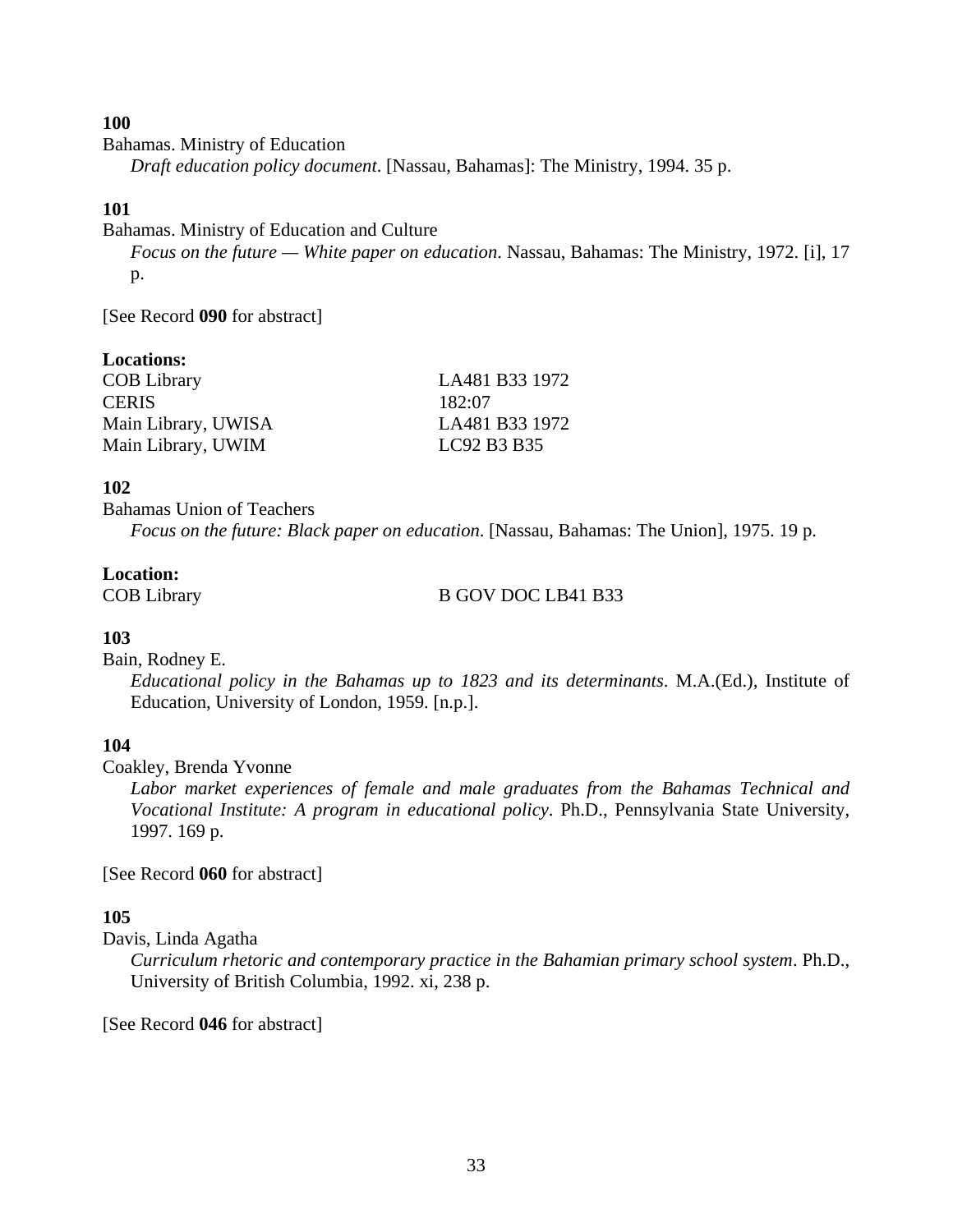**Locations:** 

## COB Library B.DISS LB2806.15 D38 1992 Main Library, UWIM LB1564 B24 D38 1993

#### **106**

Johnson, Doris Louise Sands

*A guide for the establishment of an Advisory Council to the Bahamas Board of Education (based upon a study of advisory services to the Central British Educational Authority from 1899 to 1959)*. Ed.D., New York University, 1962. viii, 275 p.

[See Record **067** for abstract]

**Locations:**  Main Library, UWIM LA481 J6

COB Library B DISS LC221.4 B3 J6 1962

#### **107**

Smith, Rodney David

*Politico-administrative factors associated with decentralization and recentralization in the education bureaucracy: The case of the Commonwealth of the Bahamas*. Ed.D., Harvard University, 1986. vii, 268 p.

[See Record **070** for abstract]

**Location:** 

COB Library B.DISS LB2803.2 B3 S65 1986

#### **108**

Thompson, Ethel Miriam Eleanor

*An examination of the implementation of higher education policy in an independent Bahamas, 1974–1982*. Ed.D., Ontario Institute for Studies in Education, University of Toronto, 1984. viii, 239 p.

This study sought to provide an explanation for the failure of the implementation initiatives of the higher education policy in the Bahamas from 1974*–*1982 to produce the intended outputs. A case study approach was adopted and data were collected through analysis of documents that shed light on the policy and its implementation, such as the policy document and legislation, major education reports, and institutional records, and through focused interviewing of persons either involved in the implementation or knowledgeable about it, that is, COB administrators and faculty, and civil servants in the Ministry of Education and Culture. The findings suggested that implementation problems were linked to a number of factors: a lack of clarity concerning the policy's intent; faculty resistance stimulated by the extent of organizational change mandated by the policy; the nature of the leadership, including the frequent change of leaders, which made for an unstable situation; constraints of a political, economic, and social nature, which resulted in insufficient resources to provide the needed infrastructure, and a problem of student supply; a high degree of hierarchical control in the implementing organization causing implementors to feel little involvement and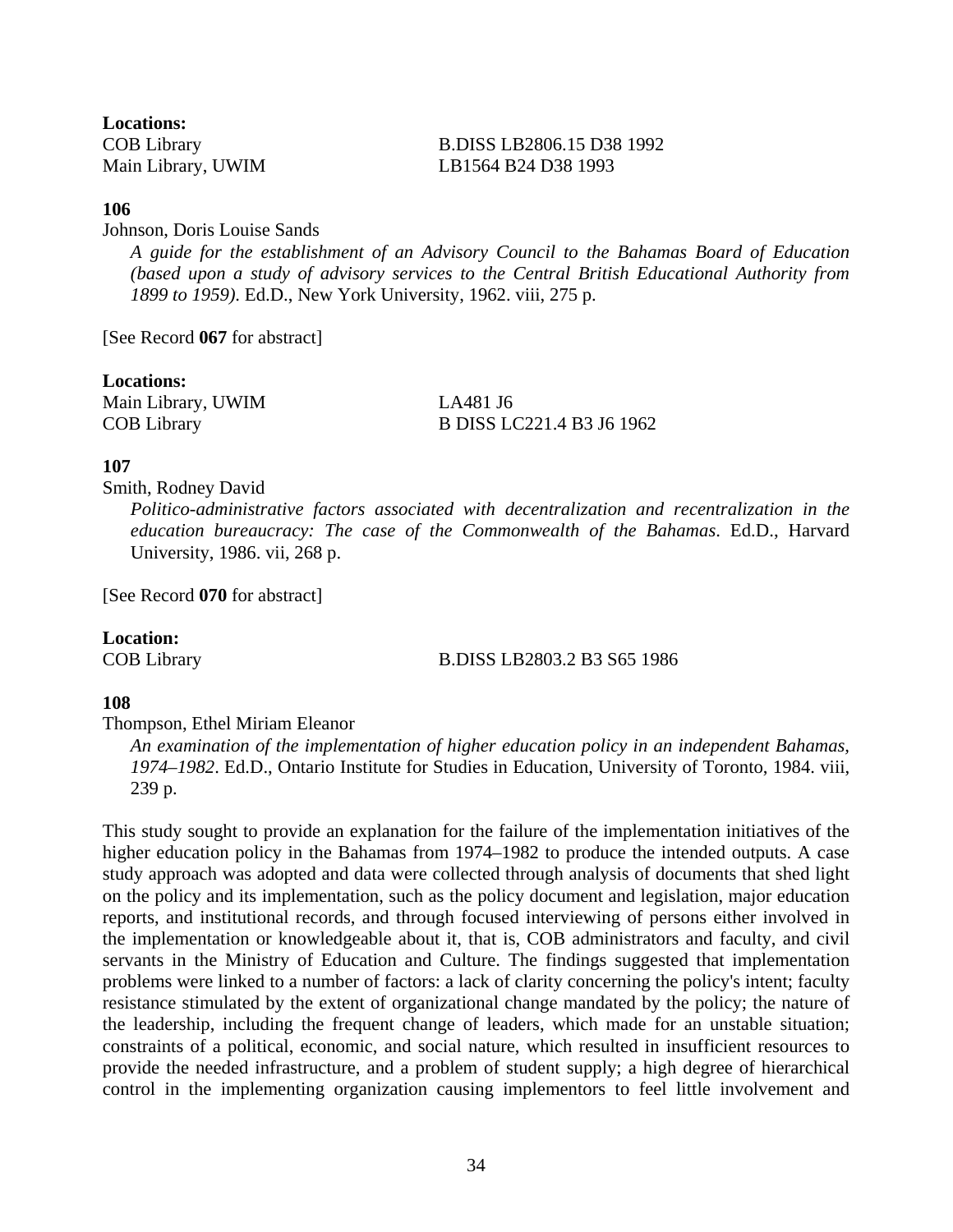commitment. It was concluded that: 1) the disposition of the implementors to the policy, and the constraints imposed by environmental conditions were crucial determinants of the outputs realized; and 2) the disposition of the implementors of the policy was influenced negatively by the way in which the policy had been formulated, the extent of the organizational change mandated by the policy, and conditions existing in the implementation environment.

# **EDUCATIONAL PSYCHOLOGY**

#### **109**

Cooper-Bouchard, Celestine Clarice

*A study of students on academic probation at the College of the Bahamas*. Ph.D., University of Miami, 1991. viii, 135 p.

This study sought to: (a) identify and analyse factors contributing to academic probation of COB students; (b) determine the congruence or incongruence of factors, identified by COB personnel and students, that contributed to academic probation; and (c) make recommendations that, if implemented, could reduce the number of students on academic probation, and assist COB personnel in improving assistance for students on academic probation. The three research questions were: 1) What were the academic characteristics of COB students on academic probation? 2) What were the demographic characteristics of COB students on academic probation? and 3) What factors did students and COB personnel regard as contributing to academic probation?. The findings were: 1) Academic characteristics: 49% were assigned to Intermediate English I, 59% were assigned to College Prep Mathematics II, and English and mathematics were the most frequently failed courses; 2) Demographic characteristics: 66% were female and represented 70% of the total enrolment; subjects represented nine religious preferences with the majority—34%—being Baptists; 70% were from Nassau; 96% were Bahamian; and 3) COB personnel identified low academic ability (36%), personal problems (21%), and poor transition to college (10%) as the main reasons for academic probation. Students indicated that personal problems (15%), poor study habits (10%), and low academic ability (10%) were the main reasons for academic probation.

#### **Location:**

#### COB Library B.Diss LC148 C6

#### **110**

Hanna, C. L.; Gibson, A.

*Report on the youth survey on drugs conducted in Ministry of Education and independent junior and senior high schools*. Nassau, Bahamas: National Drug Council, 1985. [n.p.].

#### **111**

Johnson, Kathleen Elizabeth

*A comparative study of factors influencing the psychosocial behaviour of adolescents 10–19 years from selected community and custodial schools in the Bahamas*. M.P.H., The University of the West Indies, Mona, 1993. ix, 82, [25] p.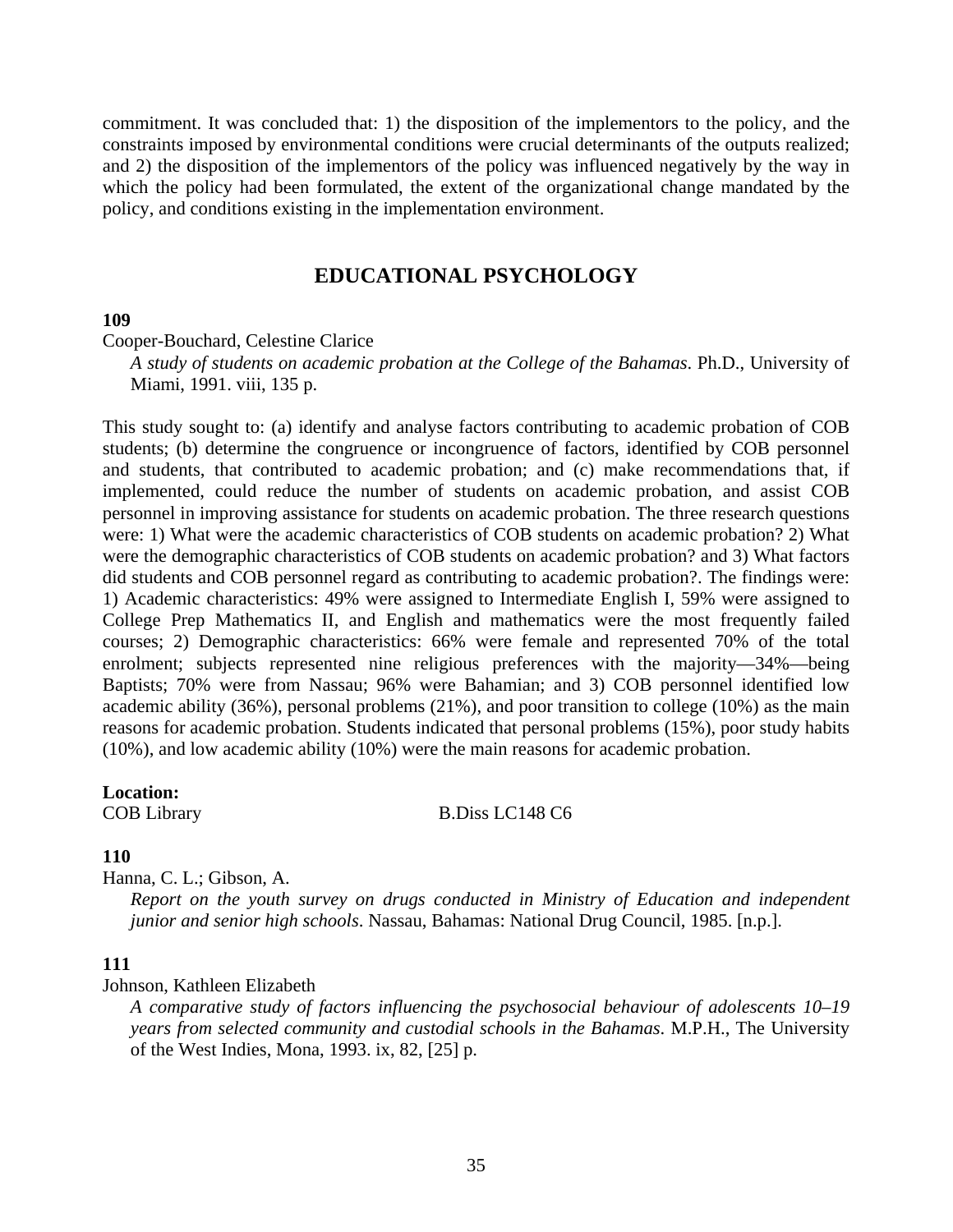This study provides a comparative assessment of the factors influencing psychosocial behaviour among Bahamian adolescents in the age groups, 10–13, 14–16, and 17–19. The sample consisted of 35 students from three high schools, 10 students from two evening institutes, 5 students from one primary school, and 50 students (25 male and 25 female) from both custodial schools. Two selfadministered questionnaires were used for data collection. Results of the data analysis revealed that experiential behaviours, such as substance use and abuse, sexual activities, teen pregnancies, gang violence, deviant behaviours supported by peer pressure, and the lack of quality family interactions, were not specific to any one group of people or community area. The youths in the study expressed the view that their behaviour was largely dependent on their family's socio-economic status and lifestyles. On a societal level, the most prominent risk factors were the socio-economic issues, such as education, gender and sex roles, age, adolescent development, and the media. Illiteracy contributed to the level of anger, stress, and frustration experienced by the adolescents in the community.

#### **Locations:**

Main Library, UWIM Research paper

Main Library, UWISA UWI Theses Collection

#### **112**

Jordan, Portia Hartencia

*The achievement motivation of students in two black cultures*. Ed.D., University of San Francisco, 1980. 148 p.

This study explored the achievement motivation of children ages 8 and 10 in two Black cultures one Bahamian, the other American. It sought to determine why a child in any given culture wanted to achieve and whether or not a culture valued an appropriate achievement behaviour. An attempt was made to discover whether the motive to achieve was for the benefit of oneself or for the benefit of others, and whether there might be differences in the achievement motivation of Black children across cultures, between socio-economic strata, between sexes, and with regard to age. Data were collected from a random sample of 80 subjects—40 Bahamian and 40 American—at two schools— Uriah McPhee Primary School in Nassau, Bahamas, and Willow Oaks, California—using two assessment instruments—the Bicultural Achievement Motivation Scale (BAMS) and the Thematic Apperception Test (TAT). Each group was balanced according to socio-economic strata, sex, and age. Results indicated that there were some significant differences in achievement motivation across and within the two cultures. In particular, Bahamians (except for within the home environment) were found to be more motivated than Americans to achieve for the self; younger children in both cultures demonstrated more achievement motivation than older children; and low SES groups showed higher achievement motivation than did high SES.

## **113**

Miller, Grace Ena-Mae

*Levels of job satisfaction for Jamaican language teachers*. M.Ed., The University of the West Indies, Mona, 1991. viii, 104 p.

This study sought to examine and compare the levels of job satisfaction of language teachers in secondary schools in Jamaica and Jamaican language teachers in the Bahamas, and to identify the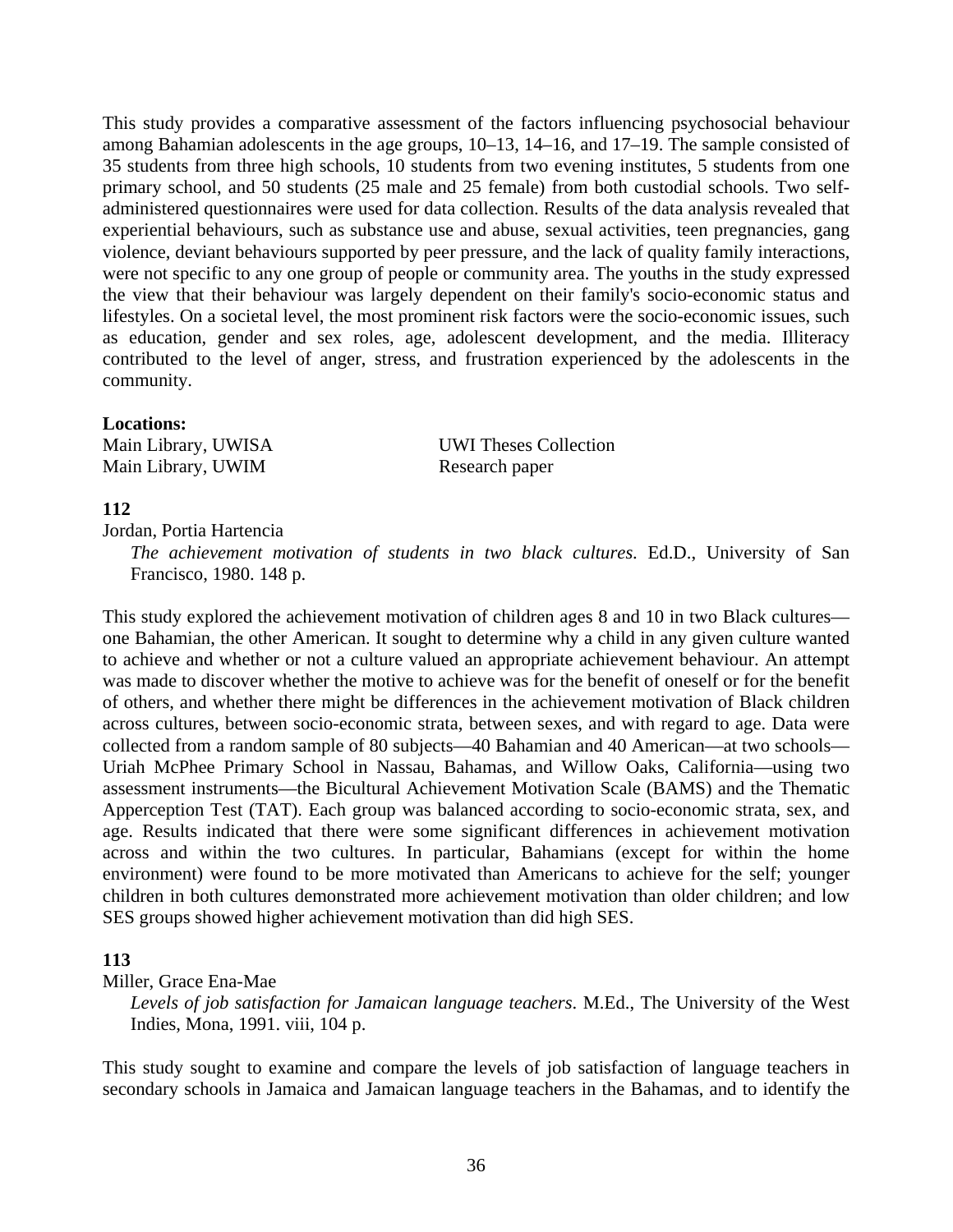factors most important to job satisfaction. Questionnaires were used to collect data from 32 secondary school teachers in Jamaica and 16 in the Bahamas. Results of the data analysis indicated that: 1) there was no significant difference between the level of satisfaction of language teachers in the Bahamas and those in Jamaica; 2) salary and working conditions were the major disincentives for the teaching profession, while the major incentives were hours of work, and love of children and teaching; and 3) language teachers in Jamaica in the 10+ years teaching experience category were more satisfied than their counterparts in the Bahamas, but those in the Bahamas with 10 years experience were most satisfied.

#### **Location:**

Main Library, UWISA UWI Theses Collection

## **114**

Roberts, Owen Anthony

*An investigation of the relationship between learning-style and temperament of senior high school students in the Bahamas and Jamaica*. M.A., Andrews University, 1984. 3, xii, 184 p.

This study sought to determine whether senior secondary school students' temperaments could be considered a significant factor that affected their learning style. Two standardized instruments—the Learning Style Inventory and the Temperament Inventory—were administered to 326 senior secondary school students (192 female and 134 male) in the Bahamas and Jamaica. Results of the data analysis showed: 1) a number of significant correlations between the Learning Style Inventory scales and the Temperament Inventory scales; 2) each temperament type could be described in terms of a linear combination of learning style variables; 3) differences existed between (a) males and females on the learning style variables, and (b) Bahamian and Jamaican students on the learning style and temperament variables; and 4) a significant canonical correlation existed between the 4 Temperament Inventory scales and the 24 Learning Style Inventory scales.

## **115**

Rowland, Karen D.

Career decision-making skills of high school students in The Bahamas. *Journal of Career Development*, vol. 31, no. 1, Fall 2004, pp. 1–13.

This study investigated the factors that influence the level of confidence among adolescents in their career decision-making skills. Data were obtained from 385 students in Grades 11–12 at three randomly selected schools in Nassau, Bahamas. Findings indicated that the type of school, the grade level, and a visit to the school guidance office were significant factors that influenced Bahamian adolescents' level of confidence in career decision making. Implications for research and practice are discussed.

## **116**

Smart, Reginald G.; Dean-Patterson, Sandra

Comparison of alcohol and tobacco and illicit drug use among students and delinquents in Bahamas. *Bulletin of the Pan American Health Organization*, vol. 24, no. 1, 1990, pp. 39–45.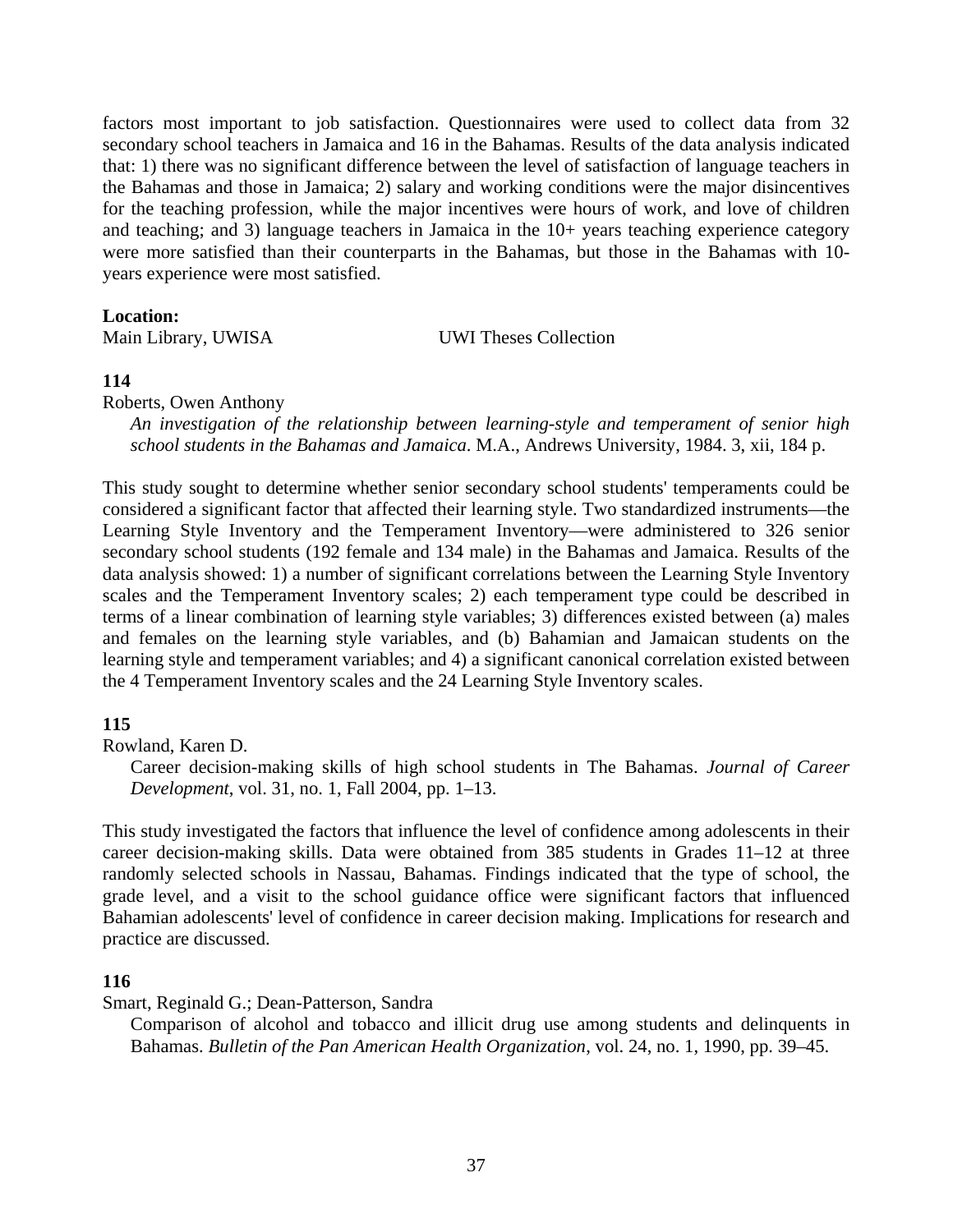Surveys of drug use were conducted in 1988 among 4,767 junior and senior secondary school students and 74 incarcerated delinquents in the Bahamas. It was found that the majority of both groups reported having drunk alcohol, and substantial proportions had also smoked tobacco, although over twice as many delinquents as students had smoked. However, use of illicit drugs was far more common among delinquents, at seven times the student rate for marijuana and six times for cocaine. Many social and demographic similarities were found among users in both groups: they were likely to be males who had trouble in school or did not attend schools, were not religiously active, and came from families where drugs were used or sold. Over one-third of the delinquents had sold drugs, but almost half (44%) of the delinquents and 25% of the students said that they would use or sell marijuana or cocaine if they had it. The results of the studies point to the need for increased drug education in the Bahamas and for efforts involving schools, churches, parents, the media, and government.

#### **Locations:**

| <b>COB Library</b>   | <b>Serials Stacks</b> |
|----------------------|-----------------------|
| Main Library, UWISA  | RA442 R48             |
| Main Library, UWIM   | RA421 P21             |
| <b>UVI</b> Libraries | RA10 P254             |

## **117**

#### Thompson, Karen Denise

*An exploratory study of factors influencing career certainty and indecision of high school students in the Bahamas*. Ph.D., University of South Carolina, 2001. xiii, 140 p.

This study sought to examine the confidence level in career decision making of Bahamian adolescents in the secondary schools of Nassau, Bahamas, by investigating factors that influence one's level of confidence in career decision making and comparing means of a Bahamian sample with the high school norms of the Career Decision Scale (CDS). The CDS was administered to a sample consisting of 385 Grades 11 and 12 students from three high schools (two private and one public) in Nassau, Bahamas. In addition, a demographic survey was conducted to examine the 13 factors that measured the effects and/or interaction effects of influences on confidence in career decision making. The results of the data analysis indicated that there were significant differences among grade levels, type of school, post-secondary plans, a visit to the school guidance counsellor, BJC examination passes, and parents' occupation, and one three-way interaction among gender, type of school, and grade level. Compared to the high school norm group, the Bahamian secondary school students demonstrated more certainty and less indecision in career decision making.

## **Location:**

## COB Library B.DISS HF5381.5 T46 2001

## **118**

Wallace, Susan J.

*The influences of the major changes in the Bahamas since the 1967 elections on the attitudes of secondary school students*. M.A., University of Miami, 1971. vii, 108 p.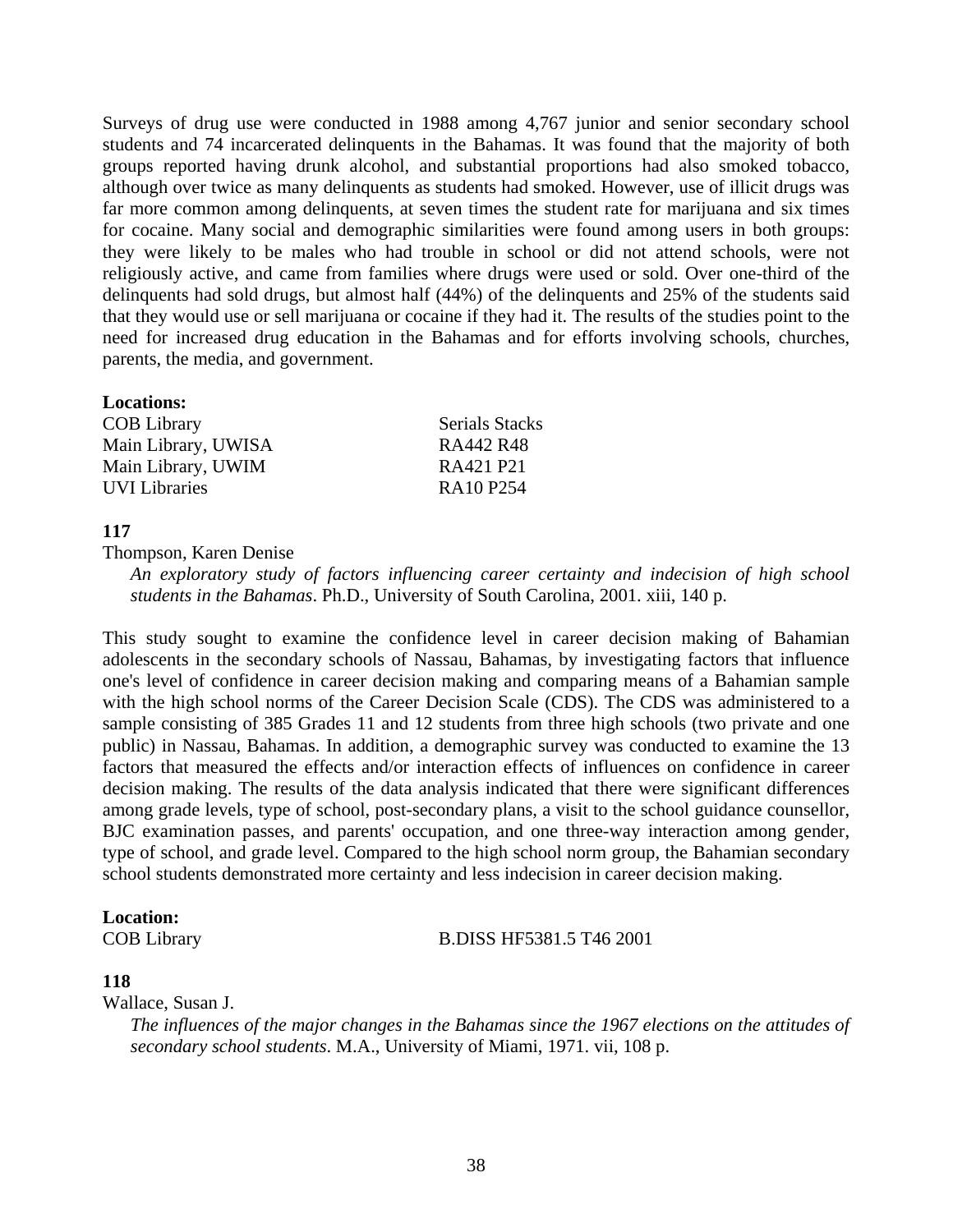# **EDUCATIONAL QUALITY**

#### **119**

Bahamas School of Nursing

*Institutional self-study*. Nassau, Bahamas: The School, 1991. iv, 345 p.

## **Location:**

COB Library LB2331 B33 1991

## **120**

College of the Bahamas *The College of the Bahamas self-study*. Nassau, Bahamas: COB, 1991. [n.p.].

## **Location:**

COB Library LE13 B27 C65 1991

## **121**

Conference of Commonwealth Education Ministers, 11<sup>th</sup>, Bridgetown, Barbados Improving the quality of basic education: The Bahamas. London: Commonwealth Secretariat, 1991. 6 p.

This paper describes the Bahamian educational system, with specific reference to educational goals and the provision of basic education.

## **Locations:**

CERIS 183:16

COB Library LC1035.8 E63

## **122**

Industrial Training Centre (Nassau)

*The Industrial Training Centre's institutional self-study*. Nassau, Bahamas: The Centre, 1991. vii, 180 p.

## **Location:**

COB Library LB2331 I52 1991

## **123**

*Report of institution: Bahamas Hotel Training College for Commission on Occupational Education Institutions of the Southern Association of Colleges and Schools*. [Nassau, Bahamas]: Hotel Tourism and Allied Industries Training Council, 1976. 109 p.

# **Location:**

COB Library B TX669 B2 R46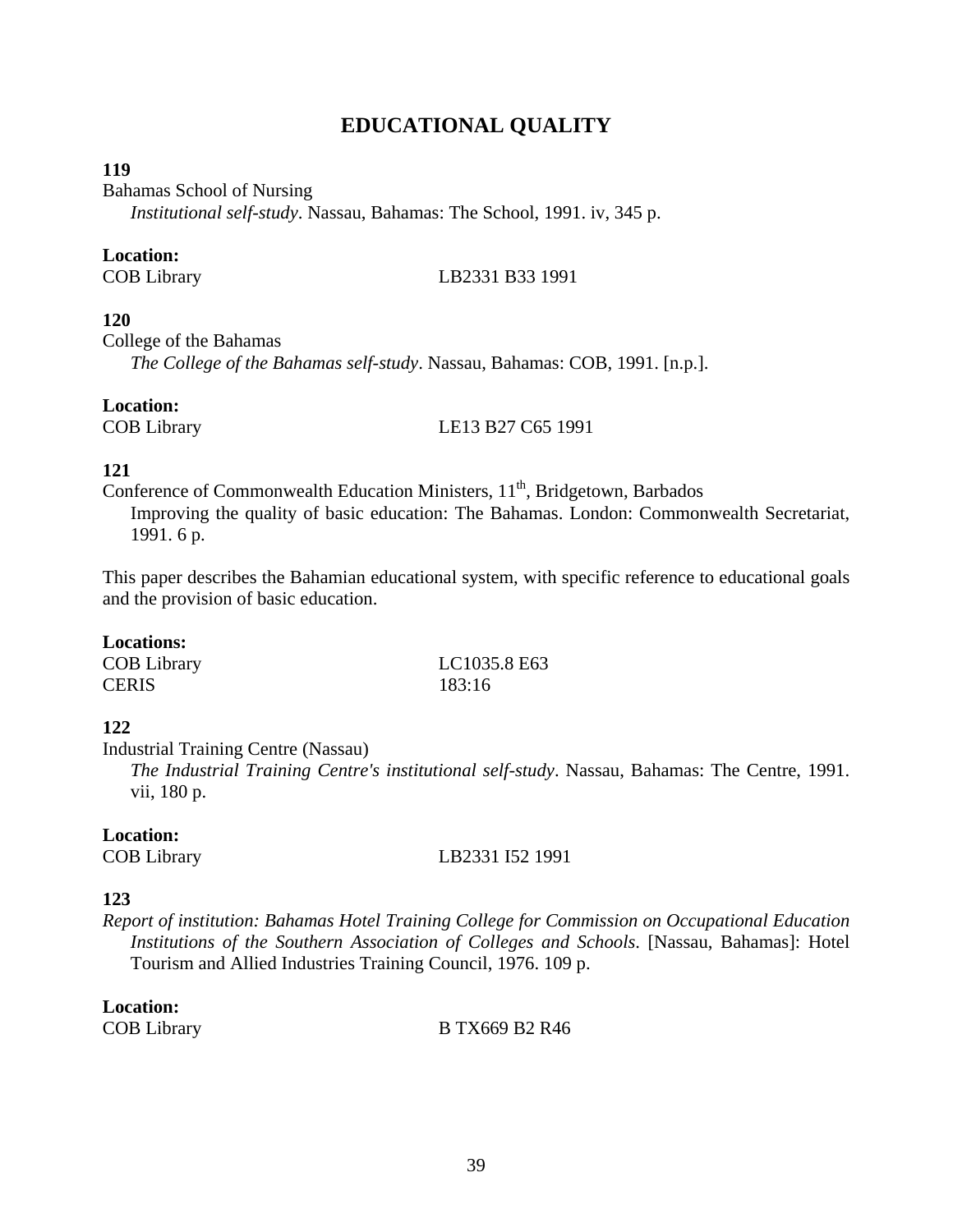# **EDUCATIONAL REFORM**

## **124**

Bethel, Keva Marie

Educational reform in the Bahamas. In Errol L. Miller (Ed.), *Educational reform in the Commonwealth Caribbean* (pp. 71–117). Washington, DC: Organization of American States, 1999. (INTERAMER Educational Series; 54)

This essay describes five decades of post-World War II developments in education in the Bahamas against the background of the social, economic, and political developments during the period. This period is seen as having brought phenomenal progress and reform in the provision of educational opportunities, with a significant increase in equity of access and the democratization of the education system. Developments in the period are presented under the following headings: 1) Postwar Perspectives (1945–1957), 2) Pre-independence Perspectives (1958–1973), 3) Postindependence Perspectives (1973–1998), and 4) The Future Agenda.

## **Locations:**

COB Library W LA476 E38 1999 Main Library, UWIM LA476 E388 1998

SOE Library, UWISA WI RES LA476 E376 1998

# **EDUCATIONAL STATISTICS**

## **125**

Bahamas. Ministry of Education and Training. Testing and Evaluation Section *Statistical report: BJC and BGCSE*. Nassau, Bahamas: The Ministry, 1996. [1 v. in various pagings].

## **Location:**

COB Library B GOV DOC LC1033 B24 1996

## **126**

Curry, Sidney R.

*Commonwealth of the Bahamas: Educational indicators*. 22 p.

Paper prepared for the Regional Workshop on Education Indicators in the Caribbean, Georgetown, Guyana, 13–17 Mar., 1995. Sponsored by: UNESCO; CARICOM.

This paper provides information on the education system in the Bahamas and indicators of educational development in the country.

**Location:** 

CERIS 284/204:06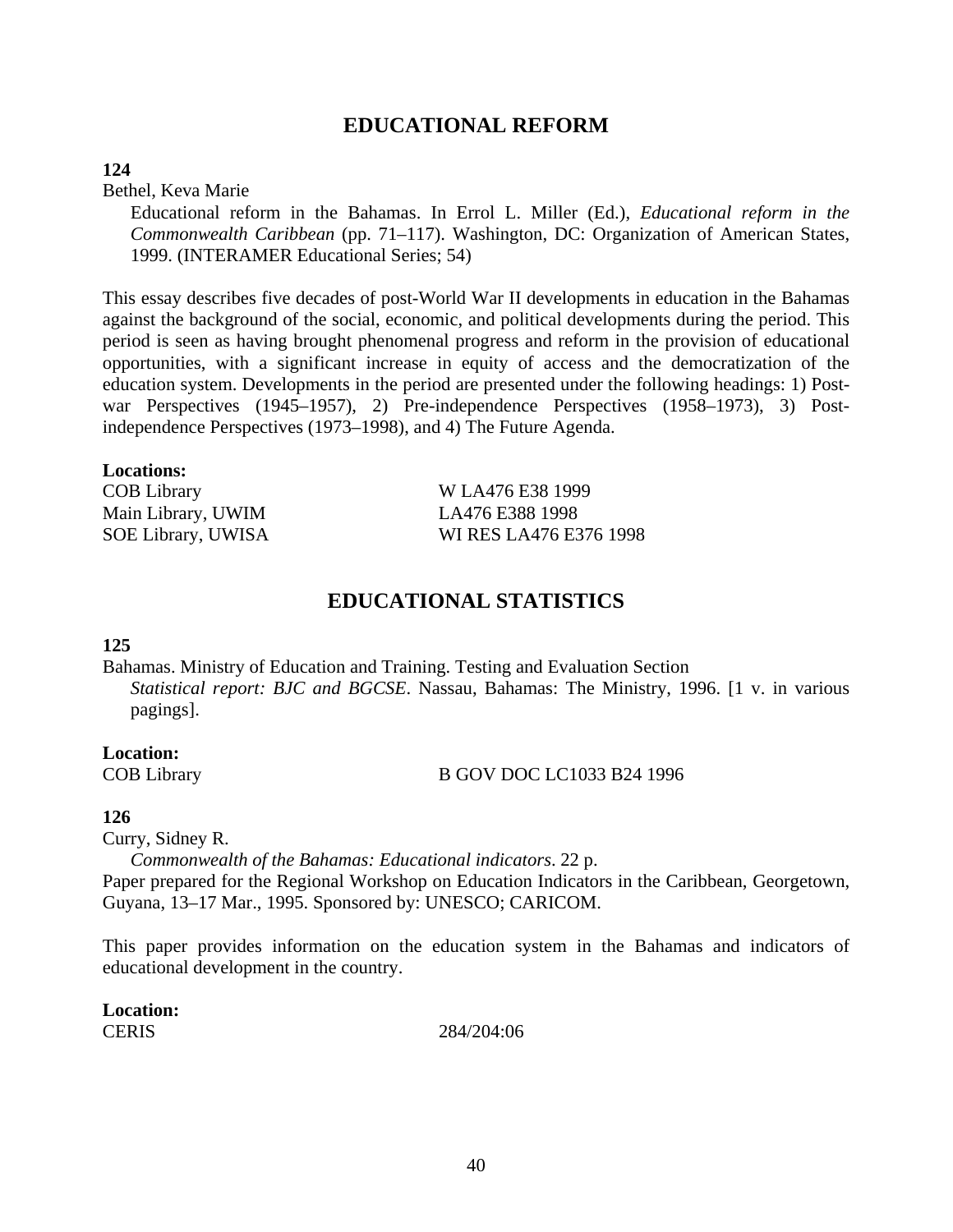# **EDUCATIONAL TECHNOLOGY**

#### **127**

#### Lodge, William B.

*Application of television techniques to extend high school education in the Bahama Islands*. [S.l.]: Engineering Department, CBS Television Network, 1963. [1 v. in various pagings].

## **128**

#### McKenzie, Vandyke

*Instructional development: Planning, development and evaluation of thermographic, diazo, and high contrast photographic transparency production for Bahamian education*. M.S., St. Cloud State University, 1979. ii, 205 p.

## **129**

#### Wilson, June Marie

*An assessment of computer usage within the Bahamian public school system and recommended guidelines towards the development of a strategic national computer plan*. Ed.D., Florida International University, 2000. 281 p.

(A presentation with this title was made at the Meet the Writers Forum, the College of the Bahamas Library, November 15, 2000. Available at the COB Library — B LB1028.43 W55 2000)

This descriptive study assessed the situation with respect to computers within the Bahamian public school system, and provided recommended guidelines to the Bahamian government based on the results of a survey, the body of knowledge about trends in computer usage in schools, and the country's needs. Questionnaires were used to collect data from 201 teachers and 51 school administrators from 60 randomly selected public schools, and interviews were conducted with senior educational administrators. Based on the data collected and the literature review, a number of recommendations are presented. It is hoped that these recommendations will be used by the Bahamian government to establish policies with respect to the use of computers within the public school system.

# **ENVIRONMENTAL EDUCATION**

## **130**

Jacobson, Susan K.; Gape, Lynn; Sweeting, Monique; Stein, Taylor

Using a nominal group process to plan educational outreach for a Bahamas Park. *Applied Environmental Education and Communication*, vol. 4, no. 4, Oct–Dec. 2005, pp. 305–316.

A needs assessment for an education and outreach programme for Abaco National Park in the Bahamas used a nominal group process to collect data from seven key stakeholder groups: neighbouring residents, community leaders, teachers, hunters, environmental group members, tourism industry representatives, and international biologists. Stakeholders identified primary threats to Abaco National Park and its endangered Bahama parrots, prioritized benefits that park resources could provide, and ranked potential educational techniques. These results were combined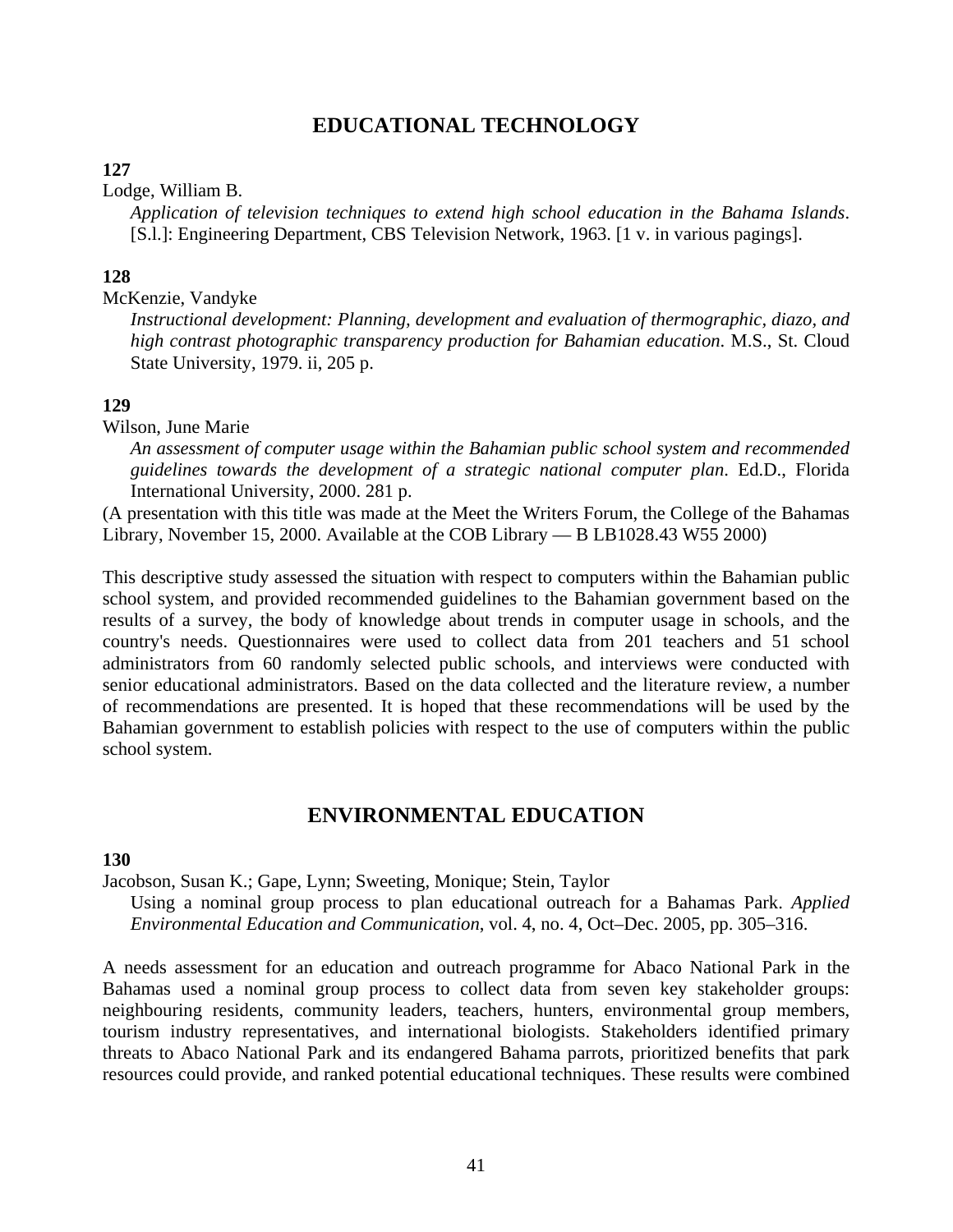with ecological information to provide educators with priority strategies and content for materials targeting teachers, local communities, and the tourism industry.

# **GUIDANCE AND COUNSELLING**

#### **131**

Ellis-Mills, Pamula Elly

*Benefits of training sixth-grade Bahamian teachers to use conflict resolution techniques in the classroom*. Ph.D., Union Institute, 1995. 147 p.

In the Bahamas, particular emphasis has been placed on the Counselor Education programmes in the school. Therefore, 12 teachers and 66 students were selected to participate in a study that examined the students' abilities to resolve their own conflicts in socially acceptable ways, after they were taught how to do so by their teachers. The subjects were divided into experimental and control groups and the treatment for the teachers of the experimental group was a week of intensive training in conflict resolution skills. The actual experiment lasted for seven weeks. Results indicated that there were no statistically significant differences between the teachers who attended the training and the teachers who did not attend, as well as among the students who participated.

#### **Location:**

Main Library, UWIM LB3013 E44 1995

#### **132**

McPhee, Sidney Anthony

*A comparative study of Bahamian educators' attitudes and perceptions toward counseling and student personnel programs*. Ed.D., Oklahoma State University, 1982. xi, [149] p.

This study surveyed and compared the attitudes and perceptions towards counselling and student personnel programmes held by selected educators in Nassau, Bahamas. The subjects comprised 287 teachers and administrators employed in public and private junior high and senior high schools in Nassau, Bahamas. The results indicated that administrators, overall, expressed significantly more positive attitudes and perceptions towards counselling and student personnel programmes in the school than teachers. Teachers expressed (a) a serious lack of knowledge of the role and function of the school counsellor; (b) a need for clarification of their role and function in the guidance process; and (c) a need for more effective personal and social counselling, educational counselling, and vocational counselling services to students.

#### **Location:**

COB Library B.REF LB1027.5 M3

#### **133**

McPhee, Sidney Anthony

Educators' perceptions and attitudes toward school counseling and student personnel services: A cultural perspective. *International Review of Education*, vol. 31, no. 1, 1985, pp. 19–32.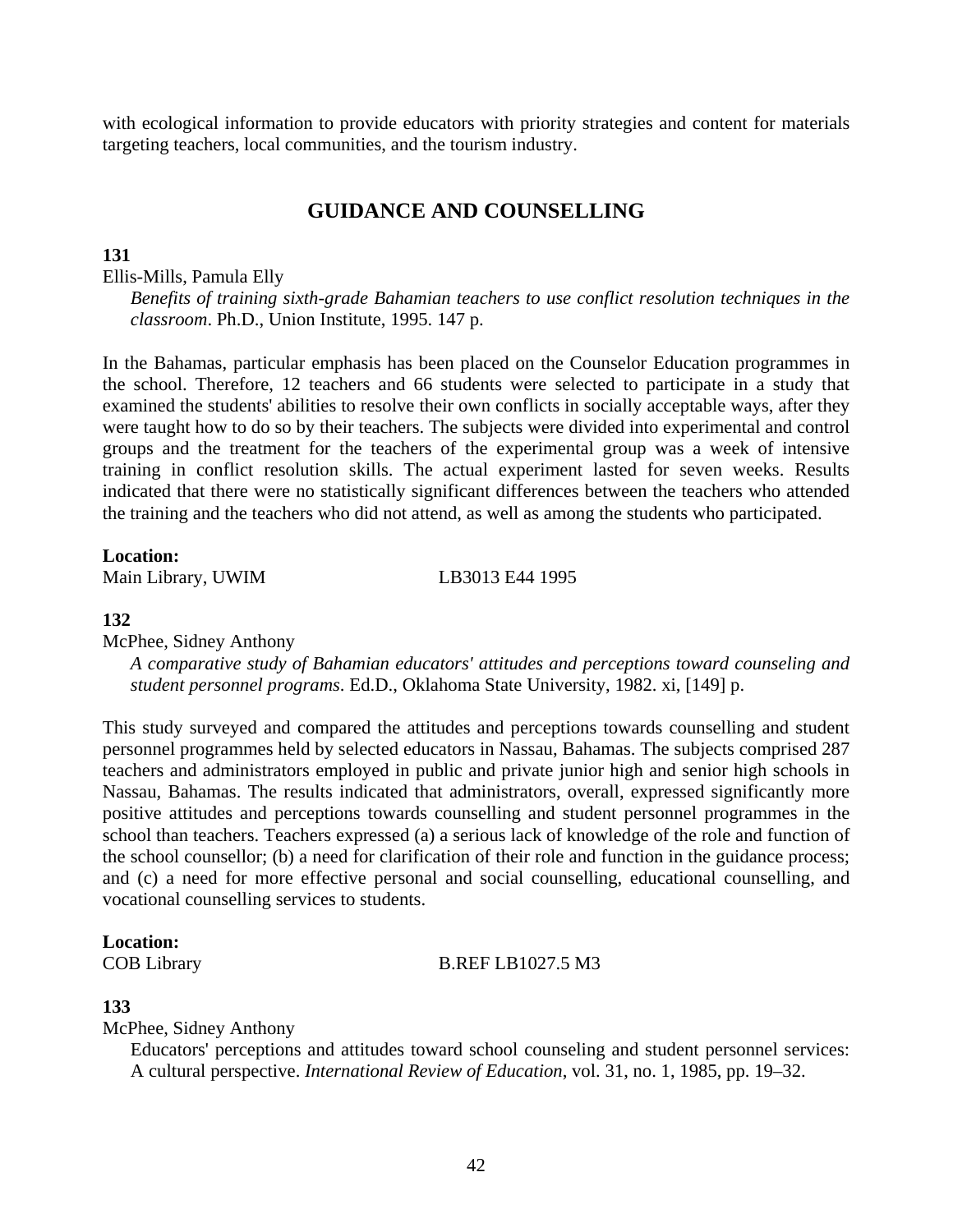This study was designed to survey and compare attitudes and perceptions toward school counselling and student personnel programmes as held by educators in the Caribbean. The subjects in the study comprised 275 teachers and administrators employed in public and private junior and senior high schools in Nassau, Bahamas. The statistical tests used to analyse the data were the Kruskal-Wallis one-way analysis of variance and the Friedman two-way analysis for repeated measures. The findings indicated that administrators at all levels expressed significantly more favourable attitudes and perceptions toward counselling and student personnel programmes in the schools than teachers. Teachers in the study expressed the following: 1) serious concern regarding the competency of practising counsellors in their schools, 2) a need for clarification of their role and function in the guidance process and a clarification of the counsellor's role, and 3) that minimum acceptable standards should be established for school counselling positions.

## **Locations:**

Main Library, UWIM LA1 I5 CERIS Photocopy #40

## **134**

Major, Colyn D. R. *The development of a guidance program for Bahamas Academy*. M.A., Loma Linda University, 1975. 46 p.

# **HEALTH AND FAMILY LIFE EDUCATION**

## **135**

Anderson, Tonya Jenique

*Curriculum matters: A grounded analysis of drug education in public primary and junior high schools in the Bahamas*. M.A., Acadia University, 2003. 141 p.

[See Record **042** for abstract]

## **136**

Deveaux, Audrey Marie

*Perceptions of health education: A study of selected health and social service providers in the Bahamas*. M.S., University of Massachusetts, 1981. viii, 121 p.

## **137**

Deveaux, Audrey Marie; Darity, William A.

Perceptions of health education of selected health and social service providers in the Bahamas. *International Quarterly of Community Health and Education*, vol. 3, no. 3, 1982–83, pp. 279– 290.

This article explores the perceptions of selected health and social service providers about health problems, their most likely solutions, and health education and health education-related issues in the Bahamas. Data were obtained from 127 usable responses to a questionnaire sent to 412 selected health and social service providers in New Providence and the Family Islands. Results showed that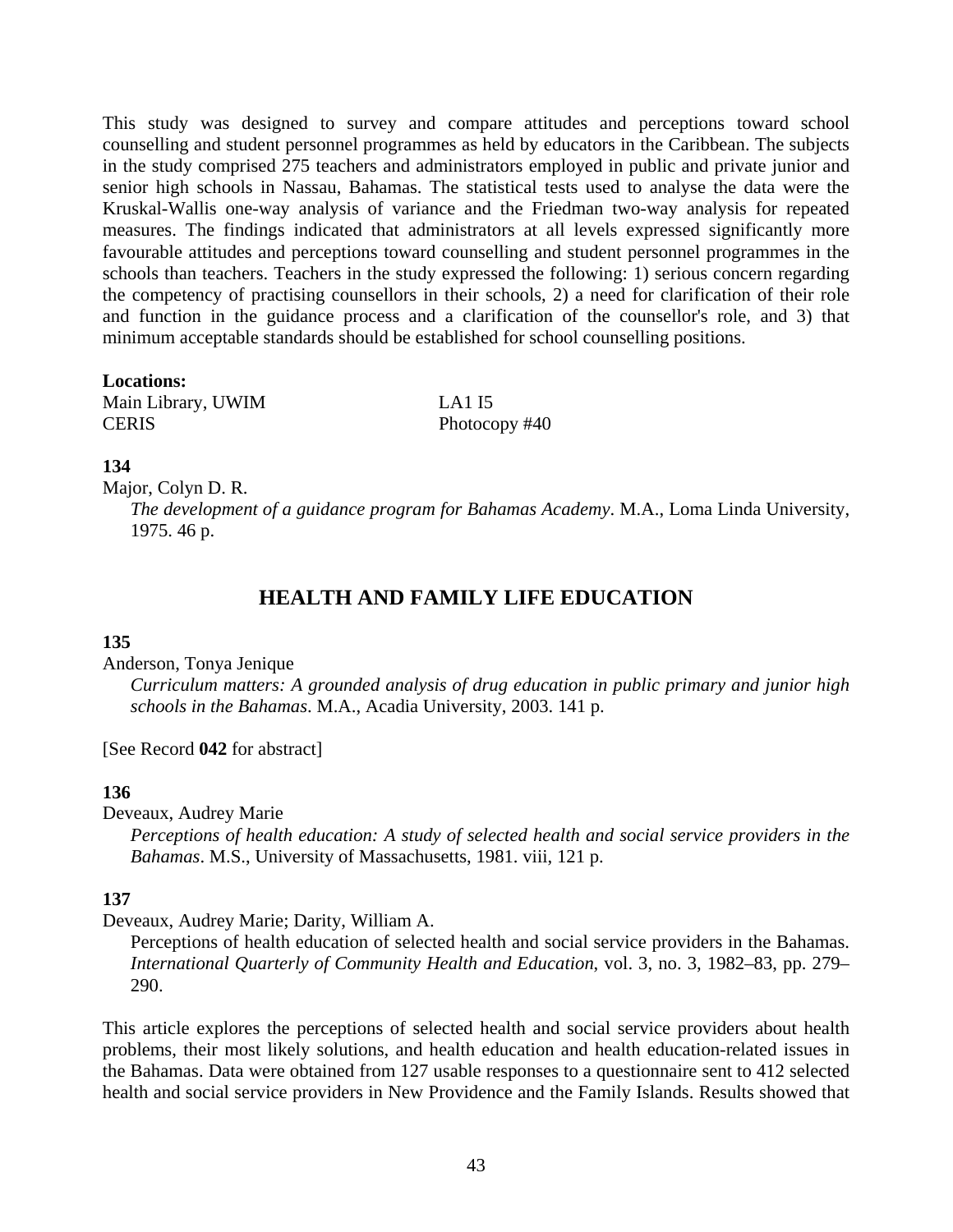a majority of respondents indicated consistent support for health education and health educationrelated issues. This support was evident even when responses were cross-tabulated with such variables as age, profession, and years of experience in present occupation.

# **HIGHER EDUCATION**

#### **138**

Association of Tertiary Institutions in the Bahamas

*Second Biennial Conference: Issues, trends and challenges facing higher education*. [Nassau, Bahamas: ATIB], 2003. 20 p.

#### **Location:**

COB Library B LC67.68 B3 2003

#### **139**

Bacchus, M. Kazim

*A suggested policy for higher education in the Bahamas: With special reference to the development of the College of the Bahamas*. Nassau, Bahamas: College of the Bahamas, 1976. 134 p.

#### **Location:**

COB Library B LC176 B32

## **140**

Brice, Trevor A.; Bethel, Terence C. A.

*Educational Services Bahamas' guide to higher education in the Bahamas*. Nassau, Bahamas: Educational Services Bahamas, 1998. [n. p.].

#### **Location:**

COB Library B LB2326.4 E48 1997

#### **141**

College of the Bahamas

*College of the Bahamas tenth anniversary 1975–1985: "Excellence our ultimate goal."* Nassau, Bahamas: The College, 1985. 67 p.

#### **Location:**

#### COB Library B LE15 B31 C6

#### **142**

College of the Bahamas in the 1990s. In Martin MacLeish (Ed.), *Commonwealth Ministers reference book 1995/96* (n.p.). London: Kensington Publications Ltd, 1995.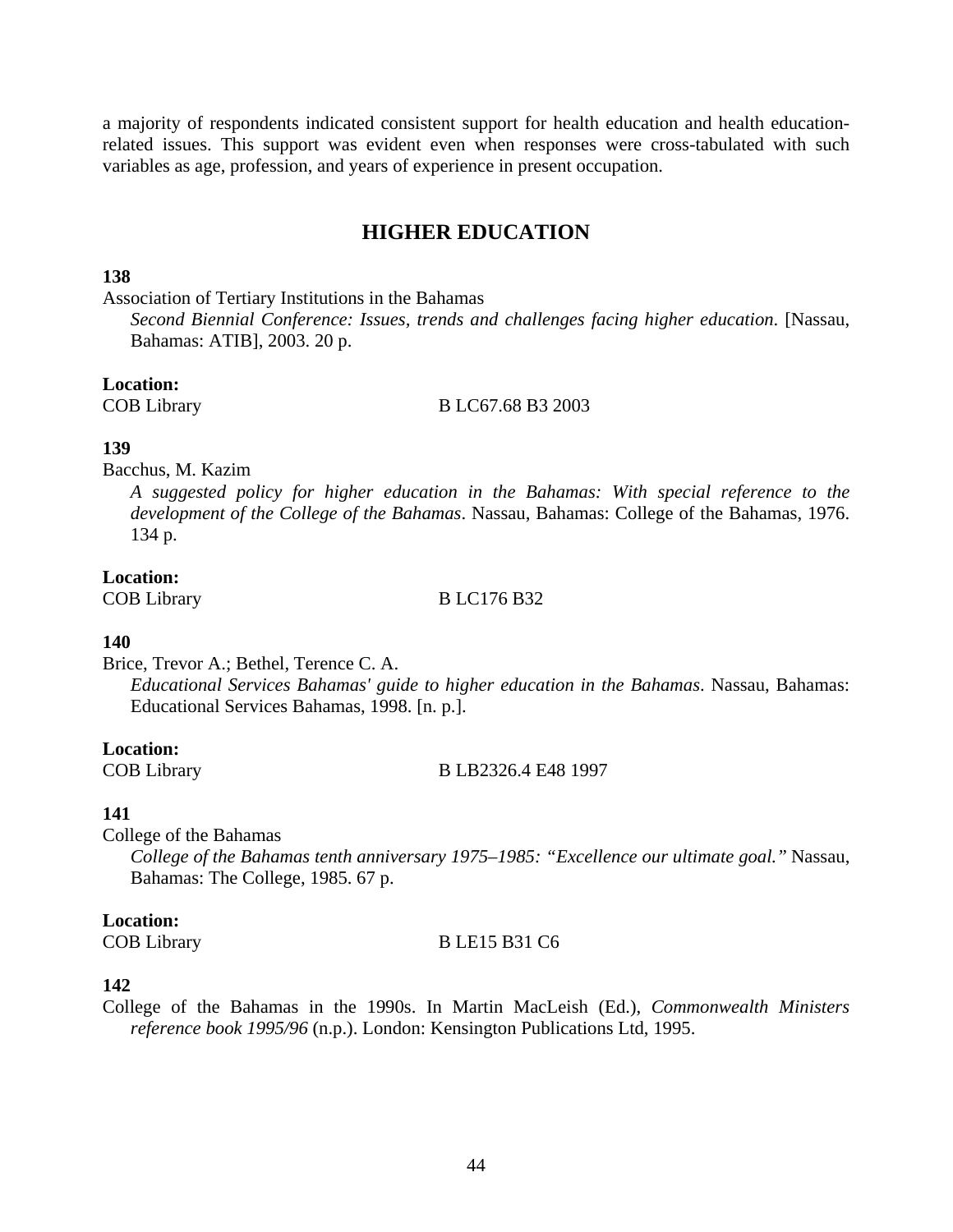Fielding, William J.; Gibson, Jeannie

*National report on higher education in the Commonwealth of the Bahamas*. Caracas, Venezuela: UNESCO-IESALC, 2005. 99 p.

(Prepared with the assistance of Pandora Johnson, Willamae Johnson, Paula Sweeting-Davis, and Marie Sairsingh-Mills)

This report covers: 1) the historical development of higher education; 2) the structure and functioning of higher education; 3) access to higher education and demographic coverage; 4) the principal actors in higher education; 5) higher education financing; 6) research in higher education; 7) the place and role of the new information and communications technologies in higher education; 8) recent innovations, reform, and development programmes; and 9) evolutionary trends, future development prospects, and plans. Appendices include the College of the Bahamas Act, 1993 and Education Laws of the Bahamas.

#### **Electronic Resource:**

http://www.iesalc.unesco.org.ve/programas/nacionales/bahamas/nationalpercentreport%20 bahamas.pdf

#### **144**

Fox, Norman; Townsend, Lindsay

The College of the Bahamas — A new venture. *New Era*, vol. 60, no. 1, Jan.–Feb. 1979, pp. 22–25.

This article provides a brief introduction to the history of the COB, its structure, staffing, and finance.

## **Location:**

CERIS Photocopy #67

#### **145**

Gordon, Hopeton L. A.

*Some aspects of the relationship between university adult education and some facets of nationbuilding in new Commonwealth nations — A case study of Jamaica and the Bahamas*. Ed.D., University of Toronto, 1977. xii, 400 p.

[See Record **013** for abstract]

#### **Locations:**

Main Library, UWISA LC255 J25 G67 1997a Main Library, UWIM Microfiche No. 954 SOE Library, UWIM

#### **146**

Greenberg, Barry *The potential for program evaluation in a "developing" country*. 14 p.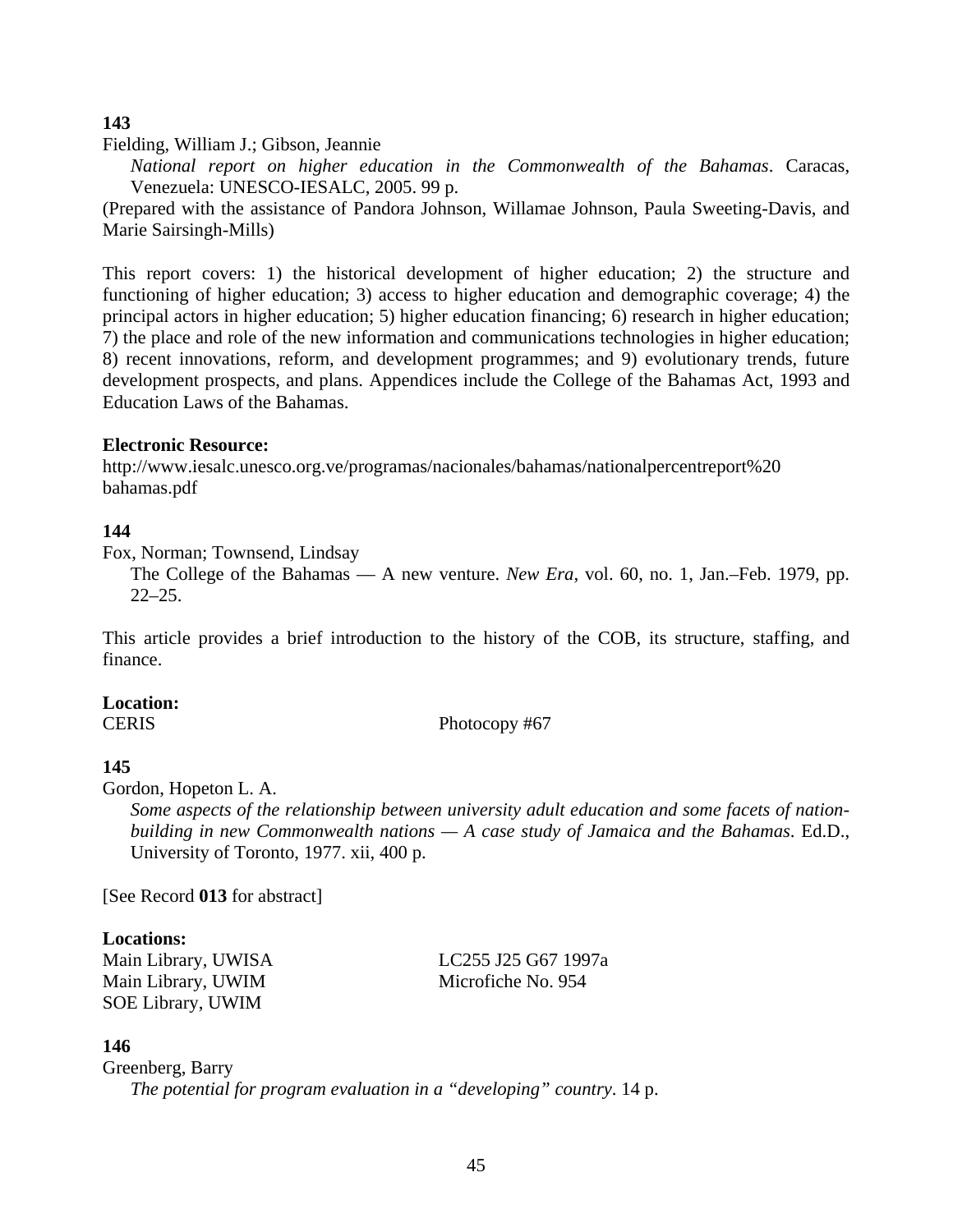Paper prepared for the Annual Meeting of the American Educational Research Association, Los Angeles, United States, 13–17 Apr., 1981.

Differences in conditions in the US and the Bahamas suggested that evaluation of higher education programmes were more welcome in the latter. US evaluation programmes were few in number and had only recently spread in response to declining resources and increasing demands for accountability. In developing countries, however, there is a critical need for programme evaluation, because of the large number of problems experienced by them, the consequent need for many higher education programmes, the lack of models for comparison, the sharp limits on resources and funding, and the need to deal with political pressures for particular programmes. An example of a successful evaluation occurred in the Bahamas, where the COB assessed the need for, and implementation and outcome of, a new programme to prepare secondary school dropouts for employment or higher education. The evaluation process included data collection and analysis as well as faculty training in evaluation methods. As expected, college and government officials were very receptive to the programme evaluation process.

# **147**

Horton-Wallace, Adrilla

*Financial resource allocation decision-making in public higher education in the Commonwealth of the Bahamas: A collective case study*. Ph.D., Kent State University, 2002. xiv, 392 p.

[See Record **080** for abstract]

## **Location:**

COB Library B Diss LC67.68 B1 H6 2002

## **148**

Ingraham, Hubert A.

*Communication on the three year development plan for the College of the Bahamas*. Nassau, Bahamas: Government Printing Department, 1998. 33 p.

## **Location:**

COB Library B GOV L251 B33

## **149**

Leys, C. T.; Waines, W. J.; Watts, Gordon Edward *Report on the development of a College of the Bahamas*. Nassau, Bahamas: [s.n.], 1968. 73 p.

# **Locations:**

| COB Library        | B L251 L49    |
|--------------------|---------------|
| Main Library, UWIM | LA482 U5 1968 |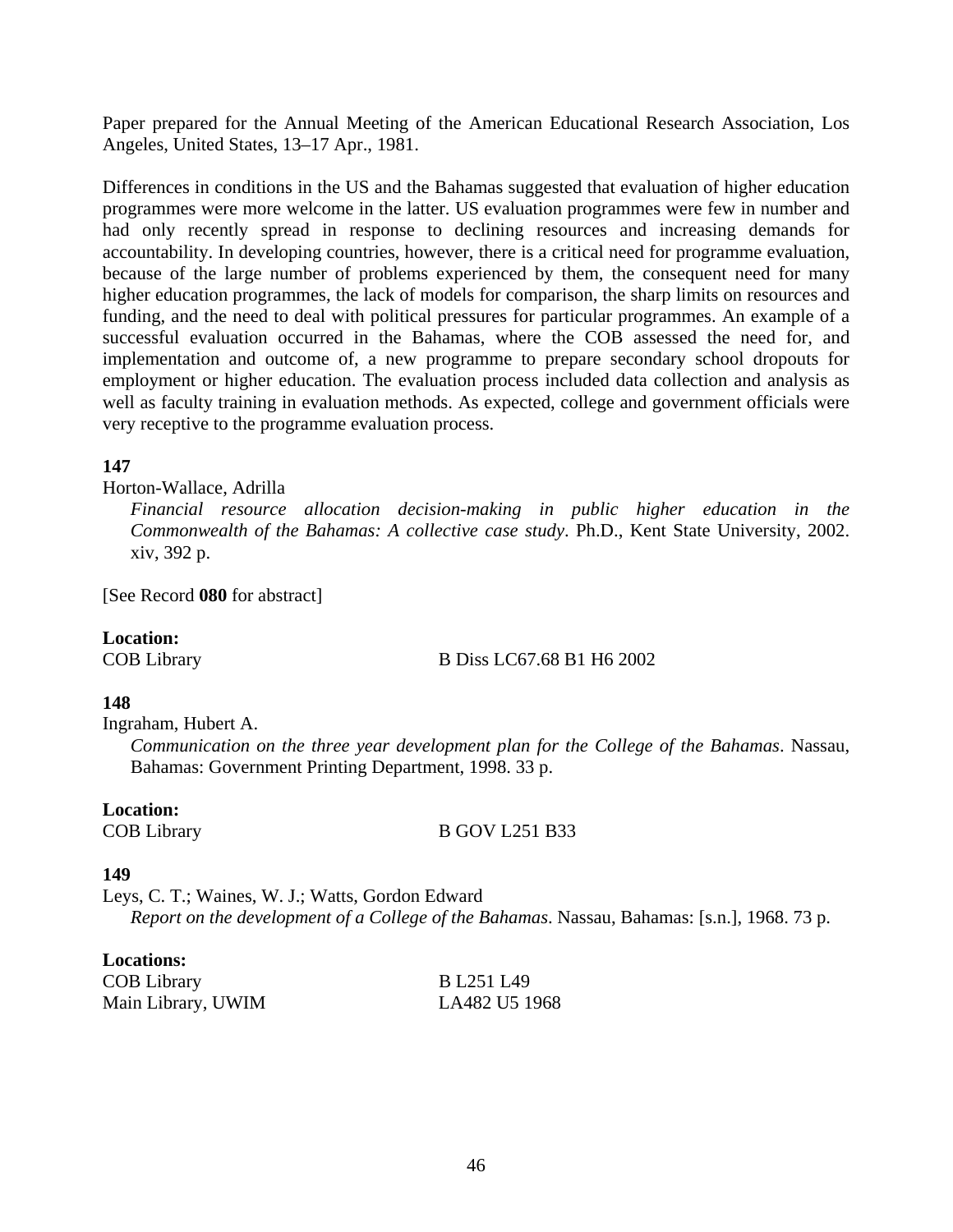McDonald, Thaddeus

*A comparative study of the perceptions of students, faculty members, administrators and government authorities of the role of the College of the Bahamas in the national development of the Bahamas*. Ed.D., Texas Southern University, 1987. viii, 233 p.

[See Record **057** for abstract]

## **Location:**

## COB Library B.Diss LC176 M3

# **151**

## Marshall, Lincoln Herbert

*A study of the goals of the College of the Bahamas as perceived and preferred by faculty, students and administrators*. Ph.D., American University, 1982. xiv, [184] p.

This study sought to: 1) survey a sample of the COB's community as to the nature of the college's goals as assessed through the Small College Goals Inventory (SCGI), both as they were perceived and as they were preferred; 2) determine statistical differences among SCGI goal area means for respondents classified by faculty, student, and administrator roles; and 3) interpret the findings for their implications regarding present and future college planning strategies and/or mission. The SCGI was administered to the 225 participants (202 students, 17 full-time faculty, and 6 administrators) in January 1982. Results showed that the goal areas Academic Development, Intellectual Skills, and Vocational Preparation received the greatest importance, while Cultural/Aesthetic Awareness, Meeting Local Needs, and Religious Orientation received the least importance. Respondent groups preferred the goal areas of Vocational Preparation, Intellectual Skills, and Planning to receive the greatest importance, and Religious Orientation, Cultural/Aesthetic Awareness, and Meeting Local Needs to receive the least importance in the future. It was concluded that the emphasis being given to the goal areas of COB was reasonably clear to its constituents.

## **Location:**

COB Library B.Diss LE15 C6799 M3

## **152**

Massiah, Erna

*A study of the development of higher education in the Bahamas and its relationship to national goals*. Ed.D., University of Houston, 1979. xvii, 275 p.

[See Record **079** for abstract]

**Location:** 

COB Library B DISS LA483 M37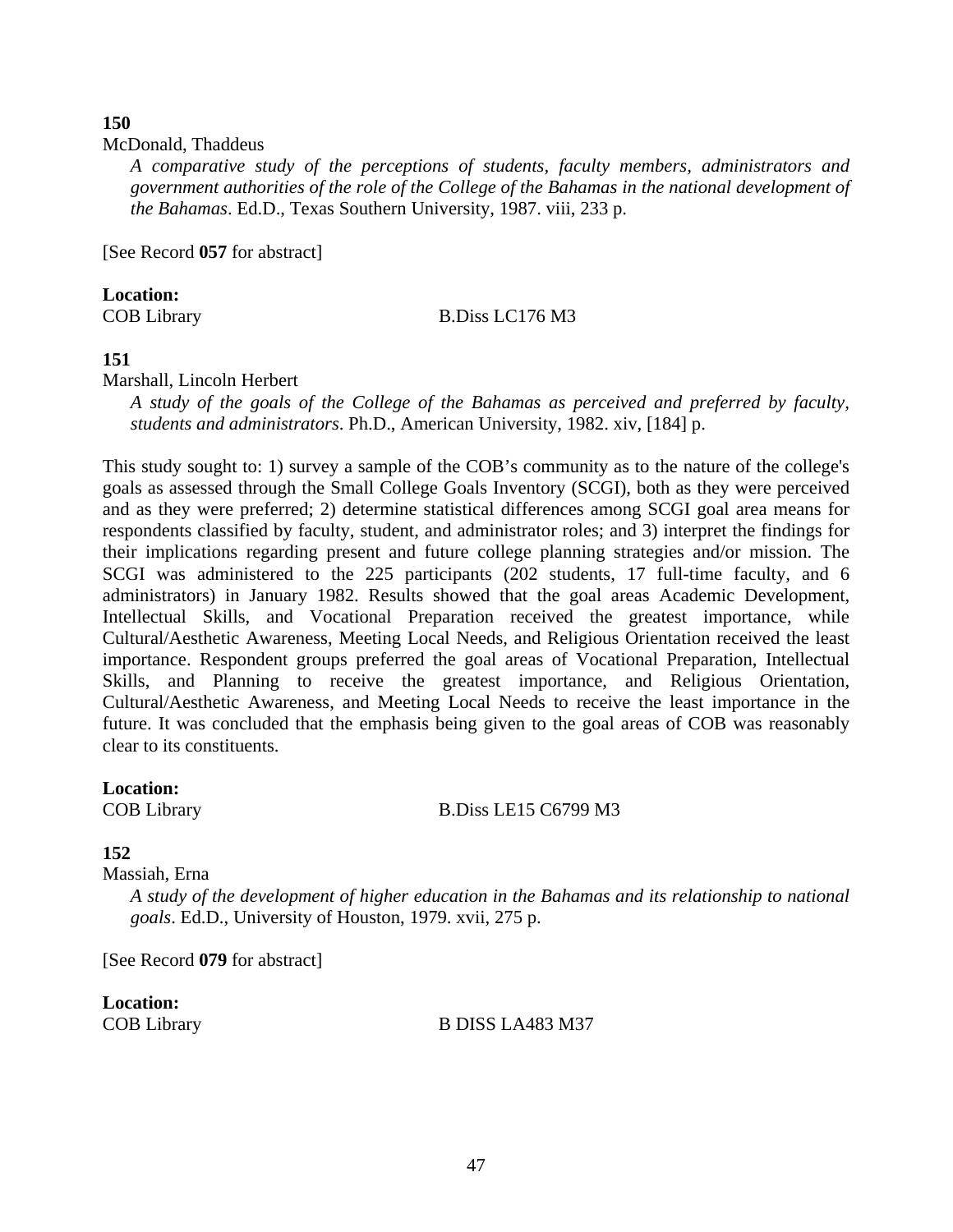*A master plan for post-secondary education in the Bahamas*. Nassau, Bahamas: [s.n.], 1992. 83 p. (Project conceived as part of the Second Technical and Vocational Training Project (World Bank Loan 3004–BM). Part 1: The Report; Part 2: Appendices)

## **Location:**

COB Library LA481 B33 M27 1992

## **154**

Miller, Errol L.

Teacher education: The partnership between the University of the West Indies and the teachers colleges. *Caribbean Journal of Education*, vol. 23, nos. 1–2, Apr/Sep. 2001, pp. 71–86.

This article focuses on the partnerships between UWI and teachers' colleges in preparing teachers in Jamaica, the Bahamas, and Belize. The article indicates that UWI's strategic objective is to maintain partnerships with the other tertiary level institutions in the Caribbean. However, the different partnerships are not rationalized or synchronized, and the article argues that this hinders the development of first-class tertiary education to meet the region's developmental needs. It advocates the creation of a framework, and a synchronized and integrated strategy. Responses by Beverley Bryan and Norma H. Darlington are included.

## **Locations:**

| LA475 C37                                                      |
|----------------------------------------------------------------|
| L <sub>45</sub> W <sub>5</sub> C <sub>277</sub> J <sub>8</sub> |
| LA475 C37                                                      |
| L11 C4                                                         |
|                                                                |

## **155**

O'Reilly, A. M.

UWI's hotel and tourism management programmes: Development, impact and future prospects. *Caribbean Finance and Management*, vol. 5, no. 2, 1989, pp. 66–80.

This article describes the rationale for establishing the Centre for Hotel and Tourism (CHTM), and discusses its subsequent development from planning to reality. It shows how the existing tertiary education arrangements and economic problems affect the student intake from the Bahamas, Jamaica, and Trinidad and Tobago. Statistics are presented for the 10-year period 1979–1989, and a brief outline of the research, teaching, and employment effects on the Caribbean is given. The article concludes with an assessment of the future prospects of the CHTM as an agent of change and progress in the hotel and tourism industry of the Caribbean.

## **156**

Reid, John Y.

*Higher education in an emerging nation: The College of the Bahamas as a case study*. 30 p. Paper prepared for the Issues in Caribbean Studies, Miami, United States, 19–20 Jul., 1979. Sponsored by: University of Miami.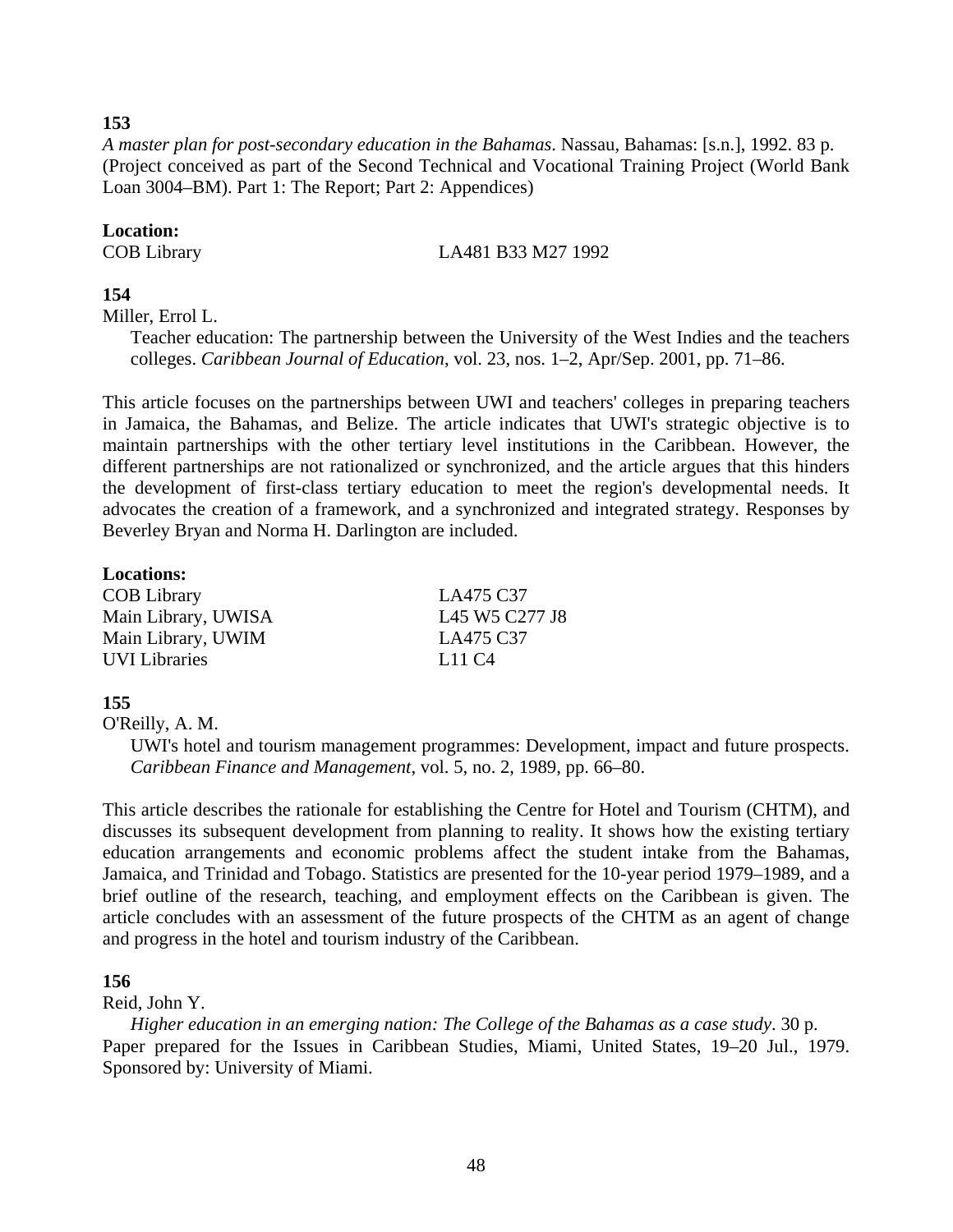This paper presented an historical overview of higher education in the Bahamas, with particular focus on the development of the COB. It surveyed the administration of the college, degrees offered, faculty characteristics, enrolment trends, and funding for the college. Four major problems facing the college at the time were listed, including lack of a clearly articulated mission or meaningful philosophical orientation. The paper made seven recommendations for improvement, including governmental cooperation with college and community representatives to determine a philosophical orientation for the college.

## **157**

Samuel, John College of the Bahamas. Office of Academic Affairs *The College of the Bahamas annual report 1999–2000*. Nassau, Bahamas: COB, 2001. 49 p.

## **Location:**

COB Library B LE15 B34 2001

## **158**

Sharma, Tika Nath *A follow-up study of the business graduates of the College of the Bahamas*. Nassau, Bahamas: [s.n.], 1983. ix, 103 p.

## **Location:**

COB Library B HF1121 S52

## **159**

Thompson, Ethel Miriam Eleanor

*An examination of the implementation of higher education policy in an independent Bahamas, 1974–1982*. Ed.D., Ontario Institute for Studies in Education, University of Toronto, 1984. viii, 239 p.

[See Record **108** for abstract]

## **160**

Urwick, James

The Bahamian educational system: A case study in Americanization. *Comparative Education Review*, vol. 46, no. 2, May 2002, pp. 157–181.

[See Record **086** for abstract]

**Locations:**  SOE Library, UWISA Serials COB Library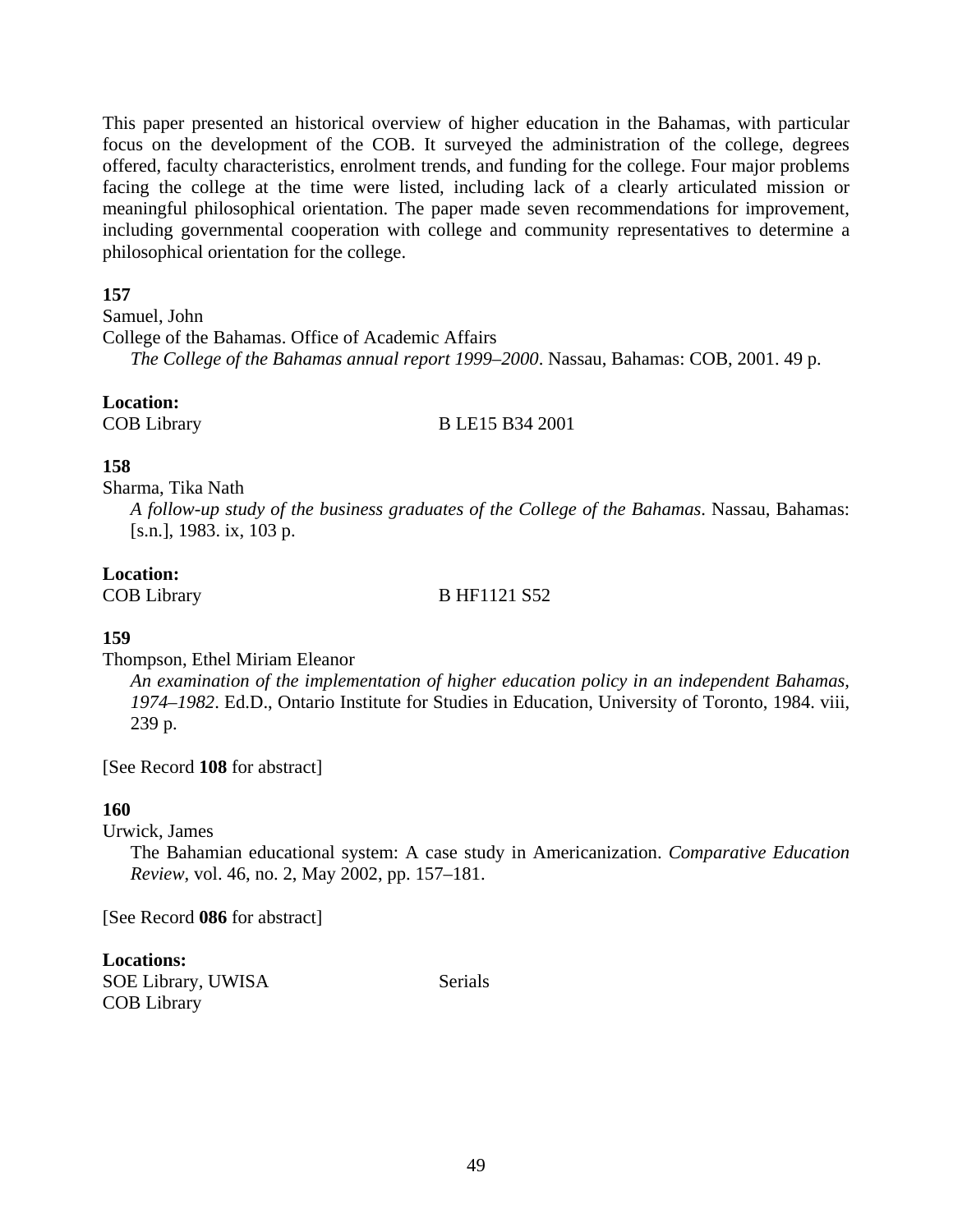Vanderpool, Joan Dorrell

*International academic relations and small nation states: A case study of selected British, American, and Canadian initiatives in Bahamian higher education*. Ph.D., University of Toronto, 1999. viii, 251 p.

Bahamian international academic relationships contribute to the development of a viable higher education system and a number of higher education opportunities. However, they can also challenge and impose limitations on the creation of indigenous educational policies and practices and weaken the identities of emerging local institutions. This study explores these contributions and challenges using quantitative and qualitative research approaches. A survey of local perceptions of external influences on the development of Bahamian higher education was conducted along with a multiple case study of initiatives that reflect British, American, and Canadian influences during the 25-year period, 1973–1998. The initiatives include: 1) transformation of bank training and education from British models of the 1970s to current programmes in banking at the COB, 2) the evolution of a part-time extension programme from America into a Bahamas-based university college, and 3) the selection of Canada as one foreign study destination, among many options, selected by Bahamian students seeking higher education. All initiatives were analysed across typical higher education functions to assess the extent to which they offer opportunities for productive strategies of development, including domestic relevance, linkages with regional and other higher education jurisdictions, and allow for counter-penetration into cultures of initiating countries. Survey findings revealed that participants perceive benefits from fostering international linkages, but they also value the development of the Bahamas' own unique approach to higher education. From a Bahamian perspective, academic relations are based on individually asserted needs for, and strong national obligation to provide, locally and internationally recognized standards of achievement in higher education. Meanwhile, the Bahamas' larger partners in academic relations seek international linkages establishing offshore extension, exchange, and research programmes, or facilities abroad and the recruitment of potential students to help increase enrolment and perceived levels of internationality at home. Findings suggest that the strategic value of international academic relations on either side is linked to both prestige and expedience. However, it is apparent that even though academic relationships between small and large nations appear to be potentially beneficial and interdependent, they are not always reciprocal or collaborative.

## **HISTORY OF EDUCATION**

#### **162**

Bain, Rodney E.

*Educational policy in the Bahamas up to 1823 and its determinants*. M.A.(Ed.), Institute of Education, University of London, 1959. [n.p.].

## **163**

Bullock, Willoughby; Albury, Wilton G.

*A short account of the system of education in the Bahamas*. London: Waterlow & Sons, 1924. 58 p.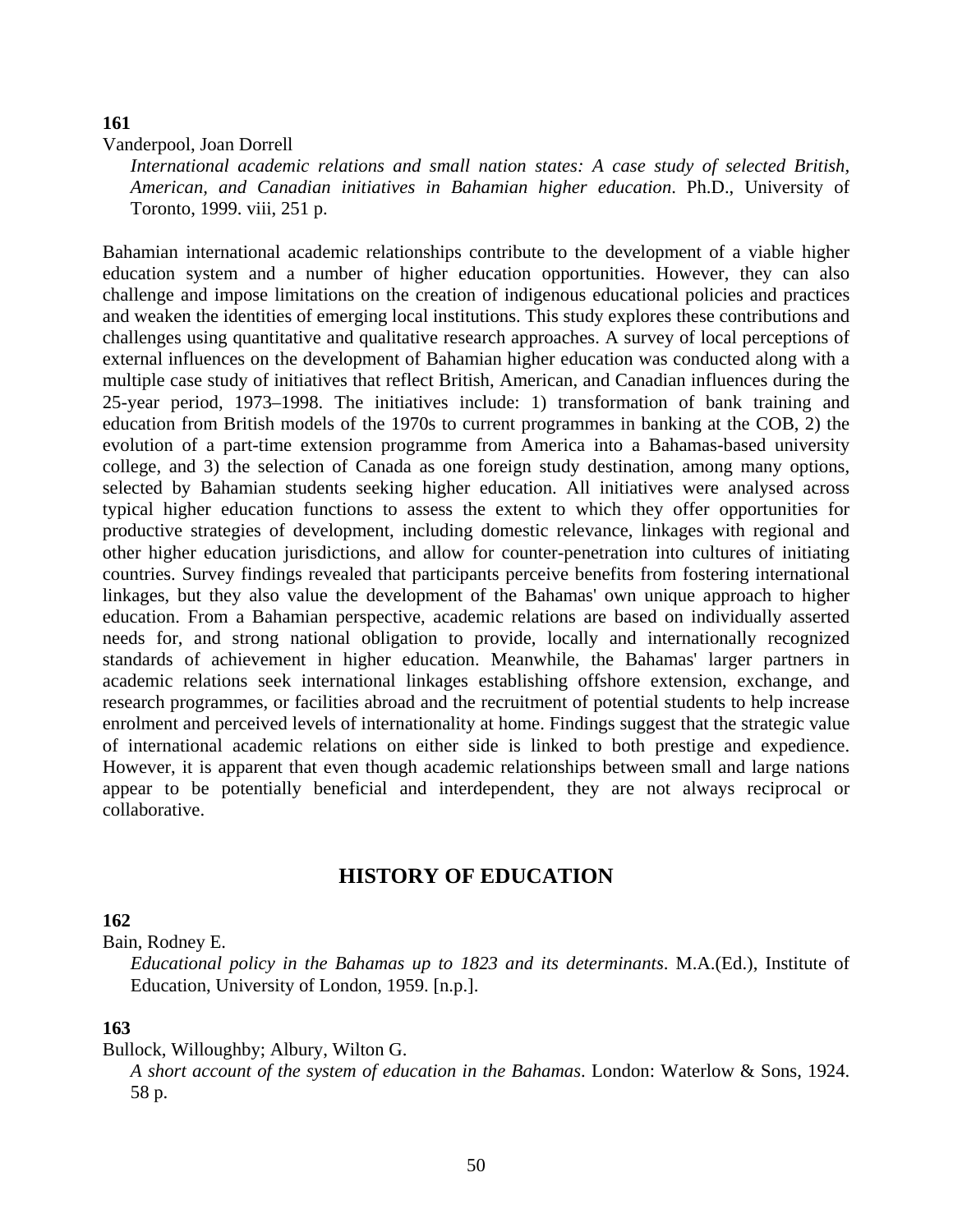College of the Bahamas

*College of the Bahamas tenth anniversary 1975–1985: "Excellence our ultimate goal."* Nassau, Bahamas: COB, 1985. 67 p.

## **Location:**

## COB Library B LE15 B31 C6

## **165**

Daxon, Olivia

*George Town Primary School: Reflections of the past*. [Exuma, Bahamas: George Town Primary School], 1999. 32 p.

## **Location:**

COB Library B LA484 E98 D39 1999

## **166**

Godfrey, Lana L.

*An investigation into the development of technical and vocational education in the Bahamas with special emphasis on home economics and teacher training*. Nassau, Bahamas: College of the Bahamas, 1979. v, 127 p.

## **Location:**

COB Library B.REF LC1047 B3 G62

## **167**

Houghton, Harold

*Report on education in the Bahamas*. London: Colonial Office, 1958. 36 p. (The Houghton Report)

[See Record **077** for abstract]

## **Location:**

COB Library B L251 H68

## **168**

Johnson, Jolton L., comp.

*Some personalities in Bahamian education*. Nassau, Bahamas: Department of Archives, 1992. ii, 51 p.

## **Location:**

COB Library B LA2301 J66 B33 **Electronic Resource:** http://www.bahamasnationalarchives.bs/Bahamian\_Educators\_Educational%20Resources\_ Bahamian%20Educators.htm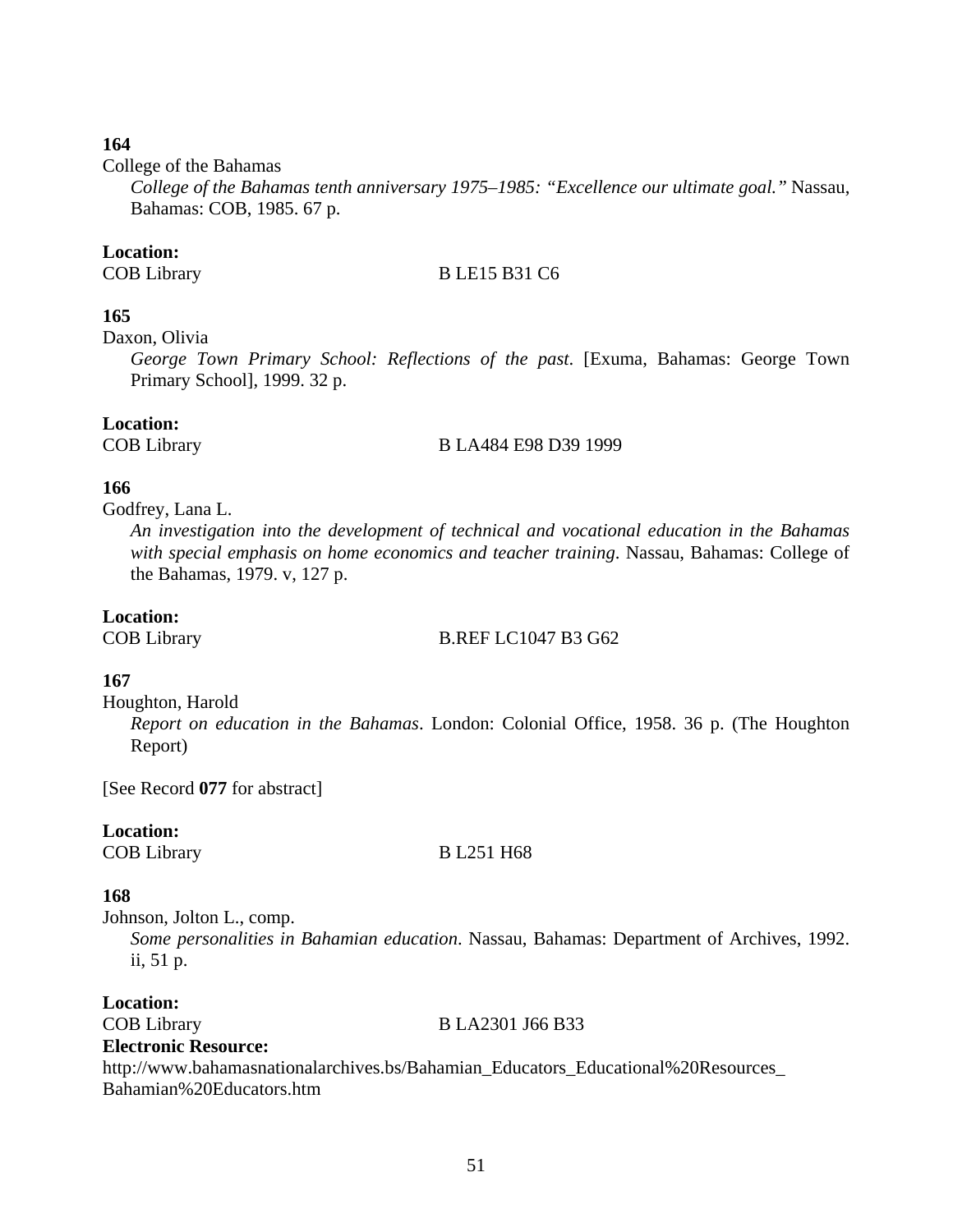Leys, C. T.; Waines, W. J.; Watts, Gordon Edward *Report on the development of a College of the Bahamas*. Nassau, Bahamas: [s.n.], 1968. 73 p.

# **Locations:**

| <b>COB</b> Library | B L251 L49    |
|--------------------|---------------|
| Main Library, UWIM | LA482 U5 1968 |

## **170**

Massiah, Erna

*A study of the development of higher education in the Bahamas and its relationship to national goals*. Ed.D., University of Houston, 1979. xvii, 275 p.

[See Record **079** for abstract]

## **Location:**

COB Library B DISS LA483 M37

## **171**

Peggs, A. Deans

*A history of Bahamian education*. M.Ed., University of Durham, 1947. [n.p.].

## **172**

Queen's College

*Queen's College Centenary: 1890–1900*. Nassau, Bahamas: Queen's College, 1990. 160 p.

## **Location:**

## COB Library B LC577 Q68

## **173**

Reid, John Y.

*Higher education in an emerging nation: The College of the Bahamas as a case study*. 30 p. Paper prepared for the Issues in Caribbean Studies, Miami, United States, 19–20 Jul., 1979. Sponsored by: University of Miami.

[See Record **156** for abstract]

## **174**

Roach, Arthur Leon

*Development of Seventh-day Adventist education in the Bahamas*. Berrien Springs, MI: Andrews University, School of Graduate Studies, 1981. ii, 48 p. (Term paper)

## **175**

#### Turner, Ronald

*A study of education in the Bahamas*. M.Ed., Colorado State University, 1968. xiv, 279 p.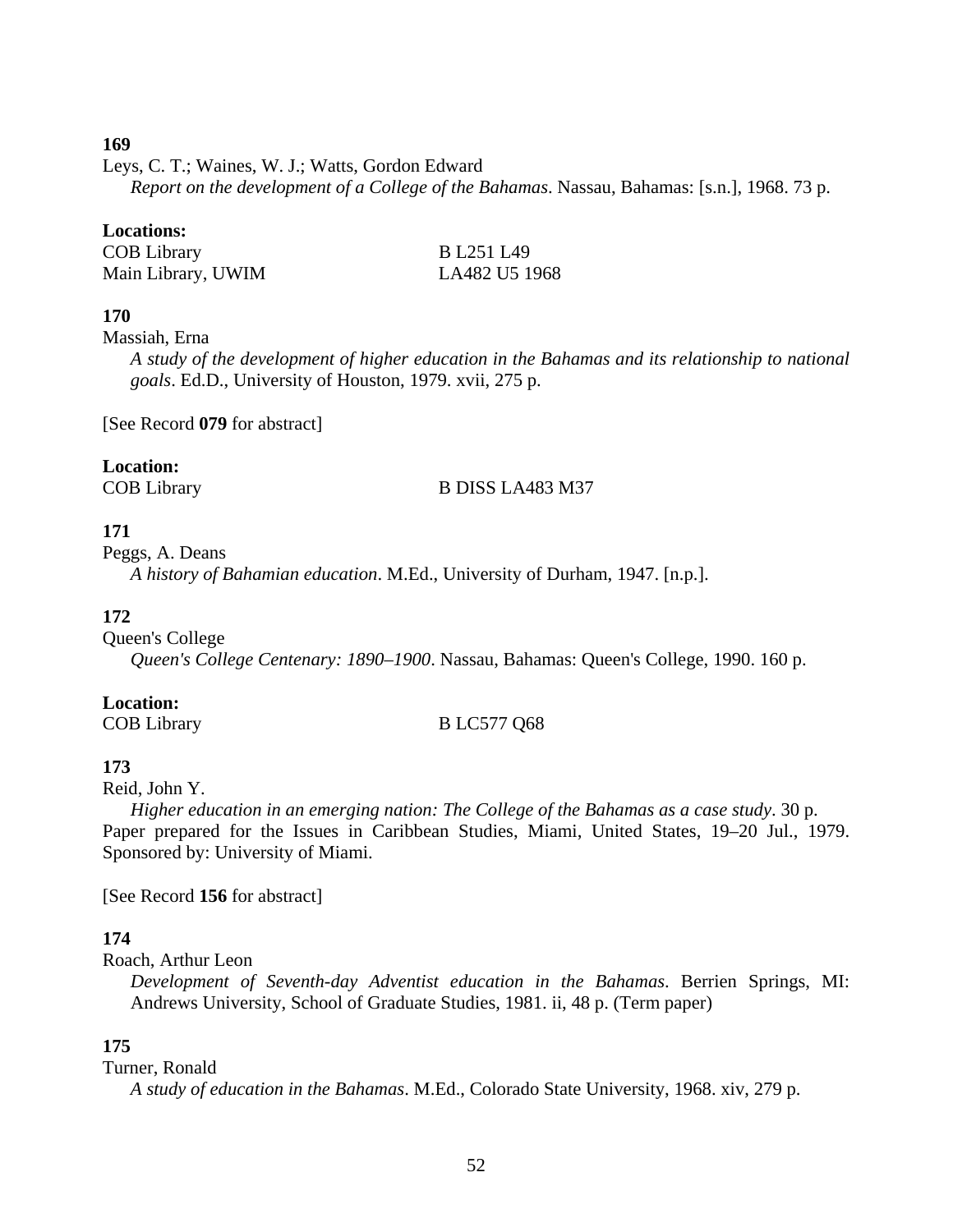This study attempted to examine the factors that had determined the development of education in the Bahama Islands in the past, and those factors that were influencing contemporary development, with special reference to reading. A survey of the reading habits of the Bahamian people and the availability and methods of distribution of reading material was conducted.

#### **Locations:**

COB Library B.REF LA481 T87 SOE Library, UWIM

#### **176**

Williams, Colbert V. *The Methodist contribution to education in the Bahamas (circa 1790–1975)*. Gloucester, UK: A. Sutton, 1982. 256 p.

This study places the Methodist contribution to education in the Bahamas within the context of Bahamian education as a whole. This contribution began around 1790 when Joseph Paul opened what was probably the first independent school for Negroes in the Colony. In its early years in the Bahamas, the Methodist Church was motivated to give instruction to its converts, not for the sake of education per se, but for other reasons, for example, to further the establishment of church order, and to enable its members to read the Bible for themselves. For about 100 years, the bulwark of Methodist education was the Sabbath School, in which missionaries, helped by literate black and white members, gave instruction in the three Rs to young and old, black and white, bond and free. In addition, small, primary day schools—some free, some fee paying—were established by the missionaries and their wives, but these tended to lack continuity because of Methodism's system of ministerial itinerancy. In the succeeding years, however, the Methodist educational programme was put in jeopardy by an Anglican Church alarmed by the continuing spread of Methodism. Methodism's first contribution to secondary education was not made until 1871, with the opening of the Bahamas Collegiate. The establishment of Methodist high schools was accompanied by racial segregation, and black children were rigidly excluded from these schools. It took the Methodist Missionary Society in London 40 years of persistent effort before equality of educational opportunity was made available to black Methodists in the Bahamas.

#### **Locations:**

Main Library, UWISA LC577 W55 1982 Main Library, UWIM LC624.B2 W55 UVI Libraries LC577 W55

COB Library B LC624 B3 W55 1982

# **LANGUAGE EDUCATION**

**177** 

Belton, Kristy

*Spanish language education in New Providence: A case study*. M.A., Barry University, 2001. iv, 115 p.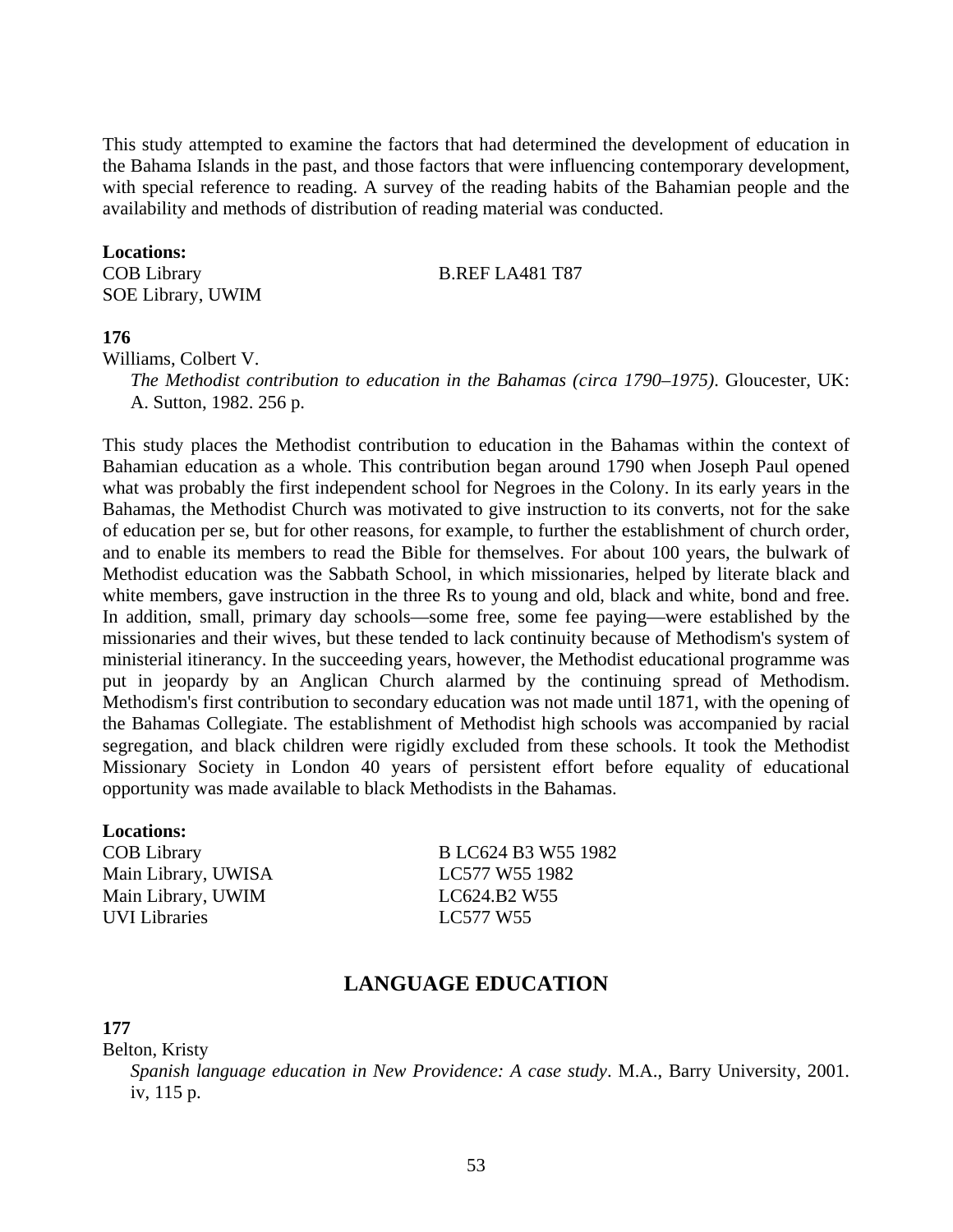Burrows, Coralee S.

*Dialect and writing in a Bahamian secondary school*. Fredericton, NB: Faculty of Education, University of New Brunswick, 1982. 38 p.

## **179**

Carey-Baines, Earla

*Constructing realities: Learning to write at the College of the Bahamas*. Ph.D., Washington State University, 1997. xii, 213 p.

This study examined the teaching and learning of writing in the first college-level English course students were required to take at the COB. It attempted to explore the ways in which the writing behaviours of students—their writing processes and their written products—were influenced by the strategies and practices used to teach writing in the undergraduate writing classroom. Data were collected by qualitative techniques such as observation and interviews from (a) faculty responsible for teaching the course, who described the strategies and activities they used to teach writing; and (b) students enrolled in the course, who described the writing strategies they used to produce the essays required for the course. Findings indicated that: 1) students had used the instruction they received to construct a concept of writing unique to the instructional context, 2) classroom writing instruction had influenced the writing behaviour of students, and 3) students had learned to write in accordance with the ways writing had been defined by the strategies and activities used to teach writing in the undergraduate writing classroom.

## **Location:**

COB Library B DISS PN181 C37 1997

## **180**

Davis, Donella

*The response of modern foreign language teachers to the oral and aural components of the (Bahamas) General Certificate of Secondary Education*. M.Ed., University of Bristol, 1995.  $[n.p.]$ .

## **181**

Major, Michelle Veronica

*Some non-standard features of college writing: Evidence for a second dialect approach to English language teaching in the Bahamas*. M.A., Southern Illinois University at Carbondale, 1993. ix, 212 p.

This study attempted to clarify issues of Creole/dialect interference in the Standard English writing of college level students. Two major questions were posed: 1) Which non-standard features are highly recurrent in students' expository compositions at the college level? and 2) What factors seem to account for, or influence the occurrence and/or distribution of, these features? Samples of college students' writing from the COB were analysed for the frequency and distribution of errors and non-Standard features. Questionnaires were used to collect data from teachers on the major problem areas in students' writing as perceived by English language teachers. Results from the composition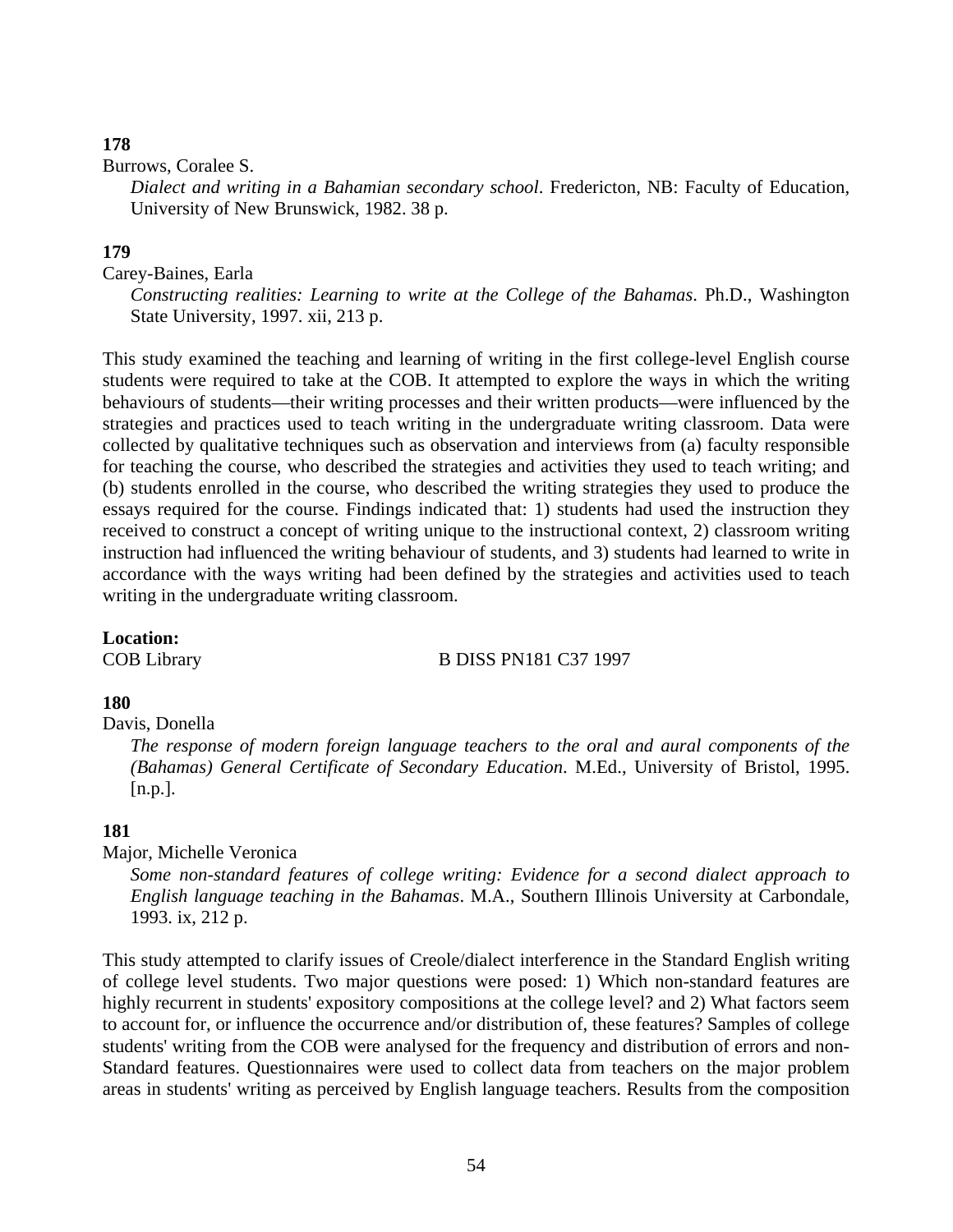analysis showed considerable levels of interference from Bahamian English Creole to Standard English. Teacher responses from the questionnaires indicated dissatisfaction with students' writing proficiency at both secondary and college levels.

#### **Location:**

#### COB Library B.DISS PE1068 B34 M35 1993

## **182**

Seymour, Maria T.

*Motivation and the teaching of Spanish in the Bahamas*. M.A., Institute of Education, University of London, 1998. 86 p.

#### **183**

Winner, Tammy; Shields, Theodore

Breaking the island chains: A case study exploring the intricate powers of language shared on the World Wide Web. *Computers and Composition*, vol. 19, no. 3, 2002, pp. 273–284.

This article details the act of writing and publishing a literacy autobiography on the World Wide Web for an English course at a college located on a small island in the Bahamas. It notes that this activity gave geographically isolated writers an opportunity to consider the intricate powers of language and their space in the larger social and cultural influences of language learning.

# **LITERACY**

#### **184**

Bahamas. Ministry of Education and Training

*School Literacy Improvement Plan for primary schools*. Nassau, Bahamas: The Ministry, 1996.  $[n.p.]$ .

## **185**

Bahamas. Ministry of Youth, Sports and Community Affairs. Women's Affairs Unit *Report on literacy in the Bahamas, 1990*. Nassau, Bahamas: Women's Affairs Unit, 1990. 39 p.

#### **Location:**

COB Library LC155 A2 M47 1990

#### **186**

Sumner, Ruth Louise

*The literacy experiences of Family Island participants in the Bahamian adult literacy program*. Ph.D., University of Alberta, 1998. [8], 181 p.

This study sought to examine the Bahamas Adult Literacy Movement (BALM) programme through the experiences of the Family Island learners as perceived by them, their tutors, and programme coordinators. Data were collected from 4 coordinators, 18 tutors, and 20 adult learners from four selected Family Islands using questionnaires, interviews, and programme and coordinator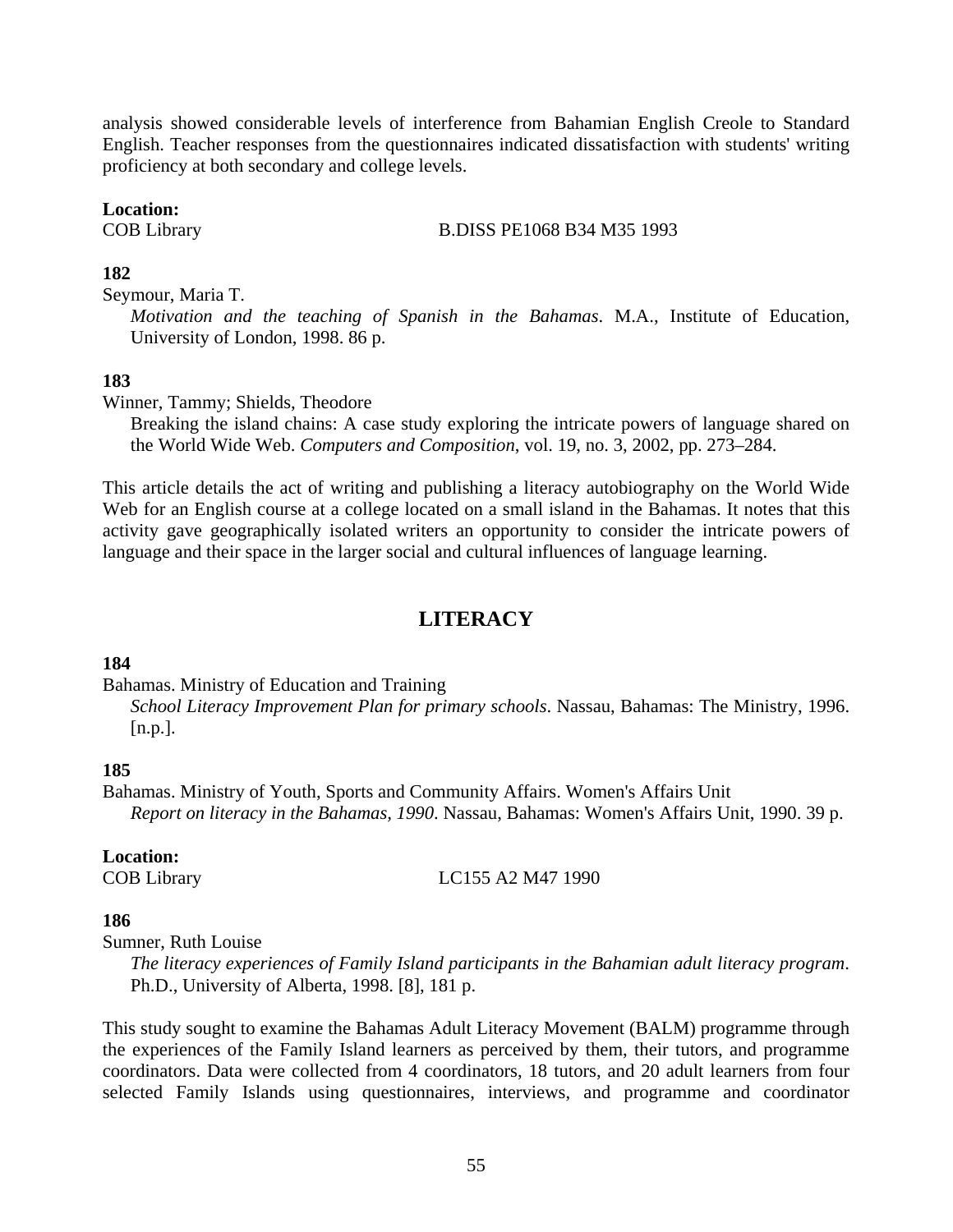documents. Four major themes emerged: participatory stances, programme influence, instructional initiatives, and evaluation. The results indicated that participants were motivated to participate in a literacy programme for personal gratification purposes. Participants believed that their increased self-confidence, as a result of their involvement in a programme, had a positive effect on their lives. The findings also suggested that regardless of the instructional methodology chosen by the organizers, participants indicated that they felt that their literacy abilities had increased. However, the results also indicated that evaluation was a shortcoming of programme offerings as there was little evidence indicating that either formal or informal evaluation was conducted within local programmes or by BALM organizers.

## **Location:**

COB Library B.DISS LC155 B3 S86 1998

# **MANAGEMENT EDUCATION**

#### **187**

Higgs, Leon L.

*A study of the Nassau business community to determine the feasibility of a management training program at the College of the Bahamas*. Ph.D., University of Nebraska-Lincoln, 1979. vii, 122 p.

This study sought to: (a) determine what personal qualities and skills and knowledge were crucial to success on the job, (b) examine the existing business programme at the COB to determine what courses might be integrated into a proposed management training programme, and (c) develop guidelines for a training programme that would give business students the skills and knowledge that were crucial to on-the-job success. A questionnaire was used to collect data from a random sample of 25 companies that employed 50 or more people. Some of the major findings were that: 1) all personal traits were rated as being important; however, reliability, integrity, responsibility, and intelligence were rated as the top four personal traits respectively; 2) communications (oral and written) were rated as the number one technical skills item; 3) business law, psychology, sociology, and politics were not considered important courses for management trainees; 4) all human relations skill items were considered to be important; however, the ability to communicate, to assist subordinates with work-related problems, and to maintain cooperation among workers were the top three human relations skills; 5) all administrative skill items were considered to be important; however, the top four were: the ability to make decisions, to delegate responsibility, to set priorities, and to use time effectively; 6) for management trainees, administrative skills were rated the most important group of skills, followed by the human relations skills, the personal traits, and the technical skills respectively.

#### **Location:**

COB Library B Diss HF1135 B3 H5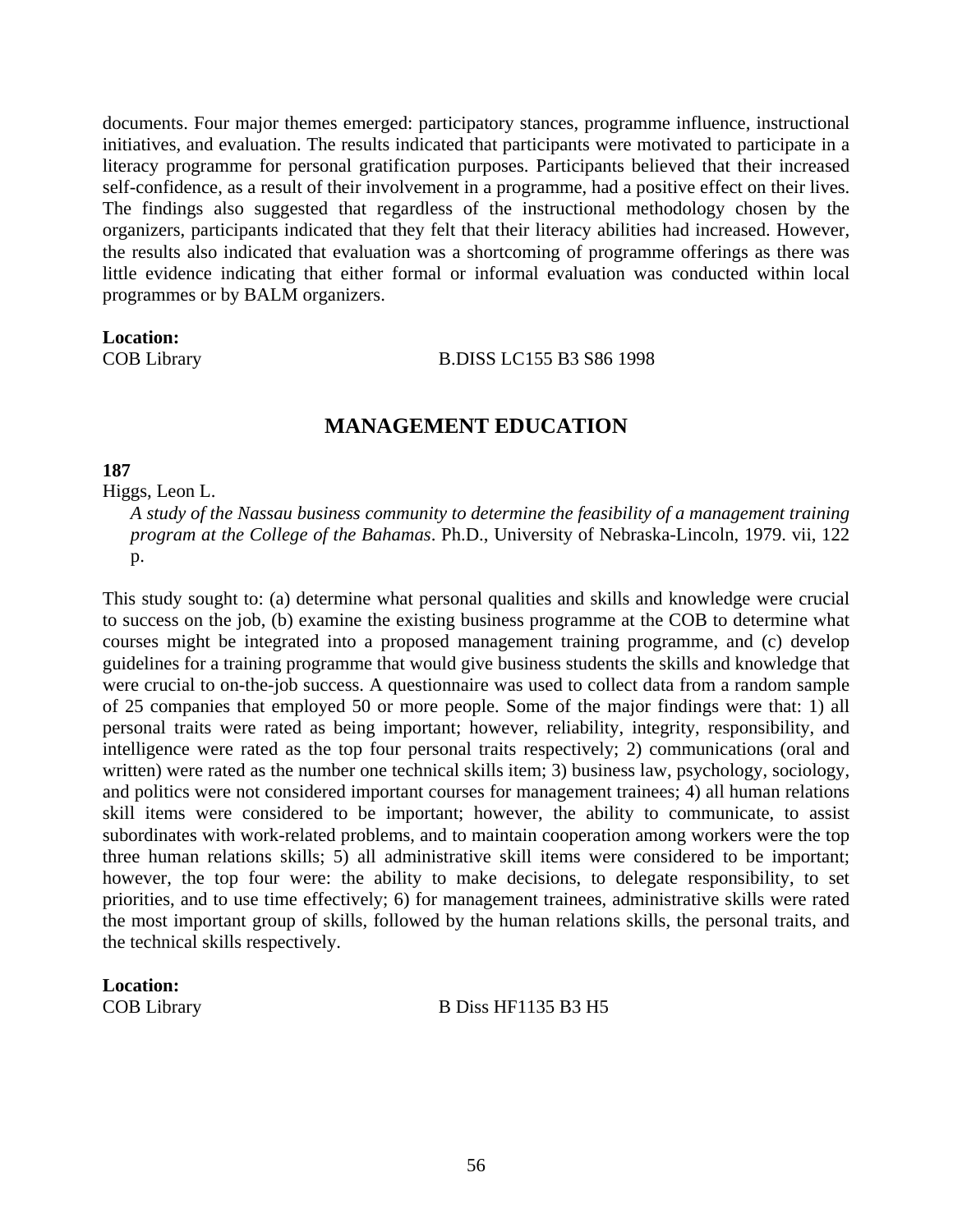O'Reilly, A. M.

UWI's hotel and tourism management programmes: Development, impact and future prospects. *Caribbean Finance and Management*, vol. 5, no. 2, 1989, pp. 66–80.

[See Record **155** for abstract]

#### **189**

Watson, Rose Thomas *Education and national development in the Bahamas: A study of the hotel sector of the tourist industry*. Ph.D., University of Miami, 1981. x, 191 p.

[See Record **059** for abstract]

#### **Locations:**

COB Library B.Diss HD75.5 W37 Main Library, UWISA TX910 B24 W38 1983 Main Library, UWIM GT3824 W3 E3

# **MATHEMATICS EDUCATION**

#### **190**

Cleare, Brendamae C.

*The development of an instrument to identify factors which contribute to underachievement in mathematics in the Bahamas*. Ed.D., The University of Tennessee, 1995. xiv, 206 p.

[See Record **003** for abstract]

#### **Location:**

COB Library B.Diss LB1646 B24 C62 1995

## **191**

Collie-Patterson, Janet Maria

*The effects of four selected components of opportunity to learn on mathematics achievement of Grade 12 students in New Providence, Bahamas*. Ph.D., University of Southern Mississippi, 1999. 3, ix, 163 p.

[See Record **004** for abstract]

**Locations:**  Main Library, UWIM LB1062.6 C65 1999

COB Library B.DISS QA14 B34 C65 1999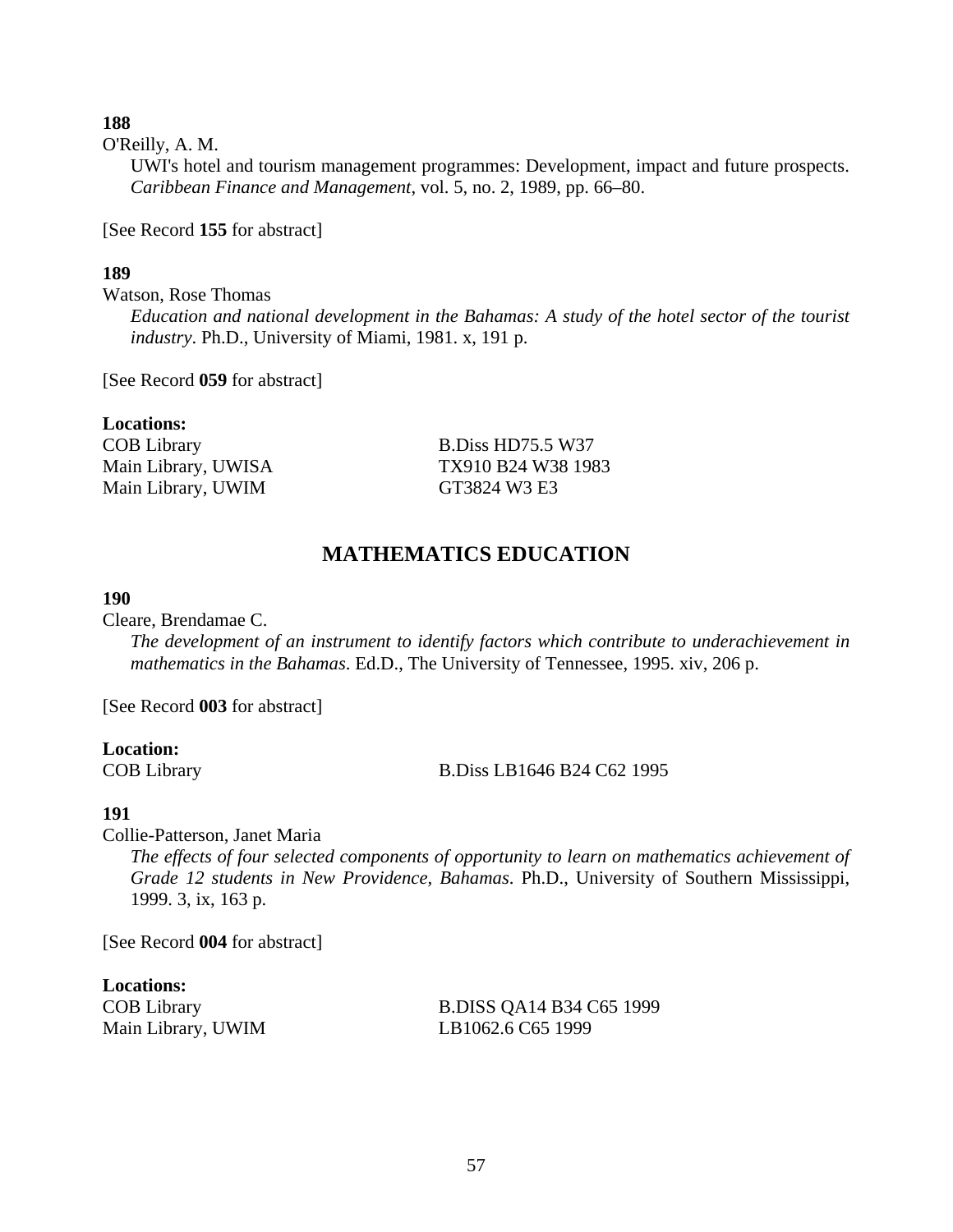Mathematics Workshop for Teachers in Junior High Schools, 1974, Nassau

*Report of mathematics workshop for teachers in junior high schools*. [Nassau, Bahamas: Ministry of Education], 1974. [1 v. in various pagings].

## **Locations:**

COB Library B QA11 M37 1974 Main Library, UWISA QA14 W5 R425 M4

## **193**

Storr, Elkin R.

*Effective teacher training for the improvement of mathematics education in the Bahamas*. Ph.D., Loughborough University of Technology, 1983. 494 p.

This study was concerned with the development of the secondary mathematics curriculum in the Bahamas. In order to determine whether students assimilated mathematical ideas into a schematic structure, and could retrieve and use them as final behaviours outlined in the syllabuses, data from two diagnostic tests administered to pupils of 13+ and 15+ years respectively, were analysed. For the former age range, 377 pupils completed an Objective Test containing 50 items; and for the latter age range, 241 pupils attempted a Choice-Type Test with the instruction to choose any 10 of the total of 14 questions. On each of these tests, the following indices per question are presented: popularity, facility, mean ability, and discrimination. Reliability and validity were calculated and determined by KR20 formula. The most important finding of this research was that a massive percentage of underachievement was occurring in the high schools, thus reflecting instructional ineffectiveness as well as inefficiency at learning tasks. It was concluded that a well thought-out programme of inservice education for teachers of mathematics should be mounted in the Bahamas as a matter of urgent necessity.

## **Location:**

COB Library B.Diss QA14 S76

# **NUTRITION AND HEALTH**

#### **194**

#### Bonner, F. B.

*Medical survey of the school children of the Bahamas*. M.D., Trinity College, Dublin, 1971.  $[n.p.]$ .

#### **195**

Pickstock, Joyous C.

*A study into the development of the dental health care system and the dental status of government primary school children in Nassau, Bahamas*. M.Sc., Eastman Dental Institute, 1994. 114 p.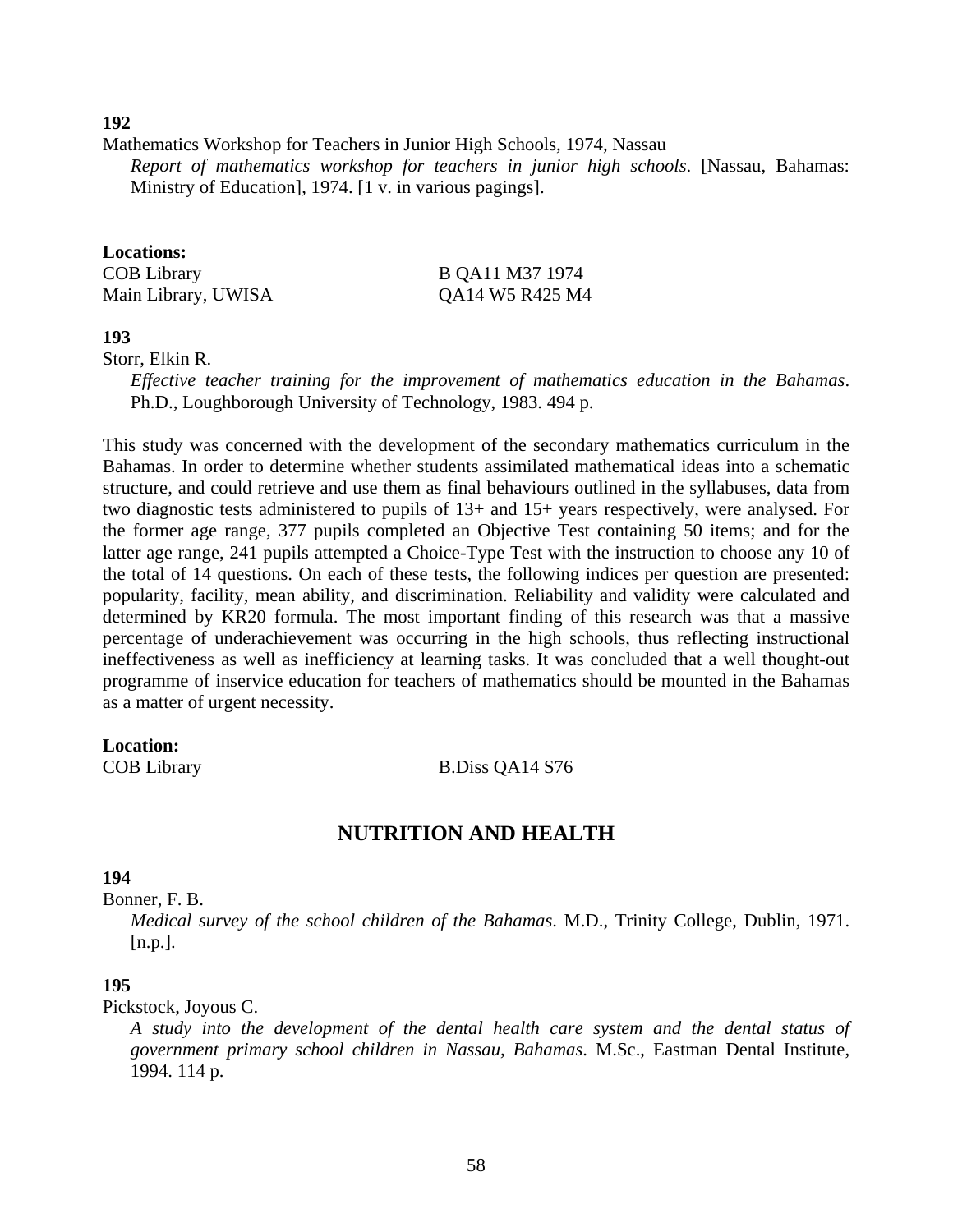This study investigated the dental status of primary school students in Nassau, Bahamas. The initial study examined data collected from 5- and 11-year-old children at school screening during 1990– 1993. In a second follow-up study, children in the same age group from a selected group of six schools, were also examined during a formalized survey. Results showed that, overall, the levels of dental caries in school-children attending government primary school are low. The 11-year-old children in the study had an average DMFT of 1.61 with 40.58% having no caries experience. The 5-year-olds had a DMFT of 1.99 with 41.58% being caries free.

#### **196**

Rowe, David A.

*Health-related fitness levels in Bahamian elementary school age children*. M.S., Springfield College, 1992. xi, 173 p.

#### **197**

Symonette, Patricia L.

*Assessment of the physical fitness of Bahamian youths ages 13 thru 17 years, and their attitudes toward physical education*. M.S., Howard University, 1983. x, 52 p.

#### **198**

Symonette, Patricia L.

Attitudes toward physical activity and exercise in Bahamian adolescent female students. *Cajanus*, vol. 29, no. 1, 1996, pp. 24–30.

The subjects of this study were 150 adolescent females between the ages of 13–16 years, representing Grade 9 through Grade 12 students of a private high school in Nassau, Bahamas. The findings indicated that the majority of students demonstrated a positive attitude towards physical education and that their knowledge of the benefits of physical education and exercise in promoting good health was consistent with current exercise recommendations. However, there seemed to be some doubt about whether the physical education programme should emphasize improvement in learning skills. It was also found that actual participation in regular physical education and exercise was low. Approximately 40% of the students indicated that they engaged in physical education classes or similar activity more than three times per week for 20 minutes or more, while almost 60% indicated that they participated in such activity once a week or less.

#### **Locations:**

COB Library Serials Stack Main Library, UWISA TX341 C139 N5 Main Library, UWIM RA784 C3

## **PHILOSOPHY OF EDUCATION**

#### **199**

Hendricks, Robert E.; Redlhammer, Paul Robert

Educational change in the islands: An assessment of Bahamian trends. *Journal of Negro Education*, vol. 49, no. 1, Winter 1980, pp. 85–90.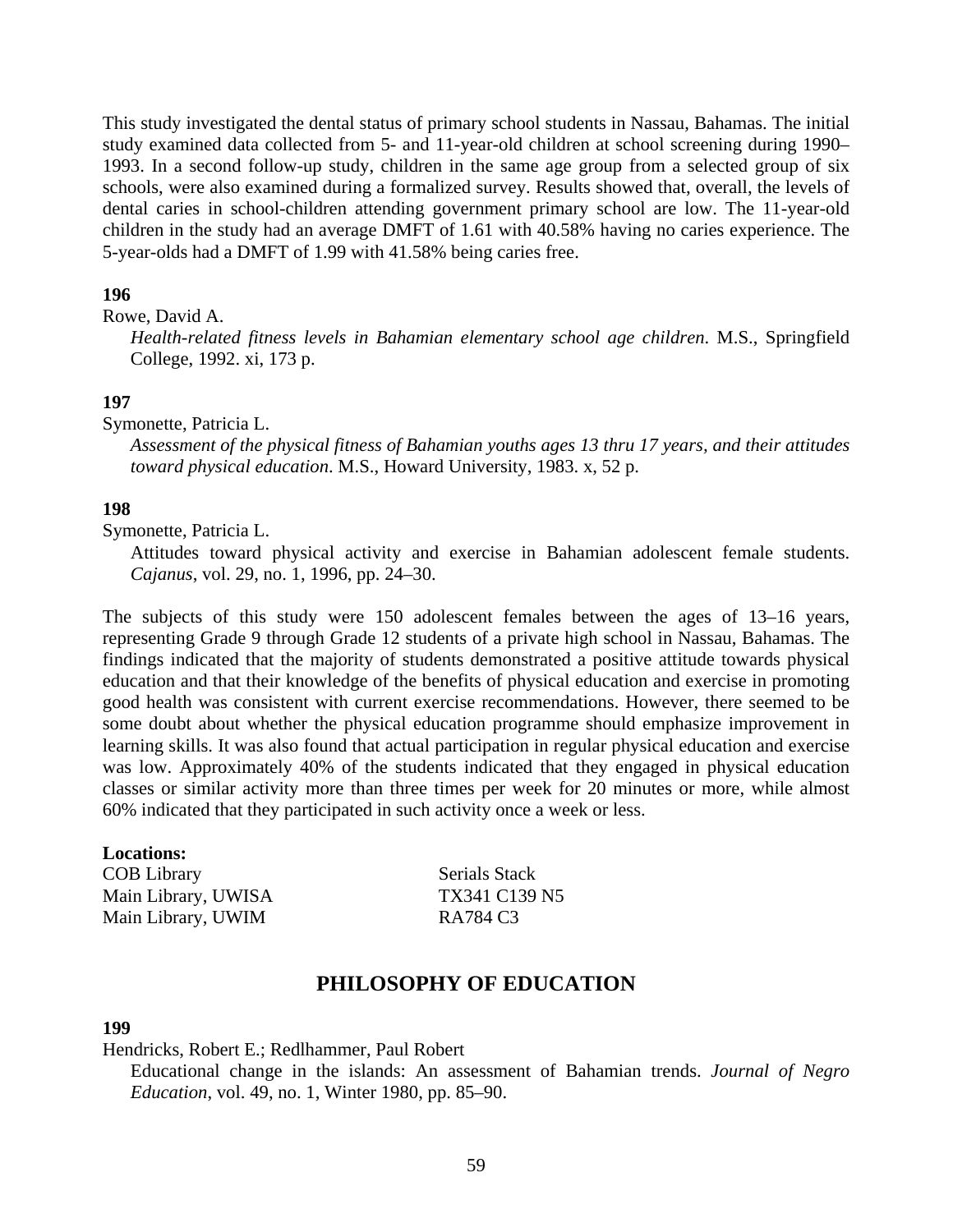This article examined changes in the Bahamian educational structure following independence in 1973 and efforts to change the purpose of education from status enhancement to skill development. It provides recommendations for research on developing a distinctive Bahamian education.

#### **Locations:**

Main Library, UWIM LC2701 J6 SOE Library, UWISA Serials COB Library

#### **200**

Redlhammer, Paul Robert

*A comparison between the Technical-Function and Status-Conflict Theories in Bahamian education, 1967–1975*. Ph.D., University of Miami, 1976. xi, 198, [4] p.

This study examined, from a historical perspective, the evolution of Bahamian public secondary education from 1967 through 1975. Two theories that explain the reason a society places importance upon formal school training—the Status-Conflict and Technical Function Theories were utilized as a basis for comparison of educational change. The Status-Conflict Theory asserts that the primary function of schools is to teach and select for particular status those students who share the values, interests, and tastes of the group in power. The Technical-Function Theory propounds that education should provide the specific skills and capabilities required for employment. Both theories were evident in the Bahamian public school system. The Black Progressive Liberal Party (PLP), after victory in the 1967 election, promised, in effect, a change from a Status-Conflict to a Technical-Function orientation for public education. An evaluation of the educational system in 1970 revealed that very little had been accomplished towards this goal. The problems of overcrowding, teacher shortages, and poor student performances on examinations, which were characteristic of the pre-PLP era, still existed after three years of Black rule. The election of 1967 stimulated an effort by the government to develop a Technical-Function type school system to train students in the necessary skills for economic diversification. An assessment of progress in late 1974 found that the dramatic changes necessary to develop a Technical-Function type school system had not emerged. The basic structure of Bahamian public schools, by 1975, remained relatively unchanged from the Status-Conflict orientation evident under the British. While private schools enjoyed the prestige and esteem accorded to curricular success, public schools still struggled with problems of overcrowding, teacher shortages, and poor student performances on examinations. Efforts to implement a Technical-Function structure had been only token.

**Locations:**  Main Library, UWIM LA482 R4 C6

COB Library B DISS LB1607.53 B34 R43 1976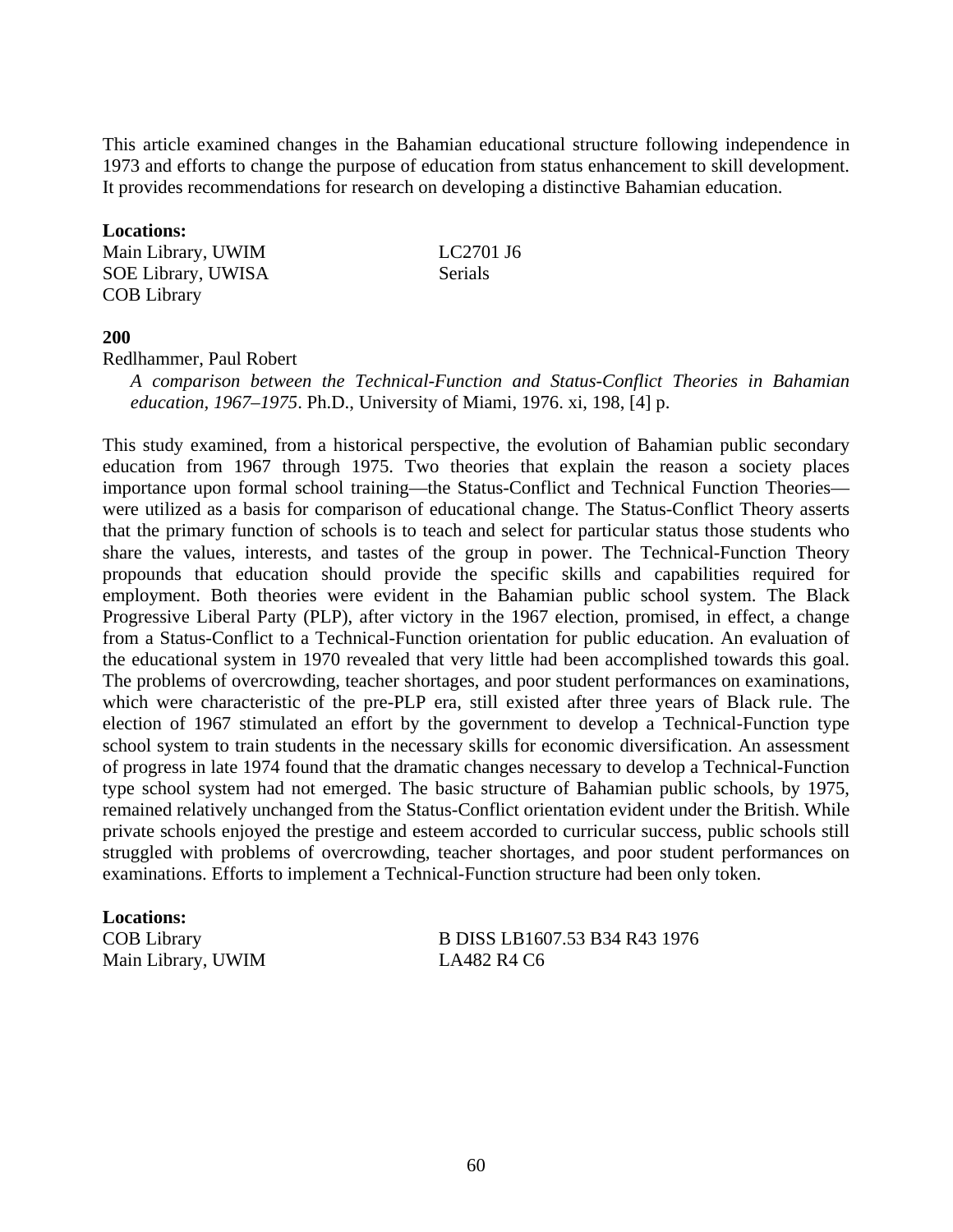# **PHYSICAL EDUCATION**

#### **201**

#### Bonamy, Melvin A.

*The problems of teaching physical education in junior and senior schools in New Providence*. [S.l.: s.n., 19??]. [19] p.

## **Location:**

#### COB Library B. REF GV362 B66

#### **202**

#### Fox, Norman

*An appraisal of physical education, sport, and recreation in the Bahamas*. M.Ed., University of Liverpool, 1975. [n.p.].

# **203**

#### Fox, Norman

PE in the Bahamas. *British Journal of Physical Education*, vol. 7, Jul–Aug., 1976, pp. 171–172.

## **204**

Fox, Norman

Sport and physical education in a new nation: The Commonwealth of the Bahama Islands. *Physical Educator*, vol. 34, Dec. 1977, pp. 204–207.

## **205**

#### Symonette, Patricia L.

*Assessment of the physical fitness of Bahamian youths ages 13 thru 17 years, and their attitudes toward physical education*. M.S., Howard University, 1983. x, 52 p.

#### **206**

Symonette, Patricia L.

Attitudes toward physical activity and exercise in Bahamian adolescent female students. *Cajanus*, vol. 29, no. 1, 1996, pp. 24–30.

[See Record **198** for abstract]

| <b>Locations:</b>   |                      |
|---------------------|----------------------|
| <b>COB</b> Library  | <b>Serials Stack</b> |
| Main Library, UWISA | TX341 C139 N5        |
| Main Library, UWIM  | RA784 C3             |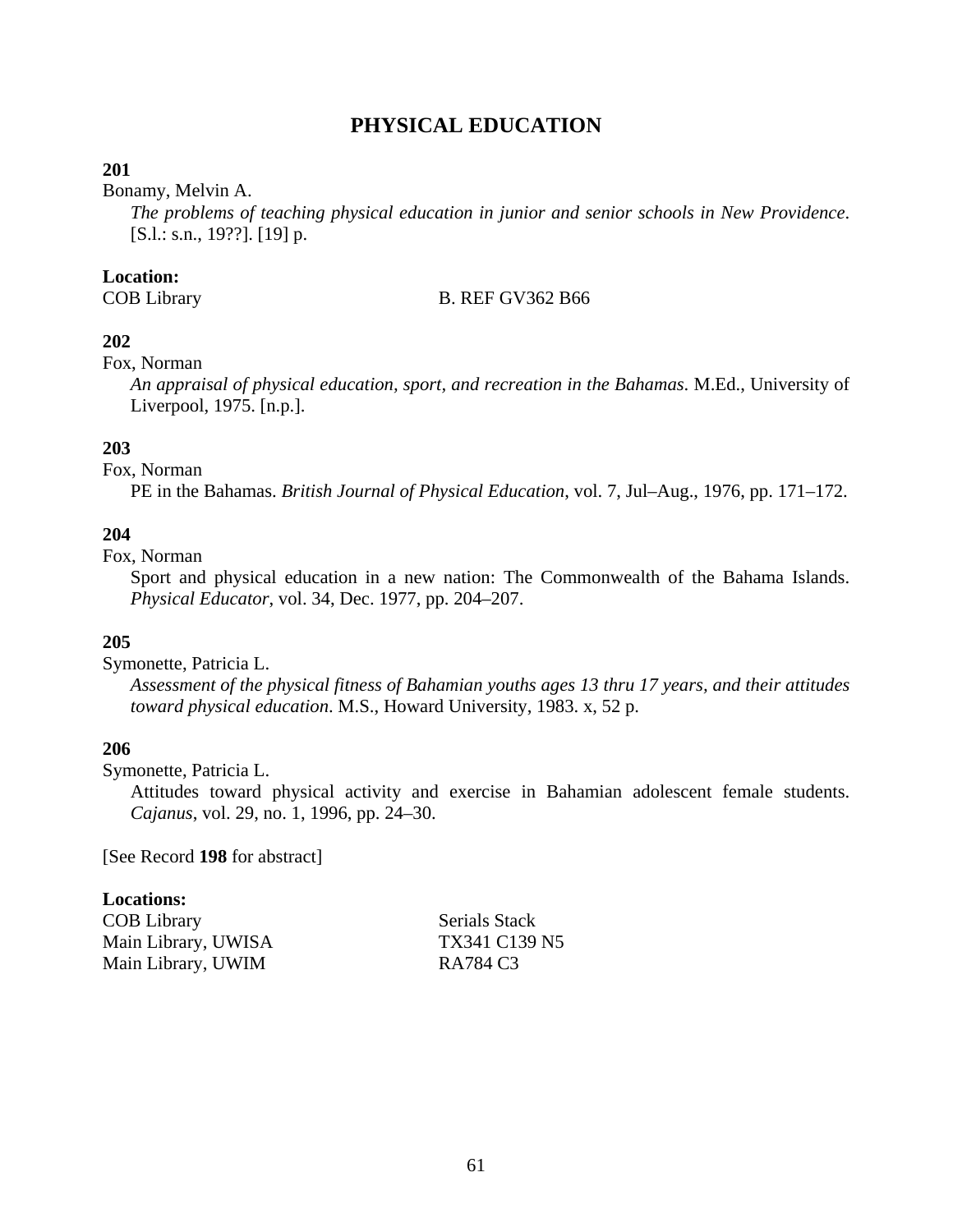# **PRIMARY EDUCATION**

#### **207**

Bahamas. Ministry of Education

*Improvement of primary and secondary education project report*. Nassau, Bahamas: Inter-American Development Bank, 1992. [1 v. in various pagings].

#### **Location:**

#### COB Library B GOV DOC LA481 B34 I47 1992

#### **208**

Roach, Arthur Leon

*A comparative study of primary school objectives in the Bahamas as perceived by education office principals and teachers: A project report*. M.A., Andrews University, 1977. ix, 42 p.

#### **Location:**

#### COB Library B.Diss LB1507 R62

## **PROFESSIONAL TRAINING**

#### **209**

McPhee, Clara Jane Roach

*The perceived in-service needs of first-grade teachers in the Bahamas in the area of reading*. Ed.D., State University of New York at Buffalo, 1987. 190 p.

The perceptions of inservice education needs of first grade teachers in public schools were surveyed, and compared with those of independent school teachers. Questionnaires were used to collect data from first grade teachers, principals, and educational policy makers. Results of the data analysis indicated that: 1) all groups identified "planning lessons," "techniques for motivating," and "analysing difficulties" as being very important; 2) teachers and principals selected "strategies and techniques for teaching slow students," "analysing difficulties," "planning lessons," "techniques for motivating," and "communicating with parents" as being very important; 3) policy makers selected items that were concerned with instructional planning, selection of materials, and classroom management; and 4) principals ranked "techniques for motivating students" highest.

#### **Location:**

COB Library B.Diss LB1731 M32

#### **210**

#### Major, Ruby Charlotte

*Assessment of perceived inservice needs of educators of the Bahamas Conference of Seventhday Adventists*. Ed.D., Florida International University, 1993. 192 p.

This study sought to identify the perceived inservice needs of educators in the Bahamas Conference of Seventh-day Adventists, and to determine the degree to which variables such as gender, level of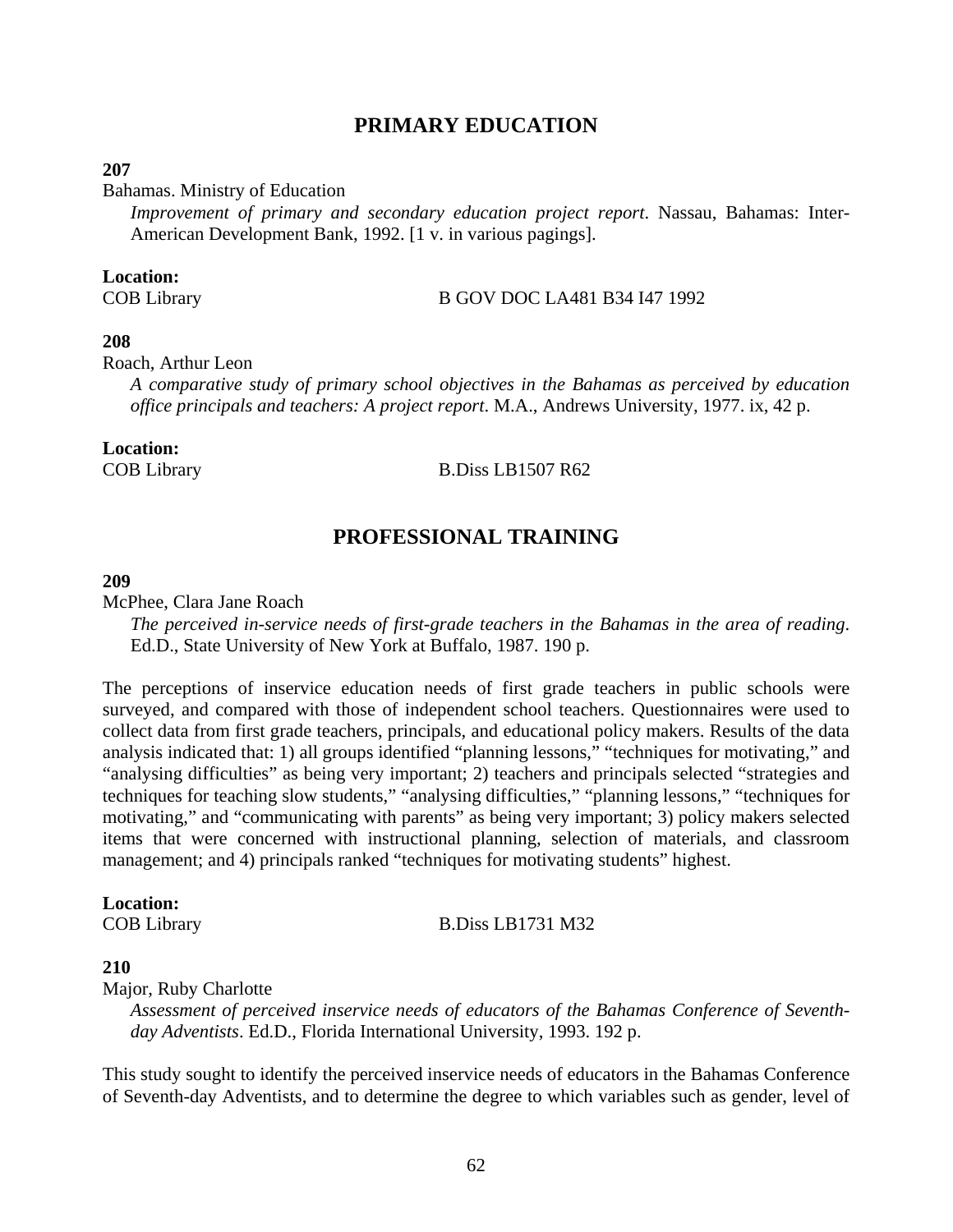training, teaching assignment, and years of teaching experience influenced these perceptions. Data were collected from a questionnaire administered to the entire population of teachers and school administrators of the conference. The findings revealed that the teachers' perceptions were not significantly influenced by these variables. One of the conclusions was that the teachers desired joint participation in the planning, implementation, and evaluation of inservice activities.

# **SCIENCE EDUCATION**

#### **211**

Brown, Luther

Service-learning and field biology in postcolonial perspective: The Bahamas Environmental Research Center as a case study. In David C. Brubaker & Joel H. Ostroff (Eds.), *Life, learning, and community: Concepts and models for service-learning in biology* (n.p.). Washington, DC: American Association for Higher Education, 2000. (AAHE's Series on Service-Learning in the Disciplines)

#### **212**

#### Smith, Portia M.

*The development of an instrument to measure the attitude of Bahamian high school students toward science*. M.Ed., University of Alberta, 1977. 41 p

## **213**

Taylor, Beverly J.

Science curriculum development in the Bahamas — an overview. In Pamela Fraser-Abder (Ed.), *Science education research in Latin America and the Caribbean* (pp. 68–83). St. Augustine, Trinidad: UWI, 1986.

[See Record **040** for abstract]

**Locations:**  CERIS 280:08 Main Library, UWISA Q180 L3 S416 E2

## **SECONDARY EDUCATION**

#### **214**

Bacchus, M. Kazim; Brown, Roger Godfrey

Pre-college education in the Bahamas. In Norma A. Niles & Trevor George Gardner (Eds.), *Perspectives in West Indian education: Papers read at the second annual conference of the West Indian Student Association, Michigan State University, May 1977* (pp. 43–49). Lansing, MI: West Indian Student Association, Michigan State University, 1978.

This paper defines pre-college education as secondary education of the type that is likely to qualify its recipients for higher education. It discusses two aspects of the topic: 1) the very late but rapid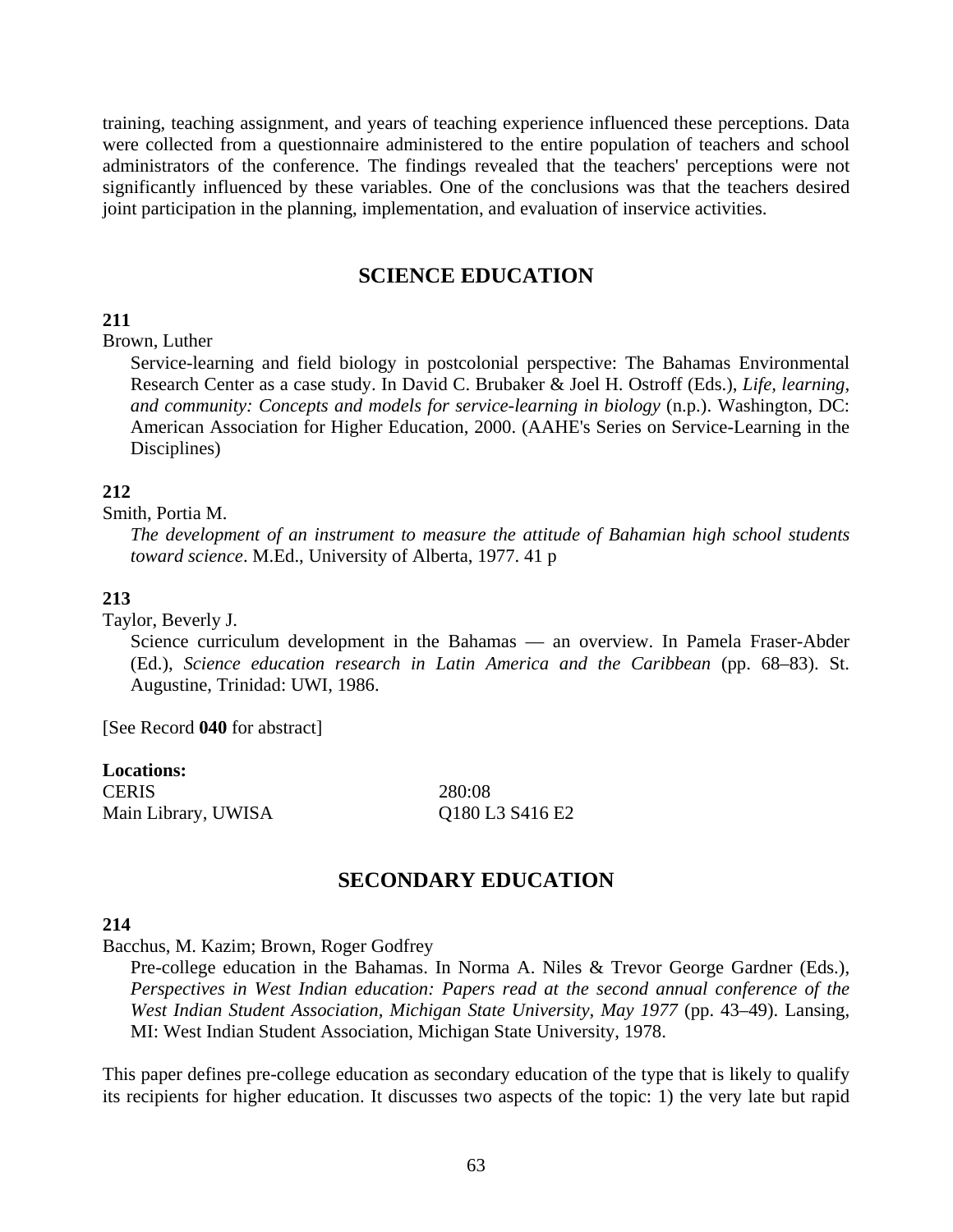expansion of secondary educational opportunities after the mid-1960s; and 2) the changing attitudes to pre-college education and the way this was related to a growing congruence between education beyond the primary level and income.

#### **Location:**

SOE Library, UWISA WI RES LB1626 B24 B33

## **215**

Bahamas. Ministry of Education

*Improvement of primary and secondary education project report*. Nassau, Bahamas: Inter-American Development Bank, 1992. [1 v. in various pagings].

#### **Location:**

#### COB Library B GOV DOC LA481 B34 I47 1992

## **216**

Brown, Roger Godfrey

*The identification and analysis of the educational goal preferences of five significant groups in the Bahamas*. Ed.D., University of Miami, 1987. ix, 167 p.

This study sought to investigate the degree to which five groups in the Bahamas agreed or differed regarding the importance of certain selected educational goals for the public secondary schools. Data were collected using a questionnaire adapted from the Educational Goals Survey developed by the National School Boards Association. The sample consisted of 120 students, 120 parents, and 100 teachers and site administrators from four rural and four urban public high schools; 100 business persons; and 42 professional staff from the Ministry of Education. The major findings were that: 1) five role groups identified 33 goals as most important for students to learn, 28 as most important for schools to teach, and 15 that should be required for graduation; 2) a comparison of the rank orderings by the five groups indicated that all groups placed greatest emphasis on basic reading, writing, and computational goals; 3) there were no significant differences among the five groups in their perceptions and ranking of the selected goals; and 4) there was a positive relationship between achievement level of the schools with which parents and students were associated, and how the two groups rated the importance of the selected goals.

#### **Locations:**

COB Library B.REF LB1033 B76 Main Library, UWIM LA482 B76 1987

## **217**

Gabregiorgis, Asefa

*Rate-of-return on secondary education in the Bahamas*. Ph.D., University of Alberta, 1979. xvi, 307 p.

[See Record **054** for abstract]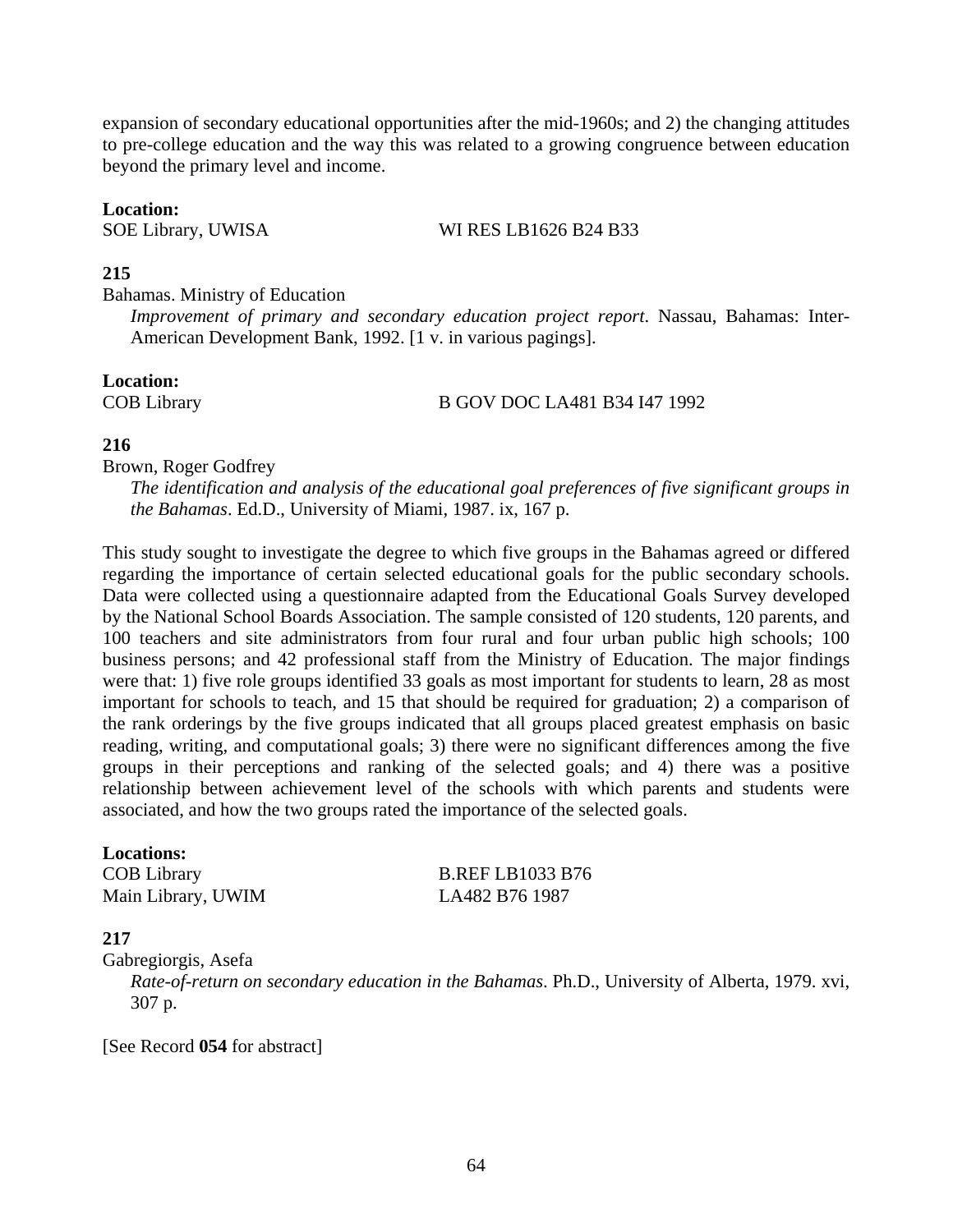## **Location:**

Main Library, UWIM Microfiche No. 1081

## **218**

Johnson, Pandora

*Effective secondary schooling: Factors affecting academic achievement in the Commonwealth of the Bahamas*. Ph.D., Ontario Institute for Studies in Education, University of Toronto, 1988. xiii, 367 p.

[See Record **005** for abstract]

**Location:** 

COB Library B.Diss LB1620 J63

## **219**

Redlhammer, Paul Robert

*A comparison between the Technical-Function and Status-Conflict Theories in Bahamian education, 1967–1975*. Ph.D., University of Miami, 1976. xi, 198, [4] p.

[See Record **200** for abstract]

# **Locations:**

Main Library, UWIM LA482 R4 C6

COB Library B DISS LB1607.53 B34 R43 1976

## **220**

## Reid, C. S.

*Report of a committee to consider secondary education in the Bahamas*. Nassau, Bahamas: [s.n.], 1968. [n.p.].

## **221**

Urwick, James

The Bahamian educational system: A case study in Americanization. *Comparative Education Review*, vol. 46, no. 2, May 2002, pp. 157–181.

[See Record **086** for abstract]

## **Locations:**

| SOE Library, UWISA |  |
|--------------------|--|
| <b>COB</b> Library |  |

Serials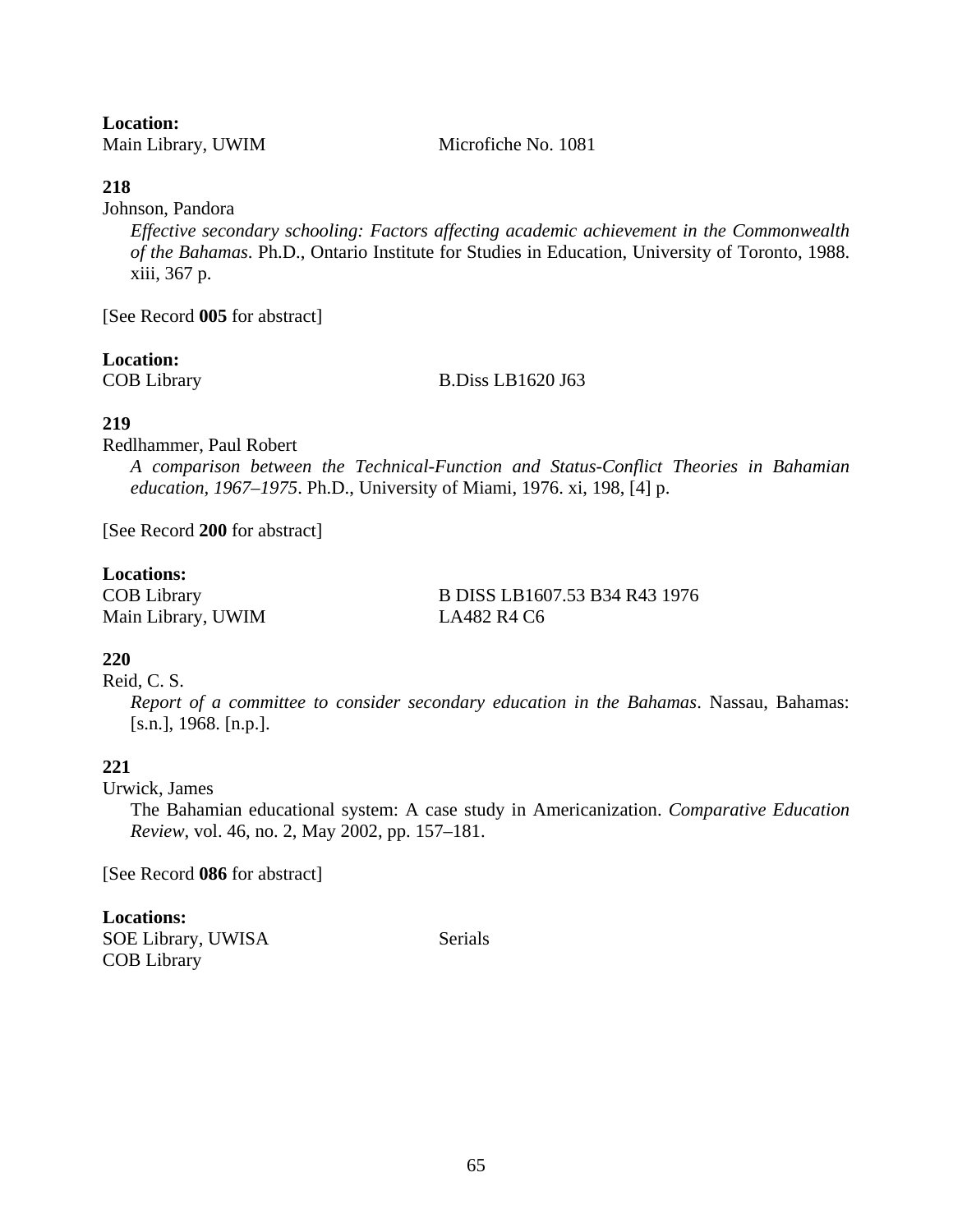# **SOCIAL STUDIES EDUCATION**

#### **222**

Brown, Hartman Oral

*A handbook on Bahamian social studies for junior high Christian schools*. M.S., Tennessee Temple University, 1988. [iv], 74 p.

## **223**

Isaacs, Gillian L.

*An alternative social studies curriculum for a Bahamian first grade*. M.S. Ed., Bank Street College of Education, 1991. 63 p.

## **224**

Persaud, John *Curriculum reform: A case for BGCSE social studies*. 13 p. Paper prepared for the National Education Conference, 18th, Nassau, Bahamas, 3–7 Jul., 2005.

## **Location:**

COB Library B H62.5 B33 2005

## **225**

Sealey, Neil E.

*Geography in the Bahamas – The last ten years and the next*. 8 p. Paper prepared for the Caribbean Studies Association Conference, 15th, St. Augustine, Trinidad, 22–26 May 1990.

This paper discusses developments in geography education in the Bahamas at the primary, secondary, and tertiary levels after the 1980s. It notes problems relating to the supply of teachers and lack of resources, including teaching materials.

## **Location:**

Main Library, UWISA F1601 C277 P2

## **226**

Sealey, Neil E.

Conceptual problems in teaching physical geography. *Caribbean Geography*, vol. 3, no. 1, Mar. 1991, pp. 67–68.

This paper identifies and describes some of the problems experienced by Bahamian students in introductory physical geography and geology courses: 1) problems of scale, 2) lack of familiarity with world-wide phenomenon, 3) inexperience in applying scientific methodology, and 4) ignorance of major processes active in the Bahamas.

| <b>Locations:</b>   |                                    |
|---------------------|------------------------------------|
| Main Library, UWISA | G76.5 C2 A1 C277 G3                |
| Main Library, UWIM  | F <sub>1601</sub> C <sub>331</sub> |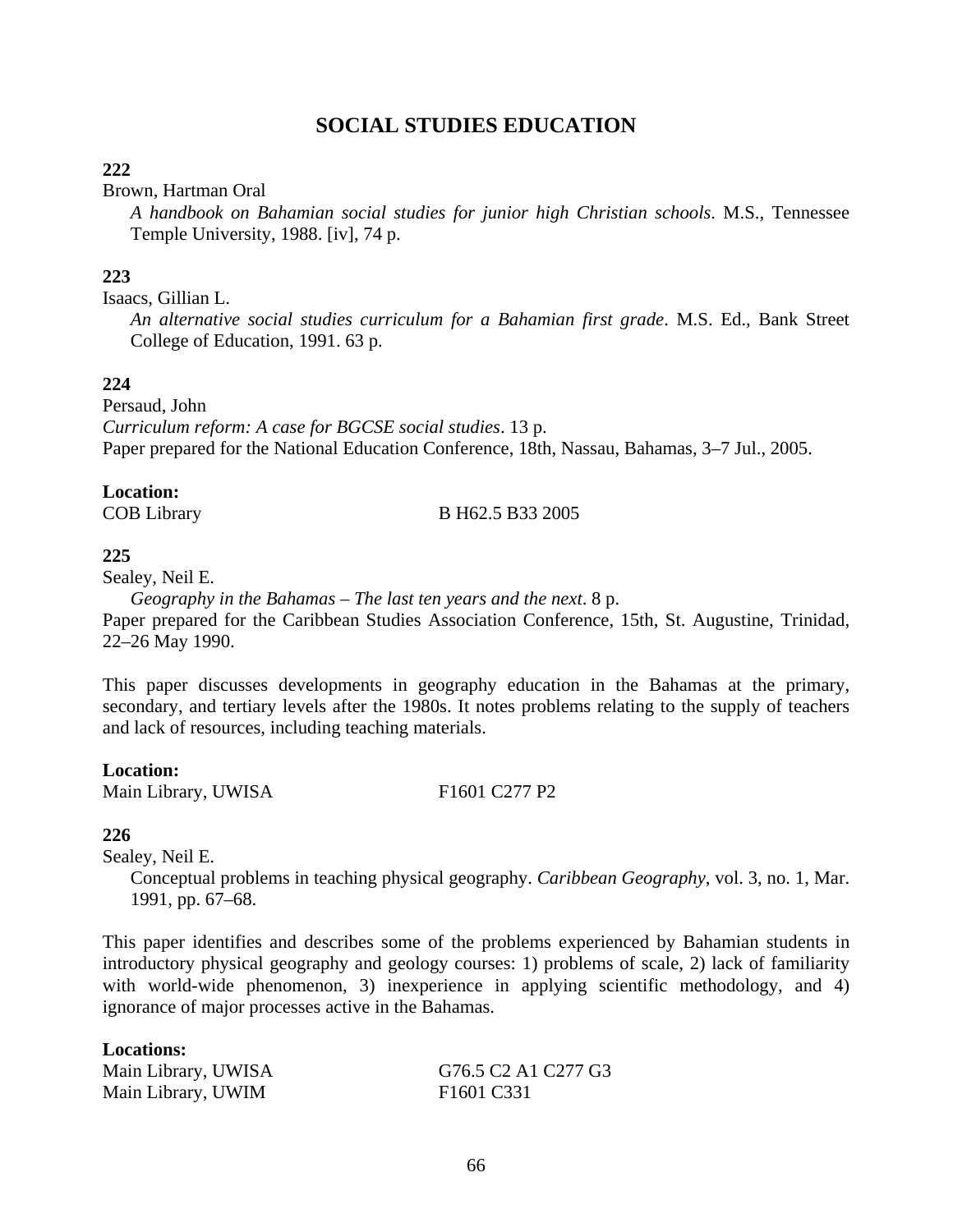<span id="page-72-0"></span>School of Education Library, UWISA SERIALS UVI Libraries F2155 C364. COB Library

# **SOCIOLOGY OF EDUCATION**

#### **227**

Bailey, John E.; Siegmann, Diane

*Abaco: Education in an isolated community*. [S.l.: s.n.], 1974. 27 p.

This paper argues that the people of the Abaco Islands could, but did not, have a meaningful education system. It suggests that although there were many problems inherent in the physical distribution of students, which complicated transportation efforts and contributed to a high studentteacher ratio, the major problem stemmed from administrative educational policy and fund distribution. The paper argues that the Ministry of Education held the power in the Abaconian educational system, and that it perpetuated the rote learning process by emphasizing memorization rather than creative thinking processes, and determined a rigid school curriculum that did not offer courses relevant to the Abaconian student, such as in the area of vocational training. The paper identifies some of the factors contributing to low achievement as poor facilities, lack of educational materials, and inattention to student abilities and needs. It notes that the money allocated per student was extremely low, estimated at US \$399.56 in 1970.

#### **228**

Bowe, E. J.

*Education in the Bahamas from a socio-economic viewpoint*. [S.l.: s.n., 19??]. 66 p.

#### **229**

Collinwood, Dean Walter

*The developing Caribbean: Colonialism and school administration in an independent Bahamas*. [n.p.].

Paper prepared for the International Sociological Association Conference, New Delhi, India, Aug. 1986.

[See Record **066** for abstract]

# **230**

Darling, Sylvia Elizabeth

*Why a select group of Bahamian female adult learners return to the classroom and how their return impacted their personal and professional lives*. M.Ed., Acadia University, 1999. 148 p.

[See Record **012** for abstract]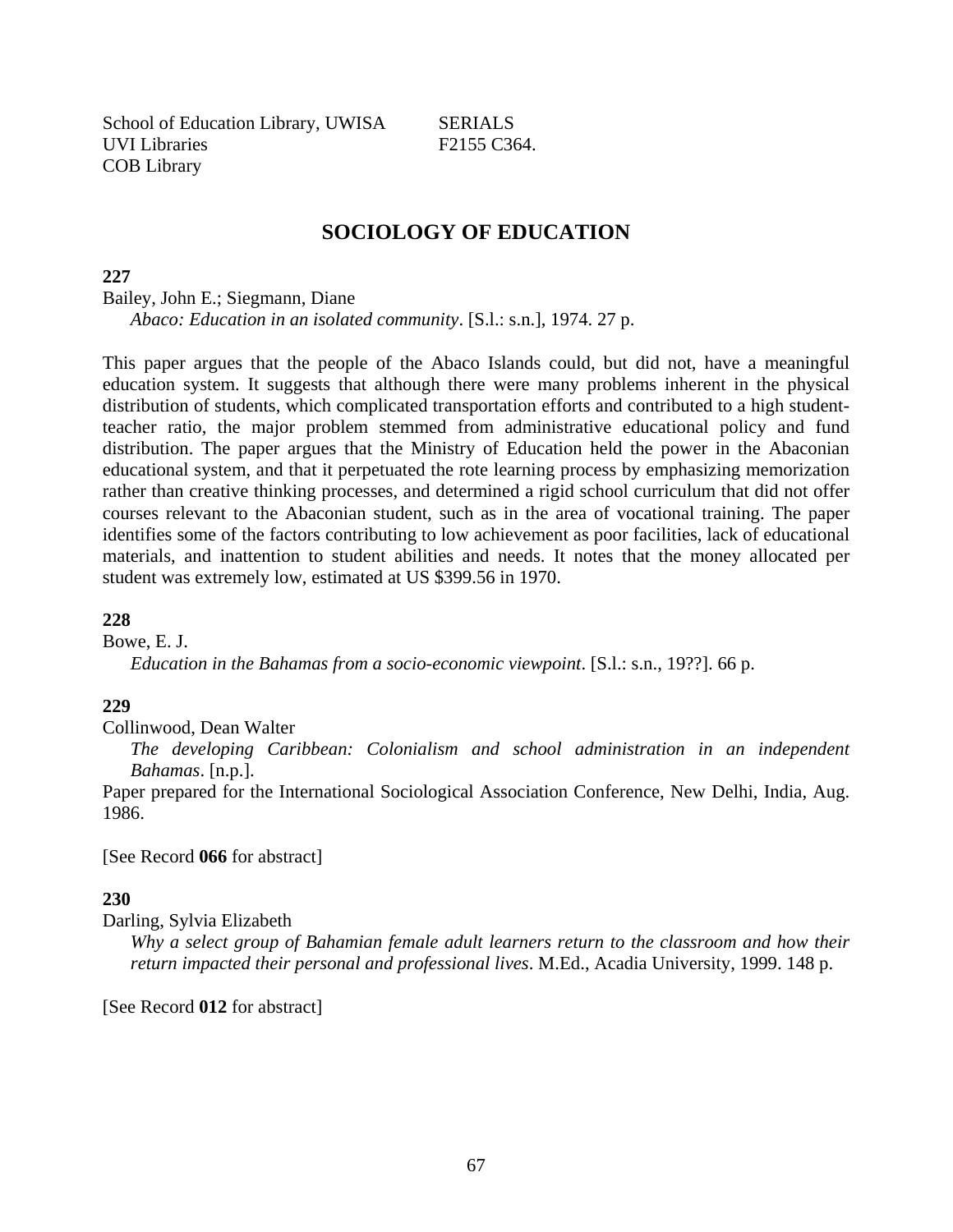Ferguson, Lester T.

*A survey of the drug educational programs of five selected churches in Nassau, The Bahamas*. M.A., Caribbean Graduate School of Theology, 1989. 195 p.

This survey sought to describe the drug educational programmes of five churches in Nassau: the Seventh-day Adventist Church, the Salvation Army Church, the Methodist Community Church, Golden Gates Church, and Calvary Bible Church. A preliminary survey showed that, from a population of 141, 51 churches had drug educational programmes, and a further 27 had plans to implement them. The data collected from interviews with the Christian Education Administrator, teachers, counsellors, and participants in the programmes indicated that churches in Nassau were making a practical response to the drug problem by providing drug education seminars, counselling, and support groups. However, the data also showed that there was a need to look more closely at programme coordination and content development.

# **232**

Ferguson, Vincent L.

*The impact of non-Bahamian teachers on and a process of assimilation into Bahamian education*. [S.l.: s.n.], 1974. 56 p. (Mankato State University. Secondary Administration. Alternate Plan Paper)

#### **233**

Massiah, Erna

*The relationship of education and political attitudes in New Providence, Bahamas*. M.Ed., Prairie View A&M University, 1975. [n.p.].

#### **234**

# Minnis, Jessica V.

*Predicting senior high school dropouts in New Providence, Commonwealth of the Bahamas*. M.A., University of Northern Colorado, 1978. viii, 120 p.

#### **235**

#### Ramirez, Christine Carolyn

*An assessment of the learning needs and aspirations of out-of-school rural youths on the Family Island of Exuma in the Bahamas*. Ed.D., Boston University, 1987. xii, 224 p.

This study sought to determine and analyse the learning needs and aspirations of rural youth on the Family Island of Exuma in the Bahamas. Data, collected through structured interviews, were examined from the perspectives of eight youths between the ages of 17 through 21, their parents, educators, and community leaders. It was found that: 1) there was a mismatch between the national development plans and/or policies, which contributed to imbalances in both the educational and economic sectors of Exuma. There were three areas in which the case of this mismatch was most salient: (a) rural-urban disparities in planning for development of the Exumian educational and economic sectors; (b) a mismatch between the school curriculum, job requirements, and general needs of the economic sector; and (c) an over-emphasis on academic learning that was viewed as the only way to achieve one's educational and occupational aspirations; 2) there was, generally, a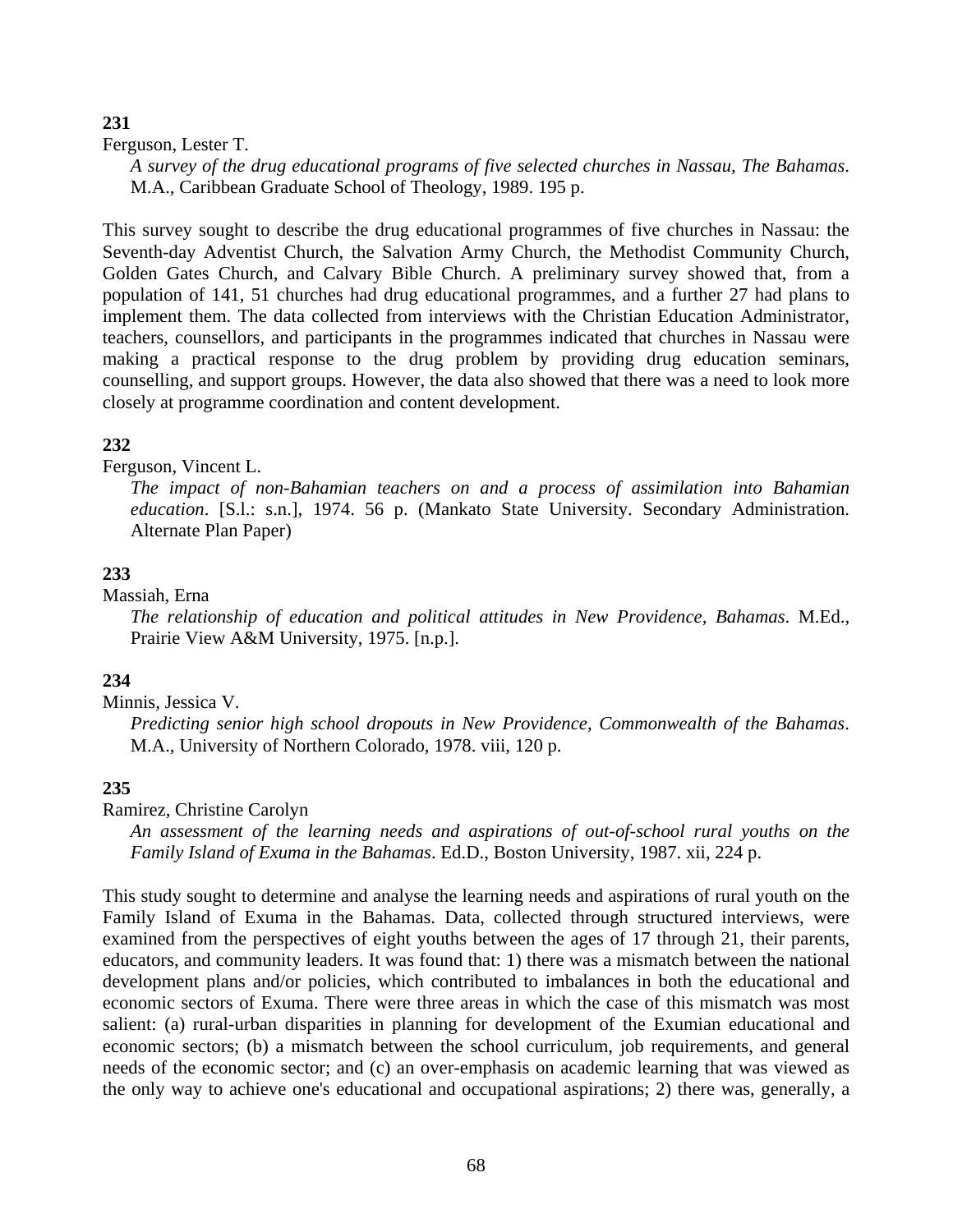<span id="page-74-0"></span>lack of parental involvement in the schools, perceived by the community as evidence of a poor parental attitude towards the educational development of their children; 3) outward migration by youth was on the rise because of the lack of educational and economic opportunities on Exuma; and 4) there was a reported increase in social problems (crime and unemployment rate) on the island, said to be associated with drug trafficking.

#### **Location:**

Main Library, UWIM LB3897 B24 R35

#### **236**

Stubbs, E.

*Graduation 2000: The destination of high school students public and private*. [Nassau, Bahamas: Ministry of Education], 2001. 111 p.

#### **Location:**

COB Library B GOV DOC LB2846 B3

#### **237**

# **UNESCO**

*Bahamas: Education, training and society*. Paris: UNESCO, 1986. [n.p.].

#### **238**

William, Matthew

The Haitian impact on the Bahamian education system. *Bahamas Financial Digest*, Spring– Summer 2000, pp. 4, 40, 41.

#### **Location:**

Main Library, UWIM HC152 B33

# **SPECIAL EDUCATION**

#### **239**

Romer, Virginia Alicia

*Attitudes of junior high teachers towards teaching students with learning disabilities in inclusive classes in public schools in New Providence, Bahamas*. Ph.D., Andrews University, 2004. x, 170 p.

This study sought to: 1) determine the attitudes of junior high school teachers in New Providence, Bahamas, towards teaching students with learning disabilities in general education classes; 2) investigate the type of instructional methods used in general classes and determine if instructional delivery is modified to assist students with learning disabilities; 3) examine whether general educators collaborate with special educators when planning their instruction; and 4) identify if there are differences between educators' attitudes on the basis of age, gender, training, years of teaching experience, and teaching assignment. Data were collected from 122 teachers, both general and special education, from seven public junior high schools in New Providence, Bahamas. Results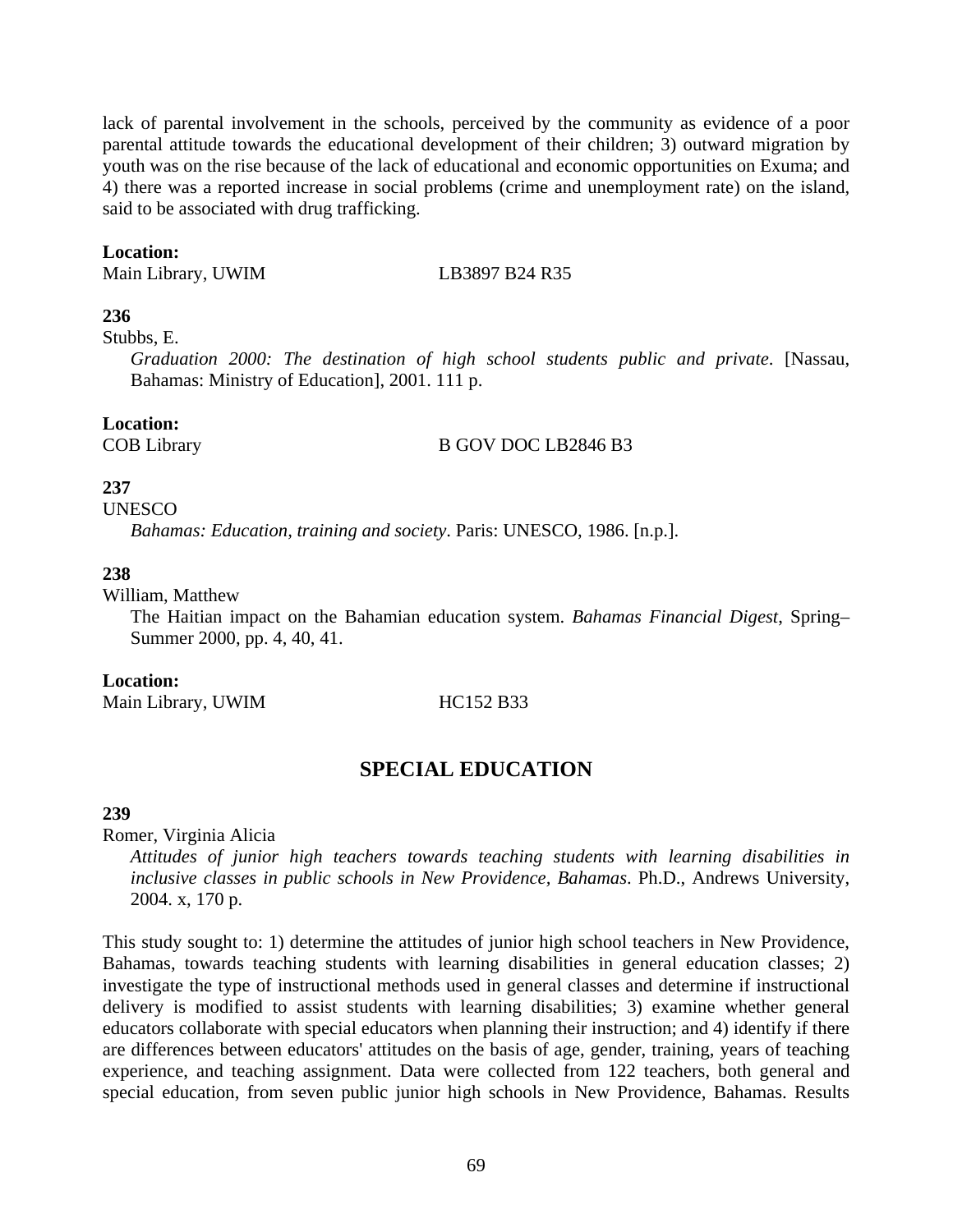<span id="page-75-0"></span>showed that educators in New Providence, both general and special, do not support the inclusion of students with learning disabilities in general classes in current or ideal practices. Some modifications were made to assist students with learning disabilities, but on a small scale. In current practice, there is very little collaboration and minimal support for collaboration of general and special educators when planning instructional interventions. Finally, there was no significant difference in attitude on the basis of age, teaching experience, and teaching assignment. However, difference was found regarding gender and training. Males were more favourable to inclusion than females. Additionally, educators who received special education training in three or more courses were more favourable to inclusion.

# **Location:**

COB Library B DISS LB4706.5 B24 R76 2004

# **TEACHER EDUCATION**

# **240**

Adderley, Richard G.

*The performance of pre-service teacher preparation programmes at the College of the Bahamas 1975–1982*. Leeds, UK: Huddersfield, Polytechnic University, 1984. iv, 115 p. (Diploma in Further Education)

This study examined the performance of students in teacher education programmes at the COB from 1975 to 1982—a period of transition and development in teacher training in the Bahamas. It was found that: 1) there was a significant difference in performance on the final examination between primary students who were trained prior to 1977 and those who were trained after 1977; 2) while there was a drop in performance on the final examination for secondary students after 1977, this was not significant on average when compared with the performance of trainees before 1977; 3) students from San Salvador Teachers' College performed as well as students from Bahamas Teachers' College; 5) while five General Certificate of Education (GCE) O'Level passes seemed necessary for students to succeed in primary and secondary programmes of training, it had not been shown to apply specifically to primary students; and 5) there was no association between repeated sittings and success in the final comprehensive examination.

# **Location:**

COB Library B.Diss LB1773 B3 A3 1984

# **241**

Bethel, Keva Marie

*Perceived effectiveness of teacher education programs in the Bahamas*. Ph.D., University of Alberta, 1981. xxvi, 447 p.

[See Record **044** for abstract]

**Locations:** 

COB Library B.Diss LB1731 B47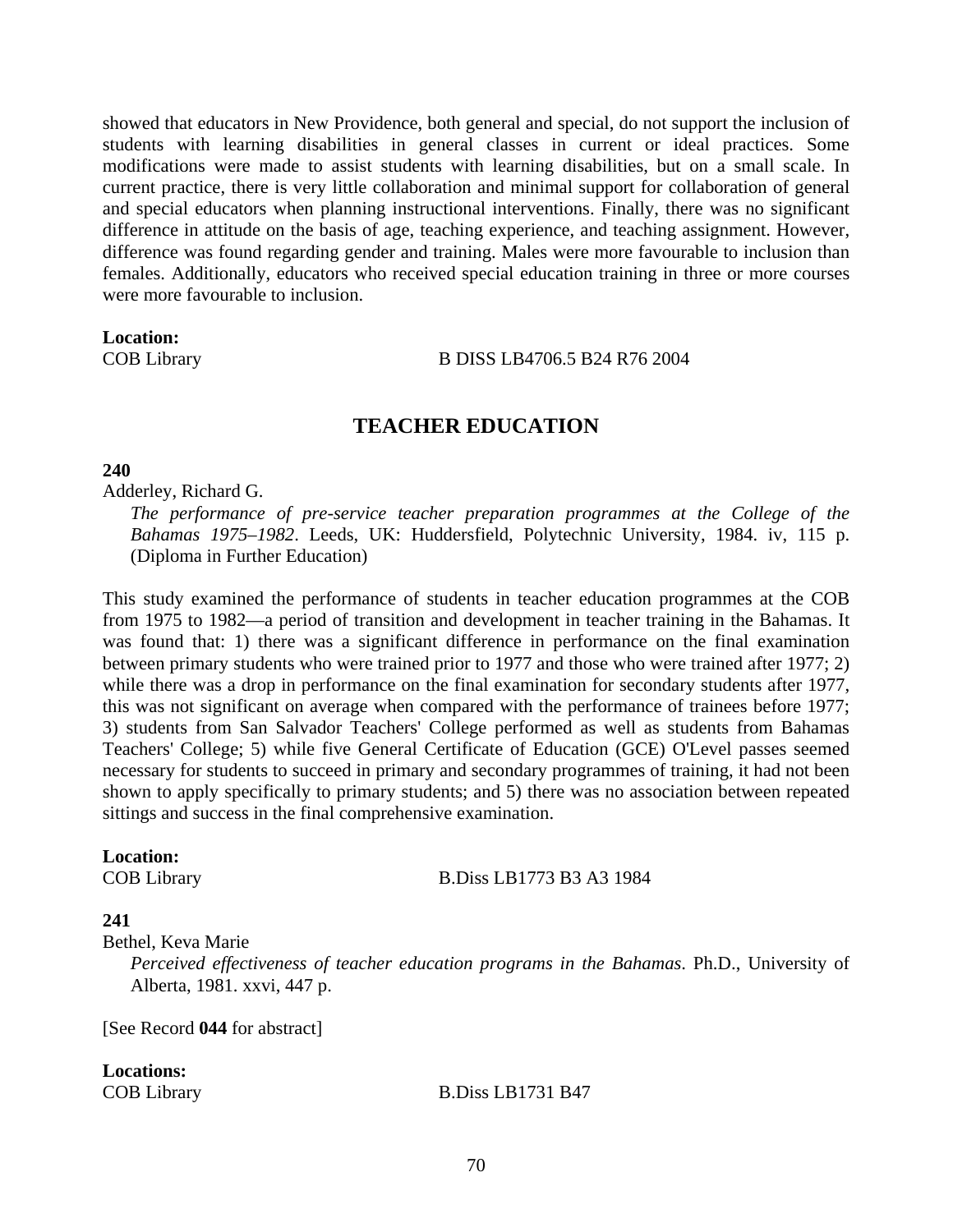Butler, Faith Juliette

*Hollywood films, reflective practice, and social change in teacher education: A Bahamian illustration*. Ph.D., McGill University, 2001. 255 p.

This qualitative study explored the use of Hollywood films depicting teachers (teacher-films) as an approach to reflective practice and social change with 60 undergraduate students in a teacher education programme in the Bahamas. In order to facilitate critical reflection on the preservice teachers' perceptions of teaching, on themselves as teachers, and on their teaching experience, a module comprised of five teacher-films (*To Sir With Love*, *Blackboard Jungle*, *Stand and Deliver*, *The Prime of Miss Jean Brodie*, and *SARAFINA!*) was designed and employed. The depictions of teaching were deconstructed as a means of introducing the complexity of teaching, as well as unveiling the relevance of issues such as class, race, gender, and the politics of power and position to the life of a teacher. Central to the study was exploring how prospective teachers "read" these films, and what insights prospective teachers gain from the films. The study generated four main data sources: 1) transcriptions of audio-taped group discussions with the preservice teachers, 2) the preservice teachers' written responses to questionnaires relating to the teacher-films, 3) reflective journals kept by the preservice teachers, and 4) the preservice teachers' written responses to the entire teacher-film module. The analysis of the data is presented in two parts. First, the preservice teachers' overall response to the teacher-film module is detailed. Next, their close reading of teaching and learning as portrayed in two of the films, *The Prime of Jean Brodie* and *SARAFINA!* are discussed. A number of themes that emerge within the data such as the role, influence, and power of teachers are explored.

#### **Location:**

COB Library B DISS PN1559.5 H65 2000

#### **243**

Evans, Hyacinth L.

*Teachers and their preparation in the Western Caribbean and in the Bahamas*. 12 p. Paper prepared for the Caribbean Consultation Meeting for the World Conference on Education for All, Kingston, Jamaica, 22–24 Nov., 1989. Sponsored by: UNESCO.

#### **244**

#### Freeman, R.

Flexible technical teacher development. In *Technical and vocational education and training by distance: Report of an international conference convened by the Commonwealth of Learning, held at City Polytechnic, Hong Kong, 19–23 November 1990*. pp. 55–61. Vancouver, Canada: Commonwealth of Learning, 1991.

This paper describes the factors that influence the development of more flexible, yet systematic preservice and inservice technical teacher preparation programmes. These prevailing pressures are used as a backdrop for describing the operational characteristics of two programmes in different settings: the British Columbia Institute of Technology (BCIT) in Vancouver, Canada, and the Industrial Training Centre in the Bahamas. Both jurisdictions were striving to increase the calibre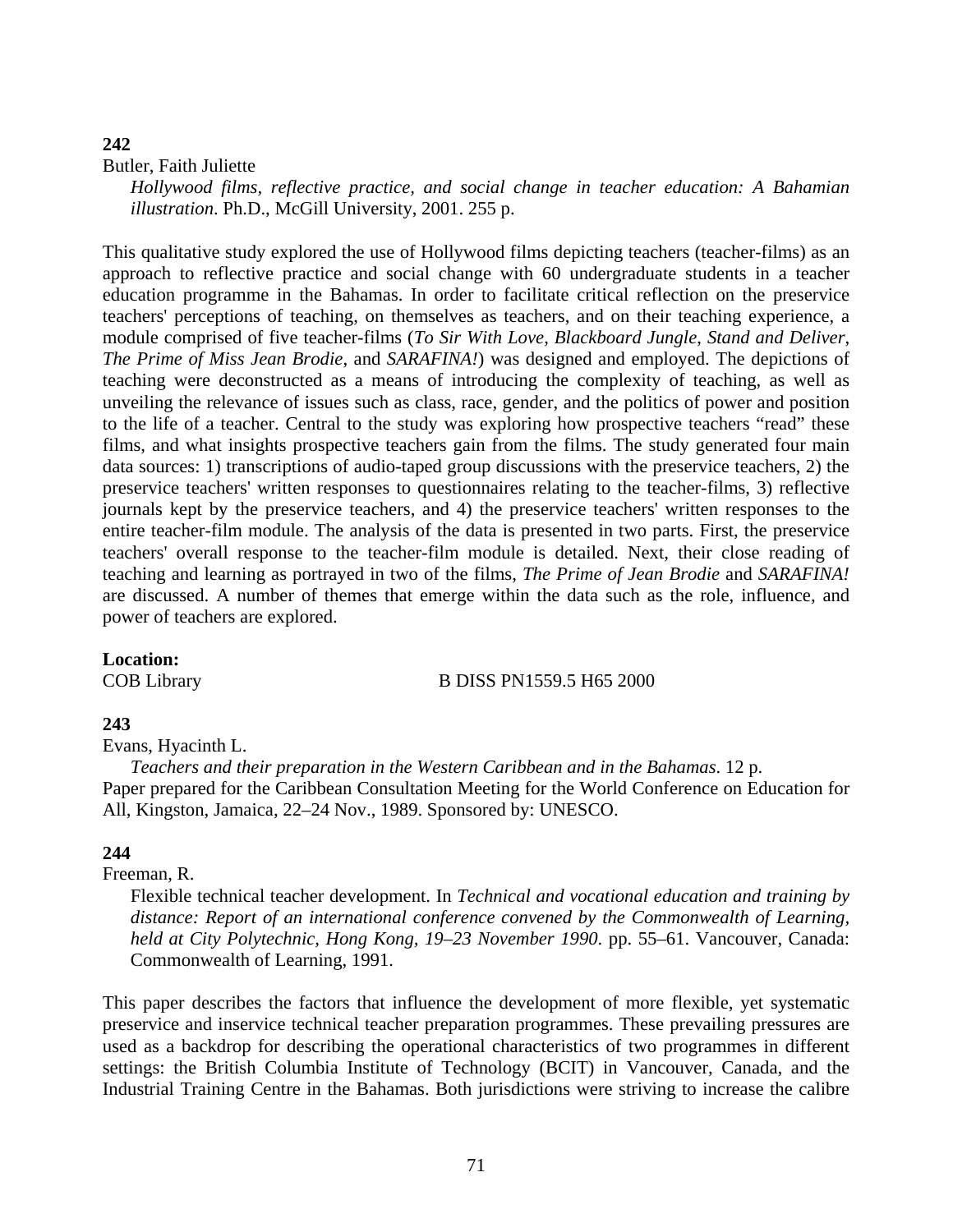of new technical teachers and to increase the instructional competence of existing teachers through the use of systematic, research-based, and flexible delivery approaches.

# **245**

Godfrey, Lana L.

*An investigation into the development of technical and vocational education in the Bahamas with special emphasis on home economics and teacher training*. Nassau, Bahamas: College of the Bahamas, 1979. v, 127 p.

# **Location:**

#### COB Library B.REF LC1047 B3 G62

#### **246**

McQueen, Theona

*Evolution in Bahamian education: An experiment with an international teacher education program*. 16 p.

Paper prepared for the World Assembly of the International Council on Education for Teaching, 30th, Washington, DC, United States, 11–15 Jul., 1983.

This paper describes how a plan for the University of Miami to conduct college classes in the Bahamas was formulated and implemented. In July 1973, immediately after Independence, a handful of Bahamian students, sponsored by the newly elected government, enrolled at the University of Miami. Stimulated by their personal interests, their experiences as colonials, and their commitment to a newly liberalized homeland, these students secured from the Ministry of Education and Culture an invitation to administrators from the University of Miami to discuss possibilities for bringing higher education to the Bahamas. The programme, which began operating in 1975, was a milestone in Bahamian education and in the development of the University of Miami as well. The programme was committed to: 1) providing relevant education and avoiding intellectual colonialism, 2) maintaining the quality of education in an external setting comparable with campus programmes, and 3) providing education to assist individual Bahamians and the government in the attainment of their goals. Student and teachers alike also worked at the "Bahamianization" of the university curriculum.

# **247**

Miller, Errol L.

Teacher education: The partnership between the University of the West Indies and the teachers colleges. *Caribbean Journal of Education*, vol. 23, nos. 1–2, Apr/Sep. 2001, pp. 71–86.

[See Record **154** for abstract]

# **Locations:**

| LA475 C37                                                      |
|----------------------------------------------------------------|
| L <sub>45</sub> W <sub>5</sub> C <sub>277</sub> J <sub>8</sub> |
| LA475 C37                                                      |
| L11 C4                                                         |
|                                                                |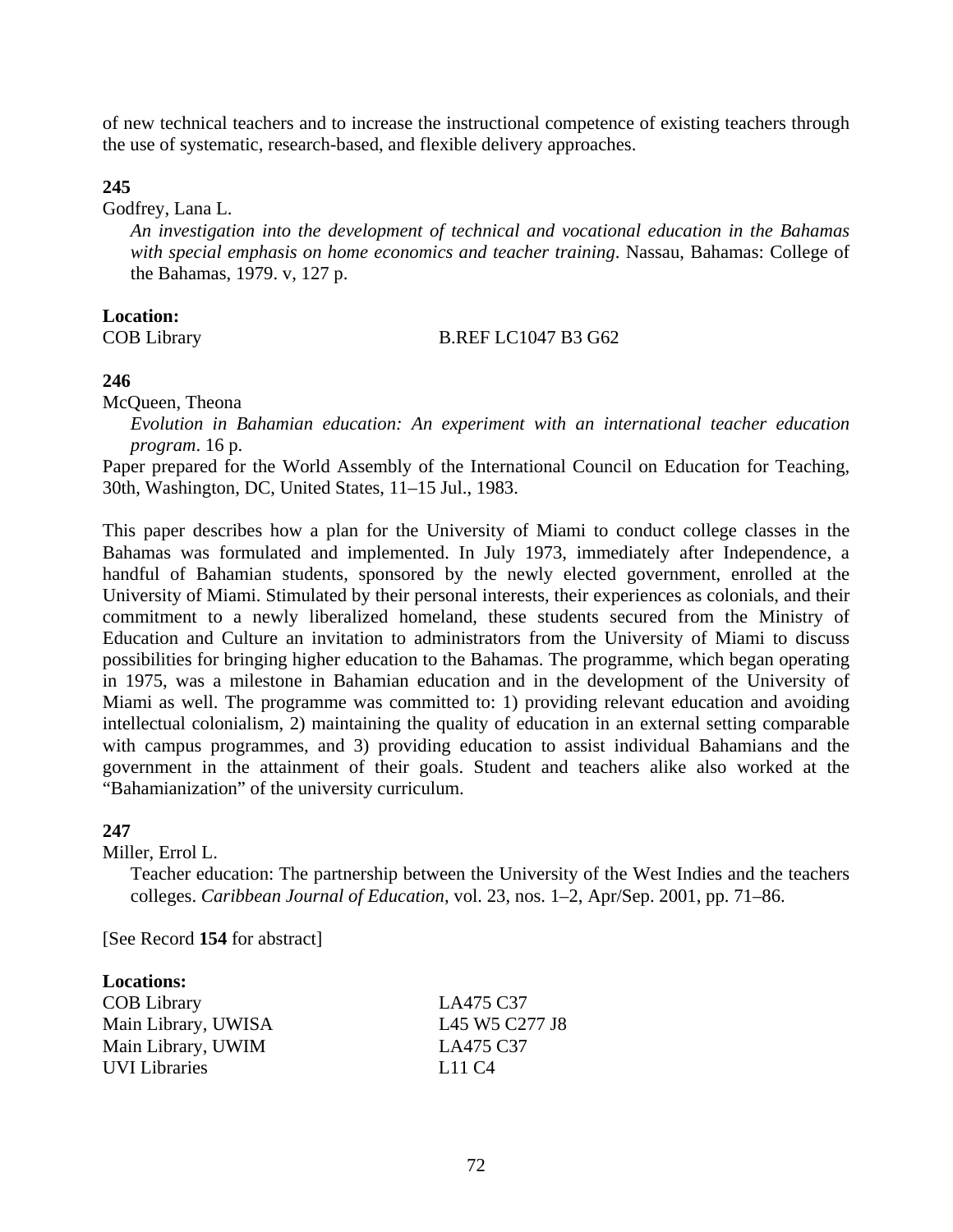<span id="page-78-0"></span>Reid, C. S.

*Report on teacher education in the Bahamas*. [Mona, Jamaica]: Institute of Education, UWI, 1970. [n.p.].

# **249**

Storr, Elkin R.

*Effective teacher training for the improvement of mathematics education in the Bahamas*. Ph.D., Loughborough University of Technology, 1983. 494 p.

[See Record **193** for abstract]

**Location:** 

COB Library B.Diss QA14 S76

#### **250**

Threlfall, Brian

*Teacher education in the Bahamas*. M.Ed., University of Hull, 1975. 152 p.

# **TEACHER EFFECTIVENESS**

#### **251**

Pinto, Giselle Josephine

*Do teachers affect student achievement? The case of the Bahamas*. A.B., Harvard University, 2000. 33 p.

# **TEACHER MOTIVATION**

#### **252**

Rolle, Cheryl R.

*Religiosity, school satisfaction, and the decision to teach in Christian schools: Evidence from American and Bahamian high schools*. Ed.D., La Sierra University, 2004. 149 p.

This study investigated (a) the importance of religiosity on school satisfaction and the decision of teachers and current students to remain and teach respectively in Christian schools, and (b) the influence of school satisfaction in Christian schools on the decision of teachers and current students to remain and teach respectively in Christian schools. Data were collected from 133 students and 28 teachers from the United States, and 169 students and 55 teachers from the Bahamas. The results showed that students with higher spiritual-maturity scores tend to have more positive attitudes towards their schools than those with lower scores. Additionally, extrinsic religiosity positively relates to student school satisfaction. By contrast, the extent of school satisfaction has little to do with intrinsic and quest religiosity. It was also showed that there is a positive correlation between the levels of school satisfaction and desire to teach in the school. With respect to the teachers, quest religiosity was found to be conversely associated with teacher job satisfaction, whereas age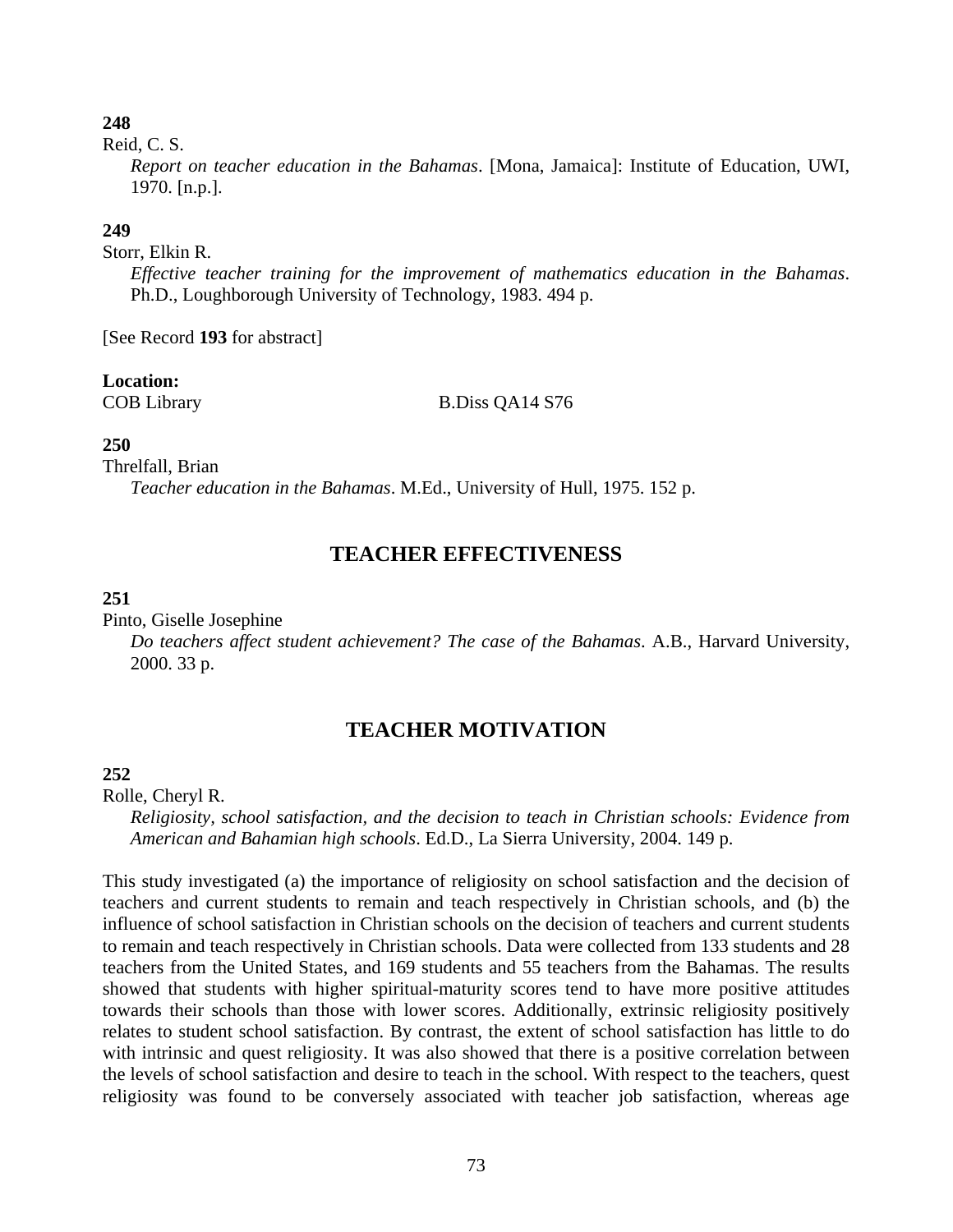<span id="page-79-0"></span>positively relates to job satisfaction. Teacher job satisfaction is significantly, positively correlated with teachers' decision to remain in the school. Spiritual maturity and religious orientations had no significant impact on the prediction of teacher job satisfaction and teacher commitment to teaching in Christian schools.

# **253**

Seymour, Antoinette

*An examination of the relationship between organizational culture and staff morale at a tertiary institution in the Bahamas*. M.Ed., University of Bristol, 1996. 82 p.

# **TEACHING**

# **254**

Bahamas. Ministry of Education

*Teaching in the public education system in the Bahamas*. Nassau, Bahamas: The Ministry, 2004. 74 p.

# **Location:**

COB Library B GOV DOC L251 B33 2004

#### **255**

Enger, John M.

*Perceptions of teaching as a career by Bahamian Grade 12 students in College-preparatory programmes: A survey report*. Nassau, Bahamas: College of the Bahamas, 1982. vi, 59 p.

A questionnaire was administered to 1,403 Grade 12 students in the Bahamas, who were described as potentially eligible to pursue college-level work leading to teacher certification. Student opinions were sought on teacher training programmes at the COB, conditions of teaching employment, characteristics of students in secondary schools, and contrasts between teaching and other occupations. The majority of the respondents indicated that parents were most influential in their career plans, and continued education was deemed important by almost all of those responding. At least some interest in becoming a teacher was expressed by 32% of the students. In rating selected aspects of the college teacher education programme, the most common student response was "don't know." Of the 10 conditions of teacher employment assessed, salary, equipment, and facilities were rated the lowest. Aspects of teacher employment were rated lower than those of other professions, particularly in the areas of prestige and rewards. Suggestions are made for efforts to improve the image of teaching among parents of students who have potential to become teachers and the students themselves.

#### **Location:**

COB Library B LB1775.4 B24 P47 1982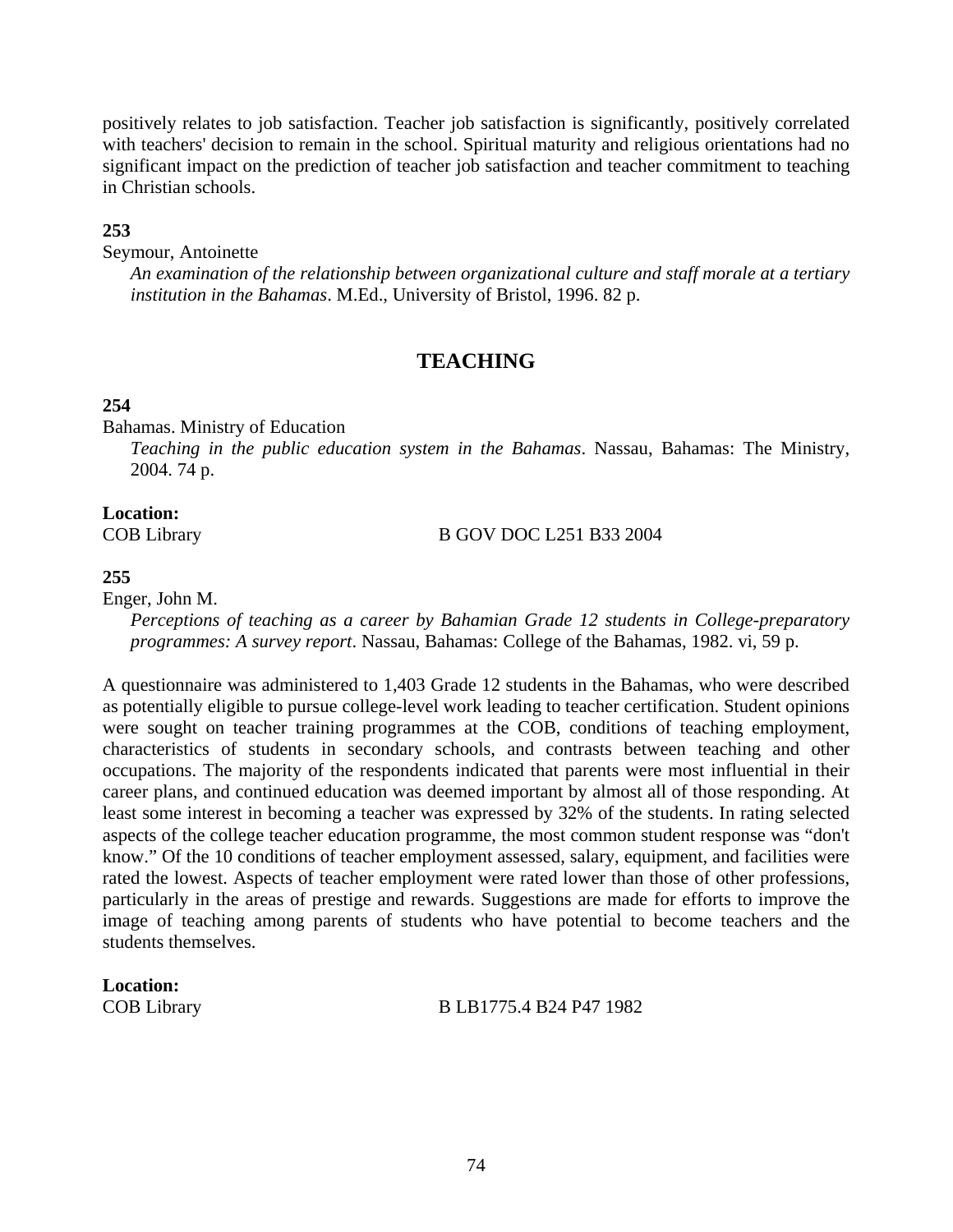<span id="page-80-0"></span>Stubbs, Salomi; Young, Jonathan

Teacher attrition in the Bahamas: Survey of teachers leaving the public school system (1979– 1981). *College Forum*, vol. 5, Spring 1986, pp. 26–33.

This article outlines the findings of a study that surveyed the characteristics of Bahamian teachers resigning from employment with the Ministry of Education between the years 1979–1981. Findings are presented with respect to annual attrition rates, gender, and type of schools losing teachers. Data are also presented on the qualifications and experience of the respondents and their reasons for leaving.

**Locations:**  COB Library Serials Collection

Main Library, UWISA LE15 B1 C6 A1 C697 F7

# **TEACHING MATERIALS**

# **257**

Sumner, Ruth Louise

*An investigation of four aspects of reading text selection for Grade six students in the Bahamas*. M.Ed., University of Alberta, 1985. xiii, 118 p.

This study sought to investigate the following four aspects of reading text selection for Grade six students in the Bahamas: 1) criteria for reading text selection, 2) readability, 3) the cultural relevance of the illustrations in two reading texts for the Bahamian child, and 4) the cultural relevance of the content in two reading texts for the Bahamian child. Data were collected from 28 Grade 6 teachers who were asked to rate the criteria in order of importance to them when considering the selection and adoption of basal readers. Then the readability level of two recommended texts used at the Grade 6 level was compared to the reading achievement level of the students. The Flesch Reading Ease Formula was used to determine the readability level of the texts, and a set of cloze passages was administered to 176 students to establish a reading achievement level. Analysis of the criteria for reading text selection revealed that the teachers indicated that while all the criteria were important, they felt that two were very important: readability of the material and curriculum gestalt. The results of the cloze passages revealed that both books were at least one grade level above the students' reading levels. Most of the illustrations and content of the two texts were considered not culturally relevant.

# **Location:**

COB Library B.Diss PE1117 S9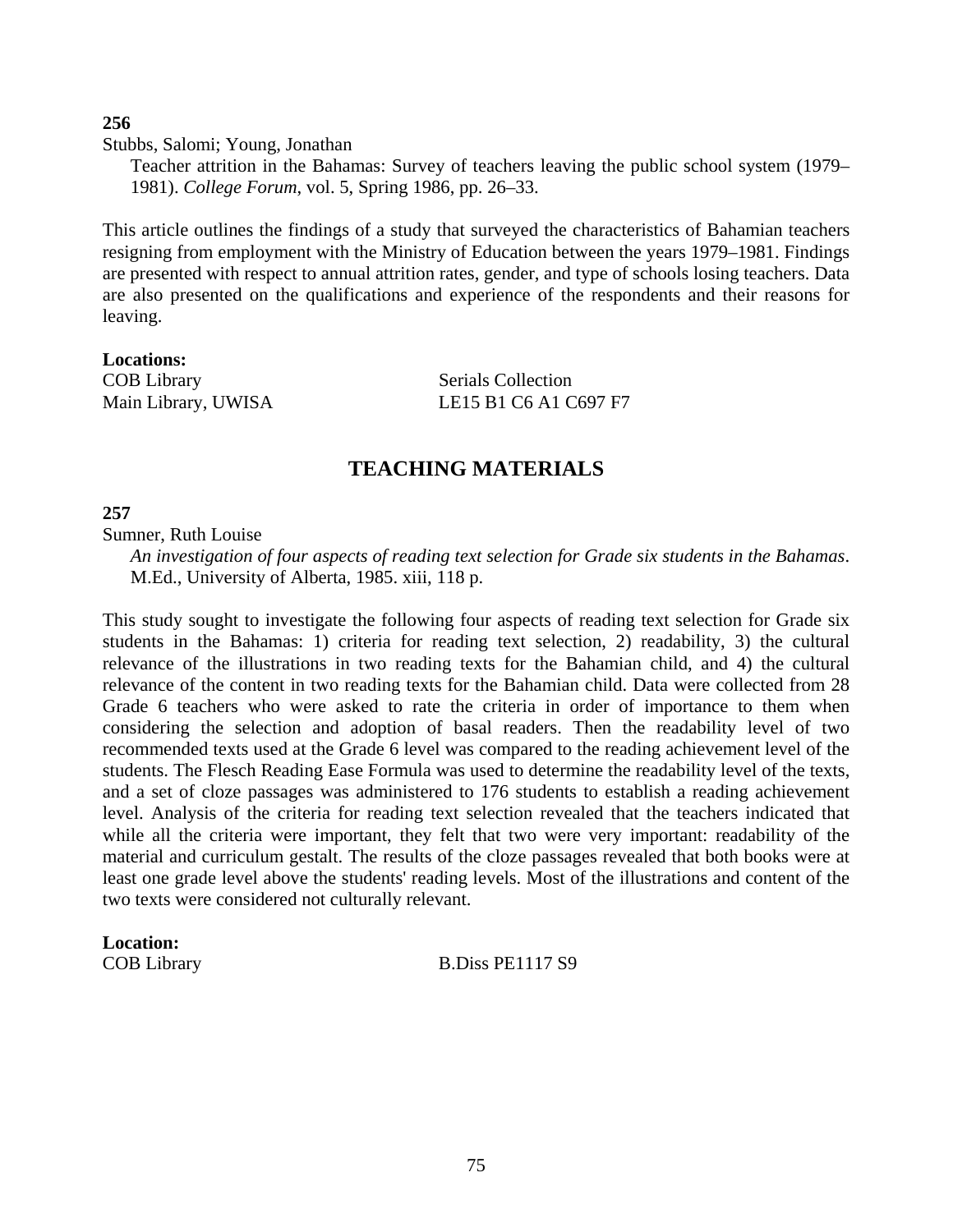# **TEACHING TECHNIQUES**

#### <span id="page-81-0"></span>**258**

Butler, Faith Juliette

*Hollywood films, reflective practice, and social change in teacher education: A Bahamian illustration*. Ph.D., McGill University, 2001. 255 p.

[See Record **242** for abstract]

#### **Location:**

COB Library B DISS PN1559.5 H65 2000

#### **259**

Davis, Donella

*The response of modern foreign language teachers to the oral and aural components of the (Bahamas) General Certificate of Secondary Education*. M.Ed., University of Bristol, 1995.  $[n.p.].$ 

#### **260**

Keck-McNulty, Cynthia L.

*Group leadership training: What is learned using a fishbowl method*. Ph.D., Kent State University, 2004. 215 p.

This study examined the learning that occurred among counsellor trainees who were observers of student-led groups, using the Fishbowl Method of group work training. Participants were graduate students enrolled in a basic group work course in counsellor education programmes at Kent State University and the COB. A total of 83 students volunteered to participate, of which 72 completed a Things Learned Questionnaire and a Demographic Information Questionnaire, and 11 students participated in individual interviews. Interview and questionnaire responses consistently indicated a majority of participants learned something about co-leaders or co-leading a group. Observer focus was found to be placed on group process over group content.

# **261**

McCollin, Evelyn Doreen

*Faculty and student perceptions of teaching styles: Do teaching styles differ for traditional and nontraditional students*? Ph.D., University of Southern Mississippi, 1998. vii, 146 p.

This study sought to determine whether there was a difference between college faculty's and students' perceptions of teaching styles, and the extent to which faculty employed different teaching styles for traditional and non-traditional students. In addition, it sought to determine whether a relationship existed between the criterion variable of teaching styles of instructors, as indicated by the Principles of Adult Learning Scale (PALS), and the predictor variables of instructors' age, gender, nationality, years of teaching experience, work status, educational level, and type of course facilitated. The relationship between the criterion variable of teaching styles, as indicated by the Adapted Principles of Adult Learning Scale (APALS), and students' variables of age, gender, course taken, academic major, length of attendance, part-time or full-time status, was also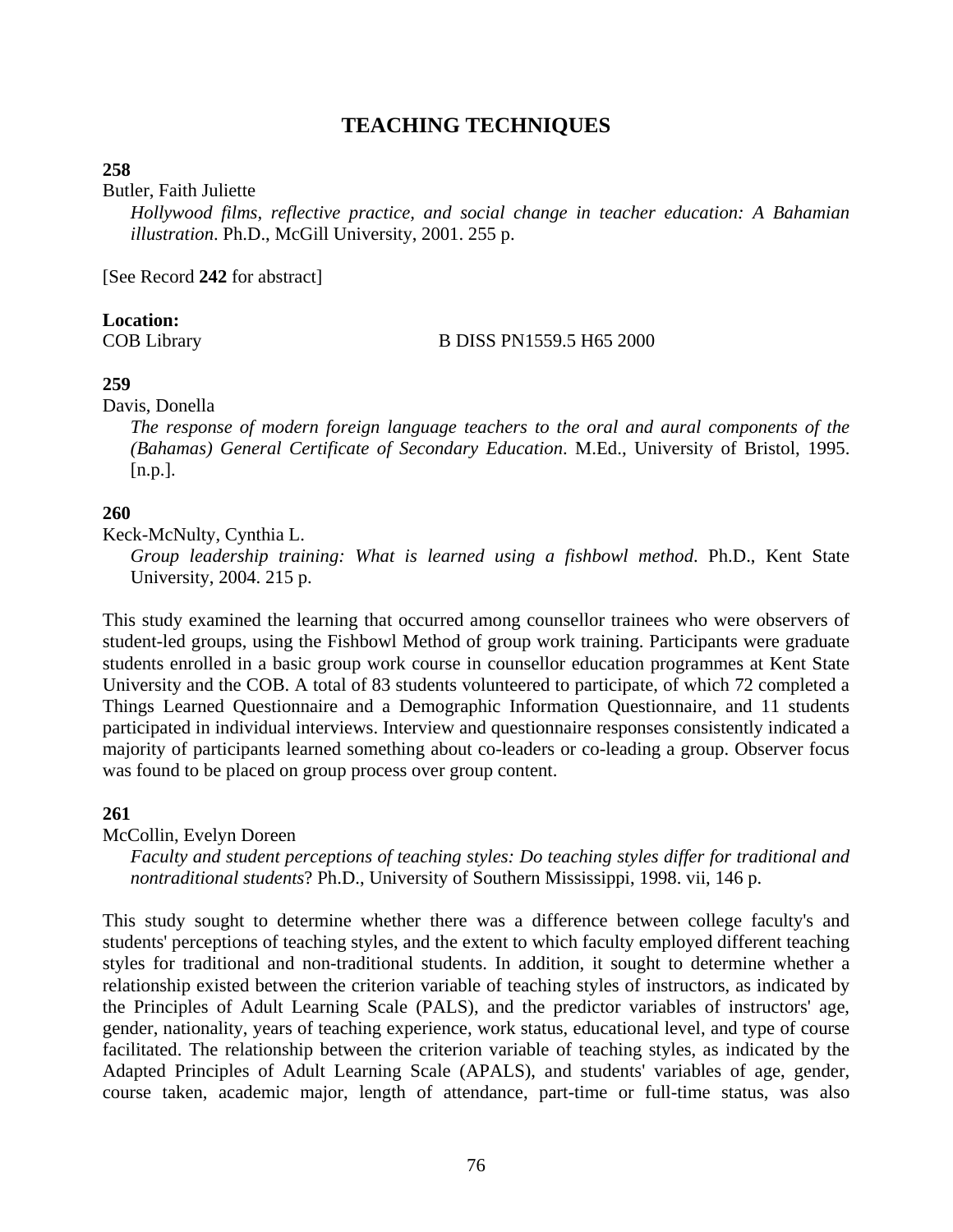<span id="page-82-0"></span>investigated. Participants in the study were 84 faculty and 585 students—243 traditional students (under age 25) and 342 nontraditional students (25 years and over)—at the COB. The results of the data analysis showed that there was a statistically significant difference between instructors' perceptions of their teaching styles and students' perceptions' of their instructors' teaching styles. Students rated instructors as more teacher-centred than instructors rated themselves. There was a significant relationship between instructor predictor variables and PALS' score, and a significant relationship between students' predictor variables and APALS' score. Analysis of the predictor variables indicated that 27.2% of the variance in the instructors' PALS' score was explained by the instructors' educational level and type of course taught, and that 14% of the variance in the students' APALS score was explained by the students' academic major and type of course taken.

#### **Location:**

COB Library B.DISS LB2333 M33 1998

# **TECHNICAL AND VOCATIONAL EDUCATION AND TRAINING**

# **262**

Bahamas. Ministry of Education and Culture

*Manpower and technical training in the Bahamas*. Nassau, Bahamas: The Ministry, 1970. [n.p.].

# **263**

Bahamas. Special Committee on Tourism Education and Training in the Bahamas *Report*. Nassau, Bahamas: Ministry of Education, 1987. [n.p.].

# **264**

Bahamas. Task Force on Secondary Vocational Education *Achieving excellence: Action plans for improving technical and vocational education*. Nassau, Bahamas: The Task Force, 1985. 73 p.

# **Location:**

# COB Library B GOV DOC LB1607.53 B24 1985

# **265**

Bahamas Hotel Training Council

*A review of the first five years of hotel training under the control of a tripartite body established to organise training for the major industry of the Commonwealth of the Bahamas*. Nassau, Bahamas: The Council, 1979. 7 p.

# **Location:**

Main Library, UWIM GT3824 B35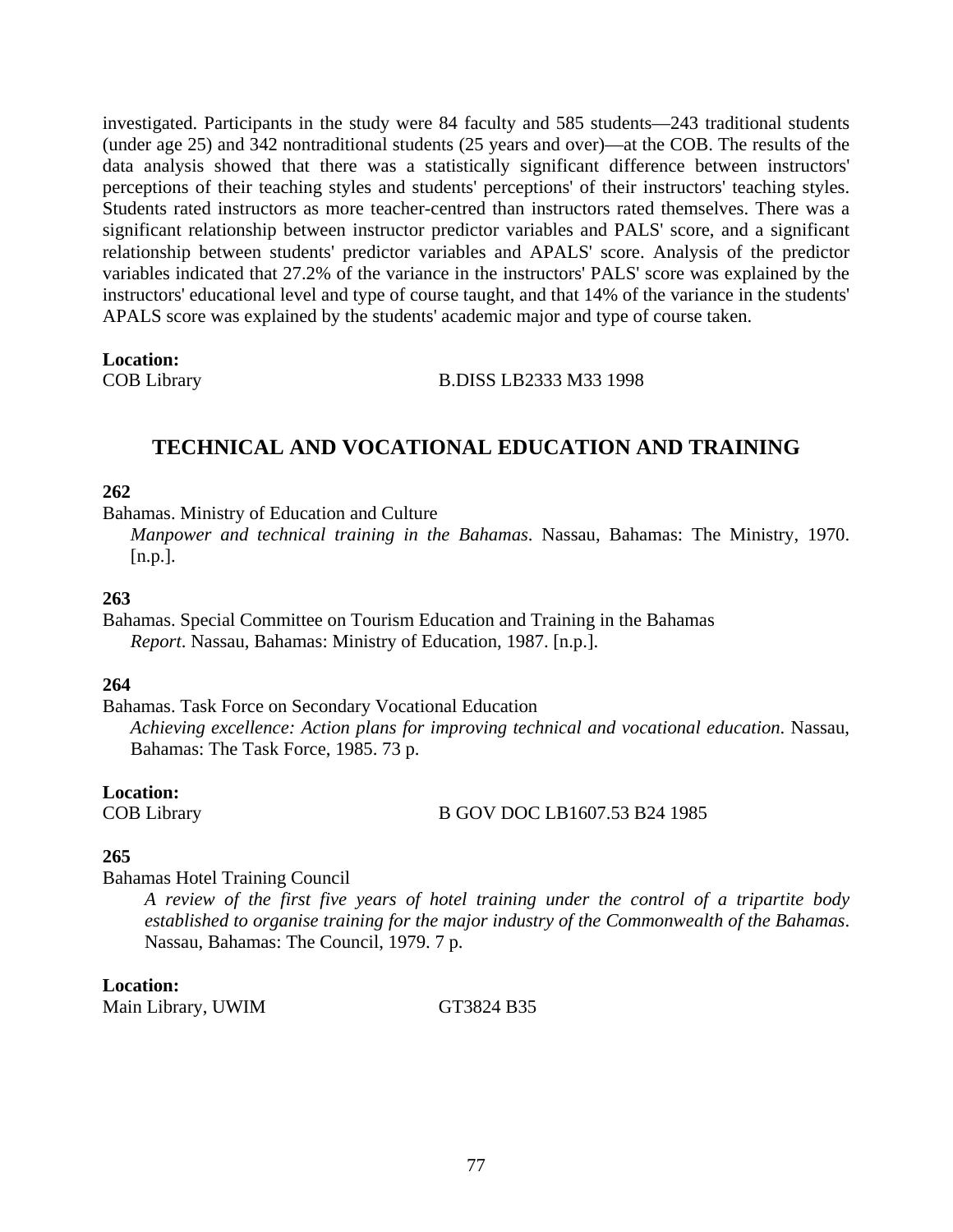Bowen, D. R.

*Suggested courses for technical and vocational education in secondary schools*, 1974. Nassau, Bahamas: Ministry of Education, 1974. [50 p.].

#### **Location:**

#### COB Library B LB1598 B6

#### **267**

Clancy-Deveaux, Barbara Jean

*Human development framework of cooperative occupational education for the islands of the Bahamas*. M.S., Pennysylvania State University, 1977. 118 p.

#### **268**

Coakley, Brenda Yvonne

*Labor market experiences of female and male graduates from the Bahamas Technical and Vocational Institute: A program in educational policy*. Ph.D., Pennsylvania State University, 1997. 169 p.

[See Record **060** for abstract]

#### **269**

Girsback, Ines G.

World Bank. Human Resources Division. Country Department III. Latin America and the Caribbean Region

*The Bahamas: Second technical and vocational training (Loan 3004–BM): Implementation completion report*. Washington, DC: World Bank, 1996. iv, 42 p. (Implementation Completion Report; No. 15447)

# **270**

Godfrey, Lana L.

*An investigation into the development of technical and vocational education in the Bahamas with special emphasis on home economics and teacher training*. Nassau, Bahamas: College of the Bahamas, 1979. v, 127 p.

#### **Location:**

COB Library B.REF LC1047 B3 G62

#### **271**

Hall, J.

*Bahamas: A Caribbean study on tourism training*. Bridgetown, Barbados: Caribbean Tourism Organisation, 1990. [n.p.].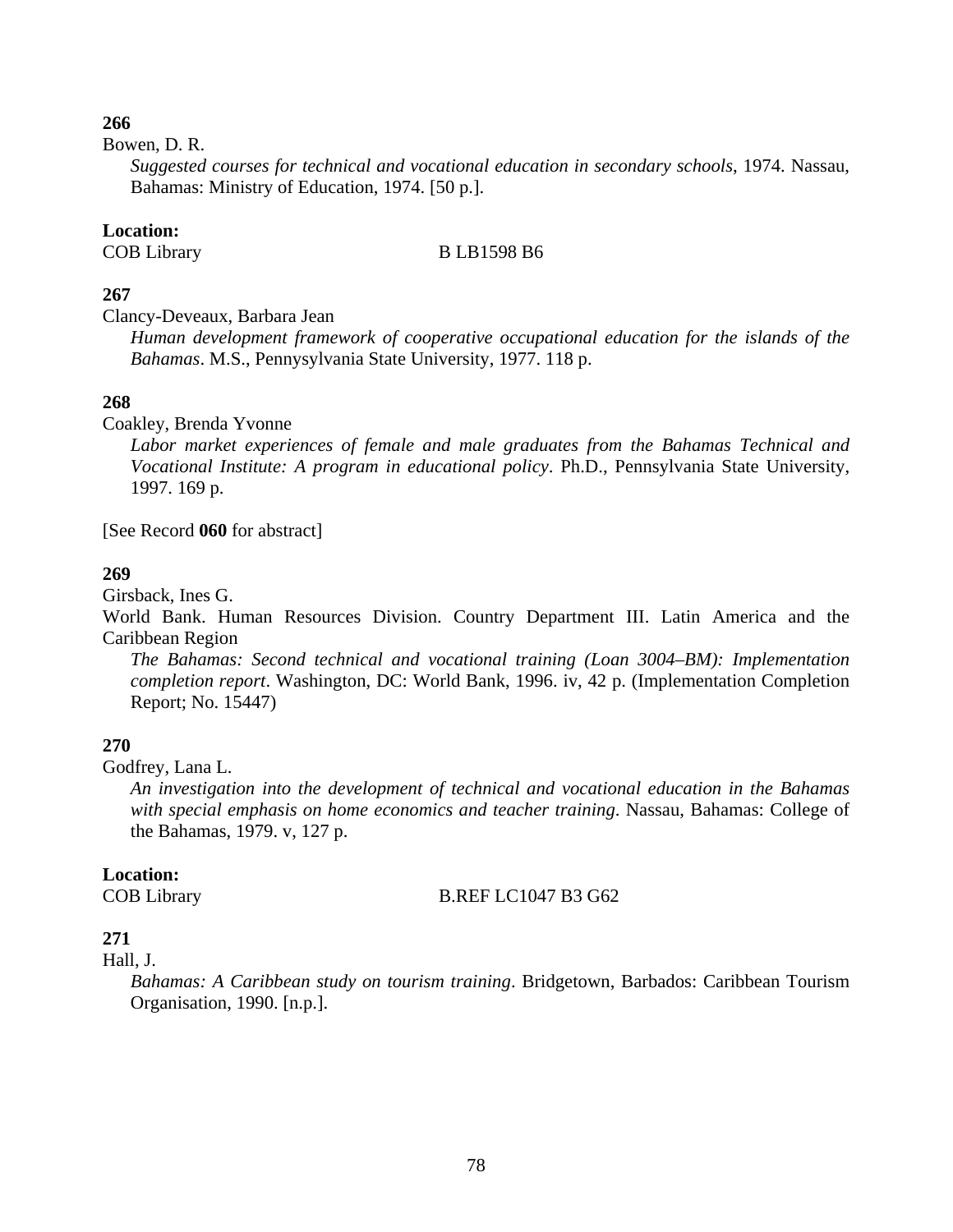# IDB Education Project

*Vocational education and training the Commonwealth of the Bahamas: Final report to the Minister of Education, Training and Youth*. Nassau, Bahamas: College of the Bahamas, 2000. 51 p.

# **Location:**

#### COB Library B GOV DOC LC1047.825 B34 I33 2000

# **273**

Ingle, Ronald R.

*Special study of hotel and tourism training in the Bahamas*. [Nassau, Bahamas]: Ministry of Education, 1988. v, 214 p.

# **Location:**

COB Library B HD8039 T64 B3 I54 1988

# **274**

Neely, Andre P.

*Education/training practices and resources in large businesses in New Providence, Bahamas*. Ph.D., Walden University, 1995. viii, 252 p.

This study sought to determine if deficiencies in the existence of common and major education/training practices and resources within large business organizations in New Providence seemed to be frequent enough to help to account for the workforce in the Bahamas being insufficiently educated/trained. Data were collected from educators/trainers, personnel administrators, and senior managers in large business organizations in New Providence, Bahamas through the use of a questionnaire. Results of the data analysis showed that deficiencies in the existence of common and major education/training practices and resources in large business in New Providence did not appear to be frequent enough to help to account for the workforce in the Bahamas being insufficiently educated/trained.

**Location:** 

COB Library B.DISS HF5549.5 T7 N44 1995

# **275**

Poitier, Sandra N.

[Bahamas country paper]. 28 p.

Paper prepared for the Tripartite Consultative Meeting on Strengthening Human Resources Development and Training in the Caribbean, St. Lucia, 27–29 Oct., 1999.

This paper describes several technical and vocational education and training (TVET) programmes offered to youth in the Bahamas. In addition, it outlines the government's training policies, and provides an analysis of the labour force.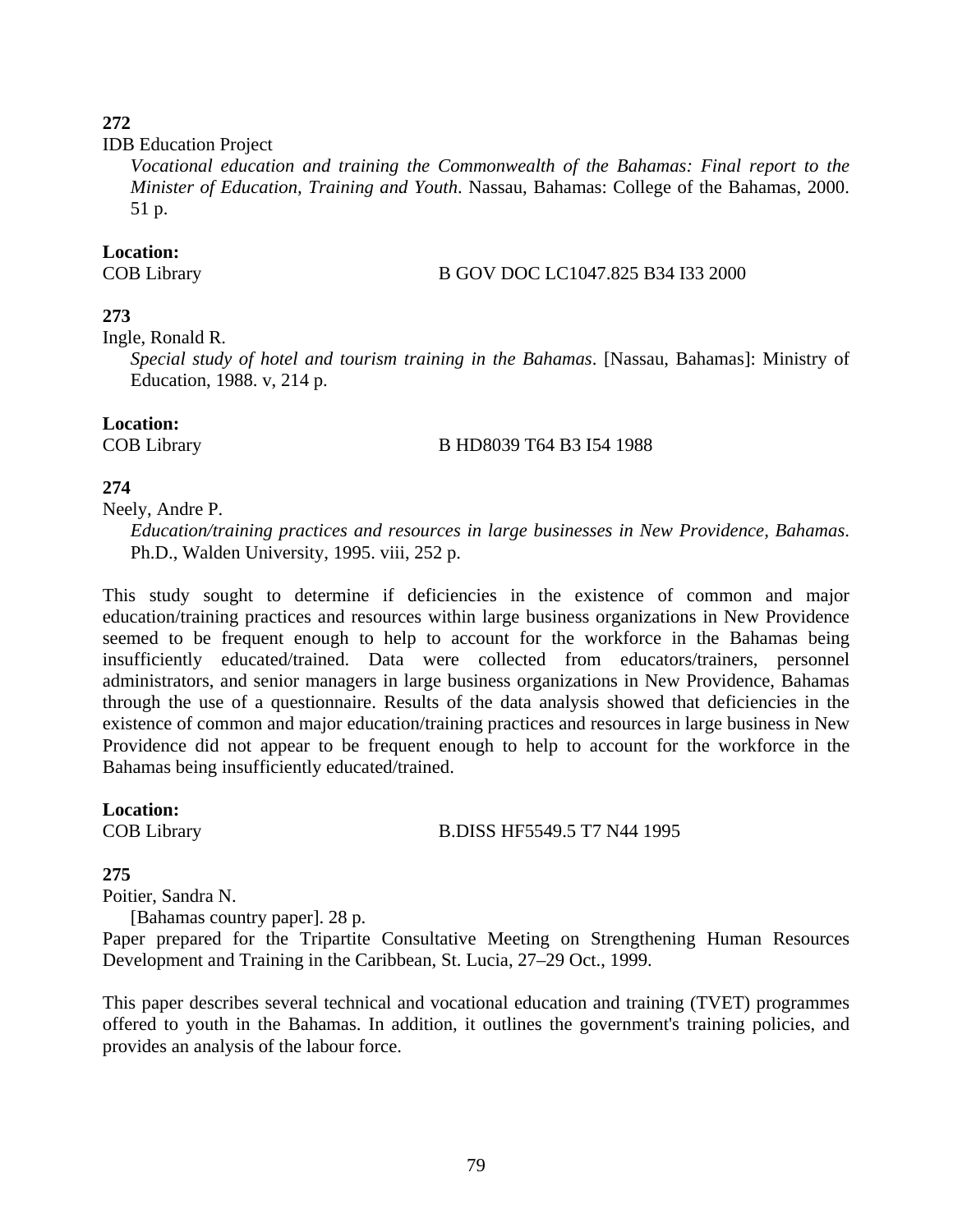#### **Location:**  CERIS 672:09

#### **276**

# Rolle, Sophia Anne

*Learning styles of post-secondary vocational education students and hotel managers in the Bahamas*. Ph.D., Iowa State University, 1993. vii, 94 p.

This study sought to determine the learning styles of full-time post-secondary vocational education students and hotel general managers in the Bahamas. It also examined differences in learning styles of students and managers, and examined differences in learning styles among students majoring in four full-time programmes at the Bahamas Hotel Training School (BHTS) in Nassau, Bahamas. The sample contained two groups: 94 full-time post-secondary vocational education students at BHTS, and 24 hotel general managers in Nassau. The Marshall and Merritt (1984) Learning Style Instrument - Semantic Differential (LSI-SD) was used to measure learning styles based on Kolb's (1984) learning style mode. Results indicated that the majority of the students (50.7%) and managers (87.5%) had a divergent learning style. No significant differences were found among students grouped by majors. All 109 respondents (excluding 9 cases which were not classified by learning style) were predicted as belonging to the diverger group. The prior probabilities were established as the actual group membership for each learning style. This resulted in correctly classifying 59.6% of the cases.

#### **Location:**

**Locations:** 

#### COB Library B.DISS LB1028.25 B3 R65 1993

#### **277**

Rolle, Sophia Anne

A case study of tourism education in the Bahamas. In Chandana Jayawardena (Ed.), *Tourism and hospitality education and training in the Caribbean* (pp. 155–164). Mona, Jamaica: UWI Press, 2002.

The COB and the BHTS were amalgamated in an attempt to enhance post-secondary education in the Bahamas, and as a first step towards the creation of a national university. The amalgamation involved the creation of new posts and the upgrading of other posts to mirror positions held in similar institutions internationally. Changes were also made to the number of credit hours as well as to the general education requirements, in keeping with the practices of these institutions. In addition, changes were required to one of the most important programmes—the Apprentice Cook programme—resulting in the granting of an associate degree rather than a certificate. These changes are expected to not only enhance the earning potential graduates but also make the programme more attractive to the industry.

| <b>LOCALIONS:</b>   |                    |
|---------------------|--------------------|
| <b>COB</b> Library  | G155 C27 T68 2002  |
| Main Library, UWISA | G155 C27 T687 2002 |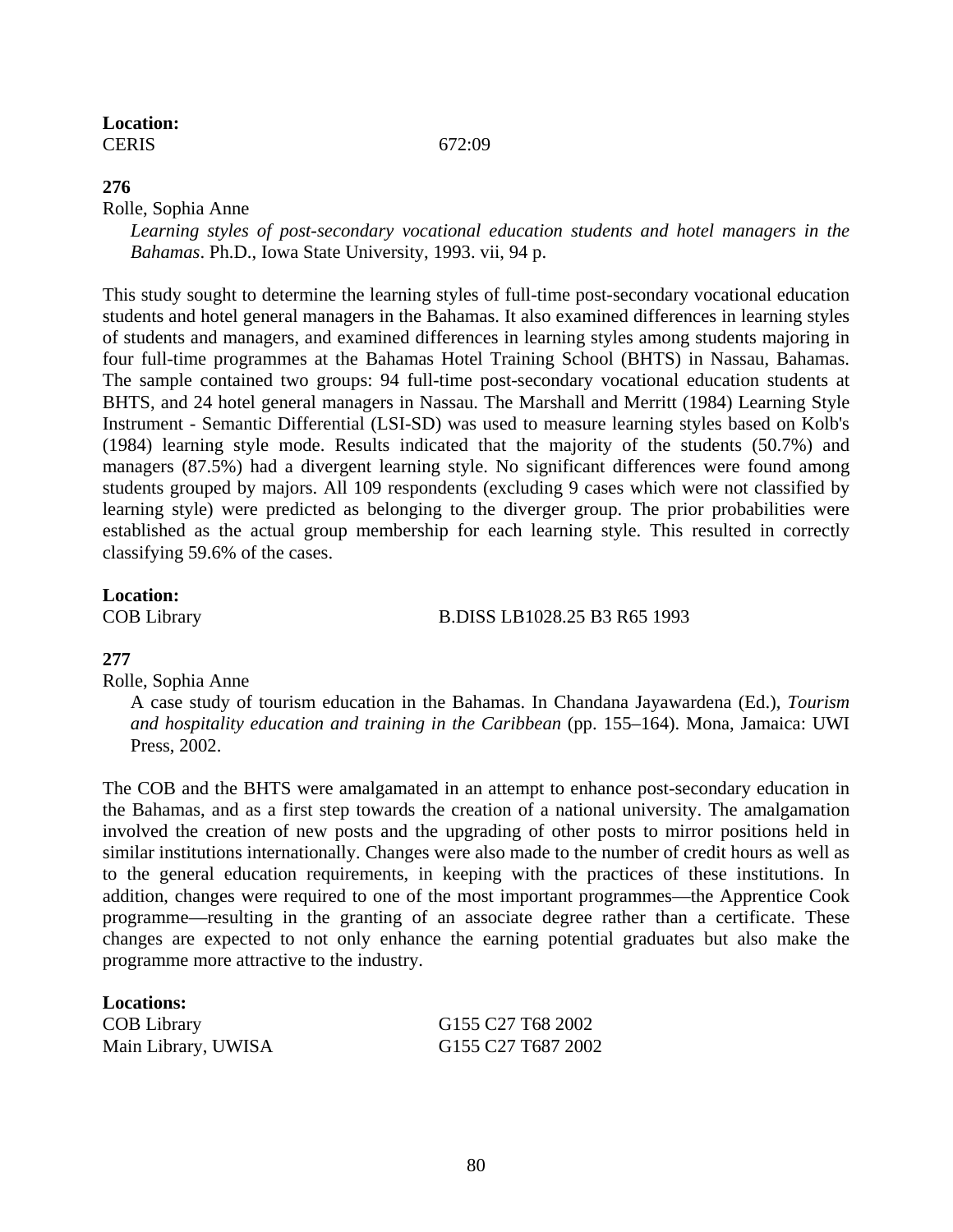World Bank. Latin America and the Caribbean Regional Office

*Bahamas: First vocational and technical education project: Project completion report*. Washington, DC: World Bank, 1989. 35 p. (Project Completion Report; No. 7748)

# **279**

World Bank. Latin America and the Caribbean Regional Office. Technical Department *Bahamas: Second technical and vocational training project*. Washington, DC: World Bank, 1988. ii, 94 p. (Staff Appraisal Report; No. 7263–BM)

# **280**

#### World Bank. Office of the President

*Bahamas: Second technical and vocational training project: President's memorandum and recommendation*. Washington, DC: World Bank, 1988. i, 9 p. (President's Memorandum and Recommendation; No. P–4820–BM)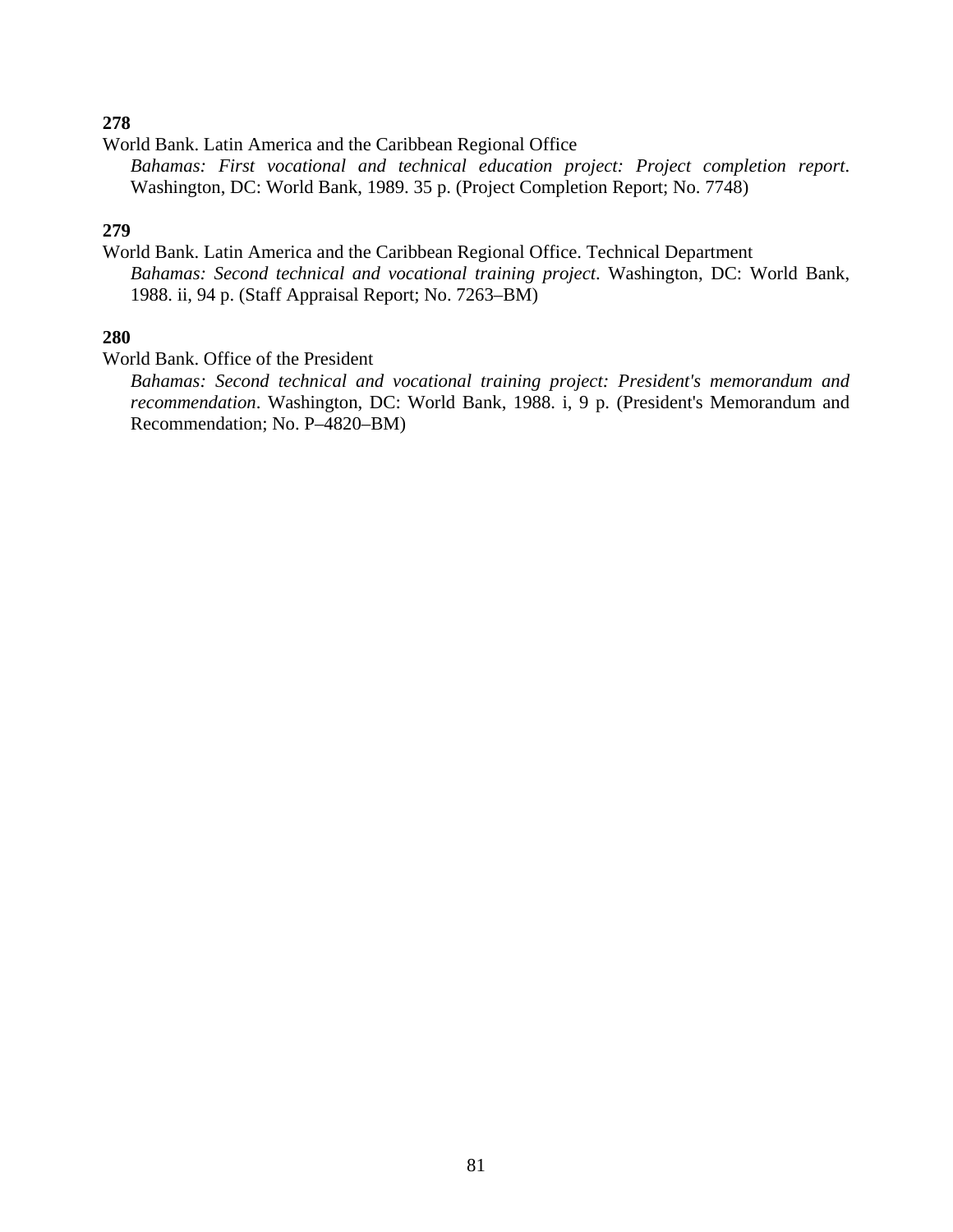# **SELECTED WEBSITES**

#### <span id="page-87-0"></span>**AcademyBahamas**

This early childhood education institution is also known as Albania Christian Academy and offers education for ages 12 months through second grade. The site provides information on the school and online registration forms are available.

**URL:** *http://www.academybahamas.com/index.html* 

#### **Bahamas. Ministry of Education, Science & Technology**

This site provides a variety of information on the education system in the Bahamas, including school statistics, resources, job opportunities, publications, and educational finance. **URL:** *http://www.bahamaseducation.com/default3.asp* 

#### **Bahamas Academy**

This site, which is still under construction, provides a brief history of Adventist education in the Bahamas, photographs of the Elementary and High School, administrators, and teachers, and contact information.

**URL:** *http://www.bahamasacademy.org/* 

# **Bahamas Reef Environment Educational Foundation (BREEF)**

The stated mission of the foundation is to improve the active relationship between Bahamians, visitors, and the reefs that protect, nourish, and enrich the people of the Bahamas. This site, which is in the process of being redeveloped, provides a history of BREEF-sponsored activities and information on the Nassau Grouper.

**URL:** *http://www.breef.org*

# **Benedictine University College, The Bahamas**

This site provides a brief history of the college, and information on its curriculum, student body, finances, and faculty.

**URL:** *http://www.csbsju.edu/catalog/1998-2000/specacadprog/spec%20acad%20prog %204.htm*

# **C.V. Bethel Senior High School**

This site provides information on the history and philosophy of the school as well on its administration and governance, academic programmes, and regulations and procedures. **URL:** *http://www.cvbethel.com/index.htm*

# **College of the Bahamas**

This site provides information on all aspects of the college's activities: academics, administration, admissions, departments, financial aid, libraries, and staff and faculty. **URL:** *http://www.cob.edu.bs/*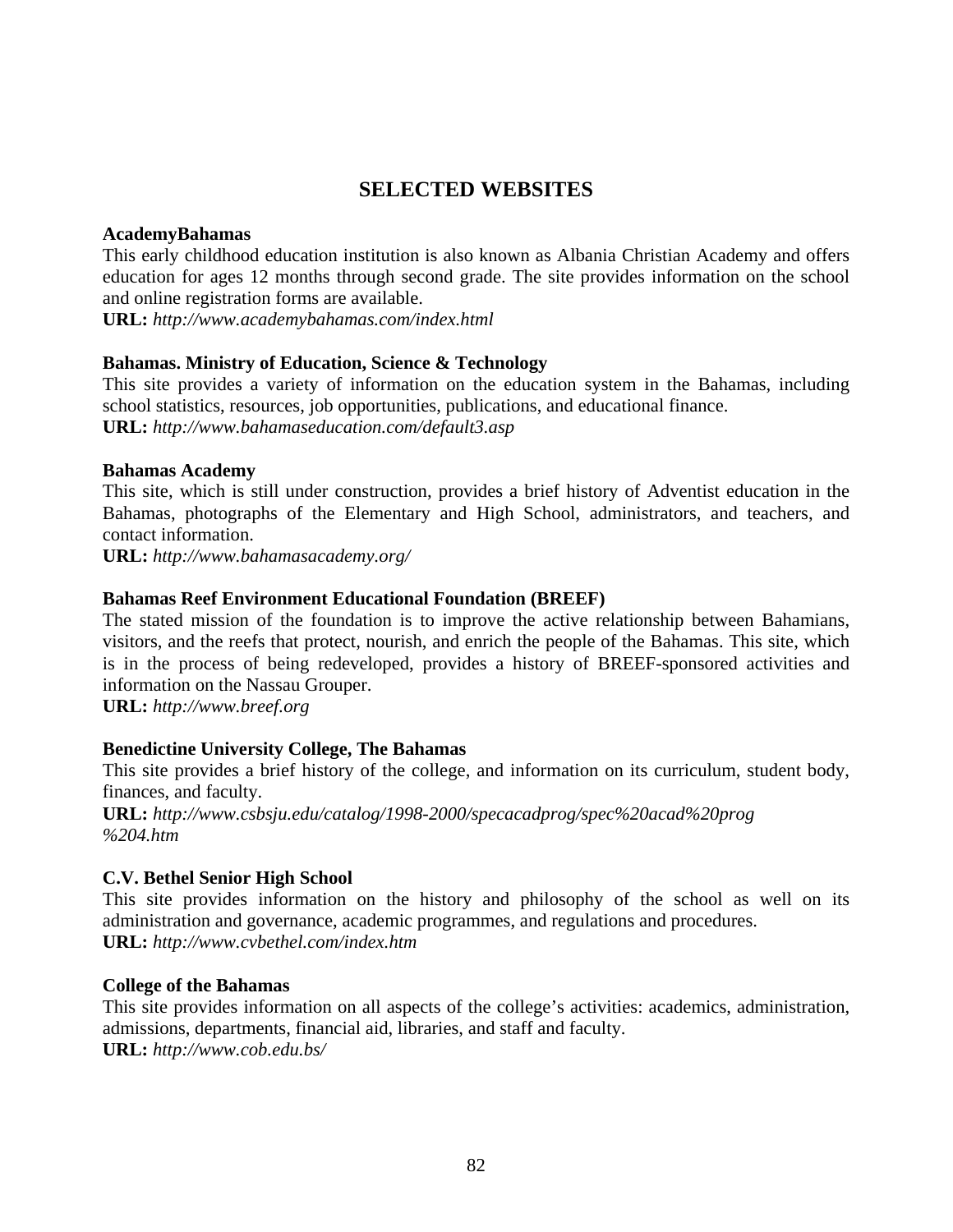# **Galilee College**

This site provides information on the college's history, academic programmes, course descriptions, and application information. **URL:** *http://4dwnet/galilee/gc/gc.htm*

# **Queen's College**

This site provides information on the history of the college; admissions, employment, and scholarships; academic programmes at the various levels of education—Early Learning Centre, primary school, high school, and the Centre for Further Education. A PowerPoint presentation is provided as an orientation to the college, as well as photo galleries. **URL:** *http://www.qchenceforth.com/*

# **St. Anne's School**

This site provides a FAQ page, which attempts to provide answers to routine queries about the school, as well as information on admissions, activities, achievements, and staffing. A link is provided to downloadable forms and other documents. **URL:** *http://www.stannesonlne.net/* 

# **Sir Jack Hayward High School**

This site provides a history of the school, as well as information on its academic and technical and vocational programmes, and staff.

**URL:** *http://www.jackhaywardhighschool.org/* 

# **Tambearly School**

This school caters for students ranging from Infants to Grade 9. The site provides information on its history, academic programme, facilities, staff, and admissions. **URL:** *http://www.tambearly.com/index.htm*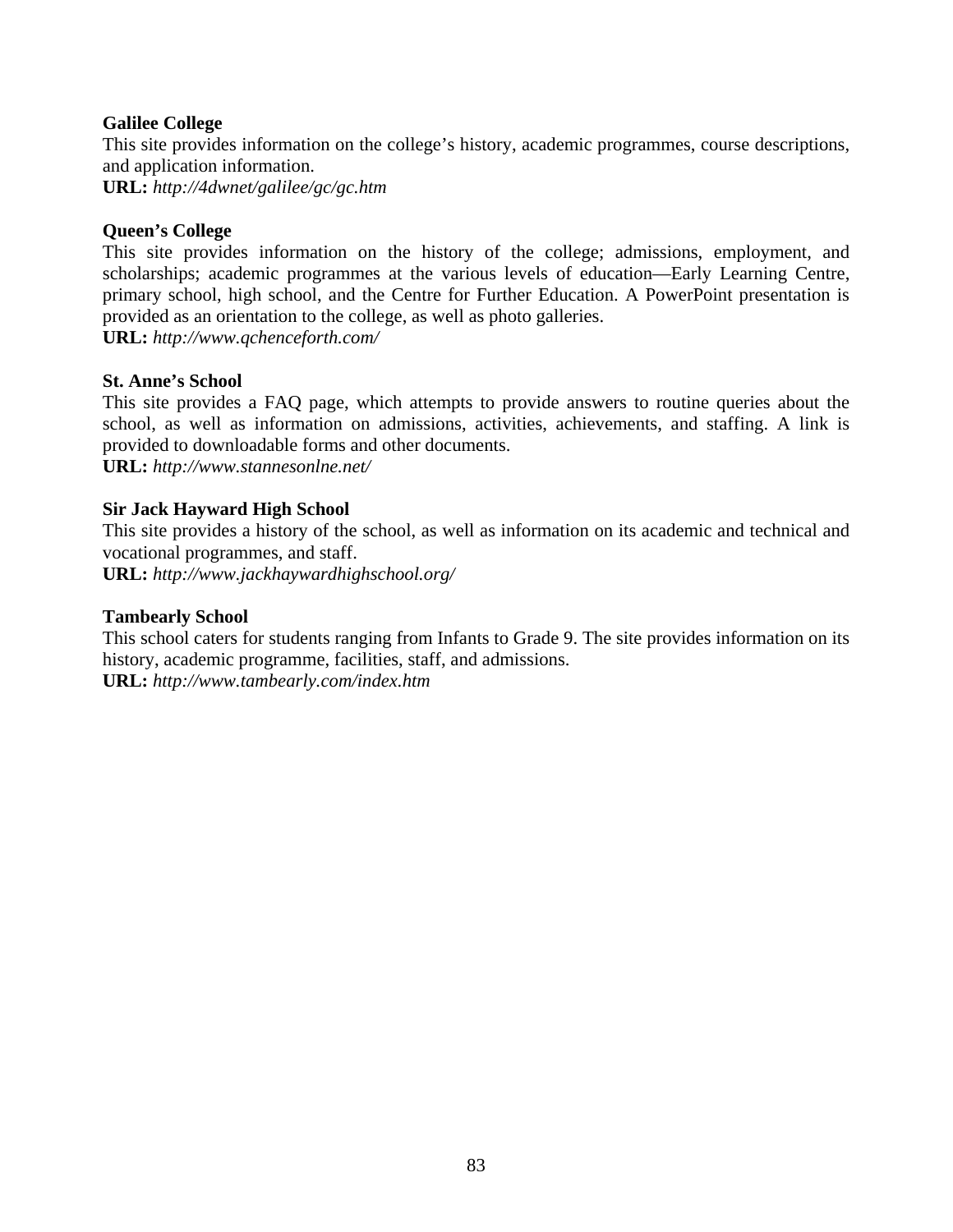# **INDEX OF PERSONAL NAMES**

<span id="page-89-0"></span>Adderley, Richard G. Brown, Hartman Oral 240 222 Albury, J. Brown, Luther 062 211 Albury, Wilton G. Brown, Roger Godfrey 163 214, 216 Anderson, Maria Brubaker, David C. 279 211 Anderson, Tonya Jenique Bryan, Beverley Alverna 042, 135 154, 247 Austin, Ian O'B. Bullock, Willoughby 017 163 Bacchus, M. Kazim 178 099, 139, 214 Butler, Faith Juliette Bailey, John E. 242, 258 227 Bain, Rodney E. Campbell, Nicole 103, 162 091 Baker, Helen Marie Carey-Baines, Earla 021 179 Bancroft, Mik Carle-Hay, Joyce 048 022 Barker, Maria L. Carter, Wesley 043 045 Belton, Kristy Cash, John 177 018 044, 083, 092, 124, 241 267 Bethel, Terence C. A. Cleare, Brendamae C. 140 003, 190 Beverley, J. C. Coakley, Brenda Yvonne 065 060, 104, 268 201 075 Bonner, F. B. Collie-Patterson, Janet Maria 194 004, 191 Boultbee, Paul G. Collinwood, Dean Walter 001, 002 066, 084, 229 228 109 Bowen, D. R. Curry, Sidney R. 033, 266 126 Brice, Trevor A. Curry, Zorene Anita 140 049

Burrows, Coralee S. Bethel, Keva Marie Clancy-Deveaux, Barbara Jean Bonamy, Melvin A. Coakley, Livingstone Nathaniel Bowe, E. J. Cooper-Bouchard, Celestine Clarice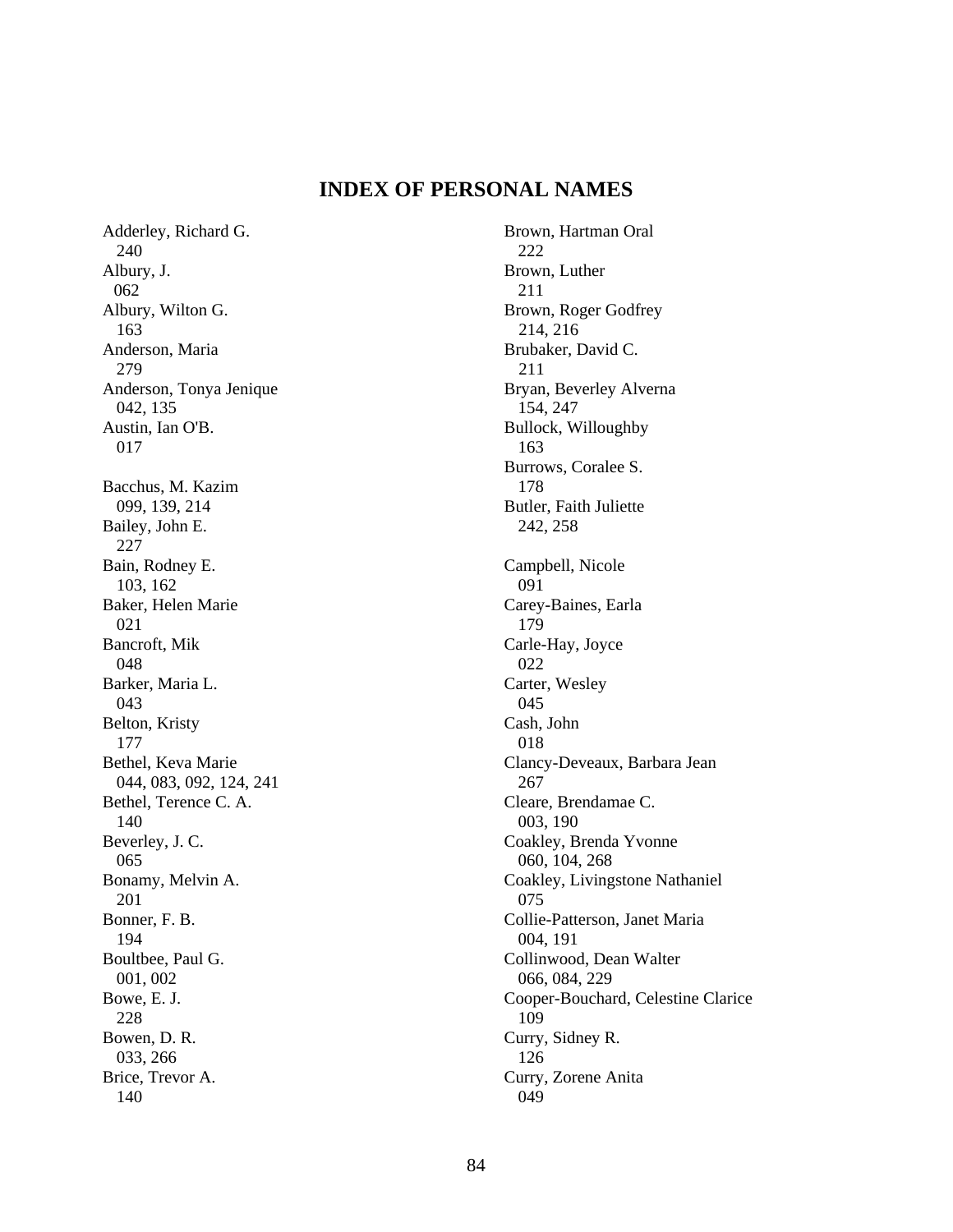279 [061](#page-64-0)  Darity, William A. Gardner, Trevor George 137 [214](#page-67-0)  Darling, Sylvia Elizabeth Gibson, A. 012, 230 110 Darlington, Norma Hope Gibson, Jeannie 154, 247 [143](#page-71-0)  Davis, Donella Girsback, Ines G. 180, 259 [269](#page-74-0)  Davis, Linda Agatha Godfrey, Lana L. 046, 105 166, 245, 270 Daxon, Olivia Gordon, Hopeton L. A.  [165](#page-3-0) [013, 145](#page-79-0)  [Dean-Patterson, Sandra](#page-4-0) Greenberg, Barry 116 [146](#page-81-0)  [Dean-Wright, Audrey Florence](#page-6-0)   [023, 035](#page-6-0) [Hall, J.](#page-87-0)  [Deveaux, Audrey Marie](#page-9-0) 271  [136, 137](#page-10-0) [Hancheruk, Heather Nancy](#page-89-0)  [Dodge, Steve](#page-12-0) 024  [084](#page-13-0) [Hanna, C. L.](#page-97-0)  [Ellis-Mills, Pamula Elly](#page-15-0) Hendricks, Robert E.  [131](#page-17-0) 199 [Enger, John M.](#page-20-0) Higgs, Leon L.  [255](#page-22-0) 187 [Etheredge, Robert W.](#page-23-0) Hobbs, Wesley W.  [279](#page-24-0) 279 [Evans, Hyacinth L.](#page-26-0) **Horton-Wallace**, Adrilla  [243](#page-27-0) 080, 147 [Farquharson, Verdie M.](#page-33-0) 077, 167  [095](#page-34-0)  [Ferguson, Lester T.](#page-34-0) Ingle, Ronald R.  [231](#page-35-0) 273 [Ferguson, Vincent L.](#page-37-0) **Ingraham**, Hubert A.  [232](#page-40-0) 096, 148 [Fielding, William J.](#page-44-0) **Isaacs**, Gillian L.  [143](#page-45-0) 036, 223 [Fox, Norman](#page-45-0)   [144, 202, 203, 204](#page-46-0) Jacobson, Susan K. [Fraser-Abder, Pamela](#page-46-0) 130  [040, 213](#page-47-0) Jayawardena, Chandana [Freeman, R.](#page-48-0) 277  [244](#page-49-0) Johnson, Doris Louise Sands [Gabregiorgis, Asefa](#page-58-0) Johnson, Earle McClain 054, 217 019 [Gape, Lynn](#page-61-0) Johnson, Johnson, Johnson, Johnson, Johnson, Johnson, Johnson, Johnson, Johnson, Johnson, Johnson, Johnson, Johnson, Johnson, Johnson, Johnson, Johnson, Johnson, Johnson, Johnson, Johnson, Johnson, Johnson, John  [130](#page-62-0) 168

Dahlborg, Bo [Gardiner-Farquharson, Beulah Louise](#page-63-0)  110 Houghton, Harold 067, 106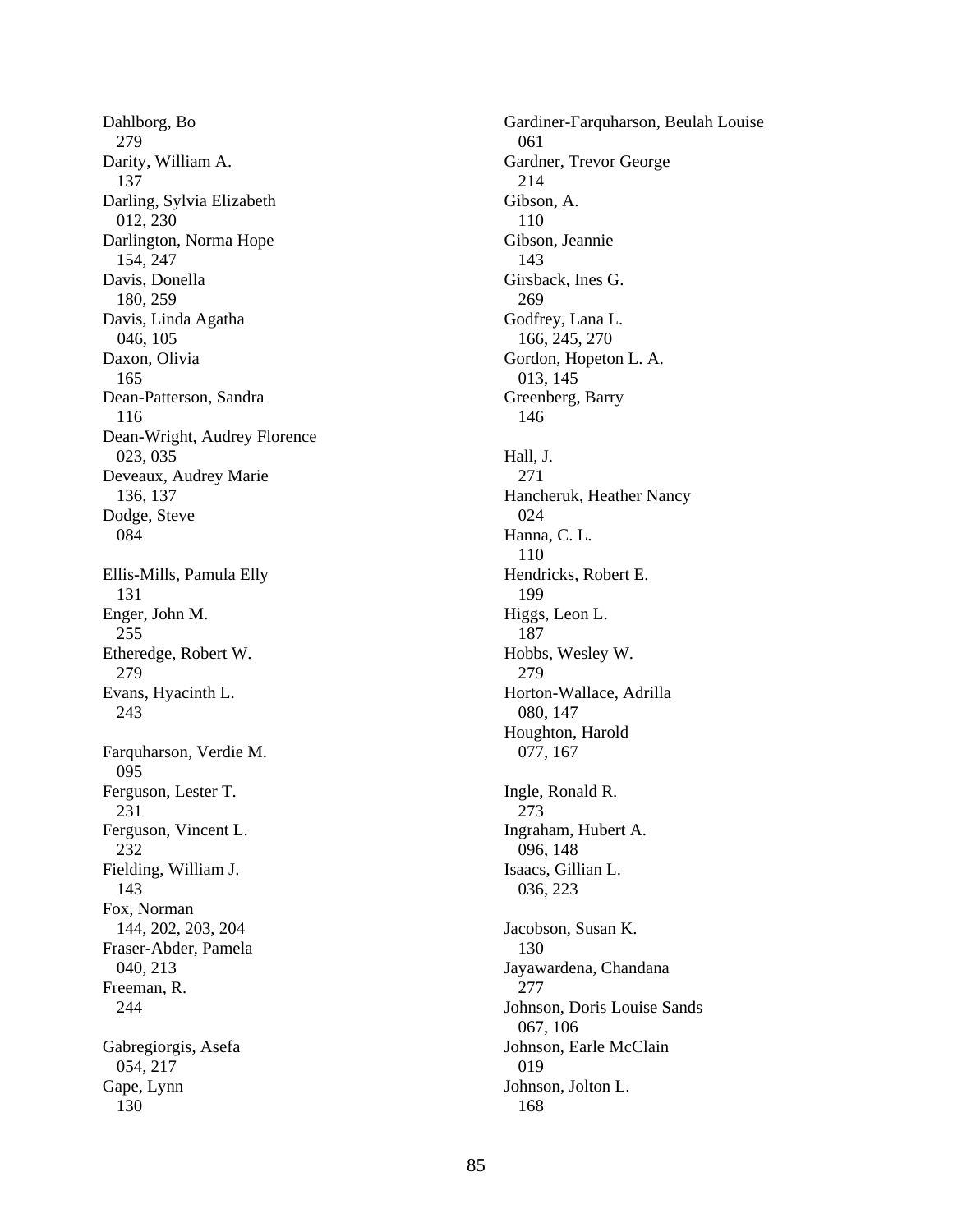Johnson, Kathleen Elizabeth 111 Johnson, Pandora 005, 143, 218 Johnson, Willamae 143 Jordan, Portia Hartencia 006, 112 Keck-McNulty, Cynthia L. 260 Klovekorn, Marta Romeu 047 Leys, C. T. 149, 169 Lodge, William B. 127 McClain, Earle Johnson 020 McCollin, Evelyn Doreen 261 McDonald, Thaddeus 057, 150 McKenzie, Vandyke 128 MacLeish, Martin 142 McMillan, Althea L. 007 McPhee, Clara Jane Roach 209 McPhee, Sidney Anthony 132, 133 McQueen, Theona 246 Major, A. F. 068 Major, Colyn D. R. 134 Major, Michelle Veronica 181 Major, Ruby Charlotte 210 Maksik, Jon Mitchel 078 Maraj, James A. 073 Marrett, Christine 017

Marshall, Lincoln Herbert 151 Massiah, Erna 079, 152, 170, 233 Miller, Errol L. 124, 154, 247 Miller, Grace Ena-Mae 113 Minnis, Jessica V. 234 Mortimer-Whitehead, Ann Eloise 052 Munnings, Janice 014 Neely, Andre P. 014, 274 Niles, Norma A. 214 Nwosa, Christina Rahming 069 O'Reilly, A. M. 155, 188 Ostroff, Joel H. 211 Paul, Una M. 100 Peggs, A. Deans 171 Persaud, John 037, 224 Pickstock, Joyous C. 195 Pinder, Philip Wallace 050 Pinto, Giselle Josephine 008, 251 Poitier, Sandra N. 275 Ramirez, Christine Carolyn 235 Ramirez-Smith, Christina 051 Redlhammer, Paul Robert 199, 200, 219 Reid, C. S. 220, 248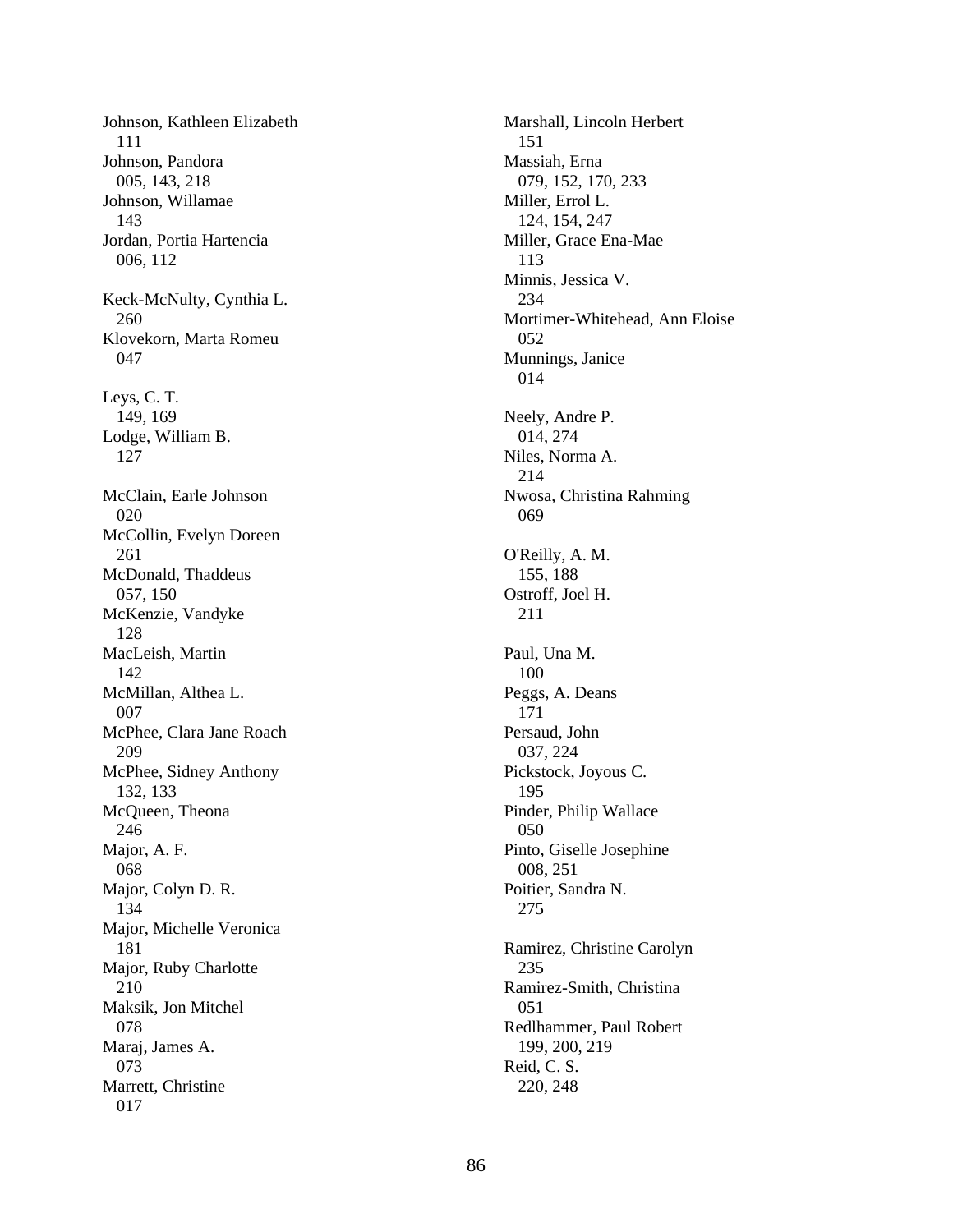Reid, John Y. 156, 173 Roach, Arthur Leon 015, 174, 208 Roberts, Owen Anthony 114 Rolle, Cheryl R. 252 Rolle, John A. 058 Rolle, Sophia Anne 276, 277 Romer, Virginia Alicia 239 Rowe, David A. 196 Rowland, Karen D. 115 Ruppin, R. 038 Sairsingh-Mills, Marie 143 Samuel, John 157 Sealey, Neil E. 225, 226 Seelman, Marilyn Mae 025, 039 Seymour, Antoinette 253 Seymour, Maria T. 182 Seymour, Verona 091 Sharma, Tika Nath 158 Shields, Theodore 183 Siegmann, Diane 227 Smart, Reginald G. 116 Smith, Luther E. 081 Smith, Portia M. 212 Smith, Rodney David 070, 107 Stamps, Bess 016, 098

Stein, Taylor 130 Storr, Elkin R. 193, 249 Stubbs, Coral 082 Stubbs, E. 031, 055, 071, 072, 236 Stubbs, Kendal C. 009 Stubbs, Salomi 256 Sumner, Ruth Louise 186, 257 Sweeting, Monique 130 Sweeting, Paula 091 Sweeting-Davis, Paula 143 Symonette, Patricia L. 197, 198, 205, 206 Taylor, Beverly J. 040, 213 Thompson, Ethel Miriam Eleanor 108, 159 Thompson, Karen Denise 117 Threlfall, Brian 250 Townsend, Lindsay 144 Trainor, John M. 084 Turner, Ronald 175 Urwick, James 086, 160, 221 Vanderpool, Joan Dorrell 161 Waines, W. J. 149, 169 Walkine, Crosley N. 026 Wallace, Susan J. 118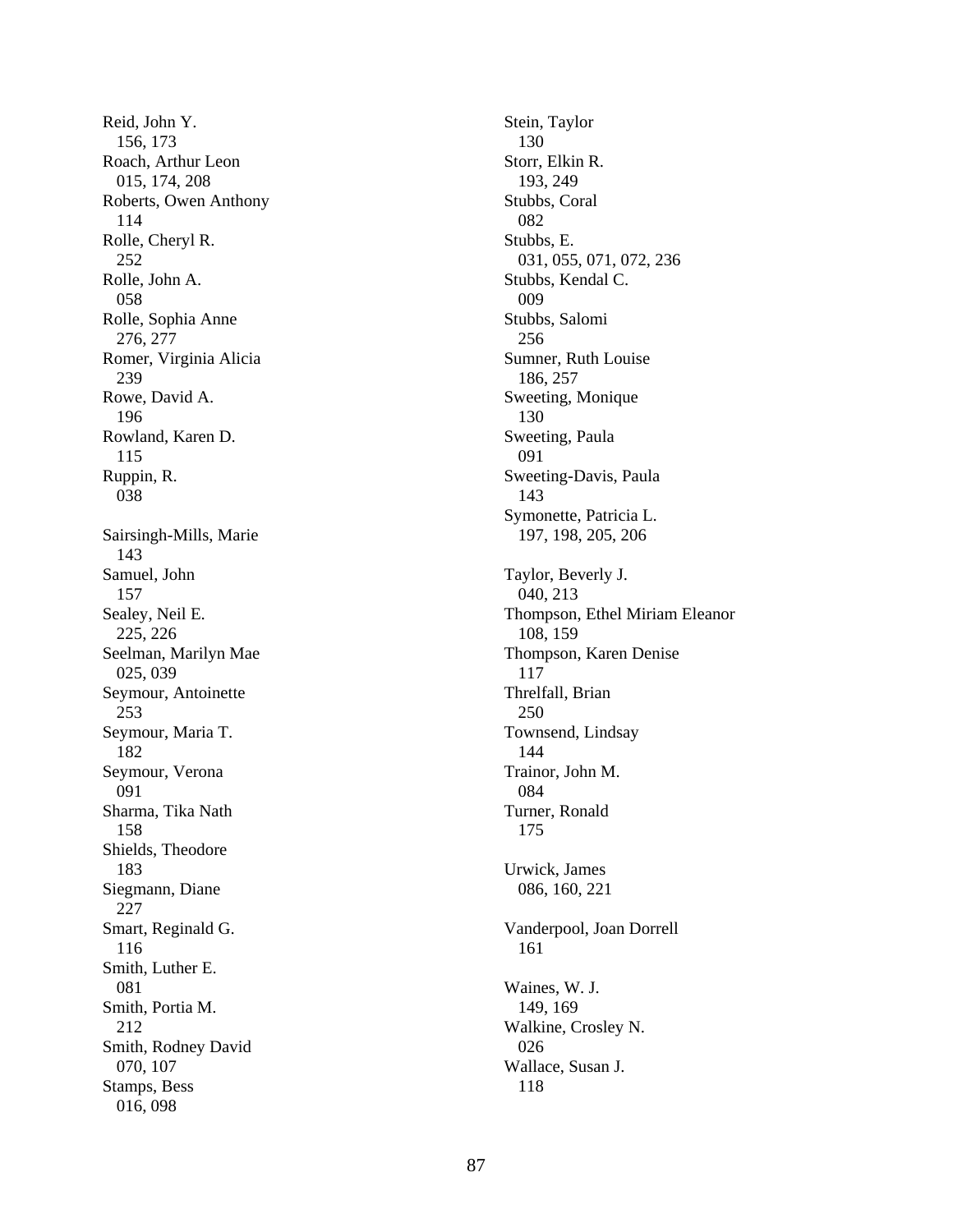Watson, Rose Thomas 059, 189 Watts, Gordon Edward 149, 169 William, Matthew 017, 238 Williams, Colbert V. 176 Wilson, June Marie 129 Winner, Tammy 183

Woodhall, Maureen 081 Wright, Audrey Florence Dean 027, 041 Wrigley, Stephen Philip 085

Young, Jonathan 256 Young, Tommie Morton 053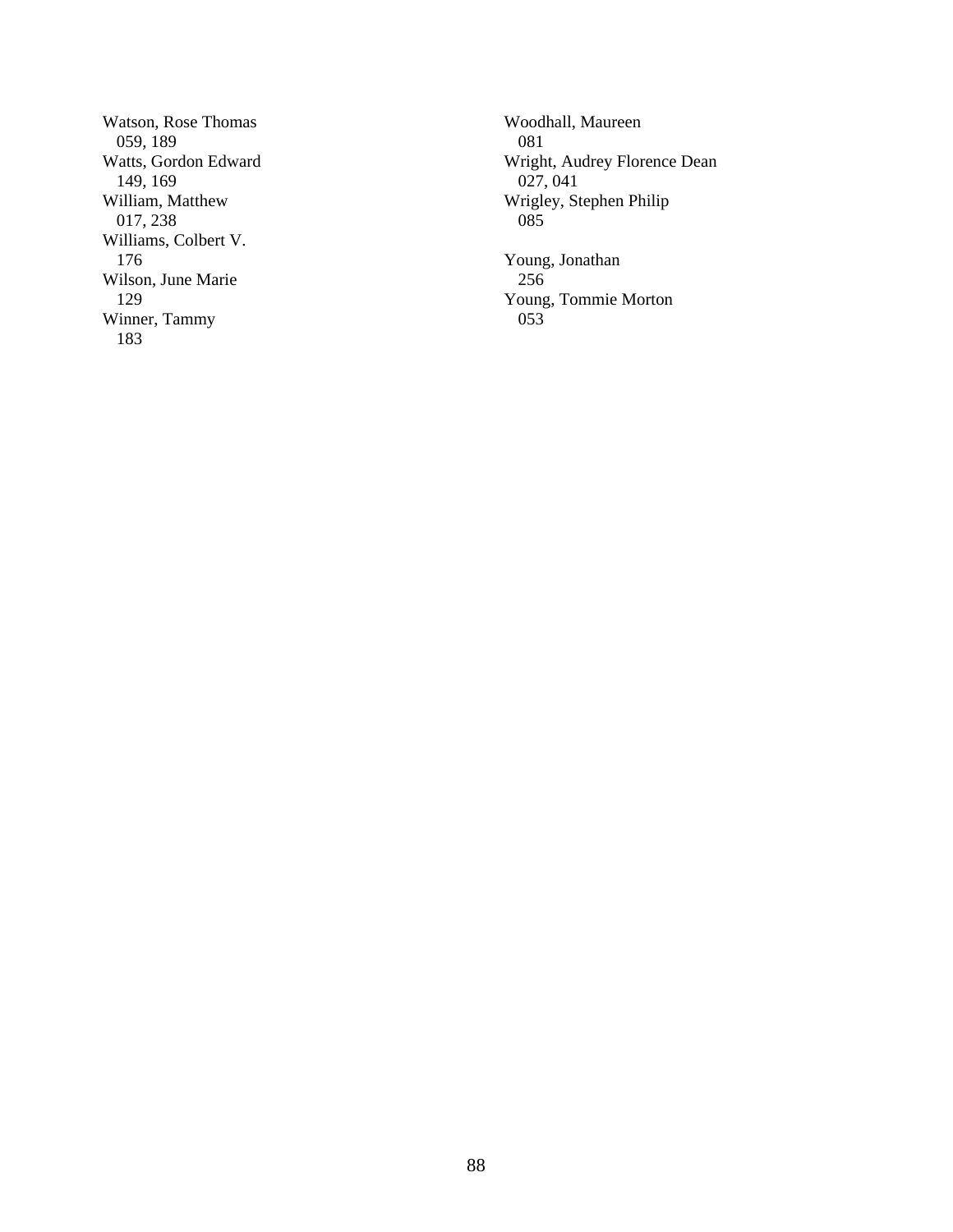# **INDEX OF CORPORATE NAMES/SPONSORS**

 146 Association of Tertiary Institutions in the Bahamas 138 Bahamas. Department of Education 063 Bahamas. Ministry of Education 010, 031, 032, 033, 055, 064, 071, 072, 073, 087, 100, 192, 207, 215, 236, 254, 263, 266, 273 Bahamas. Ministry of Education and Culture 056, 074, 088, 089, 090, 094, 101, 262 Bahamas. Ministry of Education and Training 184 Bahamas. Ministry of Education and Training. Testing and Evaluation Section 028, 125 Bahamas. Ministry of Education and Youth 029, 030 Bahamas. Ministry of Youth, Sports and Community Affairs. Women's Affairs Unit 185 Bahamas. National Task Force on Education 083, 091, 092 Bahamas. Special Committee on Tourism Education and Training in the Bahamas 263 Bahamas. Task Force on Secondary Vocational Education 264 Bahamas Adult Education Association 014 Bahamas Hotel Training Council 265 Bahamas School of Nursing 119 Bahamas Teachers' College 082 Bahamas Union of Teachers 093, 102

<span id="page-94-0"></span>American Educational Research Association Annual Meeting, 1981, Los Angeles

Caribbean Consultation Meeting for the World Conference on Education for All, 1989, Kingston 243 Caribbean Food and Nutrition Institute 032, 034 Caribbean Studies Association Conference,  $15<sup>th</sup>$ , 1990, St. Augustine 225 Caribbean Tourism Organisation 271 CARICOM 126 CARICOM Advisory Task Force on Education 074, 094 CARICOM Secretariat. Division of Functional Cooperation. Education Section 074, 094 CBS Television Network. Engineering Department 127 College of the Bahamas 011, 032, 051, 099, 120, 139, 141, 142, 164, 166, 245, 255, 270, 272 College of the Bahamas. Office of Academic Affairs 157 College of the Bahamas Library 002 Committee on Science and Technology Development 040, 213 Commonwealth of Learning 048, 244 Commonwealth Secretariat 121 Conference of Commonwealth Education Ministers,  $11<sup>th</sup>$ , 1990, Bridgetown 121 Department of Archives 168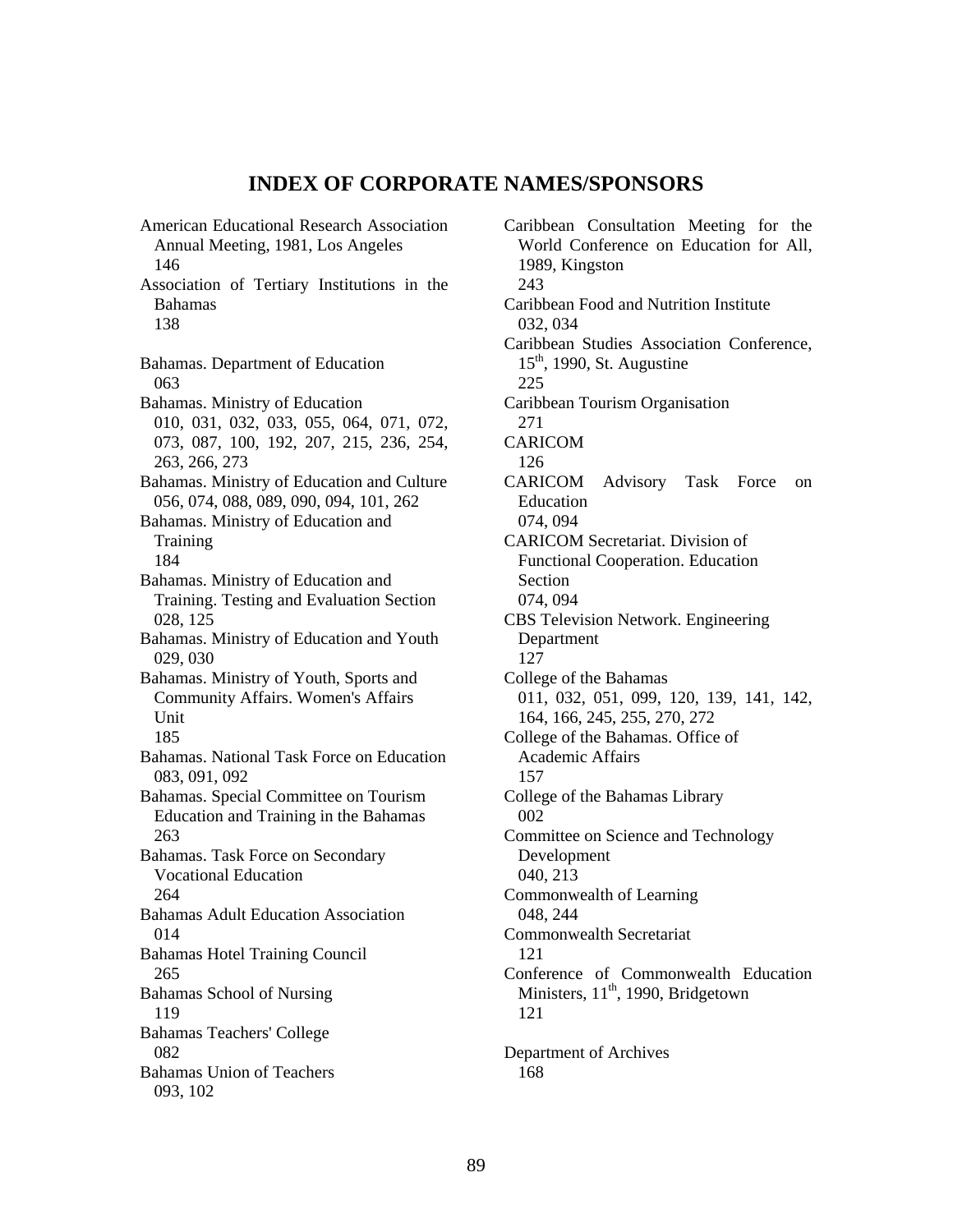Distance Education in Small States, 2000, Ocho Rios 048 Educational Services Bahamas 140 FAO *See* Food and Agriculture Organization of the United Nations Food and Agriculture Organization of the United Nations 038 George Town Primary School 165 Hotel Tourism and Allied Industries Training Council 123 IDB Education Project 272 *See also* Inter-American Development Bank IESALC *See* International Institute for Higher Education in Latin America and the Caribbean IIEP *See* International Institute for Educational Planning Industrial Training Centre (Nassau) 122 Inter-American Development Bank 207, 215 *See also* IDB Education Project International Institute for Educational Planning 081 International Institute for Higher Education in Latin America and the Caribbean 143 International Seminar on Financing Education in the Caribbean Countries, 1994, Kingston 081 International Sociological Association Conference, 1986, New Delhi 066, 229 Issues in Caribbean Studies, 1979, Miami 156, 173

Mathematics Workshop for Teachers in Junior High Schools, 1974, Nassau 192 National Association for Research in Science Teaching 040, 213 National Drug Council 110 National Education Conference, 18<sup>th</sup>, 2005, Nassau 037, 058, 224 OAS *See* Organization of American States Ohio State University 040, 213 Organization of American States 051, 124 PAHO *See* Pan American Health Organization Pan American Health Organization 032, 043 Queen's College (Bahamas) 172 Regional Consultation on Science Education Research in Latin America and the Caribbean, 1986, Port of Spain 040, 213 Regional Workshop on Education Indicators in the Caribbean, 1995, Georgetown 126 Tripartite Consultative Meeting on Strengthening Human Resources Development and Training in the Caribbean, 1999, St. Lucia 275 UNESCO 017, 074, 076, 081, 094, 126, 143, 237, 243 University of Miami 156, 173 University of New Brunswick. Faculty of Education 178 The University of the West Indies 040, 081, 213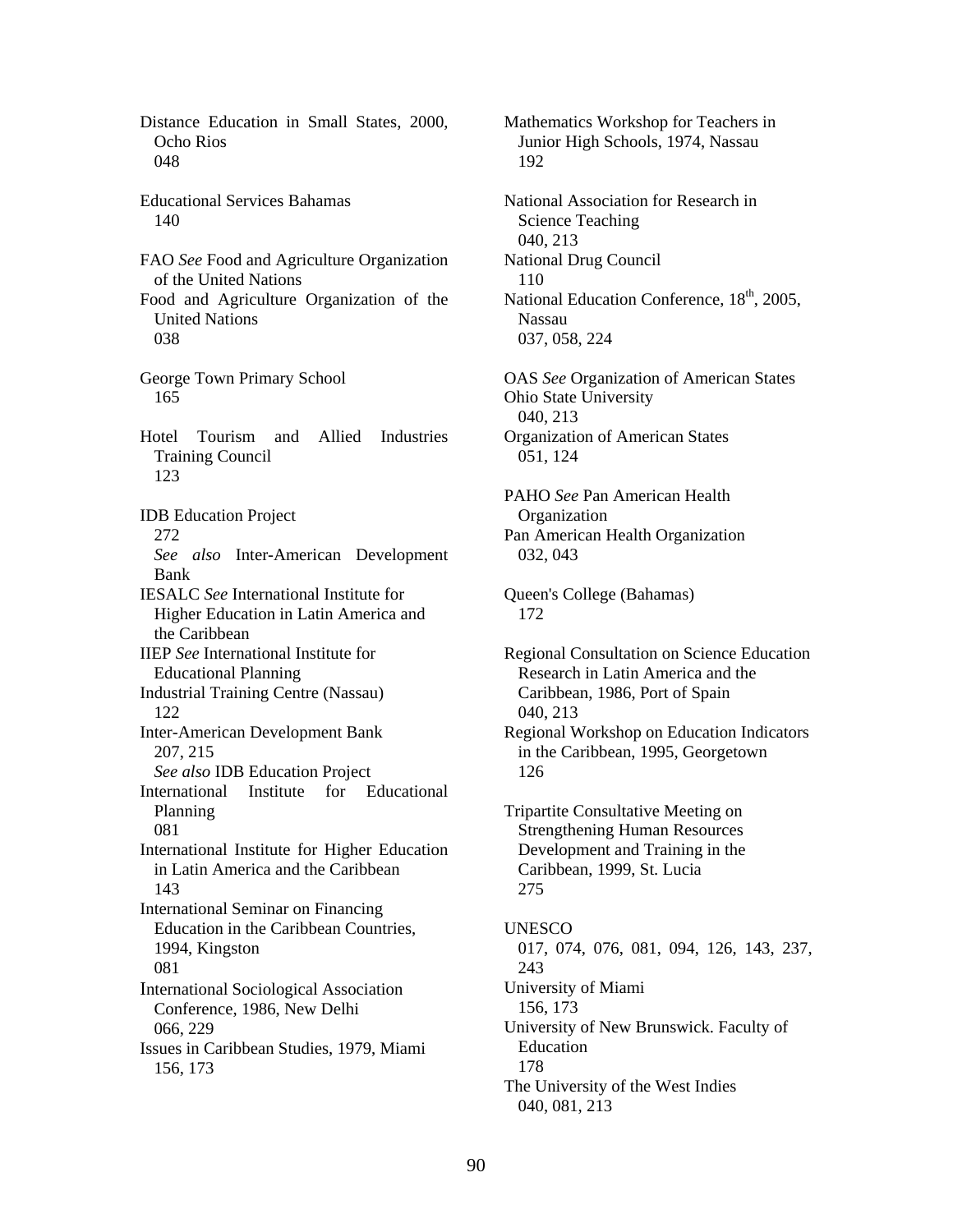The University of the West Indies. Distance Education Centre 048 The University of the West Indies. Faculty of Education 032 The University of the West Indies. Institute of Education 248 UWI *See* The University of the West Indies West Indian Student Association, Michigan State University 214 WHO *See* World Health Organization World Assembly of the International Council on Education for Teaching,  $30<sup>th</sup>$ , 1983, Washington, DC 246

World Bank. Human Resources Division. Country Department III. Latin America and the Caribbean Region 269 World Bank. Latin America and the Caribbean Regional Office 278 World Bank. Latin America and the Caribbean Regional Office. Technical Department 279 World Bank. Office of the President 280 World Health Organization

043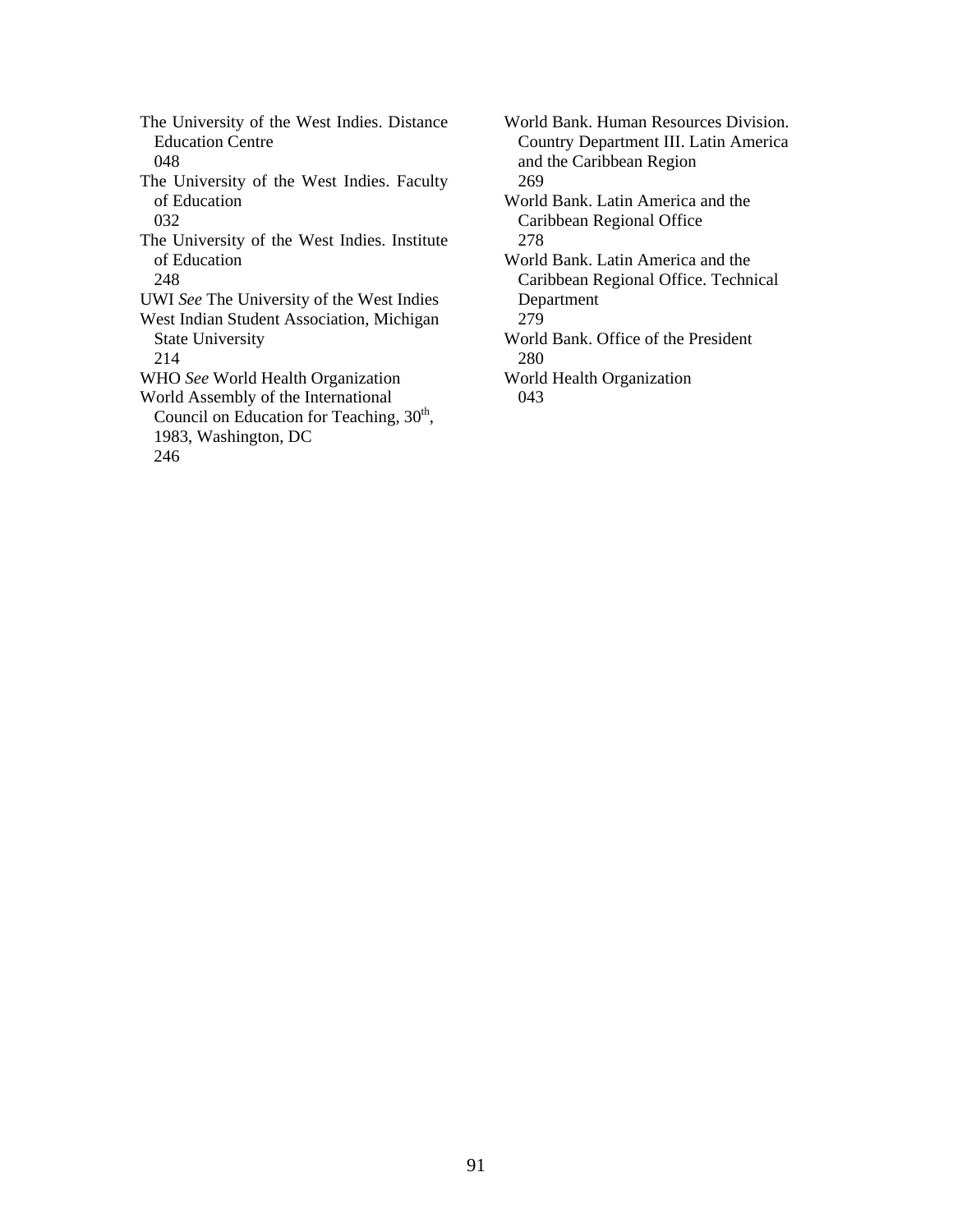# **SUPPLEMENTARY SUBJECT INDEX**

<span id="page-97-0"></span>Abaco Islands  $227$ Abaco National Park 130 Academic probation 109 Accreditation 123 Achievement motivation 009, 112 Administration *See* School administration Administrative organization 015, 067, 106, 253 *See also* Decentralization Administrator attitudes 132, 133 Administrator role 069 Administrators *See* College administrators Educational administrators Adolescents 111 Adult learning 261 Adult students 276 Advisory committees 008, 067, 106, 251 Allocations *See* Resource allocations American influence 086, 160, 161, 221 Annual reports 157 Anti-social behaviour 111 Art education 024 Aspirations 235 Assessment *See* Quality assessment Attitudes *See* Administrator attitudes

 Student attitudes Teacher attitudes Audiovisual materials 128 Bahamas Academy 134 Bahamas Adult Literacy Movement 186 Bahamas Board of Education 067, 106 Bahamas Environmental Research Center 211 Bahamas General Certificate of Secondary Education examination 028, 029, 125, 180, 259 Bahamas Hotel Training College 123 Bahamas Junior Certificate Examination 028, 030, 125 Bahamas School of Nursing 097, 119, 153 Bahamas Technical and Vocational Institute 060, 104, 268 *See also* Industrial Training Centre BALM *See* Bahamas Adult Literacy Movement Basic education 121 Behaviour *See* Anti-social behaviour Student behaviour Belize 154, 243, 247 BGCSE examination *See* Bahamas General Certificate of Secondary Education examination Bight School 082 **Biographies**  168 Biology education 211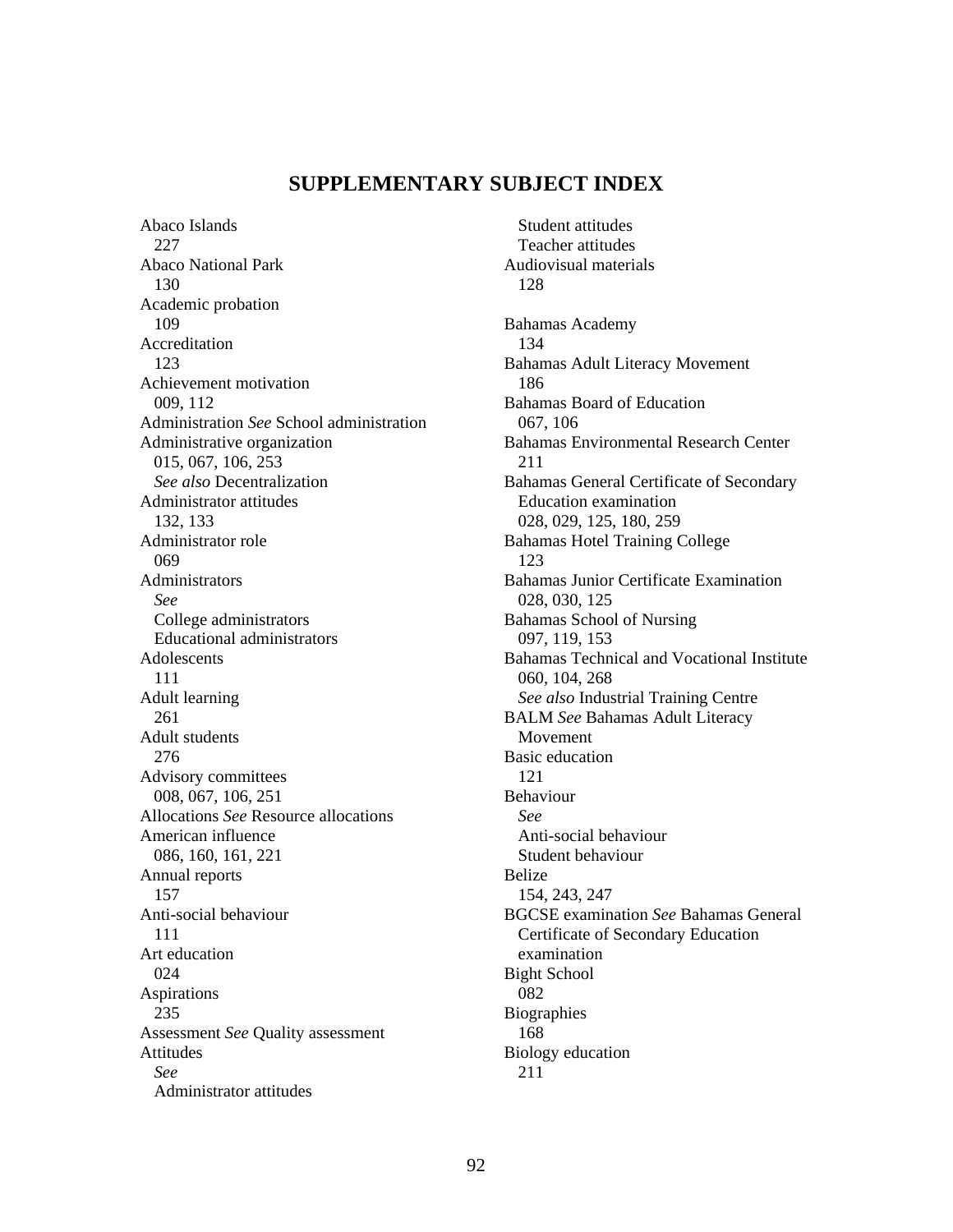BJC examination *See* Bahamas Junior Certificate examination Black children 112 British Columbia Institute of Technology 244 British influence 161 Business enterprises 274 Business subjects 158 Canada 244 Canadian influence 161 Career choice 115, 255 Career development 045 Career planning 117 Caribbean 155, 188 *See also* Belize Jamaica Case studies 013, 080, 145, 147, 156, 161, 173, 177, 211, 277 Cat Island 082 Centre for Hotel and Tourism Management, UWI 155, 188 Children *See* Black children Preschool children Christian schools 222, 252 *See also* Seventh-day Adventist schools Church and education 174, 176, 231 *See also* Christian schools Denominational schools CHTM *See* Centre for Hotel and Tourism Management, UWI

College administrators 151 College lecturers 057, 150, 151, 261 College of the Bahamas 015, 044, 045, 057, 062, 086, 096, 097, 099, 109, 120, 139, 141, 142, 144, 146, 148, 149, 150, 151, 153, 156, 157, 158, 160, 164, 169, 173, 179, 181, 187, 221, 240, 241, 260, 261 College students 057, 109, 150, 151, 179, 181, 183, 261 Colleges and universities 253 *See also* Bahamas Hotel Training College College of the Bahamas Kent State University Teachers colleges University of Miami The University of the West Indies Committee reports 011, 220, 263 Committees *See* Advisory committees Communication 007 Community participation 091 Comparative analysis 009, 057, 111, 112, 114, 116, 150, 244, 252 Computer uses in education 129, 183 Concept teaching 226 Conference papers 037, 058, 146, 156, 173, 224, 225, 243, 246 Conference reports 138 Conflict resolution 131 Continuation education 011 *See also* Evening schools Continuing education *See* Lifelong education Cooperation *See* Interinstitutional cooperation International cooperation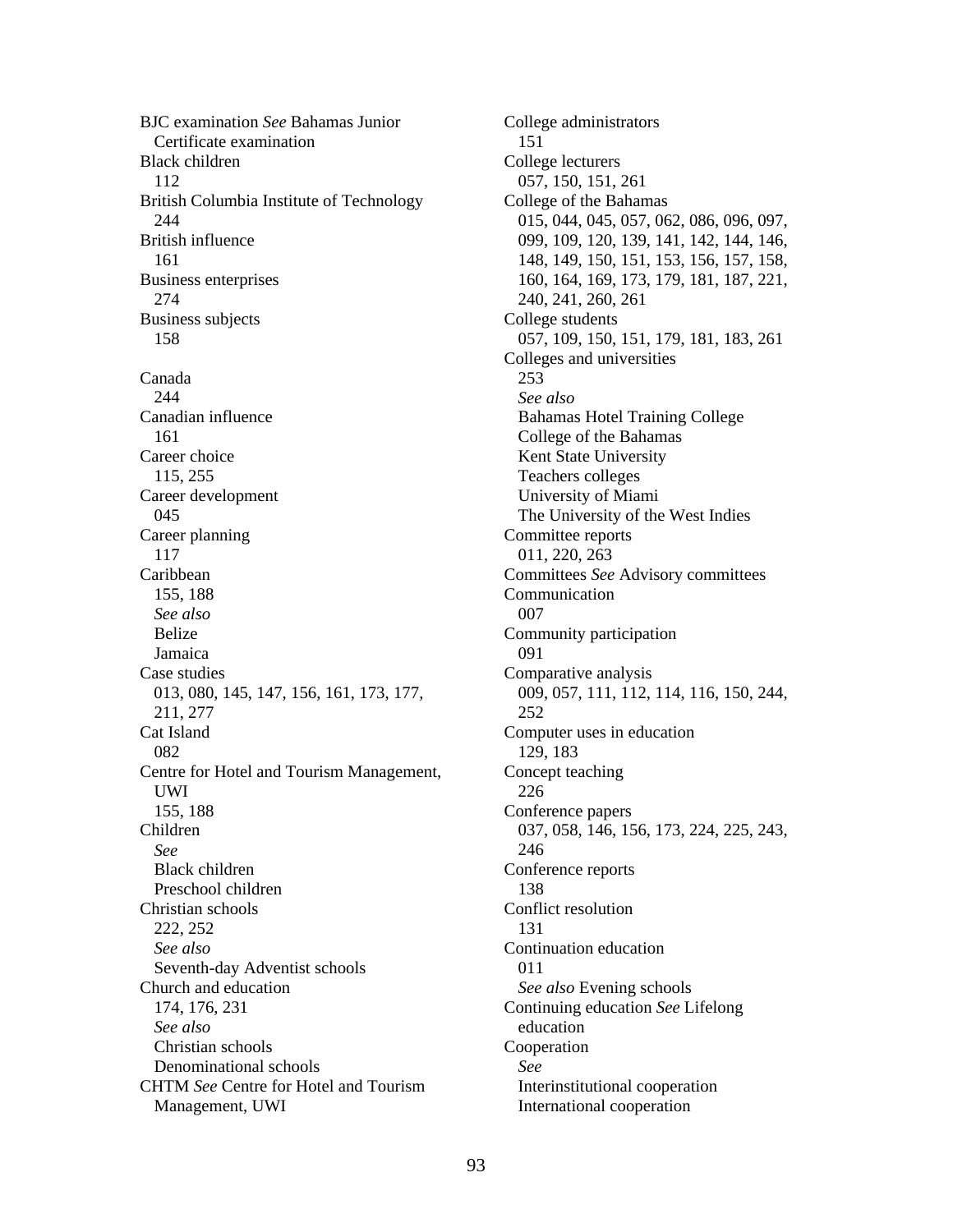Counsellor training 131, 260 Creoles 178, 181 Cultural factors 112 Curriculum *See* Primary school curriculum Secondary school curriculum Teacher education curriculum Curriculum guides 222 Curriculum implementation 043 Day care services 052 Decentralization 070, 107 **Delinquents**  116 Denominational schools 174, 210 *See also* Christian schools Seventh-day Adventist schools Dental health 195 Department of Extra-Mural Studies, UWI 013, 145 Development *See* Career development Human resources development Development plans 056, 089, 096, 148 **Directories**  140 Disabilities *See* Learning disabilities Disabled youth 061 Discipline *See* School discipline Discipline policy 063 **Dropouts**  234 Drug abuse 110, 116 Drug education 042, 135, 231

Economic factors 111 Education and church *See* Church and education Education for All 010 Education indicators 126 Educational administrative structure *See* Administrative organization Educational administrators 057, 132, 150, 210, 216 *See also* Principals Educational costs 055 Educational demand 238 Educational facilities 085 Educational forecasting 095 Educational goals 045, 079, 121, 151, 152, 170, 216 Educational needs 227 *See also* Needs assessment Educational objectives 199, 208 Educational plans 056, 089 Educational practice 046, 105 Educational problems 081 Educational projects 207, 215 *See also* First Vocational and Technical Education **Project**  Second Technical and Vocational Training Project Educational television 127 Educational theories 200, 219 **Educators**  168 EFA *See* Education for All Employment opportunities 060, 061, 104, 268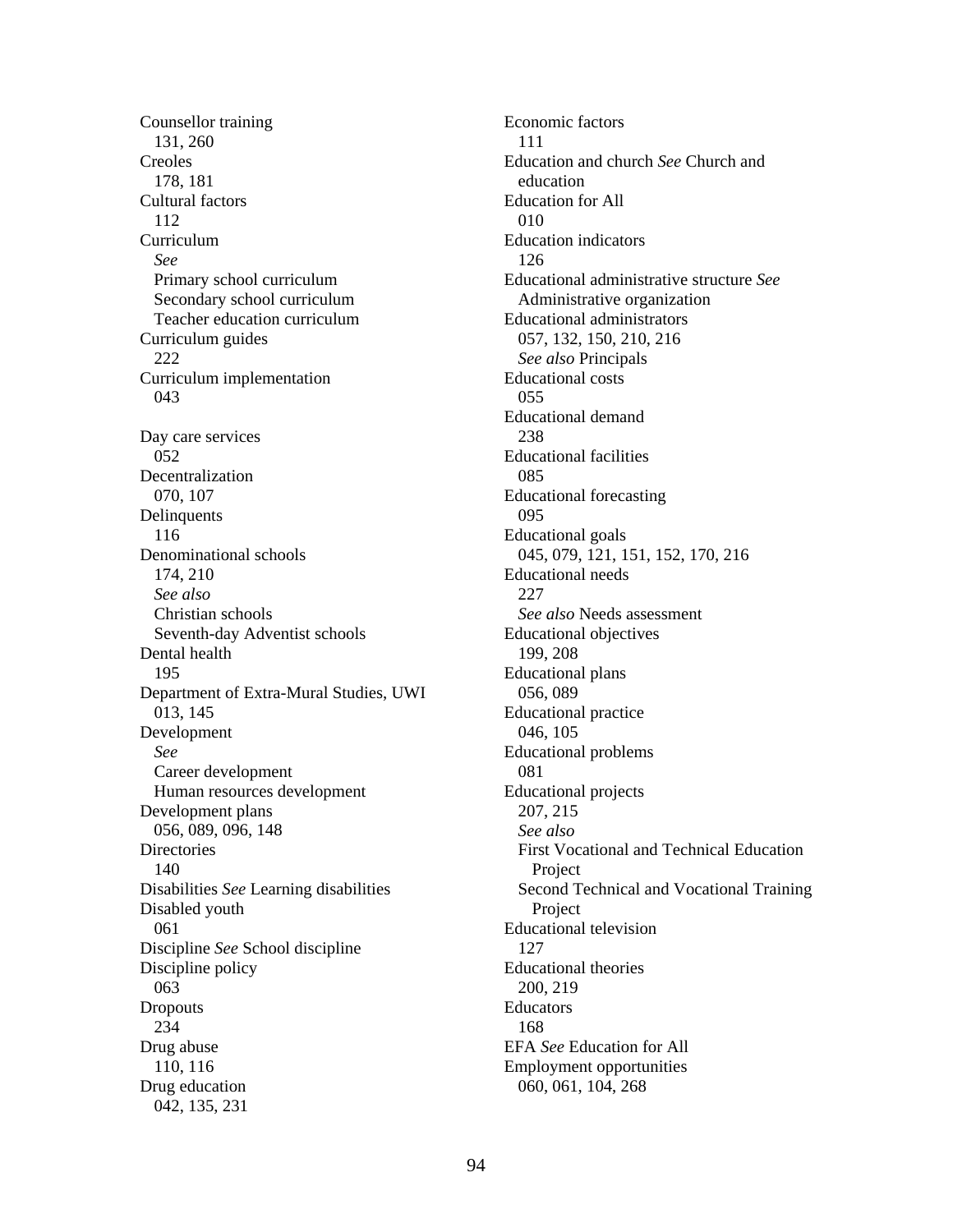English 178, 179, 181, 183 Evaluation *See* Institutional evaluation Materials evaluation Medical evaluation Programme evaluation Student evaluation Teacher evaluation Evening schools 011 Examination reports 028, 029, 030, 125 Exercise 198, 206 *See also* Physical fitness Exuma 235 Failure factors 109 Family Islands 048, 049, 091, 186 *See also* Cat Island Exuma New Providence Feasibility studies 187 Female students 198, 206 Films 242, 258 First Vocational and Technical Education Project 278 Fisheries 038 Followup studies 158 Foreign influence *See* American influence British influence Canadian influence Foreign languages 180, 259 *See also* Spanish Foreign teachers 232

Gender analysis 060, 104, 268 Geography education 225, 226 George Town Primary School 165 Government officials 057, 150 *See also* Ministers of Education **Graduates**  045, 060, 104, 158, 268 Group instruction 260 Guides *See* Curriculum guides Manuals Habits *See* Reading habits Haitian students 055 Haitians 238 Handicapped youth *See* Disabled youth Health education 136 Health personnel 049, 137 Home economics education 166, 245, 270 Hospitality education 059, 155, 188, 189, 265, 273 Hotel managers 276 Human resources development 267 Immigrants 055 *See also* Haitians Indicators *See* Education indicators Industrial Training Centre (Nassau) 122, 244 *See also* Bahamas Technical and Vocational Institute Inservice teacher education 209, 210 Inservice teacher education programmes 244 Institutional evaluation 119, 120, 122, 123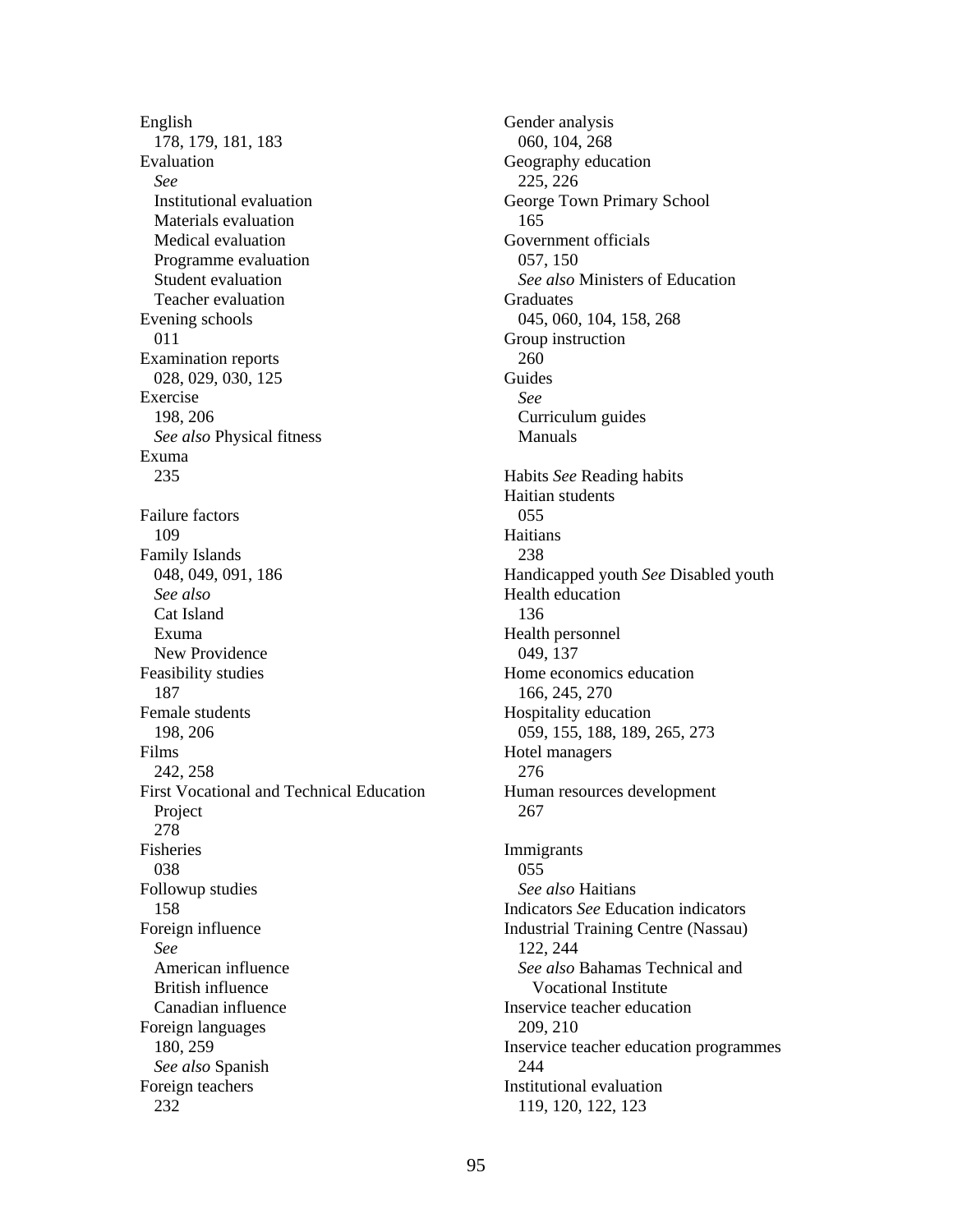Instruction *See* Group instruction Interinstitutional cooperation 154, 247 International cooperation 161 Jamaica 013, 114, 145, 154, 243, 247 Jamaican teachers 113 Job satisfaction 113 Junior secondary schools 042, 135, 192, 239 Kent State University 260 Labour force *See* Manpower Language teachers 113, 180, 259 Languages *See* Creoles English Foreign languages Learning disabilities 239 Learning *See* Adult learning Learning methods 114 Learning needs 235 Learning styles 276 Lecturers *See* College lecturers Lifelong education 012, 049, 230 Literacy programmes 186 Lower secondary schools 222, 239

Mainstreaming *See* Regular class placement Management *See* Personnel management Managers *See* Hotel managers Manpower 275

Manpower planning 262

Manuals 026, 063, 254 Materials evaluation 257 Mathematics *See* Secondary school mathematics Mathematics teachers 192, 193, 249 Measurement instruments 003, 190, 212 Medical evaluation 194 Meeting papers 275 Methodist Church 176 Midwifery 043 Ministers of Education 072 Motivation *See* Achievement motivation Student motivation Music education 021, 022, 023, 025, 026, 027, 035, 039, 041 Music teachers 026 Nation building 013, 145 National surveys 256 Needs assessment 014, 130, 209, 210 New Providence 004, 019, 020, 022, 031, 048, 091, 177, 191, 201, 234, 239, 274 Nursing education 043 *See also* Bahamas School of Nursing Nutrition education 032, 034 Objectives *See* Educational objectives Official reports 077, 167 Opportunities *See* Educational opportunities

Organizational culture

065, 253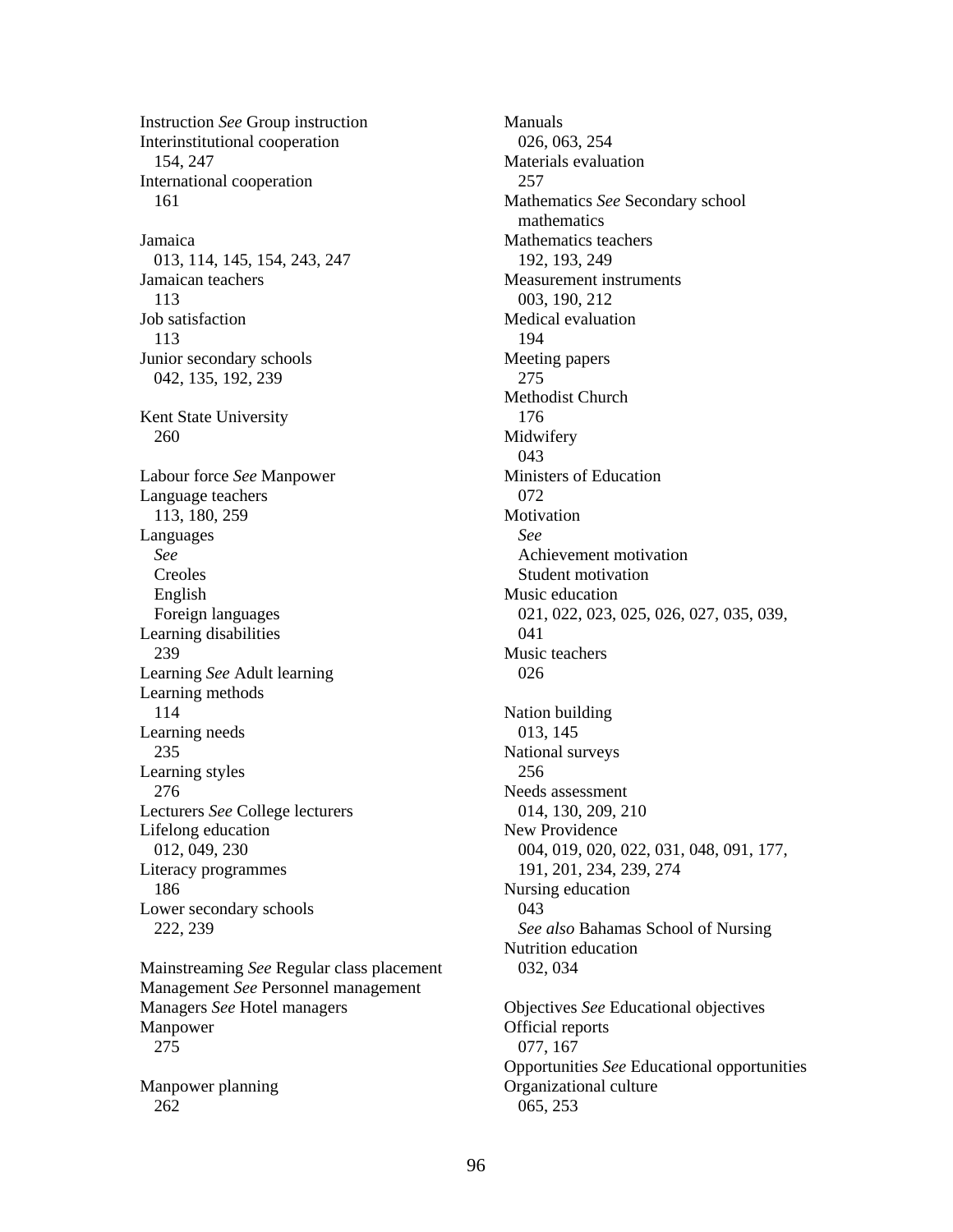Orientation *See* Teacher orientation Out-of-school youth 061, 235 Papers *See* Conference papers Meeting papers White papers Workshop papers Parent child relationship 007 Parents 052, 216 Participation *See* Community participation Perception 052, 132, 133, 136, 137, 151, 208, 255, 261 *See also* Role perception Performance factors 003, 004, 005, 006, 007, 190, 191, 218 Personality 114 Personnel management 062, 068 Physical fitness 196, 197, 205 *See also* Exercise Placement *See* Student placement Teacher placement Planning *See* Career planning Manpower planning Programme planning Strategic planning Plans *See* Development plans Educational plans Political socialization 233 Prediction 234 Preschool children 053 Preservice teacher education 240, 242, 244, 258

Primary school curriculum 023, 032, 034, 035, 036, 040, 042, 046, 105, 135, 213, 223 Primary school science 040, 213 Primary school students 007, 112, 195, 196, 257 Primary school teachers 131, 208, 209 Primary schools 027, 041, 042, 065, 135, 172, 184, 208 *See also* Bahamas Academy George Town Primary School Queen's College St. Anne's School Principals 069, 208 Private schools 110, 236 Problems *See* Educational problems Programme design 015 Programme evaluation 044, 047, 146, 186, 231, 240, 241 Programme planning 016, 098, 130 Programmes *See* Inservice teacher education programmes Literacy programmes Project reports 269, 278, 279, 280 Projects *See* Educational projects Public education 080, 084, 147, 200, 219 Public schools 031, 042, 055, 066, 068, 069, 071, 110, 129, 135, 216, 229, 236, 239, 254, 256 Quality assessment 119, 120, 122 Queen's College 085 Reading 209 Reading habits 175 Reading materials 257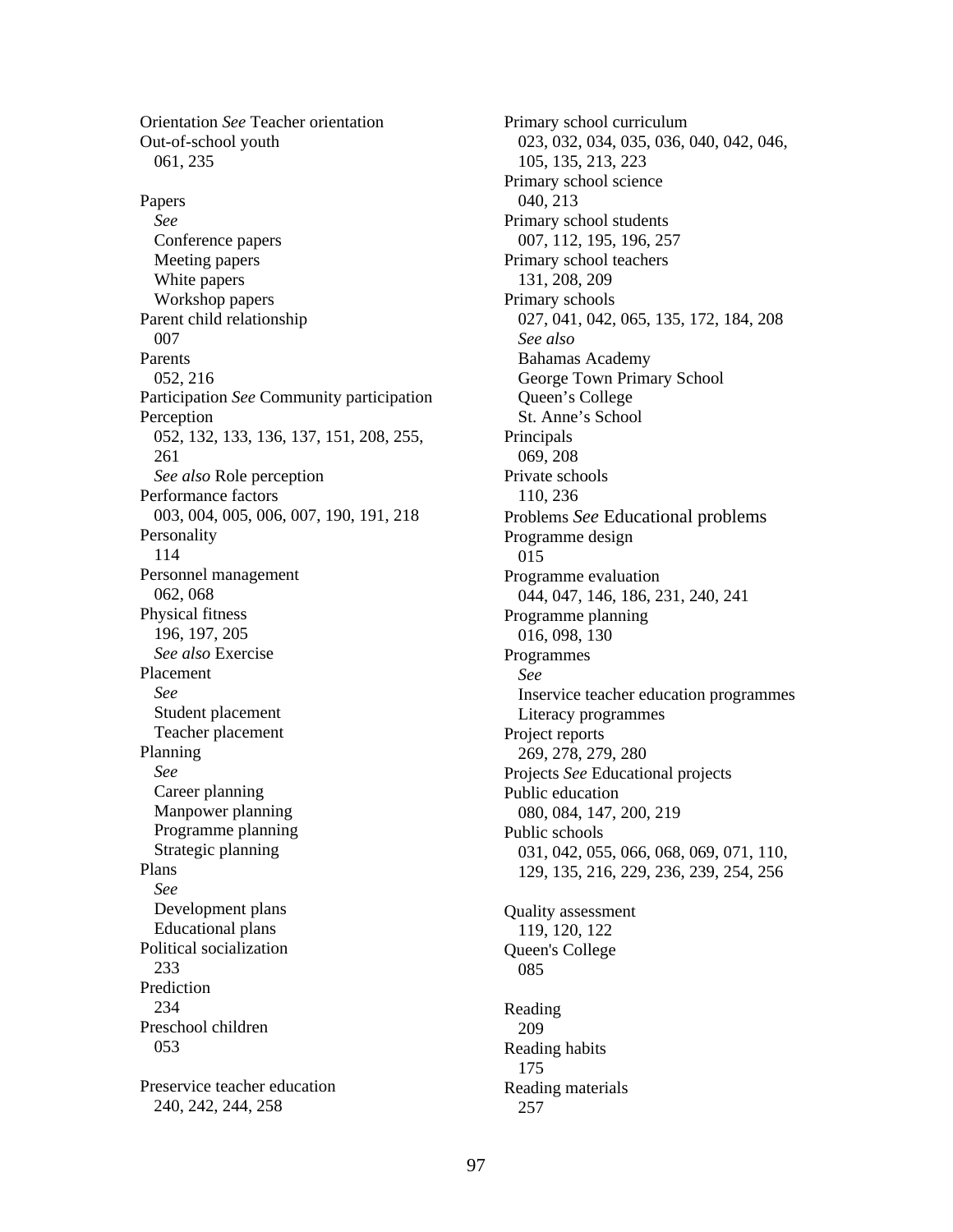Recreation 202 Recruitment 062 Reflective practice 242, 258 Regular class placement 239 Regulations *See* School regulations Relationships *See* Student school relationship Student teacher relationship Religious belief 252 Reports *See* Annual reports Committee reports Conference reports Examination reports Official reports Project reports Task force reports Workshop reports Resource allocations 080, 147 Role analysis 057, 069, 150 Role perception 057, 150 Rural areas 235 Rural education 227 St. Anne's School 024 **Satisfaction**  252 School administration 065 School discipline 063, 064 School leavers 236 School regulations 064 School surveys 110

Schools *See* Christian schools Denominational schools Lower secondary schools Primary schools Private schools Public schools Secondary schools Vocational schools Science *See* Primary school science Secondary school science Second Technical and Vocational Training Project 269, 279, 28 Secondary school curriculum 033, 038, 042, 135, 180, 193, 222, 249, 259, 266 Secondary school leavers 061 Secondary school mathematics 004, 191 Secondary school science 212 Secondary school students 003, 004, 009, 018, 019, 020, 029, 030, 110, 114, 115, 116, 117, 118, 190, 191, 197, 198, 205, 206, 212, 216, 234, 239, 252, 255 Secondary school teachers 113, 132, 133, 192, 216, 239, 252 Secondary schools 022, 069, 127, 133, 134, 172, 178, 201, 252 *See also* Bahamas Academy Junior secondary schools Queen's College Selection procedures 062 Self concept 053 Seventh-day Adventist schools 174, 210 Social activities 006 Social adjustment 061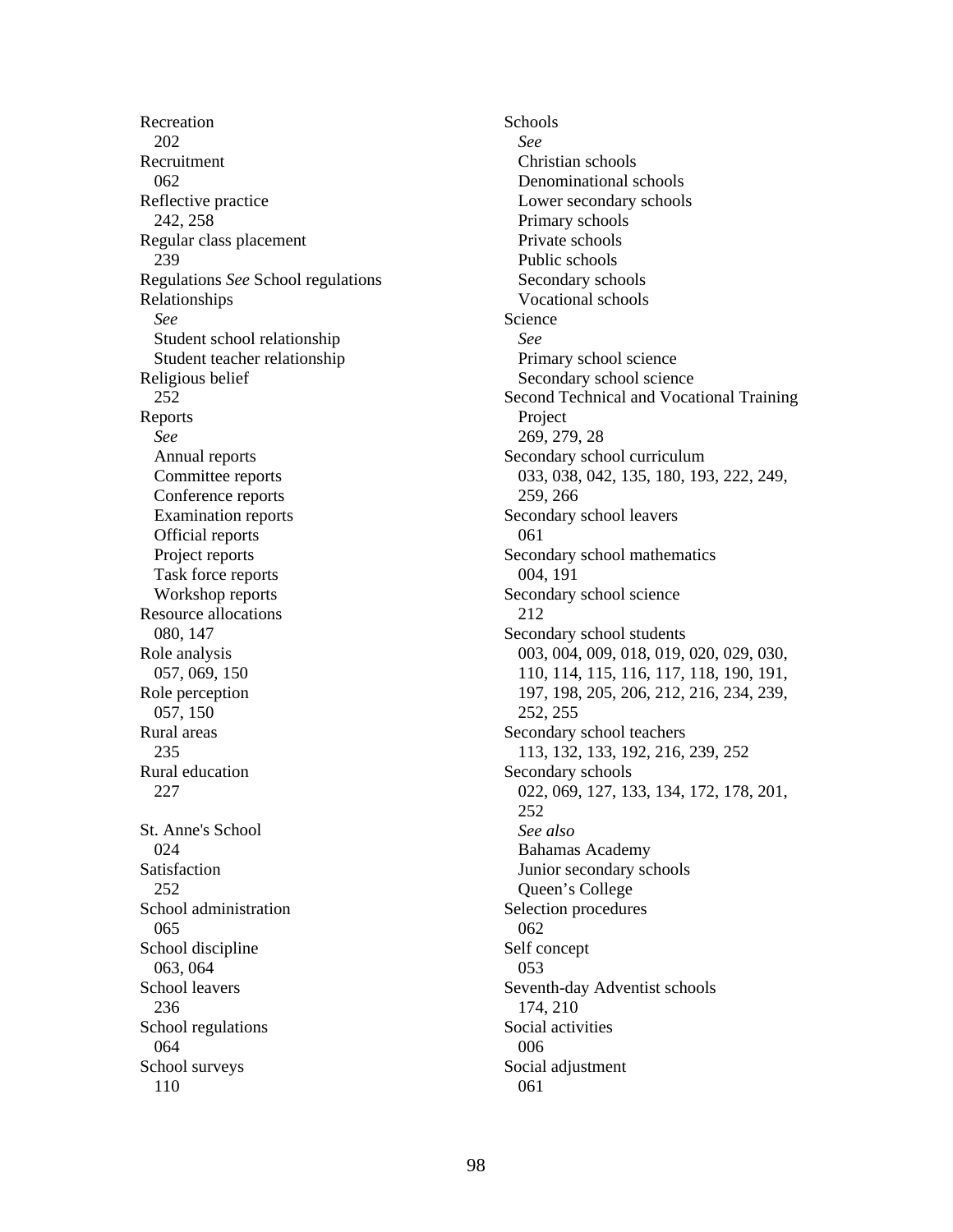Social change 118 Social factors 111 Social workers 137 Socialization *See* Political socialization Spanish 177, 182 Sport 202, 204 Statistical analysis 031 Strategic planning 087 Student attitudes 018, 019, 020, 118, 197, 198, 205, 206, 212 Student behaviour 064 Student evaluation 029, 030 Student motivation 182 Student personnel services 132, 133 Student placement 031 Student school relationship 252 Student teacher relationship 008, 251 Student teachers 242, 258 Students 006, 194 *See also* Adult students College students Female students Haitian students Primary school students Secondary school students Studies *See* Case studies Feasibility studies Followup studies Surveys  *See* National surveys

 School surveys Syllabuses 023, 027, 035, 041 Task force reports 264 Teacher attitudes 132, 133, 239, 253 Teacher attrition 256 Teacher education curriculum 044, 047, 241 Teacher evaluation 068 Teacher orientation 254 Teacher placement 071 Teacher supply and demand 095 Teachers colleges 154, 247 **Teachers** *See* Jamaican teachers Language teachers Mathematics teachers Music teachers Primary school teachers Secondary school teachers Student teachers Vocational education teachers Telecommunication 049 Television *See* Educational television Theories *See* Educational theories Tourism education 059, 155, 188, 189, 263, 271, 273, 277 Training *See* Counsellor training Training programmes 131, 271, 274 Underachievement 003, 190 University of Miami 047 The University of the West Indies 017, 154, 247 *See also* Centre for Hotel and Tourism

Management